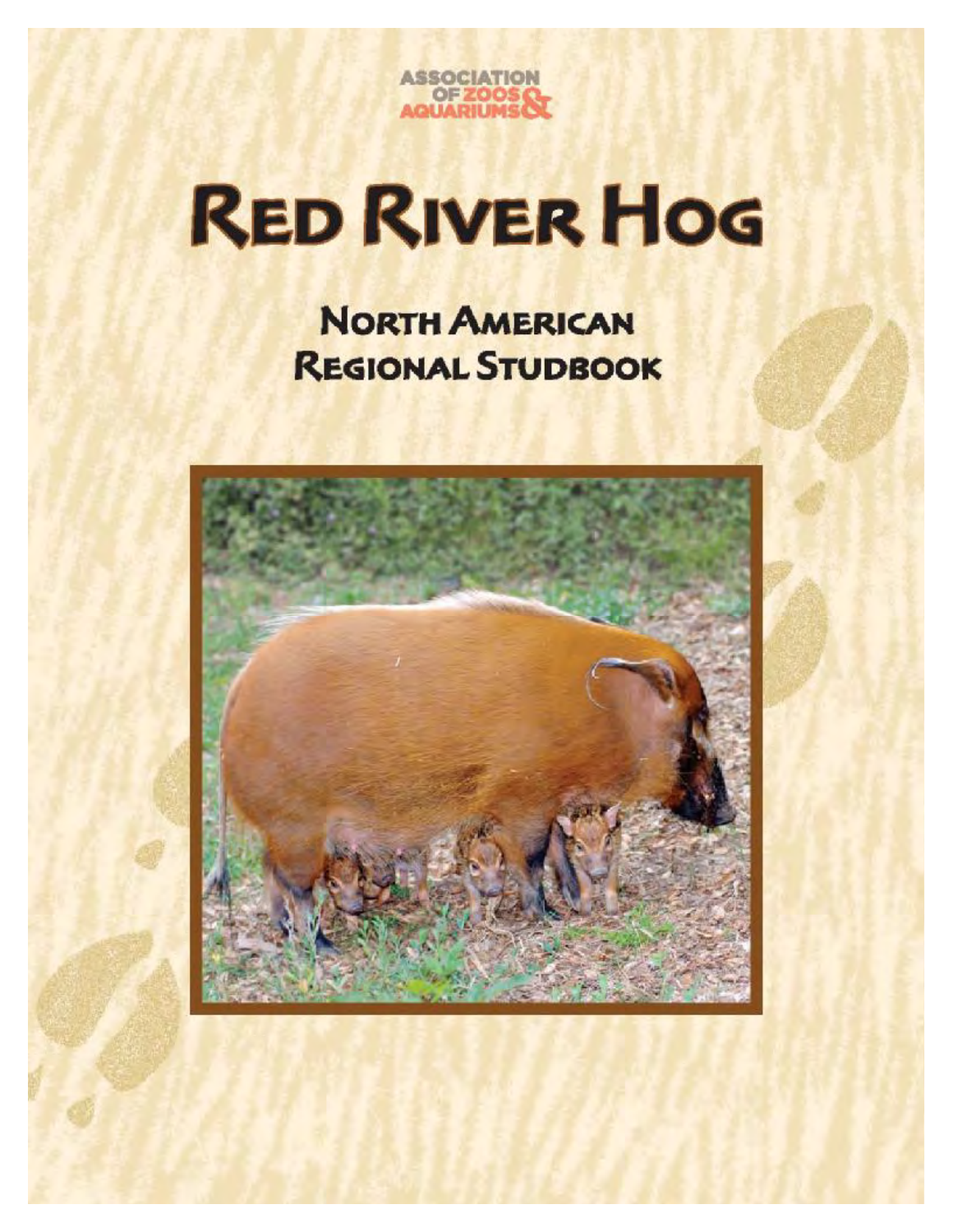#### **STUDBOOK DISCLAIMER**

Copyright (**2012)** by Los Angeles Zoo. All rights reserved. No part of this publication may be reproduced in hard copy, machine-readable or other forms without advance written permission from the STUDBOOK KEEPER Jeff Holland. Members of the American Zoo and Aquarium Association (AZA) may copy this information for their own use as needed.

The information contained in this studbook has been obtained from numerous sources believed to be reliable. AZA and the Los Angeles Zoo make a diligent effort to provide a complete and accurate representation of the data in its reports, publications, and services. However, AZA and the Los Angeles Zoo do not guarantee the accuracy, adequacy, or completeness of any information. AZA and the Los Angeles Zoo make no warranties or representations of any kind, express or implied, including but not limited to warranties of merchantability of fitness for particular purpose. AZA and the Los Angeles Zoo disclaim all liability for errors or omissions that may exist and shall not be liable for any incidental, consequential, or other damages (whether resulting from negligence or otherwise) including, without limitation, exemplary damages or lost profits arising out of or in connection with the use of this publication.

Because the technical information provided in the studbook can easily be misread or misinterpreted unless properly analyzed, AZA and Los Angeles Zoo strongly recommend that users of this information consult with the studbook keeper in all matters related to data analysis and interpretation.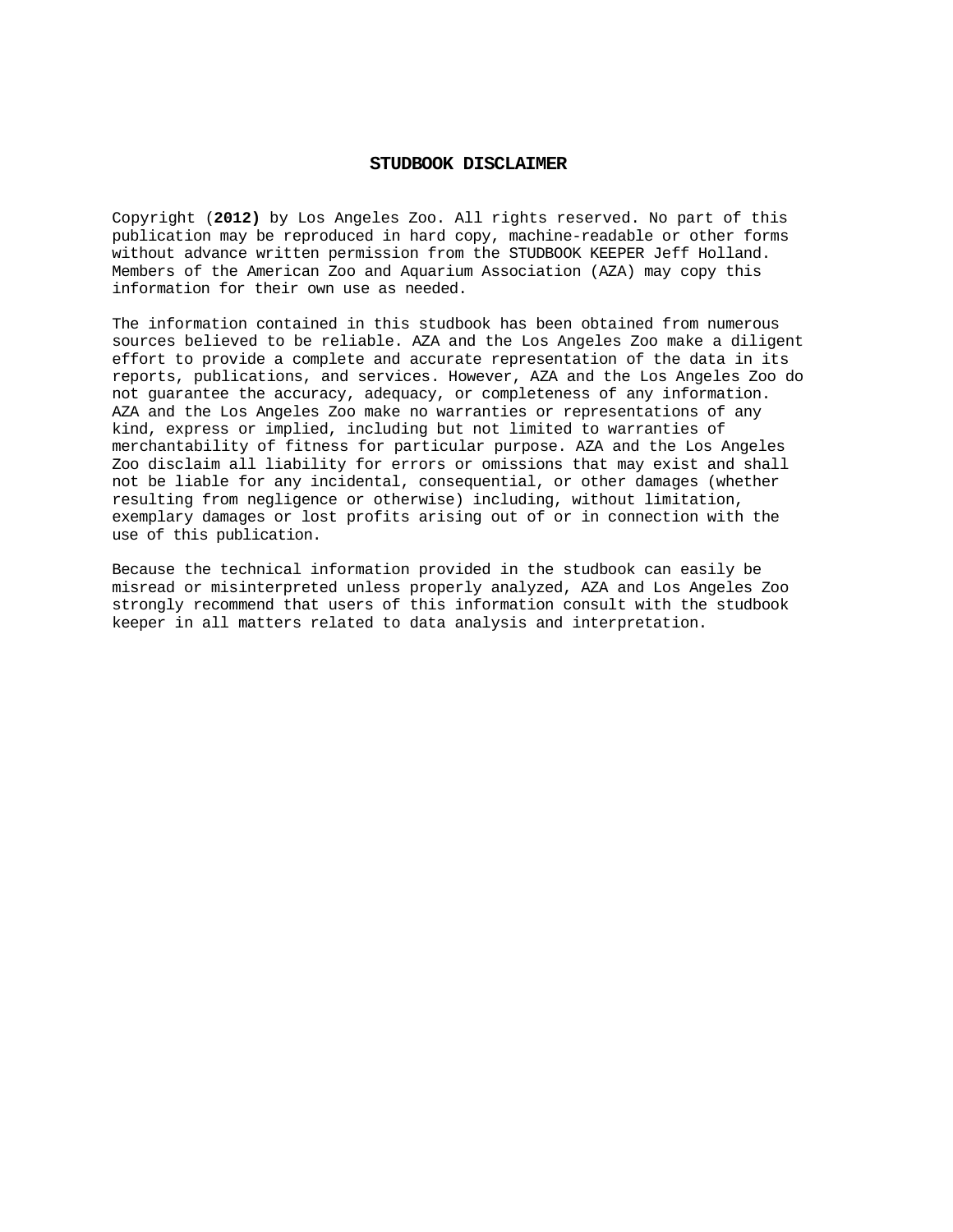### **Table of Contents**

**Photo Credits:** 

**Cover Photo – Jamie Pham, Los Angeles Zoo Page 4 – Tad Motoyama, Los Angeles Zoo Page 9 – Tad Motoyama, Los Angeles Zoo Page 21 – Tad Motoyama, Los Angeles Zoo Page 41 – Tad Motoyama, Los Angeles Zoo**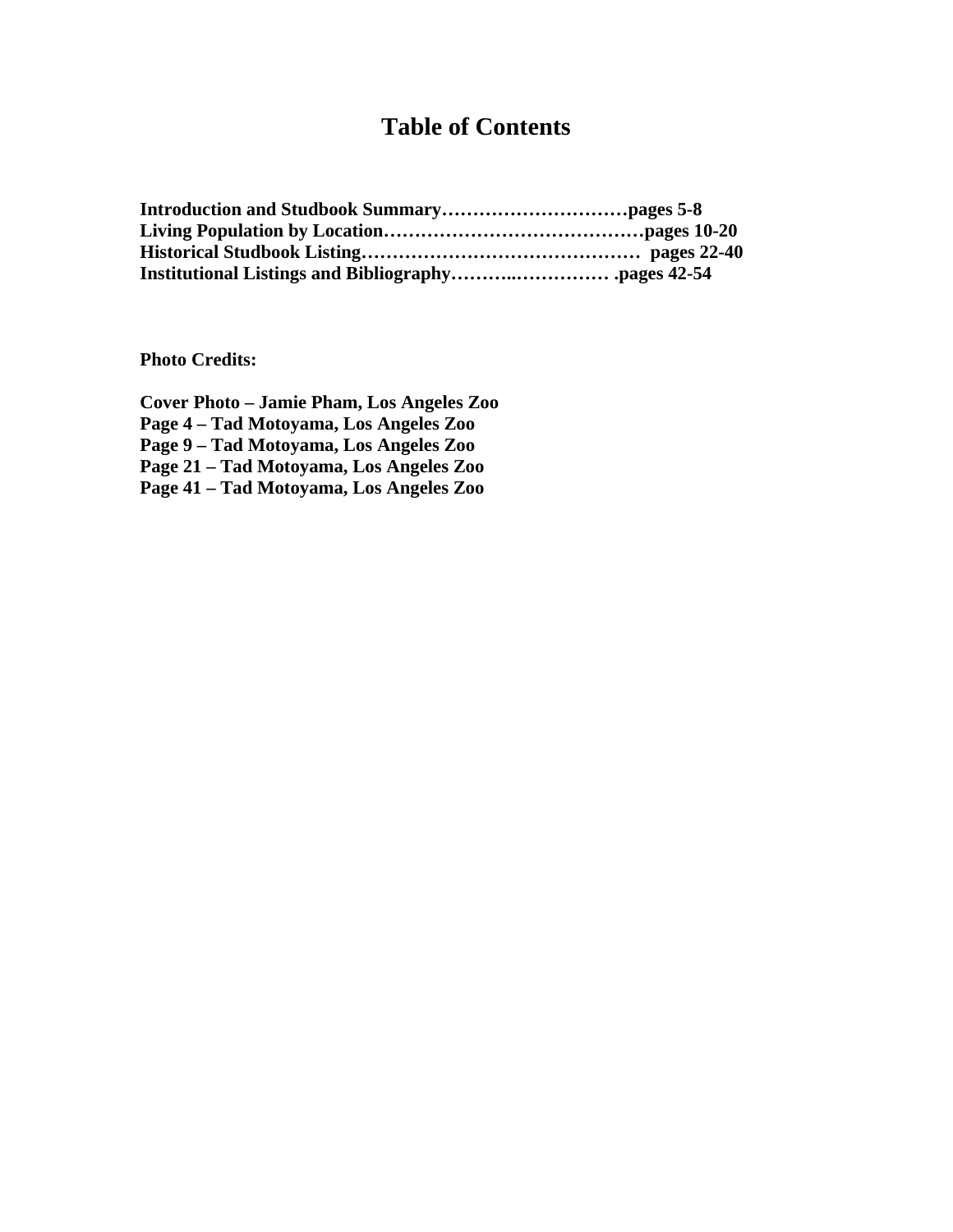## **INTRODUCTION AND STUDBOOK SUMMARY**

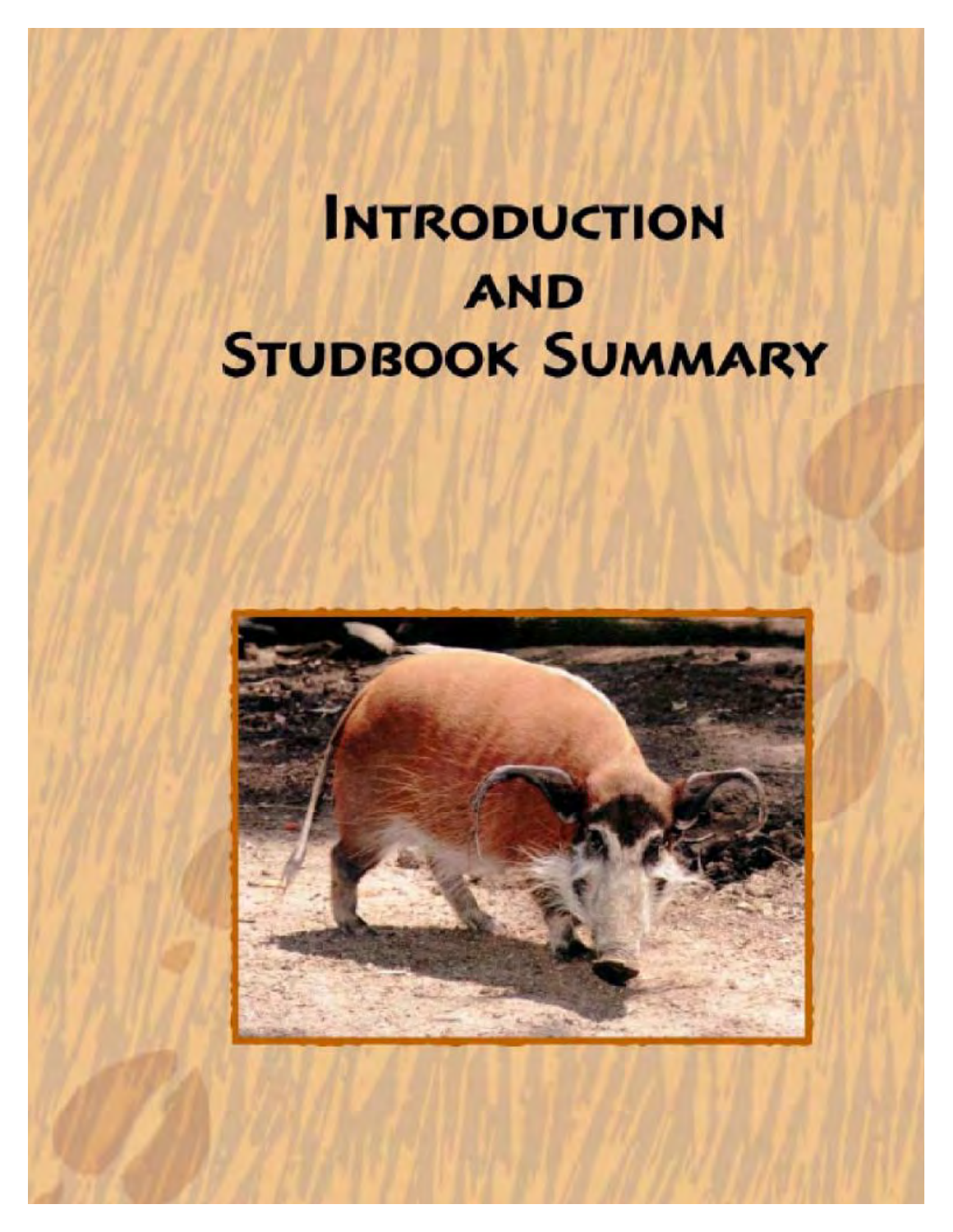## **Introduction**

This is the seventh edition of the North American Regional Studbook for red river hog (*Potamochoerus porcus*). This edition documents a 110 year history (historical and current) of the red river hog population in North America from 1902 to 2012. Studbook numbers are ordered chronologically by date of birth. The last column in the studbook report, with the heading ISBN, refers to the individuals' International Studbook Number.

Individuals that are related to individuals in North America, but reside in Europe or South Africa have been included in the studbook so that the North American bloodlines can be tracked.

The International Studbook for the red river hog is being maintained by Dr. Jochen Reiter, Curator of Mammals, at the Duisburg Zoo in Germany.

### **Studbook Summary**

As of 31 December 2012 the living population of red river hogs in North America was 183 (91.92) in 56 institutions. This is an increase of 11 animals and 13 new institutions since last year. Four institutions phased out their red river hogs during this time: Mountain View Conservation Center, Naples Zoo, BA Ranch, and Tennessee Safari Park.

This population continues to grow and should meet the available spaces that were indicated by the WPPHAG 2005 Space Survey, which revealed that by 2008 there would be 183 spaces available for red river hogs and that between 2008 and 2010 there will be 190 spaces available within the AZA community. Red river hogs continue to be very popular among the zoological institutions in North America.

A total of 83 (38.39.6) births took place between 1 Sep 2009 and 31 Dec 2012. Of these 83 births, 8 (3.1.4) did not survive more than 1 day. Fourteen of the births were from 4 recommended pairs. The remaining 14 births were from non-recommended sibling pairs.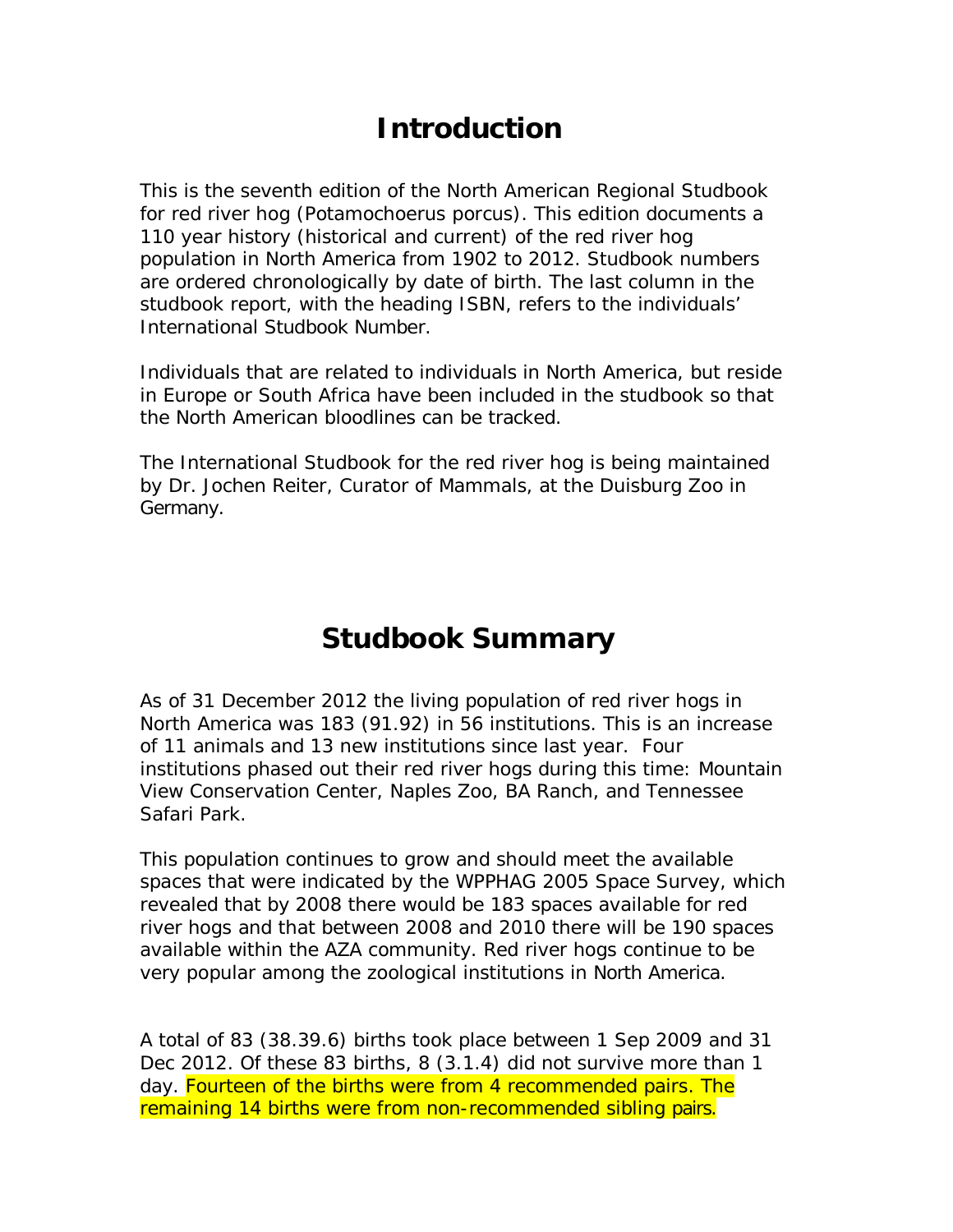Of significance to the population is the continued lack of reproduction from the Wild Caught male and female at Tampa's Lowry Park Zoo. Neither of these animals have yet to produce any offspring. The PMP made the reproduction of these two animals the highest priority for the population in 2010. The male was moved from Dallas to Lowry Park in Jan 2010.

The population experienced a total of 44 (20.18.6) deaths of which thirteen were considered neonatal deaths. Three of these were significant deaths for the population. The male imported from Duisburg, Germany in 1995 died at the Memphis Zoo in Nov 2010. He sired 13 litters while at San Diego and Memphis. A Wild Caught male imported to San Diego in 1998 died in Dec 2012, having produced 7 litters. A captive-bred male imported from Pretoria in 2000 died in May 2011, having never bred. In addition, two transportation deaths were reported.

A total of 95 transfers took place between September 2009 and December 2012 with 13 new institutions coming on line, 8 of which are AZA members and 5 of which are Non-AZA members. The new institutions include African Lion Safari in Canada, Wildlife World, Zoological Center at Lionshare Farm, the Smithsonian National Zoological Park, Busch Gardens, Micanopy Zoological Preserve, Lincoln Park Zoo, Minnesota Zoo, African Safari Wildlife Park, Philadelphia Zoo, Roger Williams Park Zoo, Fort Worth Zoo, and Virginia Safari Park.

The current population is descended from eight founders with two potential founders remaining (**SB# 46 and and SB# 68 @ Lowry Park**). The current gene diversity for this population is 82%, equivalent to that of only between two and three unrelated animals. The low gene diversity in this population is due mainly to inequality of founder representation, as most breeding has been attributable to the Duisburg founders (SB# 9 and SB# 10) and their descendants. The potential gene diversity is much higher at 95% if more offspring are produced from the Wild Caught animals.

The age of the captive population is well distributed with very few elderly animals, the oldest a 16 year old male at Micanopy and a 17 year old female at Binder Park. There are a total of 37 animals that range from age 9-17 years. 79 animals range in age from 4-8 years and 67 animals range in age from 0-3 years.

Reproduction in the population has been improving over the years. The median age of females at first reproduction is about 4 years old and the median age of females at reproduction is about 6 years.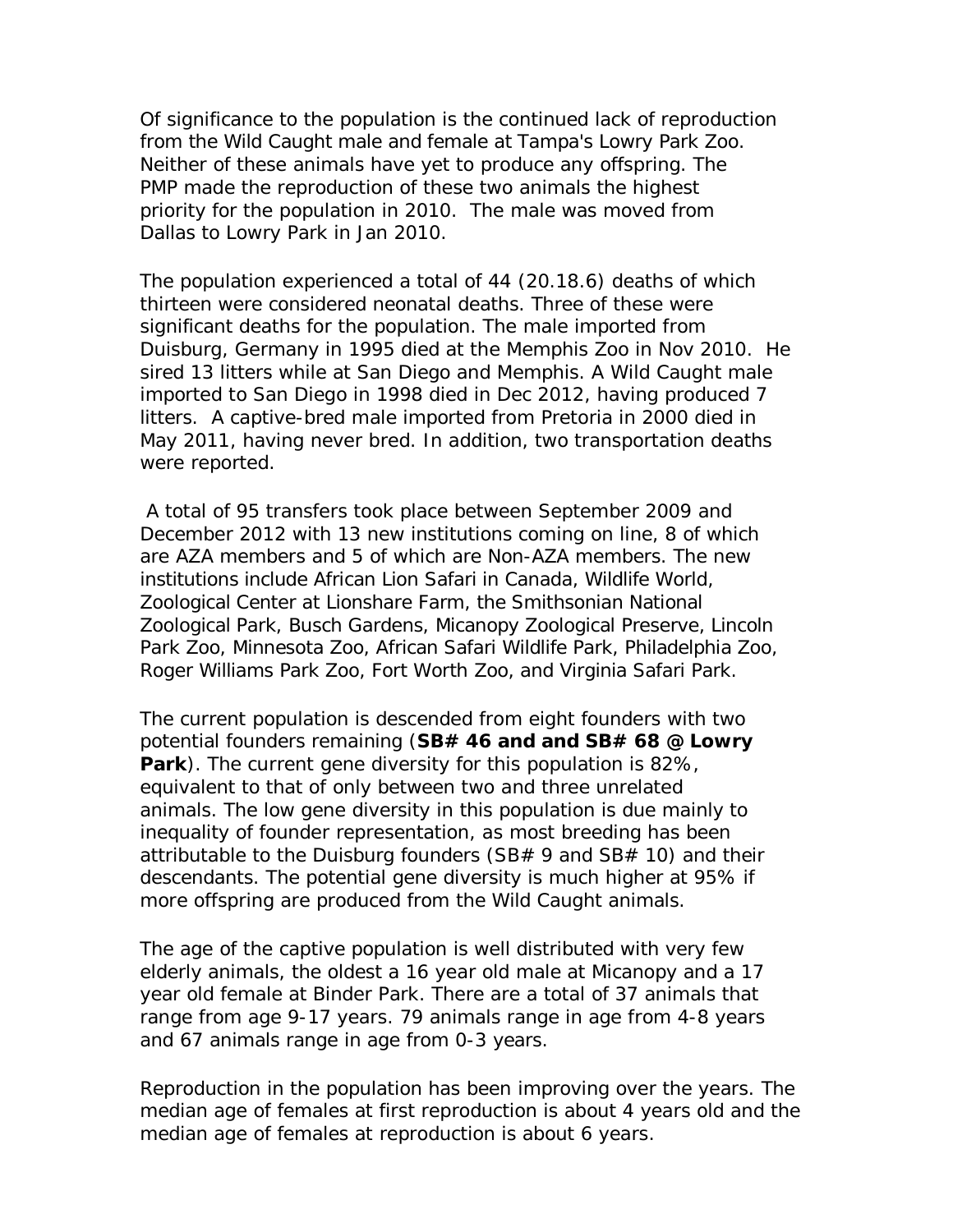The oldest female to give birth for the first time was 11 years old and the youngest to successfully give birth for the first time was 1 year 10 months. Several females have given birth at the age of 11, 3 females have given birth at age 12 and 2 gave birth at age 13.

Males have sired offspring as young as 1 year 7 months and as old as 17 years. Similar to the females the median age of males to sire offspring for the first time is about 4 years.

Births have taken place in every month except February. The vast majority (88%) of the births take place between March and August.

Efforts will continue to focus on having the remaining two potential founders reproduce and reduce effect of the number of offspring from the Duisburg stock animals. Animals have also been identified for the European population in an effort to assist our European colleagues with maintaining a genetically healthy population in Europe as well.

## **STATUS IN THE WILD**

The following information has been taken from the IUCN Red List Assessment for 2008. This information can be accessed at [www.iucnredlist.org](http://www.iucnredlist.org)

Listed as Least Concern as the species is relatively widespread, common, and there are no major threats believed to be resulting in a significant population decline. However, hunting has led to localized declines in some parts of its range, so populations should be monitored carefully.

The Red River Hog is widely, but patchily, distributed through the West and Central African rainforest belt, from Senegal in the west, throughout the Guinea-Congo forest to at least west of the Albertine Rift. Further east and south-east, replaced by the Bushpig, although the precise borders between the ranges of the two species remain unclear. There are no confirmed records from Sudan or Chad, though they may occur in extreme south-western Sudan (Leus and Vercammen in press). There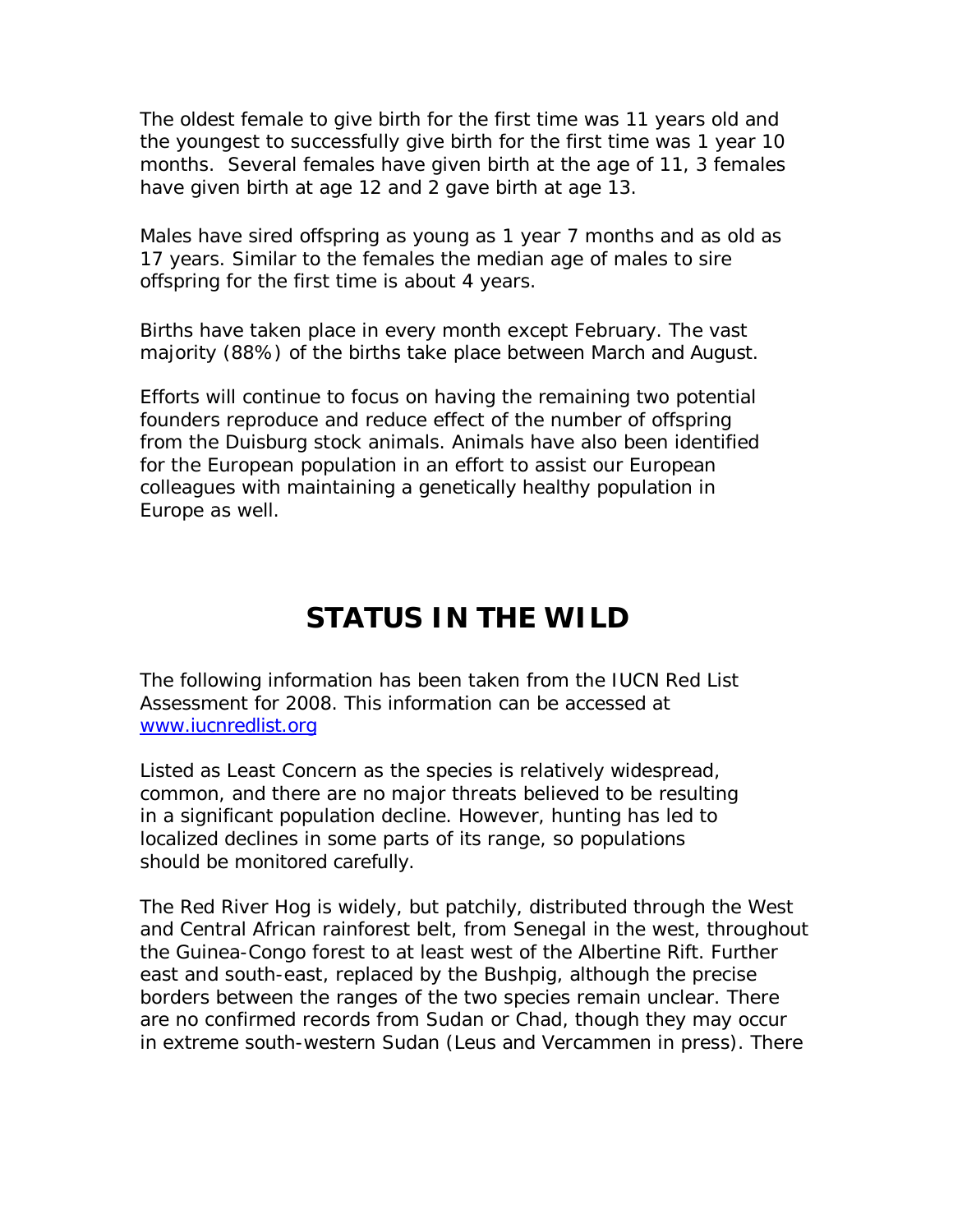are also as yet no reliable records from The Gambia, which is just outside their natural range (Grubb *et al.*1998). There is no confirmation of their presence on Bioko Island.

The main threat to this species is hunting for subsistence purposes, as an agricultural pest, or because it is a vector of livestock diseases, and for the commercial bushmeat trade (Vercammen *et al.* 1993). Together with the duikers, it is one of the most hunted species in the Congo Basin (Wilkie and Carpenter 1999). A significant effect of hunting on Red River Hog densities was observed in southern Gabon (Laurance *et al*. 2006).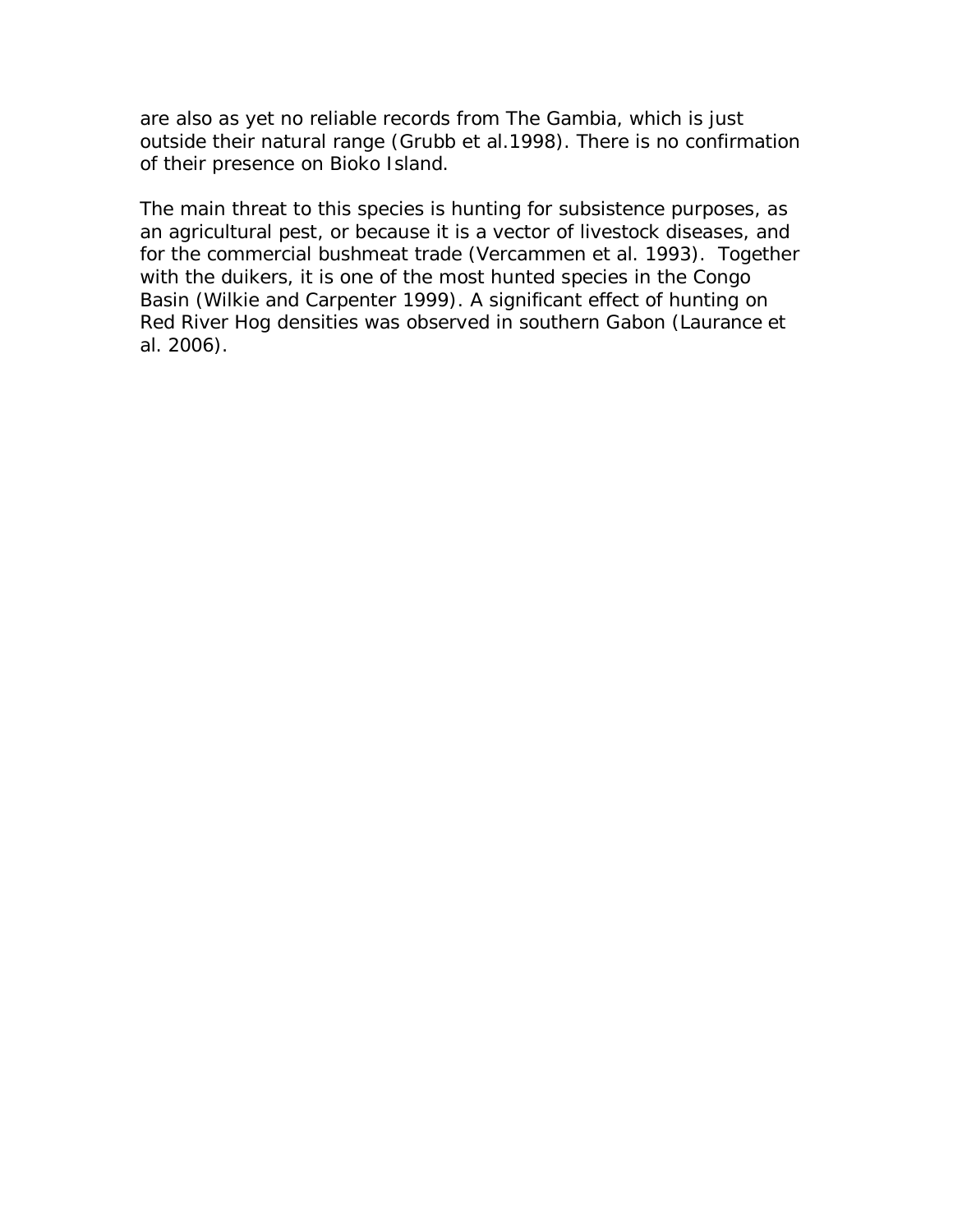## **LIVING POPULATION BY** LOCATION

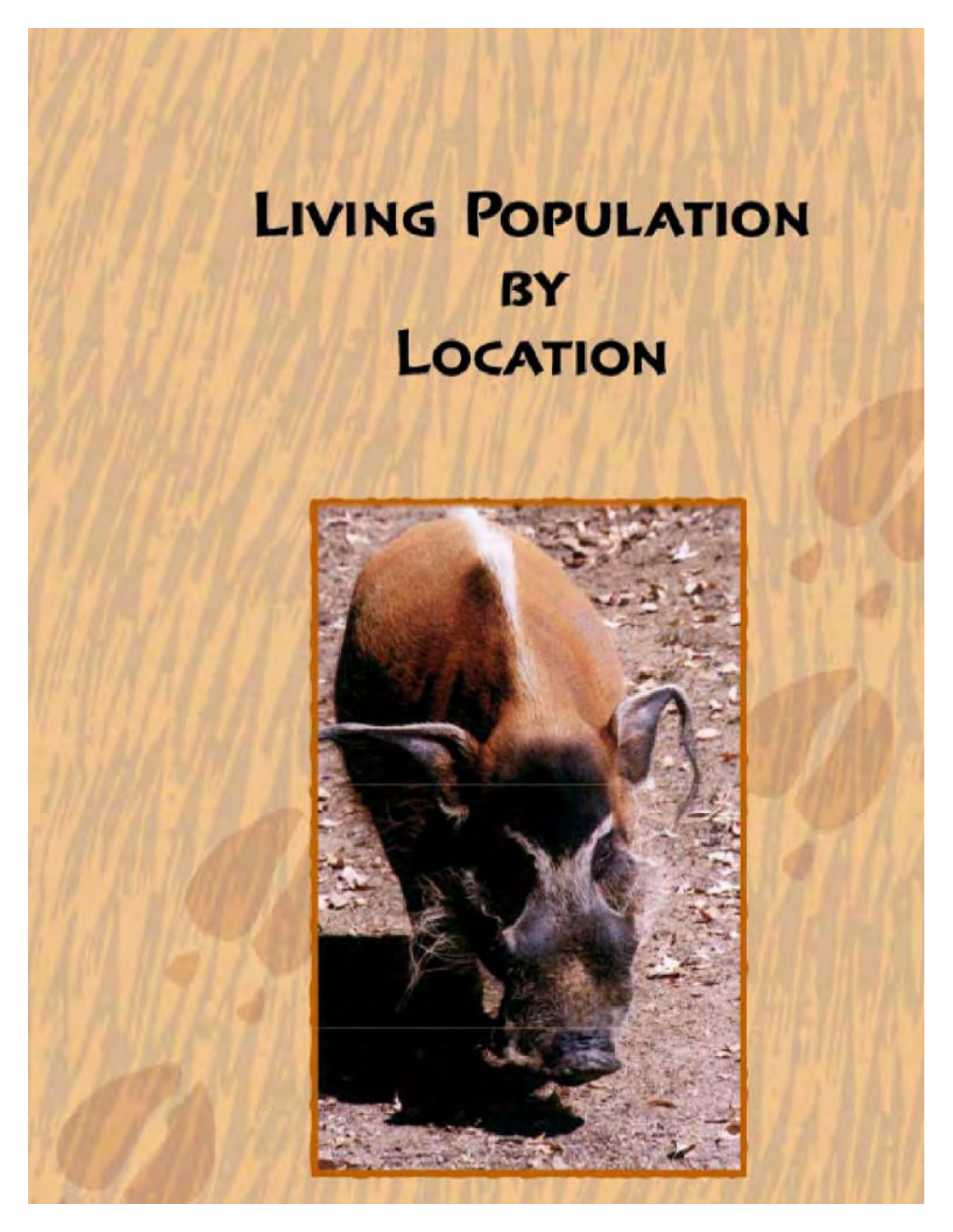RED RIVER HOG Studbook (*Potamochoerus porcus*)

| Living as of 31 Dec 2012        |       |  |                       |                                                    |                                                   | <i>(rotampchoerus porcus)</i><br>Report ordered by: current/last location (geographic)                                       |  |            |                                                |                             |                |      |
|---------------------------------|-------|--|-----------------------|----------------------------------------------------|---------------------------------------------------|------------------------------------------------------------------------------------------------------------------------------|--|------------|------------------------------------------------|-----------------------------|----------------|------|
|                                 |       |  |                       |                                                    |                                                   | Stud#   Sex   Birth Date   Sire   Dam   Location   Date                                                                      |  |            |                                                | Local ID  Event             | Name           | ISBn |
| 120                             | M     |  | 11 Jun 2004           | 19                                                 |                                                   | Calgary Zoo Garden & Prehistoric Park, Calgary, Alberta, Canada<br><b>63 NY BRONX</b><br>CALGARY                             |  |            | 11 Jun 2004 M04115 Birth<br>19 May 2008 108024 | Transfer                    | JASON          | 526  |
| 279                             | F     |  | 19 Mar 2009           | 120                                                | 96                                                | CALGARY                                                                                                                      |  |            | 19 Mar 2009 108304                             | Birth                       | INE            |      |
| 334                             | F     |  | 1 Apr 2011            | 120                                                | 96                                                | CALGARY                                                                                                                      |  |            | 1 Apr 2011 108776 Birth                        |                             | TISA           |      |
| 353                             | м     |  | 12 Mar 2012           | 120                                                | 279                                               | CALGARY                                                                                                                      |  |            | 12 Mar 2012 108931                             | Bi rth                      | <b>CONGO</b>   |      |
| 354                             | F     |  | 12 Mar 2012           | 120                                                | 279                                               | CALGARY                                                                                                                      |  |            | 12 Mar 2012 108932 Birth                       |                             | KUM            |      |
| <b>Totals: 2.3.0 (5)</b>        |       |  |                       |                                                    |                                                   |                                                                                                                              |  |            |                                                |                             |                |      |
|                                 |       |  |                       |                                                    |                                                   |                                                                                                                              |  |            |                                                |                             |                |      |
| 280                             | M     |  | 19 Mar 2009           | 120                                                |                                                   | African Lion Safari & Game Farm Ltd, Cambridge, Ontario, Canada<br><b>96 CALGARY</b><br><b>ROCKTON</b>                       |  |            | 19 Mar 2009 108308 Birth<br>23 Mar 2011 B1PP01 | Transfer                    | TANO           |      |
| 303                             | м     |  | 1 Apr 2010            | 120                                                |                                                   | <b>96 CALGARY</b><br><b>ROCKTON</b>                                                                                          |  |            | 1 Apr 2010 108606 Birth<br>23 Mar 2011 B1PP04  | Transfer                    | SITA           |      |
| 305<br><b>Totals: 3.0.0 (3)</b> | M     |  | 1 Apr 2010            | 120                                                |                                                   | <b>96 CALGARY</b><br><b>ROCKTON</b>                                                                                          |  |            | 1 Apr 2010 108608 Birth                        | 23 Mar 2011 B1PP03 Transfer | <b>NANE</b>    |      |
|                                 |       |  |                       |                                                    |                                                   |                                                                                                                              |  |            |                                                |                             |                |      |
| 295                             | F     |  | 25 Mar 2010           | 119                                                | Toronto Zoo, Scarborough, Ontario, Canada         | 51 CINCINNAT 25 Mar 2010 110024 Birth<br><b>TORONTO</b>                                                                      |  |            |                                                | 12 Apr 2012 45752 Transfer  | <b>CASEY</b>   |      |
| 328                             | M     |  |                       | 2 Apr 2011 209                                     |                                                   | 273 OKLAHOMA<br><b>TORONTO</b>                                                                                               |  |            | 2 Apr 2011 775610 Birth                        | 12 Apr 2012 45751 Transfer  | PHILLIP        |      |
| Totals: 1.1.0 (2)               |       |  |                       |                                                    |                                                   |                                                                                                                              |  |            |                                                |                             |                |      |
|                                 |       |  |                       | Bi rni ngham Zoo,   Bi rni ngham   Al abana,   USA |                                                   |                                                                                                                              |  |            |                                                |                             |                |      |
|                                 | 175 F |  | <b>4 Jul 2006</b>     | 61                                                 |                                                   | <b>48 OKLAHOMA</b><br><b>BIRMINGHM</b>                                                                                       |  |            | 4 Jul 2006 773605<br>1 Mar 2007 107001         | - Birth<br>Transfer         | <b>STAR</b>    | 774  |
| 176                             | F     |  | 4 Jul 2006            | 61                                                 |                                                   | <b>48 OKLAHOMA</b><br>BIRMINGHM                                                                                              |  |            | 4 Jul 2006 773606<br>1 Mar 2007 107002         | Birth<br>Transfer           | <b>SPANGLE</b> | 775  |
| 177                             | F     |  | 4 Jul 2006            | 61                                                 |                                                   | <b>48 OKLAHOMA</b><br><b>BIRMINGHM</b>                                                                                       |  |            | 4 Jul 2006 773607 Birth                        | 1 Mar 2007 107003 Transfer  | <b>BANNER</b>  | 776  |
| <b>Totals: 0.3.0 (3)</b>        |       |  |                       |                                                    |                                                   |                                                                                                                              |  |            |                                                |                             |                |      |
|                                 |       |  |                       |                                                    | Wildlife World Zoo, Litchfield Park, Arizona, USA | 338 F 26 Jul 2010 186 131 METRORICH 26 Jul 2010 010103 Birth<br>WLD WUD                                                      |  | 6 Jan 2011 |                                                | 9325 Transfer               |                |      |
| 339                             | F     |  | 26 Jul 2010           | 186                                                |                                                   | 131 METRORICH 26 Jul 2010 010104 Birth<br><b>WLD WILD</b>                                                                    |  |            | 5 Jan 2011 _____                               | Transfer                    |                |      |
| 342                             | M     |  | 21 Mar 2011           | 208                                                |                                                   | 228 METRORICH 21 Mar 2011 011003 Birth                                                                                       |  |            |                                                |                             | <b>GORDON</b>  |      |
| Totals: 1.2.0 (3)               |       |  |                       |                                                    |                                                   | WLD WRLD                                                                                                                     |  | 8 Oct 2011 | 9493                                           | Transfer                    |                |      |
|                                 |       |  | 267 neutM 22 Oct 2008 | 88                                                 |                                                   | Little Rock Zoological Gardens, Little Rock, Arkansas, USA<br>89 ALEXANDRI 22 Oct 2008 M00331 Birth<br>LITTLEROC 18 May 2009 |  |            | 6815                                           | Transfer                    | LESLIE         |      |
| 268                             | F     |  | 22 Oct 2008           | 88                                                 |                                                   | <b>89 ALEXANDRI</b>                                                                                                          |  |            | 22 Oct 2008 M00332                             | - Bi rth                    | WHITTLEY       |      |
| Totals: 1.1.0 (2)               |       |  |                       |                                                    |                                                   | LITTLEROC 18 May 2009                                                                                                        |  |            |                                                | <b>6816 Transfer</b>        |                |      |
|                                 |       |  |                       |                                                    |                                                   |                                                                                                                              |  |            |                                                |                             |                |      |
| 200                             | м     |  | 27 Apr 2007           | 50                                                 | Charles Paddock Zoo, Atascadero, California, USA  | <b>43 DENVER</b><br>ATASCADER 25 May 2008 M98025 Transfer                                                                    |  |            | 27 Apr 2007 A07133 Birth                       |                             | <b>MANGO</b>   | 799  |
| 201                             | M     |  | 27 Apr 2007           | 50                                                 |                                                   | <b>43 DENVER</b><br>ATASCADER 25 May 2008 M98026 Transfer                                                                    |  |            | 27 Apr 2007 A07134 Birth                       |                             | <b>PUMPKIN</b> | 800  |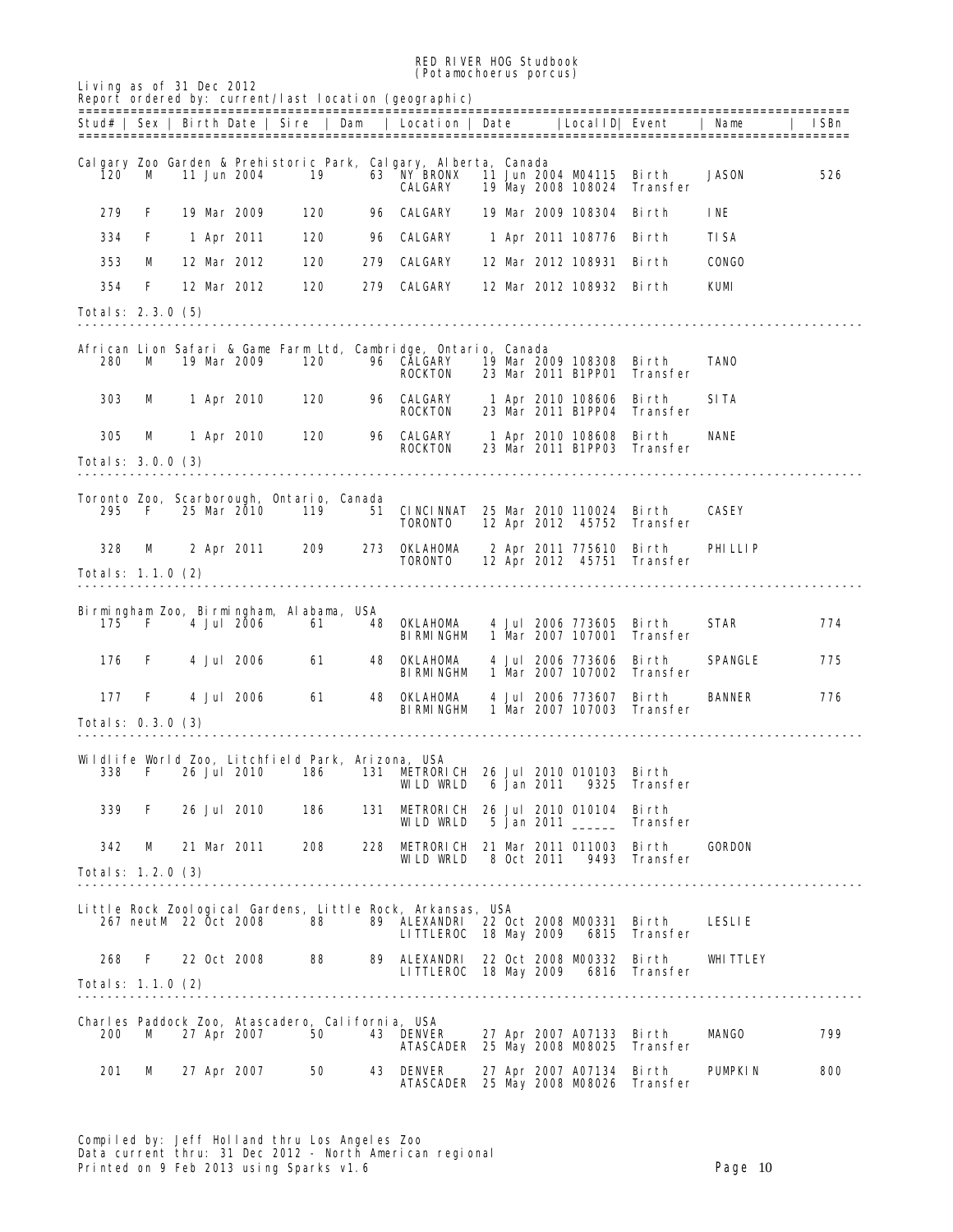|                          |   |                          |       |                                                   |     | <b>RED RIVER HOG Studbook</b><br><i>(Potamochoerus porcus)</i>                                                          |  |            |                                                              |                                             |                 |      |
|--------------------------|---|--------------------------|-------|---------------------------------------------------|-----|-------------------------------------------------------------------------------------------------------------------------|--|------------|--------------------------------------------------------------|---------------------------------------------|-----------------|------|
|                          |   | Living as of 31 Dec 2012 |       |                                                   |     | Report ordered by: current/last location (geographic)                                                                   |  |            |                                                              |                                             |                 |      |
|                          |   |                          |       |                                                   |     | Stud#   Sex   Birth Date   Sire   Dam   Location   Date                                                                 |  |            |                                                              | Local ID  Event                             | l Name          | ISBn |
| 202                      | м |                          |       | 27 Apr 2007 50                                    |     | <b>43 DENVER</b><br>ATASCADER 25 May 2008 M98027 Transfer                                                               |  |            | 27 Apr 2007 A07135 Birth                                     |                                             | RADISH          | 801  |
| <b>Totals: 3.0.0 (3)</b> |   |                          |       |                                                   |     |                                                                                                                         |  |            |                                                              |                                             |                 |      |
| 57 —                     | M | $~\sim$ Sep 2000         |       | <b>WLD</b>                                        |     | Los Angeles Zoo & Botanical Gardens, Los Angeles, California, USA<br>WILD GUINEA<br><b>LOSANGELE</b> 25 Sep 2001 990496 |  | ~ Sep 2000 | NONE                                                         | Capture<br>Transfer                         | <b>DUM</b>      | 344  |
| 69                       | F | ~ Jul 2001               |       | WLD                                               |     | <b>WILD GUINEA</b><br><b>LOSANGELE</b> 25 Jul 2002 990650                                                               |  | ~ Jan 2002 | <b>NONE</b>                                                  | Capture<br><b>Transfer</b>                  | DEM             | 387  |
| 372                      | F | 2 Jun 2012               |       | 57                                                |     | <b>69 LOSANGELE</b>                                                                                                     |  |            | 2 Jun 2012 992709                                            | Birth                                       |                 |      |
| <b>Totals: 1.2.0 (3)</b> |   |                          |       |                                                   |     |                                                                                                                         |  |            |                                                              |                                             |                 |      |
| 194                      | F | 15 Apr 2007              |       | Sacramento Zoo, Sacramento, California, USA<br>58 |     | 51 CHICAGOBR 15 Apr 2007 2437 Birth<br>SACRAMITO                                                                        |  |            |                                                              | 7 Aug 2009 101124 Transfer                  | <b>DAISY</b>    | 793  |
| 207                      | M |                          |       | 23 May 2007 19                                    |     | <b>63 NY BRONX</b><br>SACRAMIO 6 May 2009 101122 Transfer                                                               |  |            | 23 May 2007 M07073 Birth                                     |                                             | JD              | 806  |
| <b>Totals: 1.1.0 (2)</b> |   |                          |       |                                                   |     |                                                                                                                         |  |            |                                                              |                                             |                 |      |
| 167                      | F | 26 Apr 2006              |       | 57                                                |     | San Diego Zoo's Safari Park, Escondido, California, USA<br>69 LOSANGELE 26 Apr 2006 991176 Birth<br>SD-WAP              |  |            | 29 Jan 2009 609011                                           | Transfer                                    | <b>GOLDIE</b>   | 766  |
| 215                      | м | <b>30 Jul 2007</b>       |       | 26                                                | 25  | <b>MEMPHIS</b><br><b>SANDI EGOZ</b><br>SD-WAP                                                                           |  |            | 30 Jul 2007 22338<br>6 Nov 2007 507204<br>31 Dec 2007 507204 | Birth<br><b>Transfer</b><br><b>Transfer</b> | <b>CORKY</b>    | 814  |
| 350                      | F | 22 May 2011              |       | 45                                                |     | <b>167 SD-WAP</b>                                                                                                       |  |            | 22 May 2011 611196 Birth                                     |                                             | <b>LOZI</b>     |      |
| 359                      | м | 27 Mar 2012              |       | 45                                                | 167 | SD-WAP                                                                                                                  |  |            | 27 Mar 2012 612071                                           | Birth                                       | <b>BALOO</b>    |      |
| 360                      | м | 27 Mar 2012              |       | 45                                                | 167 | SD-WAP                                                                                                                  |  |            | 27 Mar 2012 612072 Birth                                     |                                             | <b>BAGHEERA</b> |      |
| 361                      | F | 27 Mar 2012              |       | 45                                                | 167 | SD-WAP                                                                                                                  |  |            | 27 Mar 2012 612069 Birth                                     |                                             | ZOLA            |      |
| 362                      | F | 27 Mar 2012              |       | 45                                                | 167 | SD-WAP                                                                                                                  |  |            | 27 Mar 2012 612070 Birth                                     |                                             | ZAMU            |      |
| <b>Totals: 3.4.0 (7)</b> |   |                          |       |                                                   |     |                                                                                                                         |  |            |                                                              |                                             |                 |      |
| 42                       |   | $\mathbf M$              | ~1997 | San Diego Zoo, San Diego, California, USA<br>WLD  |     | <b>WILD GUINEA</b><br><b>SANDIEGOZ</b> 11 Nov 1998 598410                                                               |  |            | 1 May 1997 NONE                                              | Capture<br><b>Transfer</b>                  |                 | 225  |
| 66                       | F | 3 May 2001               |       | 26                                                |     | 25 SD-WAP<br>SANDIEGOZ 15 Aug 2001 601186<br><b>LOSANGELE</b><br><b>SANDIEGOZ 18 May 2007 601186 Transfer</b>           |  |            | 3 May 2001 601186 Birth                                      | Transfer<br>8 Nov 2001 990512 Transfer      | ASALI           | 322  |
| 163                      | M | 23 Mar 2006              |       | 26                                                |     | 25 MEMPHIS<br><b>SANDI EGOZ</b>                                                                                         |  |            | 23 Mar 2006 21969<br>24 May 2006 606082                      | Birth<br><b>Transfer</b>                    | MRPHY           | 762  |
| 165                      | F | 26 Apr 2006              |       | 57                                                |     | <b>69 LOSANGELE</b><br><b>SANDI EGOZ</b>                                                                                |  |            | 26 Apr 2006 991179 Birth<br>24 Jan 2008 508017               | Transfer                                    |                 | 764  |
| 284                      | F | 8 Jun 2009               |       | 166                                               | 159 | <b>GLEN OAK</b><br>SANDIEGOZ                                                                                            |  |            | 8 Jun 2009 M2305                                             | Birth<br>31 Aug 2010 510114 Transfer        | <b>KAMLI</b>    |      |
| 315                      | F | 21 Apr 2010              |       | 57                                                |     | <b>69 LOSANGELE</b><br><b>SANDI EGOZ</b>                                                                                |  |            | 21 Apr 2010 992076 Birth                                     | 7 Jun 2012 512064 Transfer                  | HAMELA          |      |
| 316<br>Totals: 2.5.0 (7) | F | 21 Apr 2010              |       | 57 — 10                                           |     | 69 LOSANGELE 21 Apr 2010 992077 Birth<br><b>SANDIEGOZ</b>                                                               |  |            |                                                              | 7 Jun 2012 512065 Transfer                  | <b>AM</b>       |      |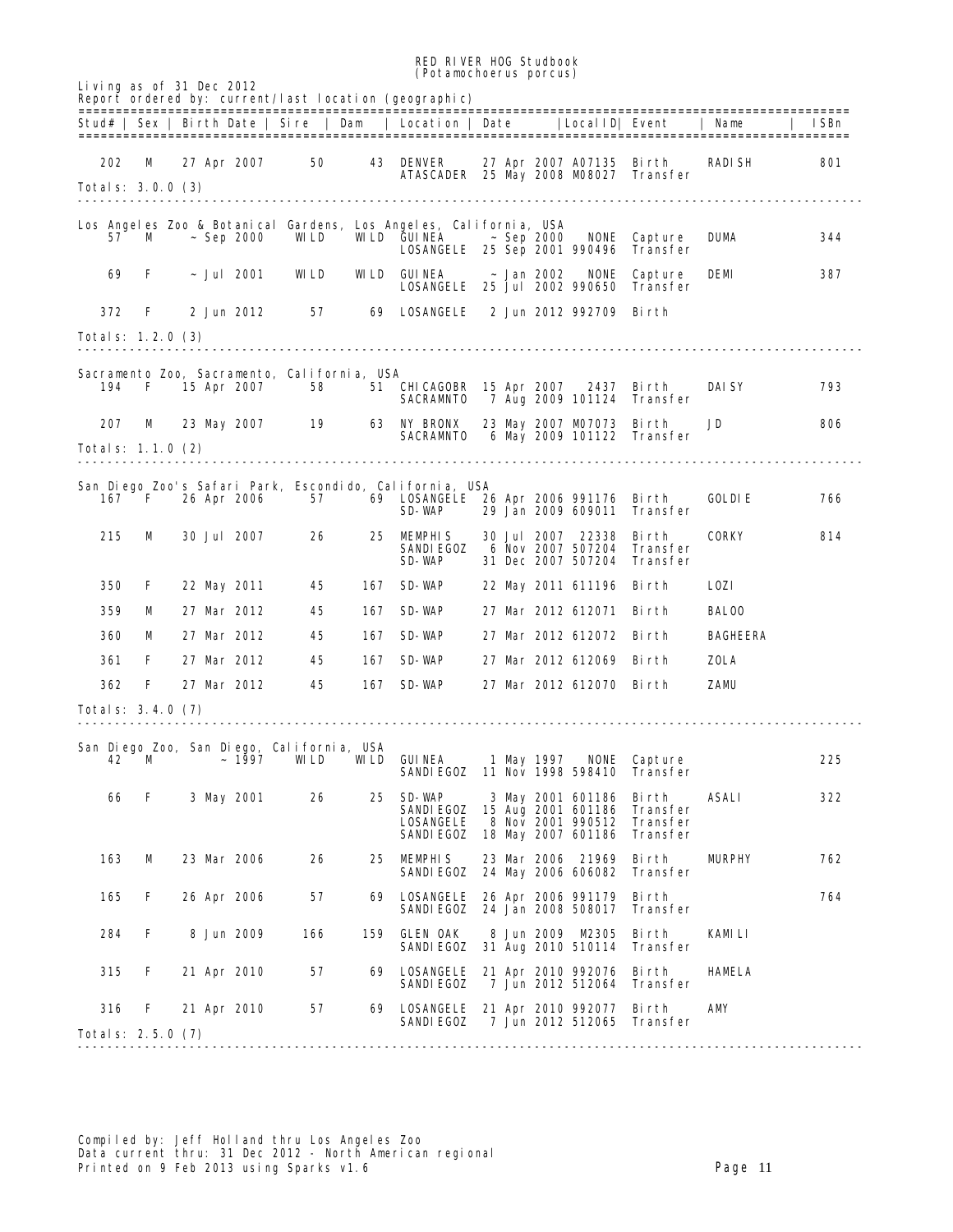|                                                        |                       |  |                    |     |    | <b>RED RIVER HOG Studbook</b>                                                                                                                           |  |                    |                                                             |                                                  |                  |              |
|--------------------------------------------------------|-----------------------|--|--------------------|-----|----|---------------------------------------------------------------------------------------------------------------------------------------------------------|--|--------------------|-------------------------------------------------------------|--------------------------------------------------|------------------|--------------|
| Living as of 31 Dec 2012                               |                       |  |                    |     |    | <i>(Potamochoerus porcus)</i><br>Report ordered by: current/last location (geographic)                                                                  |  |                    |                                                             |                                                  |                  |              |
|                                                        |                       |  |                    |     |    | Stud#   Sex   Birth Date   Sire   Dam   Location   Date                                                                                                 |  |                    | LocalID  Event                                              |                                                  | Name             | <b>ISB</b> n |
|                                                        |                       |  |                    |     |    |                                                                                                                                                         |  |                    |                                                             |                                                  |                  |              |
| Safari West, Santa Rosa, California, USA<br>121        | F                     |  | 11 Jun 2004        | 19  |    | <b>63 NY BRONX</b><br>OMAHA<br>SAFARI W                                                                                                                 |  |                    | 11 Jun 2004 M4117<br>4 May 2006 16204<br>20 Sep 2009 109064 | Birth<br>Transfer<br>Transfer                    | TARA             | 528          |
| 169                                                    | M                     |  | 1 May 2006         | 45  |    | <b>36 SD-WAP</b><br>SAFARI W                                                                                                                            |  |                    | 1 May 2006 606120<br>6 Jun 2008 108039                      | Birth<br>Transfer                                | <b>PUMBA</b>     | 768          |
| Totals: 1.1.0 (2)                                      |                       |  |                    |     |    |                                                                                                                                                         |  |                    |                                                             |                                                  |                  |              |
| 80                                                     | F                     |  | 24 Apr 2002        | 42  |    | Cheyenne Mrn Zoological Park, Colorado Springs, Colorado, USA<br>44 SANDIEGOZ 24 Apr 2002 502070<br>LOSANGELE 26 Jan 2005 991012<br>DALLAS<br>COLO SPRG |  |                    | 26 Apr 2007 07H139<br>12 Nov 2008 28MD59                    | Birth<br><b>Transfer</b><br>Transfer<br>Transfer | ARI              | 361          |
| 214                                                    | м                     |  | <b>30 Jul 2007</b> | 45  |    | <b>36 SD WAP</b><br><b>COLO SPRG</b>                                                                                                                    |  |                    | <b>30 Jul 2007 607218</b><br>15 Nov 2008 28MD60             | Bi rth<br>Transfer                               | HUBERT           | 813          |
| 326                                                    | м                     |  | 23 Mar 2011        | 214 | 80 | <b>COLO SPRG</b>                                                                                                                                        |  |                    | 23 Mar 2011 11MD03                                          | - Bi rth                                         | AKONI            |              |
| 327                                                    | F                     |  | 23 Mar 2011        | 214 | 80 | <b>COLO SPRG</b> 23 Mar 2011 11MD04 Birth                                                                                                               |  |                    |                                                             |                                                  | <b>SAFARA</b>    |              |
| Totals: 2.2.0 (4)                                      |                       |  |                    |     |    |                                                                                                                                                         |  |                    |                                                             |                                                  |                  |              |
| Denver Zoological Gardens, Denver, Colorado, USA<br>43 | F                     |  | 19 Apr 1997        | 26  |    | 25 SANDIEGOZ 19 Apr 1997 597160 Birth<br><b>DENVER</b>                                                                                                  |  |                    | 5 Dec 1997 970426                                           | Transfer                                         | <b>ROSE</b>      | 196          |
|                                                        | 50 neutM              |  | 6 Oct 1998         | 27  | 28 | PRETORIA<br><b>DENVER</b>                                                                                                                               |  |                    | 6 Oct 1998 907294<br>27 Dec 2000 A00374                     | Birth<br>Transfer                                | <b>RAMBO</b>     | 223          |
|                                                        | 142 neutM 25 Jul 2005 |  |                    | 50  | 43 | DENVER                                                                                                                                                  |  |                    | 25 Jul 2005 A05287                                          | Birth                                            | <b>LIAM</b>      | 617          |
| 153                                                    | F                     |  | <b>31 Mar 2006</b> | 50  | 43 | <b>DENVER</b>                                                                                                                                           |  |                    | 31 Mar 2006 A06068                                          | Birth                                            | <b>CRVENA</b>    | 752          |
| 154                                                    | F                     |  | 31 Mar 2006        | 50  | 43 | <b>DENVER</b>                                                                                                                                           |  |                    | 31 Mar 2006 A06069                                          | Birth                                            | <b>GARNET</b>    | 753          |
| 184                                                    | F                     |  | 25 Sep 2006        | 50  | 43 | <b>DENVER</b>                                                                                                                                           |  |                    | 25 Sep 2006 A06498                                          | - Bi rth                                         | <b>EOEBI</b>     | 783          |
| 203                                                    | F                     |  | 27 Apr 2007        | 50  | 43 | DENVER                                                                                                                                                  |  |                    | 27 Apr 2007 A07136 Birth                                    |                                                  | <b>TANGERINE</b> | 802          |
|                                                        | 221 neutM 24 Jan 2008 |  |                    | 50  | 43 | DENVER                                                                                                                                                  |  |                    | 24 Jan 2008 A08016 Birth                                    |                                                  | <b>MARLOVE</b>   | 870          |
|                                                        | 222 neutM 24 Jan 2008 |  |                    | 50  |    | <b>43 DENVER</b>                                                                                                                                        |  |                    | 24 Jan 2008 A08017 Birth                                    |                                                  | <b>RHONNIE</b>   | 871          |
| Totals: 4.5.0 (9)                                      |                       |  |                    |     |    |                                                                                                                                                         |  |                    |                                                             |                                                  |                  |              |
|                                                        | 196 M                 |  | 16 Apr 2007        | 76  |    | Zoological Center At Lionshare Farm Greenwich, Connecticut, USA<br>98 TORONTO<br>LANGLEY<br><b>LIONSHARE</b> 15 Jun 2011                                |  | <b>16 Apr 2007</b> | 41453 Birth<br>7 Jun 2009 H09016<br>NONE                    | Transfer<br>Transfer                             | <b>PORTER</b>    | 795          |
| Totals: 1.0.0 (1)                                      |                       |  |                    |     |    |                                                                                                                                                         |  |                    |                                                             |                                                  |                  |              |
| 151                                                    | F                     |  | 27 Mar 2006        | 65  |    | Snithsonian National Zoological Park, Wishington, District of Columbia, USA<br>107 DISNEY AK 27 Mar 2006 060066<br>NZP-WASH                             |  |                    | 22 Oct 2012 114866                                          | Birth<br>Transfer                                | <b>HOLLY</b>     | 750          |
| 182                                                    | M                     |  | 4 Aug 2006         | 65  |    | <b>107 DISNEY AK</b><br>NZP-WASH                                                                                                                        |  |                    | 4 Aug 2006 060272<br>22 Oct 2012 114865                     | Birth<br>Transfer                                | <b>ROSCOE</b>    | 781          |

Totals: 1.1.0 (2) --------------------------------------------------------------------------------------------------------- Busch Gardens Tampa Bay, Tampa, Florida, USA 348 M 22 May 2011 45 167 SD-WAP 22 May 2011 611195 Birth HAMILTON BUSCH TAM 29 Mar 2012 65161 Transfer 349 M 22 May 2011 45 167 SD-WAP 22 May 2011 611197 Birth GROOT BUSCH TAM 29 Mar 2012 65162 Transfer Totals: 2.0.0 (2)

---------------------------------------------------------------------------------------------------------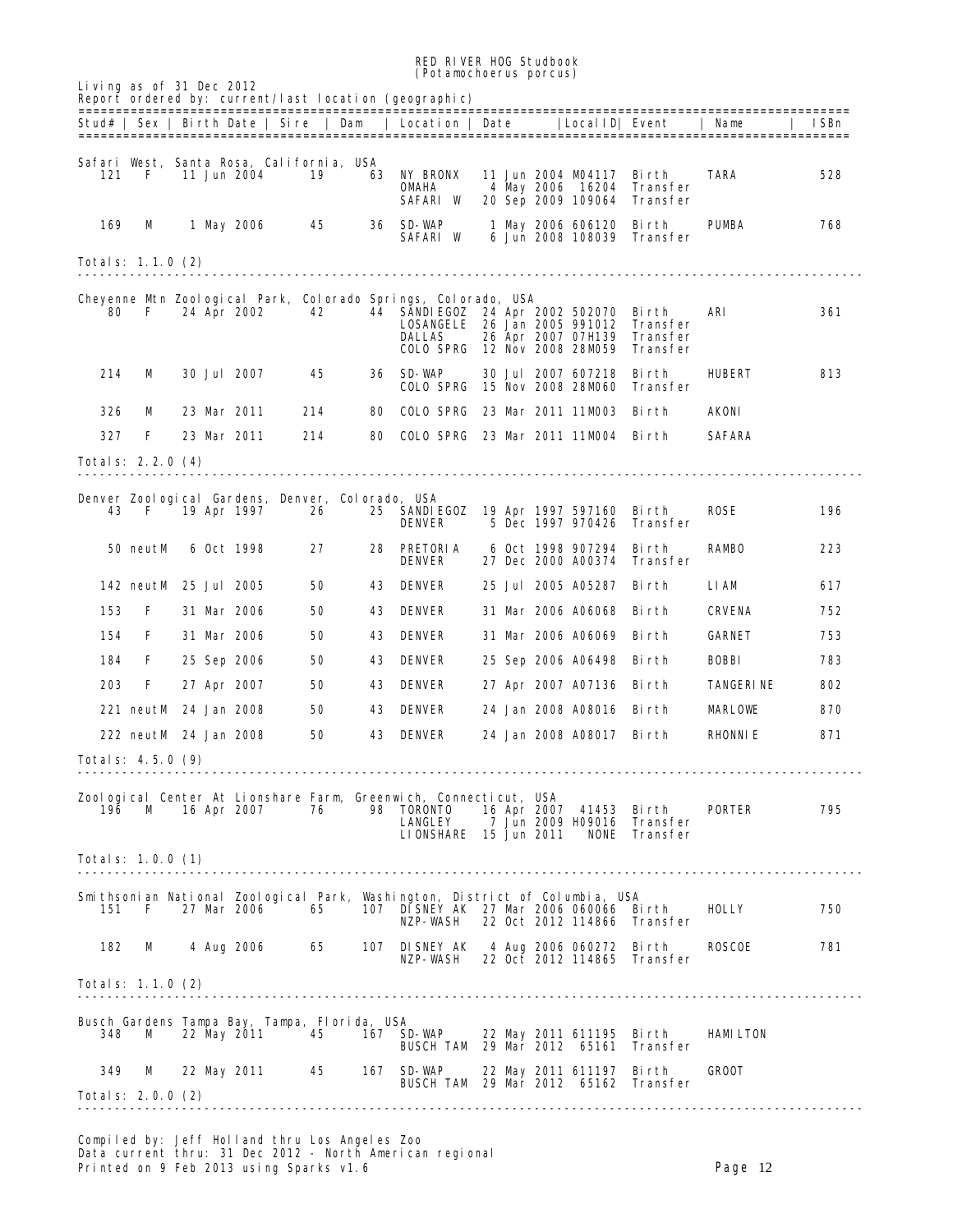|                                 |                       |  |                                            |                                                       |     | <b>RED RIVER HOG Studbook</b><br><i>(Potamochoerus porcus)</i>                                                                                          |  |                 |                                                                                                    |                                                                                          |                |      |
|---------------------------------|-----------------------|--|--------------------------------------------|-------------------------------------------------------|-----|---------------------------------------------------------------------------------------------------------------------------------------------------------|--|-----------------|----------------------------------------------------------------------------------------------------|------------------------------------------------------------------------------------------|----------------|------|
| Living as of 31 Dec 2012        |                       |  |                                            |                                                       |     | Report ordered by: current/last location (geographic)                                                                                                   |  |                 |                                                                                                    |                                                                                          |                |      |
|                                 |                       |  |                                            |                                                       |     | Stud#   Sex   Birth Date   Sire   Dam   Location   Date                                                                                                 |  |                 |                                                                                                    | LocalID  Event                                                                           | Name           | ISBn |
|                                 | 46 F                  |  | $\sim$ 1998                                | Tampa's Lowry Park Zoo, Tampa, Florida, USA<br>WLD    |     | <b>WILD GUINEA</b><br>SANDIEGOZ 11 Nov 1998 598412<br>OMAIA<br><b>LOWRY</b>                                                                             |  | 11 Mar 1998     | NONE<br>25 Oct 2003 14059<br>12 Nov 2006 102266                                                    | Capture<br>Transfer<br>Transfer<br>Transfer                                              | HENRICA        | 227  |
| 68                              | м                     |  | ~ Jul 2001                                 | <b>WLD</b>                                            |     | WILD GUINEA<br><b>LOSANGELE</b> 25 Jul 2002 990649<br>DALLAS<br>LOWRY                                                                                   |  | $\sim$ Jan 2002 | <b>NONE</b>                                                                                        | Capture<br><b>Transfer</b><br>26 Apr 2007 07H138 Transfer<br>14 Jan 2010 102783 Transfer | DEX            | 386  |
| Totals: 1.1.0 (2)               |                       |  |                                            |                                                       |     |                                                                                                                                                         |  |                 |                                                                                                    |                                                                                          |                |      |
| 329                             | F.                    |  | Zoo Mani, Mani, Florida, USA<br>2 Apr 2011 | 209                                                   |     | 273 OKLAHOMA<br><b>METROZOO</b>                                                                                                                         |  |                 | 2 Apr 2011 775611 Birth                                                                            | 13 Dec 2011 11M24 Transfer                                                               | <b>PENNY</b>   |      |
| 330<br>Totals: 0.2.0 (2)        | <b>F</b>              |  |                                            | 2 Apr 2011 209                                        |     | 273 OKLAHOMA<br><b>METROZOO</b>                                                                                                                         |  |                 | 2 Apr 2011 775612 Birth                                                                            | 13 Dec 2011 11M25 Transfer                                                               | <b>PEARL</b>   |      |
|                                 | 145 neutM 26 Mar 2006 |  |                                            | Disney's Animal Kingdom, Bay Lake, Florida, USA<br>65 |     | 106 DISNEY AK 26 Mar 2006 060058 Birth                                                                                                                  |  |                 |                                                                                                    |                                                                                          | <b>LUKE</b>    | 744  |
| 150                             | F                     |  | 27 Mar 2006                                | 65                                                    |     | 107 DISNEY AK 27 Mar 2006 060065 Birth                                                                                                                  |  |                 |                                                                                                    |                                                                                          | <b>SUMAC</b>   | 749  |
| 314                             | M                     |  | 21 Apr 2010                                | 57                                                    | 69  | <b>LOSANGELE</b> 21 Apr 2010 992075<br><b>DISNEY AK 17 Mar 2012 120136</b>                                                                              |  |                 |                                                                                                    | Birth<br>Transfer                                                                        | снеен          |      |
| 319                             | F                     |  | 15 Jul 2010                                | 207                                                   |     | 194 SACRAMTO 15 Jul 2010 101133<br><b>DISNEY AK 15 Mar 2012 120137</b>                                                                                  |  |                 |                                                                                                    | Birth<br>Transfer                                                                        | CHLOE          |      |
| 321<br>Totals: 2.3.0 (5)        | F                     |  | 15 Jul 2010                                | 207                                                   |     | 194 SACRAMTO 15 Jul 2010 101135<br><b>DISNEY AK 15 Mar 2012 120138 Transfer</b>                                                                         |  |                 |                                                                                                    | Birth                                                                                    | <b>JOVI</b>    |      |
| 100                             | м                     |  | 24 Apr 2003 42                             |                                                       |     | Center for Conserv of Trop Ungulates, Punta Gorda, Florida, USA<br>44 SANDIEGOZ 24 Apr 2003 503101<br><b>JOHNSONTX</b> 17 Aug 2007<br><b>RUM CREEK</b>  |  |                 | NONE<br>8 Feb 2011 111024                                                                          | Birth<br>Transfer<br>Transfer                                                            | RAHA           | 551  |
| 124                             | $\mathbf{F}$          |  | 17 Apr 2004                                | 26                                                    |     | 25 MEMPHIS<br><b>CINCINNAT</b><br><b>JOHNSONTX 21 Nov 2009 111026</b><br><b>RUM CREEK</b>                                                               |  | 8 Feb 2011      | 17 Apr 2004 21391<br>9 Mar 2006 106016                                                             | Birth<br>Transfer<br>Transfer<br><b>NONE</b> Transfer                                    | HOLLY          | 585  |
| <b>300</b>                      | F                     |  | 30 Mar 2010                                | 45                                                    |     | <b>167 SD-WAP</b><br><b>RUM CREEK</b>                                                                                                                   |  |                 | 30 Mar 2010 610102<br>8 Feb 2011 111028                                                            | Bi rth<br>Transfer                                                                       | <b>ASALI</b>   |      |
| <b>Totals: 1.2.0 (3)</b>        |                       |  |                                            |                                                       |     |                                                                                                                                                         |  |                 |                                                                                                    |                                                                                          |                |      |
| 38                              | м                     |  | 19 May 1996                                | 18                                                    |     | Mcanopy Zool Preserve (rhudy Holly), Mcanopy, Florida, USA<br>17 SANDIEGOZ<br><b>NY BRONX</b><br><b>LOSANGELE</b><br><b>METROZOO</b><br><b>MICANOPY</b> |  | 27 Feb 2012     | 19 May 1996 596204<br>22 May 1997 971102<br>6 Apr 2001 990384<br>24 Apr 2006 M60036<br><b>NONE</b> | Birth<br>Transfer<br>Transfer<br>Transfer<br>Transfer                                    | WLLY           | 167  |
| 77                              | м                     |  | 24 Apr 2002                                | 42                                                    |     | <b>44 SANDIEGOZ</b><br>ST LOUIS<br><b>MICANOPY</b>                                                                                                      |  | 9 Nov 2012      | 24 Apr 2002 502073<br>10 Nov 2004 103830<br>5                                                      | <b>Birth</b><br><b>Transfer</b><br><b>Transfer</b>                                       | <b>CONGO</b>   | 364  |
| 104                             | F                     |  | <b>4 Jul 2003</b>                          | 50                                                    | 43  | DENVER<br><b>METROZOO</b><br><b>MICANOPY</b>                                                                                                            |  | 27 Feb 2012     | 4 Jul 2003 A03204<br>22 Feb 2005 M50023<br><b>NONE</b>                                             | Birth<br>Transfer<br>Transfer                                                            | FIRE           | 555  |
| 105                             | F                     |  | <b>4 Jul 2003</b>                          | 50                                                    |     | <b>43 DENVER</b><br><b>METROZOO</b><br><b>MICANOPY</b>                                                                                                  |  | 27 Feb 2012     | 4 Jul 2003 A03205<br>22 Feb 2005 M50024<br><b>NONE</b>                                             | Birth<br>Transfer<br>Transfer                                                            | <b>CRACKER</b> | 556  |
| 146<br><b>Totals: 3.2.0 (5)</b> | м                     |  | 26 Mar 2006                                | 65                                                    | 106 | <b>DISNEY AK 26 Mar 2006 060059</b><br><b>MICANOPY</b>                                                                                                  |  | 23 Jan 2012     |                                                                                                    | Birth<br><b>NONE</b> Transfer                                                            | BO             | 745  |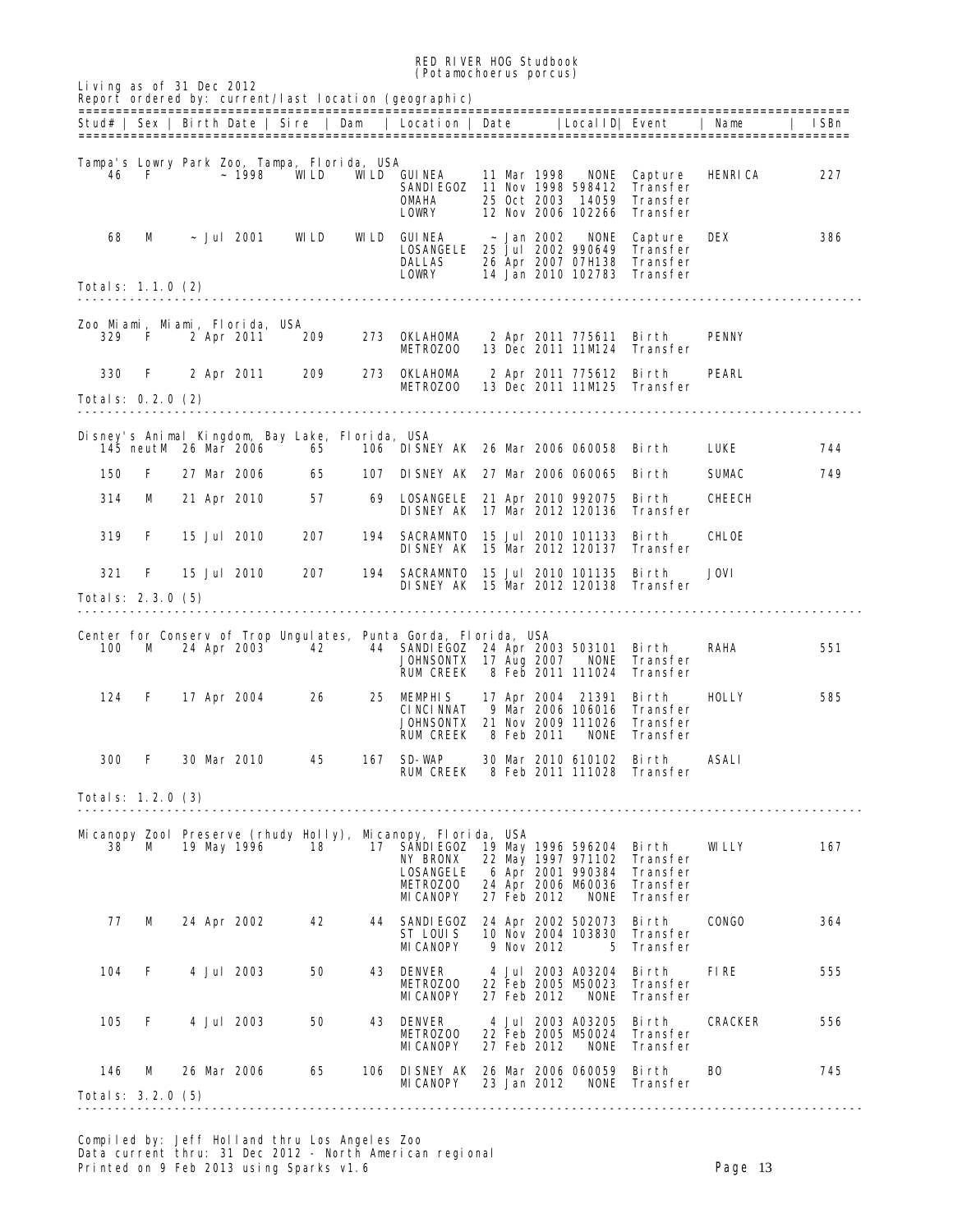|                          |       |                          |                   |                                                          |     | <b>RED RIVER HOG Studbook</b><br><i>(Potamochoerus porcus)</i>                                                        |  |             |                                                                   |                                              |                 |      |
|--------------------------|-------|--------------------------|-------------------|----------------------------------------------------------|-----|-----------------------------------------------------------------------------------------------------------------------|--|-------------|-------------------------------------------------------------------|----------------------------------------------|-----------------|------|
|                          |       | Living as of 31 Dec 2012 |                   |                                                          |     | Report ordered by: current/last location (geographic)                                                                 |  |             |                                                                   |                                              |                 |      |
|                          |       |                          |                   |                                                          |     | Stud#   Sex   Birth Date   Sire   Dam   Location   Date                                                               |  |             |                                                                   | Local ID  Event                              | Name            | ISBn |
| 168                      | - F - |                          | 26 Apr 2006       | 57                                                       |     | Chicago Zoological Society, Brookfield, Illinois, USA<br>69 LOSANGELE 26 Apr 2006 991177 Birth<br><b>CHICAGOBR</b>    |  | 2 Jul 2009  |                                                                   | 3166 Transfer                                | <b>ARROW</b>    | 767  |
| 192                      | M     |                          |                   | 15 Apr 2007 58                                           |     | 51 CHICAGOBR 15 Apr 2007 2435 Birth                                                                                   |  |             |                                                                   |                                              | вo              | 791  |
| Totals: 1.1.0 (2)        |       |                          |                   |                                                          |     |                                                                                                                       |  |             |                                                                   |                                              |                 |      |
| 183                      | м     |                          | 4 Aug 2006        | 65                                                       |     | Lincoln Park Zoological Gardens, Chicago, Illinois, USA<br><b>107 DISNEY AK</b><br><b>CHICAGOLP 28 Nov 2012 23186</b> |  |             | 4 Aug 2006 060273 Birth                                           | Transfer                                     | <b>COLTRANE</b> | 782  |
| 189                      | F     |                          |                   | 8 Apr 2007 119                                           |     | <b>125 CINCINNAT</b><br><b>COLUMBUS</b><br><b>CHICAGOLP</b> 24 Mar 2012 22923 Transfer                                |  |             | 8 Apr 2007 107049<br>5 Feb 2009 209005                            | Birth<br>Transfer                            | <b>LILLY</b>    | 788  |
| Totals: 1.1.0 (2)        |       |                          |                   |                                                          |     |                                                                                                                       |  |             |                                                                   |                                              |                 |      |
| 158                      | F     | 24 Apr 2006              |                   | Peoria Zoo in Glen Oak Park, Peoria, Illinois, USA<br>19 |     | <b>63 NY BRONX</b><br><b>GLEN OAK</b>                                                                                 |  |             | 24 Apr 2006 MD6068 Birth<br>4 Nov 2008 M2302                      | Transfer                                     | <b>ATHENA</b>   | 757  |
| 159                      | F     | 24 Apr 2006              |                   | 19                                                       |     | <b>63 NY BRONX</b><br><b>GLEN OAK</b>                                                                                 |  | 4 Nov 2008  | 24 Apr 2006 M06069 Birth<br><b>M2301</b>                          | Transfer                                     | <b>SULTANA</b>  | 758  |
| 166                      | M     | 26 Apr 2006              |                   | 57                                                       |     | <b>69 LOSANGELE</b><br><b>GLEN OAK</b>                                                                                |  | 17 Nov 2008 | 26 Apr 2006 991175 Birth<br>M2303                                 | Transfer                                     | ART             | 765  |
| 345                      | M     | 19 Mar 2011              |                   | 166                                                      | 158 | <b>GLEN OAK</b>                                                                                                       |  |             | 19 Mar 2011 M2315 Birth                                           |                                              | <b>NEPTUNE</b>  |      |
| 346                      | м     | 19 Mar 2011              |                   | 166                                                      | 158 | <b>GLEN OAK</b>                                                                                                       |  |             | 19 Mar 2011 M2316 Birth                                           |                                              | <b>MDRTON</b>   |      |
| 347                      | F     | 19 Mar 2011              |                   | 166                                                      | 158 | <b>GLEN OAK</b>                                                                                                       |  |             | 19 Mar 2011 M2317 Birth                                           |                                              | <b>POTTER</b>   |      |
| Totals: 3.3.0 (6)        |       |                          |                   |                                                          |     |                                                                                                                       |  |             |                                                                   |                                              |                 |      |
| 190                      | м     |                          | <b>8 Apr 2007</b> | Sedgwick County Zoo, Wichita, Kansas, USA<br>119         | 125 | CINCINNAT<br><b>CLEVELAND</b><br>SEDGWCK                                                                              |  |             | 8 Apr 2007 107050 Birth<br>9 Apr 2008 M80408<br>22 Nov 2008 12320 | <b>Transfer</b><br>Transfer                  | <b>PETER</b>    | 789  |
| 191                      | M     |                          | <b>8 Apr 2007</b> | 119                                                      |     | <b>125 CINCINNAT</b><br>CLEVELAND<br>SEDGWCK                                                                          |  | 22 Nov 2008 | 8 Apr 2007 107051 Birth                                           | 9 Apr 2008 M80409 Transfer<br>12321 Transfer | <b>PAUL</b>     | 790  |
| Totals: 2.0.0 (2)        |       |                          |                   | ------------------                                       |     |                                                                                                                       |  |             | -------------------------------                                   |                                              |                 |      |
| 111                      | M     | 15 Mar 2004              |                   | 50                                                       | 43  | Tanganyika Wildlife Co (animal Supply), Goddard, Kansas, USA<br><b>DENVER</b><br><b>JNGLARY F</b><br><b>FOUTS J</b>   |  | 20 Jun 2012 | 15 Mar 2004 A04044 Birth<br>13 Mar 2006 06MD02<br><b>NONE</b>     | <b>Transfer</b><br><b>Transfer</b>           | <b>RENNY</b>    | 488  |
| 127                      | м     | 18 Oct 2004              |                   | 50                                                       |     | <b>43 DENVER</b><br><b>JNGLARY F</b><br><b>FOUTS J</b>                                                                |  | 20 Jun 2012 | 18 Oct 2004 A04443<br>13 Mar 2006 06MD03<br><b>NONE</b>           | Birth<br>Transfer<br><b>Transfer</b>         | <b>FIDDLER</b>  | 588  |
| 128                      | м     | 18 Oct 2004              |                   | 50                                                       | 43  | DENVER<br><b>JNGLARY F</b><br><b>FOUTS J</b>                                                                          |  | 20 Jun 2012 | 18 Oct 2004 A04444<br>13 Mar 2006 06MD04<br><b>NONE</b>           | Birth<br><b>Transfer</b><br><b>Transfer</b>  | <b>FIFER</b>    | 589  |
| 341                      | м     | 16 Mar 2011              |                   | 186                                                      | 131 | <b>METRORICH 16 Mar 2011 011002</b><br><b>FOUTS J</b>                                                                 |  | 4 Oct 2011  | <b>NONE</b>                                                       | Birth<br><b>Transfer</b>                     |                 |      |
| 344                      | F     | 21 Mar 2011              |                   | 208                                                      | 228 | <b>METRORICH 21 Mar 2011 011005</b><br><b>FOUTS J</b>                                                                 |  | 4 Oct 2011  | <b>NONE</b>                                                       | Birth<br>Transfer                            | SYAYIE          |      |
| <b>Totals: 4.1.0 (5)</b> |       |                          |                   |                                                          |     |                                                                                                                       |  |             |                                                                   |                                              |                 |      |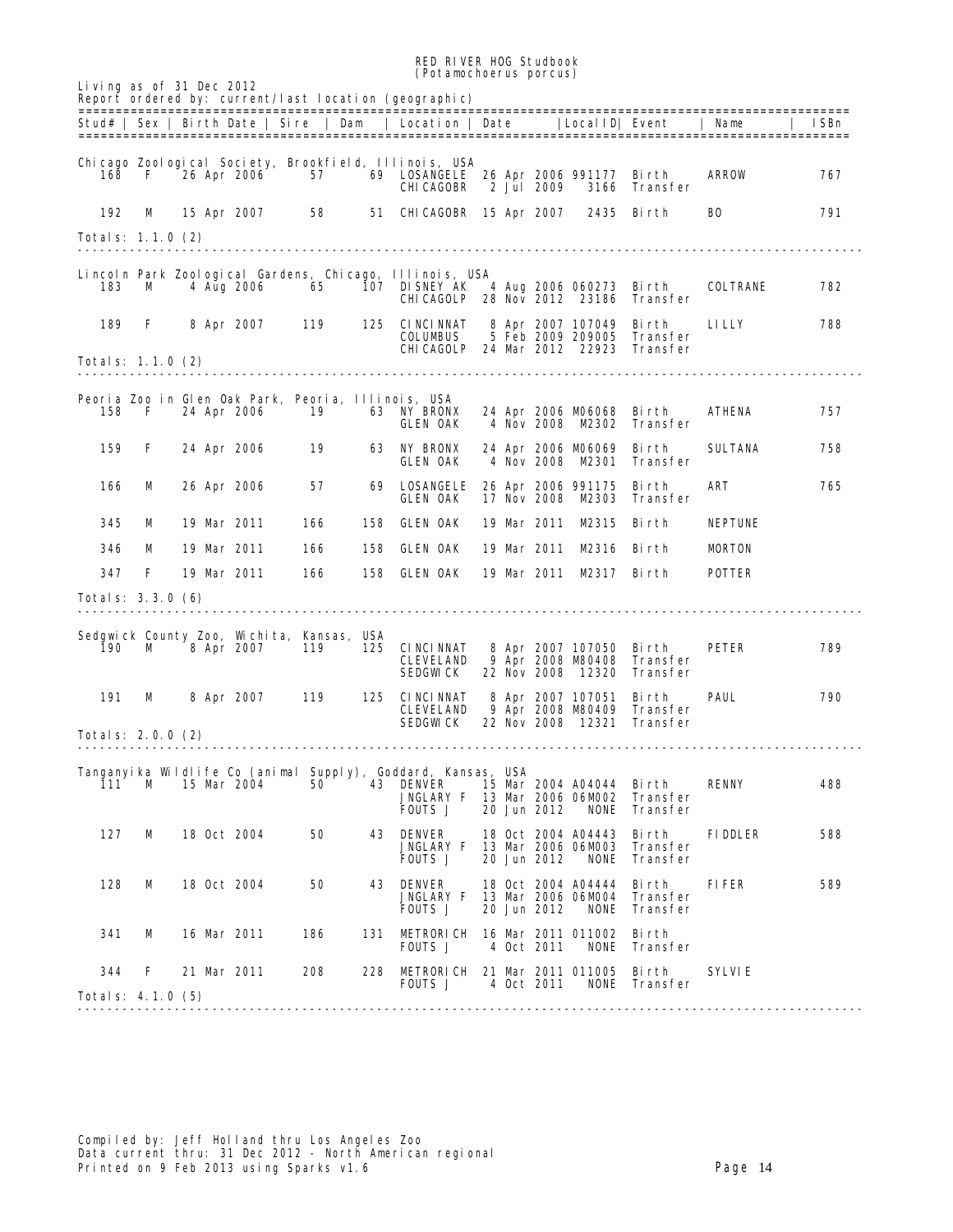#### RED RIVER HOG Studbook (*Potamochoerus porcus*)

| Living as of 31 Dec 2012 |                                        |  |             |                                                                                      | <i>(rotampcnoerus porcus)</i><br>Report ordered by: $current/last$ location (geographic) |                                                                                                                       |                          |                  |      |
|--------------------------|----------------------------------------|--|-------------|--------------------------------------------------------------------------------------|------------------------------------------------------------------------------------------|-----------------------------------------------------------------------------------------------------------------------|--------------------------|------------------|------|
|                          |                                        |  |             |                                                                                      |                                                                                          | Stud#   Sex   Birth Date   Sire   Dam   Location   Date   LocalID  Event   Name                                       |                          |                  | ISBn |
|                          |                                        |  |             |                                                                                      | Alexandria Zoological Park, Alexandria, Louisiana, USA<br>ALEXANDRI                      | 88 neutM 27 Sep 2002 53 34 CINCINNAT 27 Sep 2002 102084 Birth LOBAYE<br>6 Apr 2004 M00195                             | Transfer                 |                  | 407  |
| 89                       | $\mathbf{F}$ . The set of $\mathbf{F}$ |  |             |                                                                                      | ALEXANDRI                                                                                | 27 Sep 2002 53 34 CINCINNAT 27 Sep 2002 102083 Birth<br>6 Apr 2004 M0194 Transfer                                     |                          | SOKOTO           | 410  |
| <b>Totals: 1.1.0 (2)</b> |                                        |  |             |                                                                                      |                                                                                          |                                                                                                                       |                          |                  |      |
|                          |                                        |  |             | Audubon Zoo, New Orleans, Louisiana, USA                                             |                                                                                          |                                                                                                                       |                          |                  |      |
|                          | 141 neutM 25 Jul 2005                  |  |             | 50                                                                                   | <b>43 DENVER</b><br><b>AUDUBON</b>                                                       | 25 Jul 2005 A05286 Birth<br>6 Nov 2006 102029 Transfer                                                                |                          | <b>MITHEW</b>    | 616  |
| 143<br>Totals: 1.1.0 (2) | F                                      |  |             |                                                                                      |                                                                                          | 25 Jul 2005 50 43 DENVER 25 Jul 2005 A05288 Birth<br>AUDUBON 6 Nov 2006 102030 Transfer                               |                          | ISABEL           | 618  |
|                          |                                        |  |             |                                                                                      |                                                                                          |                                                                                                                       |                          |                  |      |
|                          | 34 F                                   |  | 8 Jul 1995  | Binder Park Zoo, Battle Creek, Michigan, USA<br>18                                   | <b>17 SANDIEGOZ</b>                                                                      | 8 Jul 1995 595315 Birth                                                                                               |                          | SQUEAKY          | 153  |
|                          |                                        |  |             |                                                                                      |                                                                                          | CINCINNAT 1 Dec 1995 195163 Transfer<br>9 Jun 2006 206041  Transfer                                                   |                          |                  |      |
|                          |                                        |  |             |                                                                                      | <b>COLUMBUS</b>                                                                          | <b>BATTLE CR</b> 22 Jan 2009 M9001 Transfer                                                                           |                          |                  |      |
| 317                      | M                                      |  |             |                                                                                      | 2 May 2010 61 122 OMAHA                                                                  | 2 May 2010 19876 Birth<br><b>BATTLE CR 14 May 2012 M 2008 Transfer</b>                                                |                          |                  |      |
| Totals: 1.1.0 (2)        |                                        |  |             |                                                                                      |                                                                                          |                                                                                                                       |                          |                  |      |
|                          |                                        |  |             |                                                                                      | Minnesota Zoological Garden, Apple Valley, Minnesota, USA                                | 260 M 19 Aug 2008 119 125 CINCINNAT 19 Aug 2008 108053 Birth<br>MNNESOTA 11 Sep 2009 12566 Transfer                   |                          |                  |      |
| 261                      | M                                      |  |             |                                                                                      |                                                                                          | 19 Aug 2008 119 125 CINCINNAT 19 Aug 2008 108054 Birth                                                                |                          |                  |      |
| Totals: 2.0.0 (2)        |                                        |  |             |                                                                                      |                                                                                          | <b>MNNESOTA 11 Sep 2009 12567 Transfer</b>                                                                            |                          |                  |      |
|                          |                                        |  |             |                                                                                      |                                                                                          |                                                                                                                       |                          |                  |      |
|                          |                                        |  |             | Jackson Zoological Park, Jackson, Mississippi, USA<br>178 M 2 Aug 2006 26 25 MEMPHIS | <b>JACKSON</b>                                                                           | 2 Aug 2006 22107 Birth<br>4 Oct 2007 200647 Transfer                                                                  |                          |                  | 777  |
| 179                      | M                                      |  |             | 2 Aug 2006 26 25 MEMPHIS                                                             | <b>JACKSON</b>                                                                           | 2 Aug 2006 22108 Birth<br>4 Oct 2007 200648 Transfer                                                                  |                          |                  | 778  |
| Totals: $2.0.0(2)$       |                                        |  |             |                                                                                      |                                                                                          |                                                                                                                       |                          |                  |      |
| 155                      | <b>M</b>                               |  | 24 Apr 2006 | Kansas City Zoo, Kansas City, Missouri, USA<br>19                                    |                                                                                          | 63 NY BRONX 24 Apr 2006 M06065 Birth RUNIY<br><b>JOHNSONTX 19 Nov 2008 NONE</b>                                       | Transfer                 |                  | 754  |
| 274                      | F                                      |  | 16 May 2009 | 57                                                                                   | <b>KANSASCTY</b>                                                                         | 9 Feb 2010 M0002<br>69 LOSANGELE 16 May 2009 991859                                                                   | Transfer<br><b>Birth</b> | BINTI            |      |
| 363                      | M                                      |  | 23 Apr 2012 | 155                                                                                  |                                                                                          | <b>KANSASCTY 12 May 2010 M0026</b><br>274 KANSASCTY 23 Apr 2012 M 2015 Birth                                          | Transfer                 | <b>T-BONE</b>    |      |
| 364                      | м                                      |  | 23 Apr 2012 | 155                                                                                  |                                                                                          | 274 KANSASCTY 23 Apr 2012 M 2017 Birth                                                                                |                          | <b>PORK CHOP</b> |      |
| 365                      | F                                      |  | 23 Apr 2012 | 155                                                                                  |                                                                                          | 274 KANSASCTY 23 Apr 2012 M 2014 Birth                                                                                |                          | <b>PRISCILLA</b> |      |
| 366                      | F                                      |  | 23 Apr 2012 | 155                                                                                  |                                                                                          | 274 KANSASCTY 23 Apr 2012 M 2016 Birth                                                                                |                          | R. J.            |      |
| Totals: 3.3.0 (6)        |                                        |  |             |                                                                                      |                                                                                          |                                                                                                                       |                          |                  |      |
| 95                       | - F                                    |  | 24 Apr 2003 | Saint Louis Zoological Park, St Louis, Missouri, USA<br>45.                          | <b>36 SANDIEGOZ</b><br>SD-WAP<br>SANDIEGOZ<br>ST LOUIS                                   | 24 Apr 2003 503113 Birth<br>19 May 2004 503113 Transfer<br>30 Sep 2004 503113 Transfer<br>13 Oct 2008 106919 Transfer |                          | TULIA            | 546  |
| 320                      | M                                      |  | 15 Jul 2010 | 207                                                                                  | ST LOUIS                                                                                 | 194 SACRAMITO 15 Jul 2010 101134 Birth<br>18 Dec 2012 111003 Transfer                                                 |                          | FLINT            |      |
| Totals: 1.1.0 (2)        |                                        |  |             |                                                                                      |                                                                                          |                                                                                                                       |                          |                  |      |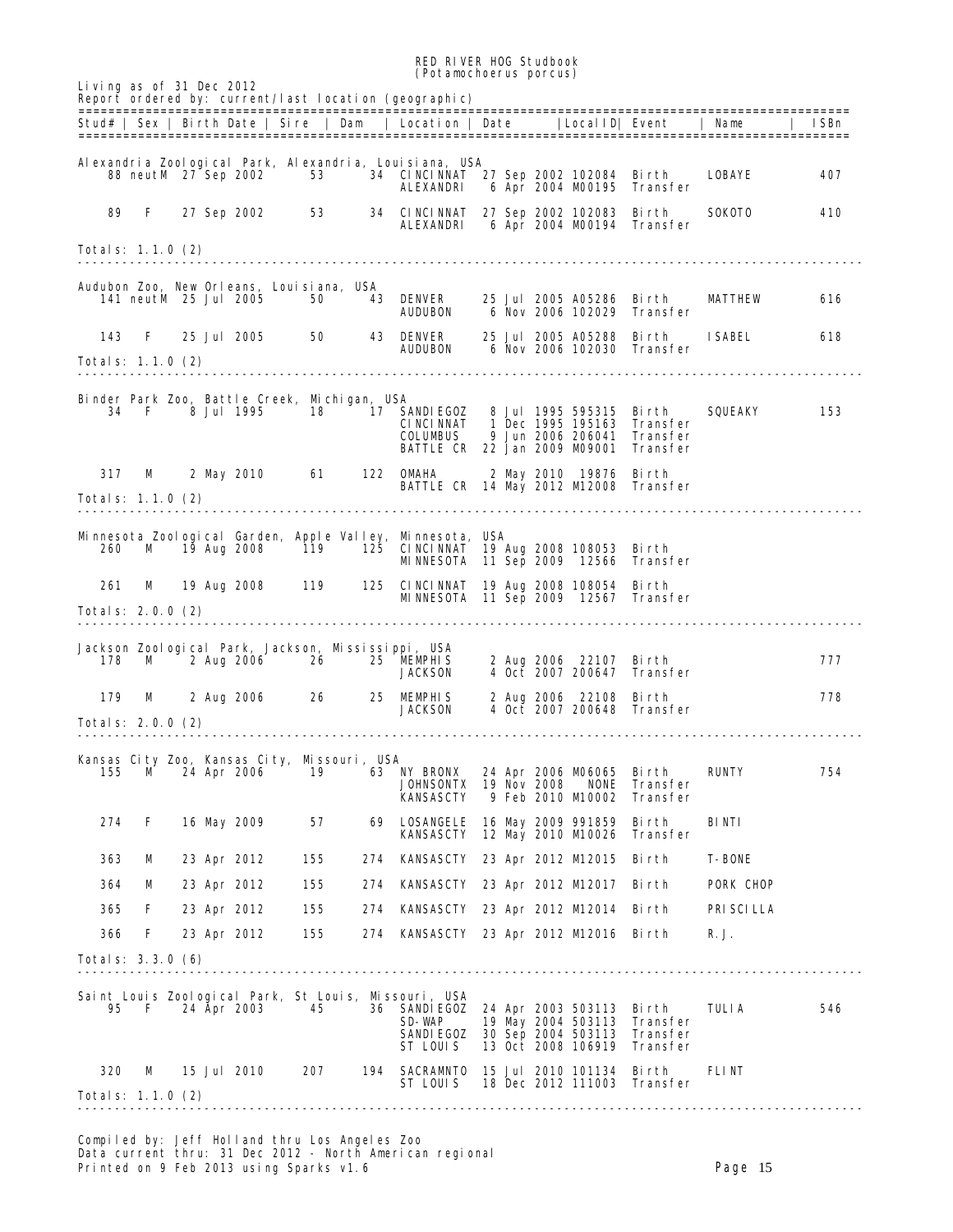#### RED RIVER HOG Studbook (*Potamochoerus porcus*) Living as of 31 Dec 2012 Report ordered by: current/last location (geographic) ======================================================================================================= Stud# | Sex | Birth Date | Sire | Dam | Location | Date ======================================================================================================= Omaha's Henry Doorly Zoo, Omaha, Nebraska, USA 61 M 14 Apr 2001 42 44 SANDIEGOZ 14 Apr 2001 501101 Birth BULLET 309 OKLAHOMA 11 Oct 2001 770104 Transfer **OMAHA 5 May 2009 19045 Transfer**  122 F 11 Jun 2004 19 63 NY BRONX 11 Jun 2004 M04118 Birth CHARLOTTE 529 **OMAHA 4 May 2006 16205 Transfer** Totals: 1.1.0 (2) --------------------------------------------------------------------------------------------------------- Albuquerque Biological Park, Albuquerque, New Mexico, USA 65 M 3 May 2001 26 25 SD-WAP 3 May 2001 601185 Birth GAYLORD 321 SANDIEGOZ 15 Aug 2001 601185 Transfer DENVER 10 Jun 2002 A02239 Transfer DISNEY AK 22 Aug 2004 040404 Transfer RIO GRAND 9 May 2007 M07013 Transfer Totals: 1.0.0 (1) --------------------------------------------------------------------------------------------------------- Bronx Zoo/Wildlife Conservat'N Society, Bronx, New York, USA<br>63 F 14 Apr 2001 42 44 SANDIEGOZ 14 Apr 2001 501103 Birth VANESSA 311 **PEACE RV 7 Nov 2001 101016 Transfer** NY BRONX 3 Apr 2003 M03054 Transfer 193 M 15 Apr 2007 58 51 CHICAGOBR 15 Apr 2007 2436 Birth LUKE 792 NY BRONX 21 Oct 2009 M09139 Transfer 211 F 23 May 2007 19 63 NY BRONX 23 May 2007 M07077 Birth TOPAZ 810 Totals: 1.2.0 (3) --------------------------------------------------------------------------------------------------------- North Carolina Zoological Park, Asheboro, North Carolina, USA 53 neutM 16 May 2000 26 25 SD-WAP 16 May 2000 600298 Birth BILBO 277 CINCINNAT 25 Apr 2001 101073 Transfer ASHEBORO 14 Oct 2006 1738 Transfer 129 F 18 Oct 2004 50 43 DENVER 18 Oct 2004 A04445 Birth PRACTICAL 590 ASHEBORO 30 Sep 2006 1737 Transfer 262 F 19 Aug 2008 119 124 CINCINNAT 19 Aug 2008 108055 Birth ASHEBORO 30 Sep 2009 1838 Transfer Totals: 1.2.0 (3) --------------------------------------------------------------------------------------------------------- Cincinnati Zoo & Botanical Garden, Cincinnati, Ohio, USA 51 F 6 Oct 1998 27 28 PRETORIA 6 Oct 1998 907295 Birth RHEA 224 DENVER 27 Dec 2000 A00375 Transfer CHICAGOBR 31 Oct 2003 1545 Transfer CINCINNAT 9 Oct 2009 109061 Transfer 119 M 11 Jun 2004 19 63 NY BRONX 11 Jun 2004 M04116 Birth LITTLE B 527 CINCINNAT 7 Jun 2006 106049 Transfer 265 neutM 19 Aug 2008 119 124 CINCINNAT 19 Aug 2008 108058 Birth SIR FRANCIS Totals: 2.1.0 (3) --------------------------------------------------------------------------------------------------------- Columbus Zoo and Aquarium, Powell, Ohio, USA 213 M 30 Jul 2007 45 36 SD-WAP 30 Jul 2007 607217 Birth HAROLD 812 COLUMBUS 28 Sep 2009 209161 Transfer 318 F 2 May 2010 61 122 OMAHA 2 May 2010 19877 Birth HARRIETT COLUMBUS 25 Sep 2011 211051 Transfer Totals: 1.1.0 (2) --------------------------------------------------------------------------------------------------------- African Safari Wildlife Park - Iae, Port Clinton, Ohio, USA 297 M 25 Mar 2010 119 51 CINCINNAT 25 Mar 2010 110026 Birth IAE OH 11 Jul 2012 B2M20 Transfer 298 M 25 Mar 2010 119 51 CINCINNAT 25 Mar 2010 110027 Birth IAE OH 11 Jul 2012 B2M21 Transfer Totals: 2.0.0 (2) ---------------------------------------------------------------------------------------------------------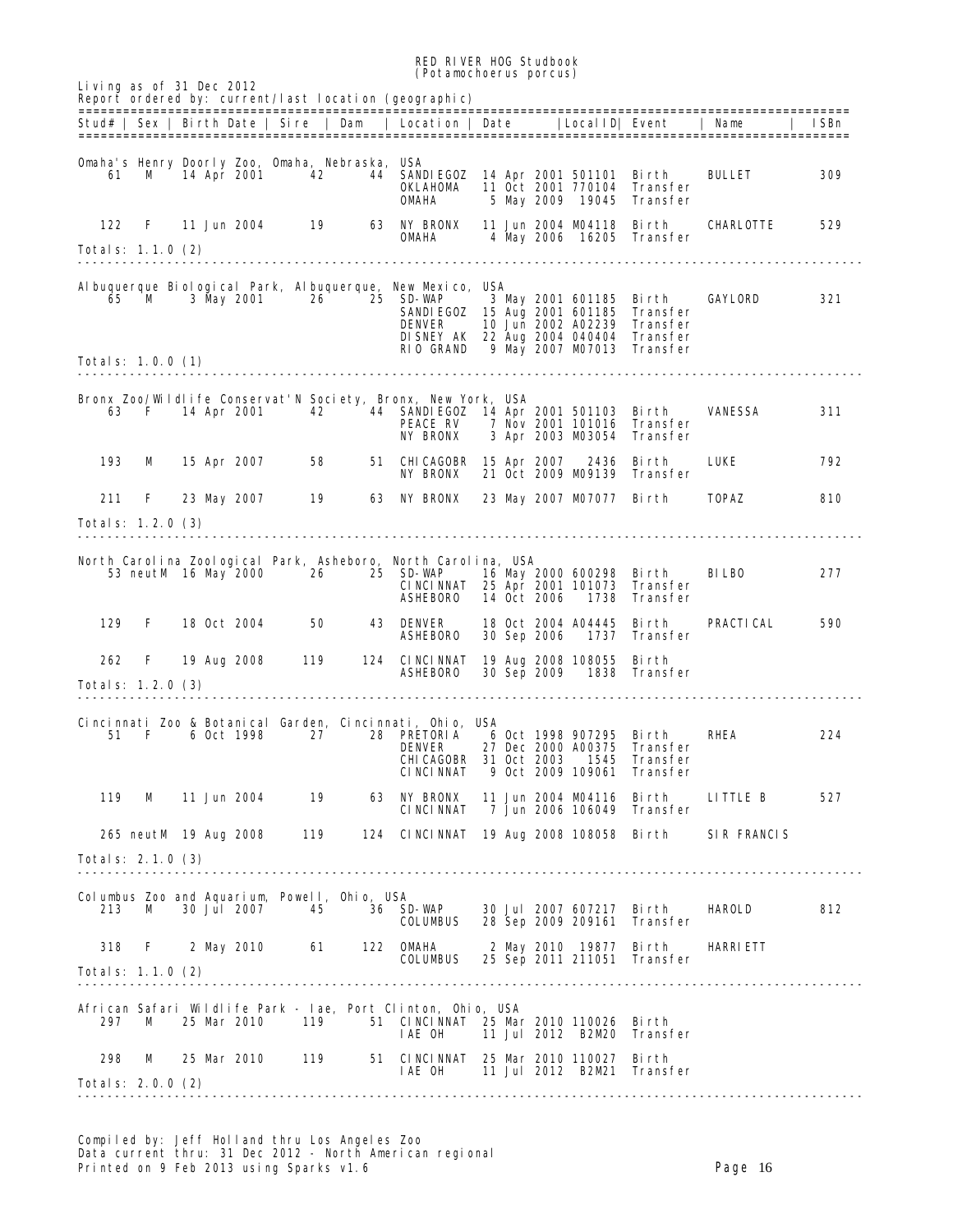| Living as of 31 Dec 2012<br>Report ordered by: current/last location (geographic)<br>Stud#   Sex   Birth Date   Sire   Dam   Location   Date<br> LocalID  Event<br>  Name<br>ISEn<br>Oklahoma City Zoological Park, Oklahoma City, Oklahoma, USA<br>2 Jun 1998<br>26<br><b>25 SD-WAP</b><br>2 Jun 1998 698394 Birth<br><b>CLOVE</b><br>125<br>48<br>F<br>OKLAHOMA<br>4 Oct 1998 750801<br>Transfer<br><b>63 NY BRONX</b><br>209<br>M<br>19<br>23 May 2007 MD7075<br>Birth<br><b>SIR PIGGLESVORTH</b><br>808<br>23 May 2007<br>OKLAHOMA<br>21 May 2009 774408<br><b>Transfer</b><br>273<br>F<br>16 May 2009<br>57<br>LOSANGELE<br>16 May 2009 991858<br>DIVET<br>69<br>Birth<br>OKLAHOMA<br>12 May 2010 774809<br><b>Transfer</b><br>OKLAHOMA<br>355<br>м<br>16 Mar 2012<br>209<br>273<br>16 Mar 2012 775813 Birth<br><b>OKLAHOMA</b><br>356<br>16 Mar 2012<br>209<br>273<br>16 Mar 2012 775814 Birth<br>м<br>357<br>F<br>16 Mar 2012<br>209<br>273<br>OKLAHOMA<br>16 Mar 2012 775815 Birth<br>358<br>F<br>16 Mar 2012<br>209<br>273<br>OKLAHOMA<br>16 Mar 2012 775816 Birth<br><b>Totals: 3.4.0 (7)</b><br>The Philadelphia Zoo, Philadelphia, Pennsylvania, USA<br>16 Jun 2002<br><b>43 DENVER</b><br>16 Jun 2002 A02250 Birth<br><b>DAVIDA/RUBY</b><br>379<br>85.<br>F<br>50<br>COLO SPRG 15 Dec 2002 22MD72<br>Transfer<br><b>JOHNSONTX</b> 13 Jun 2009<br><b>NONE</b><br>Transfer<br><b>PHILADELP</b> 17 Feb 2012 104882<br>Transfer<br>86<br>F<br>16 Jun 2002<br>50<br><b>43 DENVER</b><br>16 Jun 2002 A02251<br>Bi rth<br><b>CHARLOTTE</b><br>380<br><b>COLO SPRG</b> 15 Dec 2002 22MD73<br>Transfer<br><b>Transfer</b><br><b>JOHNSONTX</b> 13 Jun 2009<br><b>NONE</b><br><b>PHILADELP</b> 17 Feb 2012 104881<br>Transfer<br>216<br>30 Jul 2007 22339<br>м<br><b>30 Jul 2007</b><br>26<br>25 MEMPHIS<br>Birth<br><b>HAMILTON</b><br>815<br>6 Nov 2007 507205<br><b>SANDIEGOZ</b><br>Transfer<br><b>PHILADELP</b> 17 Feb 2012 104880<br>Transfer<br>Totals: 1.2.0 (3)<br>Roger Williams Park Zoo, Providence, Rhode Island, USA<br>552<br>101<br>24 Apr 2003<br>42<br>44 SANDIEGOZ 24 Apr 2003 503100 Birth<br>HARLEY<br>м<br>9 Nov 2004 24MD88<br><b>COLO SPRG</b><br>Transfer<br><b>JOHNSONTX</b> 13 Jun 2009<br>NONE<br>Transfer<br>11 Jul 2012 100322<br><b>PROVIDNCE</b><br>Transfer<br>325<br>F<br>25 Jul 2010<br>166<br><b>158 GLEN OAK</b><br>25 Jul 2010 M2314 Birth<br>PERSEPHONE<br><b>PROVIDNCE</b> 11 Jul 2012 100321<br>Transfer<br>Totals: 1.1.0 (2)<br>Knoxville Zoological Gardens, Knoxville, Tennessee, USA<br><b>7 Jul 2003</b><br>53<br>7 Jul 2003 103099<br>107<br>F<br>34<br><b>CINCINNAT</b><br>Birth<br><b>LAUREL</b><br>558<br><b>DISNEY AK 28 Jul 2004 040370</b><br>Transfer<br>KNOXVILLE 13 Jun 2007<br>3507<br>Transfer<br>308<br>F<br>16 Apr 2010<br>166<br><b>GLEN OAK</b><br><b>M2308</b><br><b>Birth</b><br>159<br>16 Apr 2010<br><b>CHICKU/MERRY</b><br><b>KNOXVILLE</b> 29 Nov 2010<br>4276<br>Transfer<br>309<br>F<br>16 Apr 2010<br><b>GLEN OAK</b><br>MP.309<br>Bi rth<br>166<br>159<br>16 Apr 2010<br><b>KAIDI/MARCIA</b><br><b>KNOXVILLE</b> 29 Nov 2010<br>4277<br>Transfer<br>310<br><b>GLEN OAK</b><br><b>M2310</b><br><b>WASEME</b><br>м<br>16 Apr 2010<br>166<br>159<br>16 Apr 2010<br>Birth<br><b>KNOXVILLE</b> 29 Nov 2010<br>4278<br>Transfer<br><b>Totals: 1.3.0 (4)</b><br>Memphis Zoological Garden & Aquarium Memphis, Tennessee, USA<br><b>36 SD-WAP</b><br>811<br>212<br>м<br><b>30 Jul 2007</b><br>45<br><b>30 Jul 2007 607216</b><br>Birth<br>7 Nov 2008 22656<br><b>MEMPHIS</b><br>Transfer<br>285<br><b>GLEN OAK</b><br><b>8 Jun 2009</b><br>MP.306<br>F<br>8 Jun 2009<br>166<br>159<br>Birth<br>KWSI<br><b>JOHNSONTX</b><br>4 Jun 2010<br><b>NONE</b><br>Transfer<br><b>MEMPHIS</b><br>14 Aug 2010<br>23097<br>Transfer<br>Totals: 1.1.0 (2) |  |  |  | <b>RED RIVER HOG Studbook</b><br><i>(Potamochoerus porcus)</i> |  |  |  |  |
|---------------------------------------------------------------------------------------------------------------------------------------------------------------------------------------------------------------------------------------------------------------------------------------------------------------------------------------------------------------------------------------------------------------------------------------------------------------------------------------------------------------------------------------------------------------------------------------------------------------------------------------------------------------------------------------------------------------------------------------------------------------------------------------------------------------------------------------------------------------------------------------------------------------------------------------------------------------------------------------------------------------------------------------------------------------------------------------------------------------------------------------------------------------------------------------------------------------------------------------------------------------------------------------------------------------------------------------------------------------------------------------------------------------------------------------------------------------------------------------------------------------------------------------------------------------------------------------------------------------------------------------------------------------------------------------------------------------------------------------------------------------------------------------------------------------------------------------------------------------------------------------------------------------------------------------------------------------------------------------------------------------------------------------------------------------------------------------------------------------------------------------------------------------------------------------------------------------------------------------------------------------------------------------------------------------------------------------------------------------------------------------------------------------------------------------------------------------------------------------------------------------------------------------------------------------------------------------------------------------------------------------------------------------------------------------------------------------------------------------------------------------------------------------------------------------------------------------------------------------------------------------------------------------------------------------------------------------------------------------------------------------------------------------------------------------------------------------------------------------------------------------------------------------------------------------------------------------------------------------------------------------------------------------------------------------------------------------------------------------------------------------------------------------------------------------------------------------------------------------------------------------------------------------------------------------------------------------------------------------------------------------------------------------------------------------------------------------------------------------------------------------------------------------------------------------|--|--|--|----------------------------------------------------------------|--|--|--|--|
|                                                                                                                                                                                                                                                                                                                                                                                                                                                                                                                                                                                                                                                                                                                                                                                                                                                                                                                                                                                                                                                                                                                                                                                                                                                                                                                                                                                                                                                                                                                                                                                                                                                                                                                                                                                                                                                                                                                                                                                                                                                                                                                                                                                                                                                                                                                                                                                                                                                                                                                                                                                                                                                                                                                                                                                                                                                                                                                                                                                                                                                                                                                                                                                                                                                                                                                                                                                                                                                                                                                                                                                                                                                                                                                                                                                                               |  |  |  |                                                                |  |  |  |  |
|                                                                                                                                                                                                                                                                                                                                                                                                                                                                                                                                                                                                                                                                                                                                                                                                                                                                                                                                                                                                                                                                                                                                                                                                                                                                                                                                                                                                                                                                                                                                                                                                                                                                                                                                                                                                                                                                                                                                                                                                                                                                                                                                                                                                                                                                                                                                                                                                                                                                                                                                                                                                                                                                                                                                                                                                                                                                                                                                                                                                                                                                                                                                                                                                                                                                                                                                                                                                                                                                                                                                                                                                                                                                                                                                                                                                               |  |  |  |                                                                |  |  |  |  |
|                                                                                                                                                                                                                                                                                                                                                                                                                                                                                                                                                                                                                                                                                                                                                                                                                                                                                                                                                                                                                                                                                                                                                                                                                                                                                                                                                                                                                                                                                                                                                                                                                                                                                                                                                                                                                                                                                                                                                                                                                                                                                                                                                                                                                                                                                                                                                                                                                                                                                                                                                                                                                                                                                                                                                                                                                                                                                                                                                                                                                                                                                                                                                                                                                                                                                                                                                                                                                                                                                                                                                                                                                                                                                                                                                                                                               |  |  |  |                                                                |  |  |  |  |
|                                                                                                                                                                                                                                                                                                                                                                                                                                                                                                                                                                                                                                                                                                                                                                                                                                                                                                                                                                                                                                                                                                                                                                                                                                                                                                                                                                                                                                                                                                                                                                                                                                                                                                                                                                                                                                                                                                                                                                                                                                                                                                                                                                                                                                                                                                                                                                                                                                                                                                                                                                                                                                                                                                                                                                                                                                                                                                                                                                                                                                                                                                                                                                                                                                                                                                                                                                                                                                                                                                                                                                                                                                                                                                                                                                                                               |  |  |  |                                                                |  |  |  |  |
|                                                                                                                                                                                                                                                                                                                                                                                                                                                                                                                                                                                                                                                                                                                                                                                                                                                                                                                                                                                                                                                                                                                                                                                                                                                                                                                                                                                                                                                                                                                                                                                                                                                                                                                                                                                                                                                                                                                                                                                                                                                                                                                                                                                                                                                                                                                                                                                                                                                                                                                                                                                                                                                                                                                                                                                                                                                                                                                                                                                                                                                                                                                                                                                                                                                                                                                                                                                                                                                                                                                                                                                                                                                                                                                                                                                                               |  |  |  |                                                                |  |  |  |  |
|                                                                                                                                                                                                                                                                                                                                                                                                                                                                                                                                                                                                                                                                                                                                                                                                                                                                                                                                                                                                                                                                                                                                                                                                                                                                                                                                                                                                                                                                                                                                                                                                                                                                                                                                                                                                                                                                                                                                                                                                                                                                                                                                                                                                                                                                                                                                                                                                                                                                                                                                                                                                                                                                                                                                                                                                                                                                                                                                                                                                                                                                                                                                                                                                                                                                                                                                                                                                                                                                                                                                                                                                                                                                                                                                                                                                               |  |  |  |                                                                |  |  |  |  |
|                                                                                                                                                                                                                                                                                                                                                                                                                                                                                                                                                                                                                                                                                                                                                                                                                                                                                                                                                                                                                                                                                                                                                                                                                                                                                                                                                                                                                                                                                                                                                                                                                                                                                                                                                                                                                                                                                                                                                                                                                                                                                                                                                                                                                                                                                                                                                                                                                                                                                                                                                                                                                                                                                                                                                                                                                                                                                                                                                                                                                                                                                                                                                                                                                                                                                                                                                                                                                                                                                                                                                                                                                                                                                                                                                                                                               |  |  |  |                                                                |  |  |  |  |
|                                                                                                                                                                                                                                                                                                                                                                                                                                                                                                                                                                                                                                                                                                                                                                                                                                                                                                                                                                                                                                                                                                                                                                                                                                                                                                                                                                                                                                                                                                                                                                                                                                                                                                                                                                                                                                                                                                                                                                                                                                                                                                                                                                                                                                                                                                                                                                                                                                                                                                                                                                                                                                                                                                                                                                                                                                                                                                                                                                                                                                                                                                                                                                                                                                                                                                                                                                                                                                                                                                                                                                                                                                                                                                                                                                                                               |  |  |  |                                                                |  |  |  |  |
|                                                                                                                                                                                                                                                                                                                                                                                                                                                                                                                                                                                                                                                                                                                                                                                                                                                                                                                                                                                                                                                                                                                                                                                                                                                                                                                                                                                                                                                                                                                                                                                                                                                                                                                                                                                                                                                                                                                                                                                                                                                                                                                                                                                                                                                                                                                                                                                                                                                                                                                                                                                                                                                                                                                                                                                                                                                                                                                                                                                                                                                                                                                                                                                                                                                                                                                                                                                                                                                                                                                                                                                                                                                                                                                                                                                                               |  |  |  |                                                                |  |  |  |  |
|                                                                                                                                                                                                                                                                                                                                                                                                                                                                                                                                                                                                                                                                                                                                                                                                                                                                                                                                                                                                                                                                                                                                                                                                                                                                                                                                                                                                                                                                                                                                                                                                                                                                                                                                                                                                                                                                                                                                                                                                                                                                                                                                                                                                                                                                                                                                                                                                                                                                                                                                                                                                                                                                                                                                                                                                                                                                                                                                                                                                                                                                                                                                                                                                                                                                                                                                                                                                                                                                                                                                                                                                                                                                                                                                                                                                               |  |  |  |                                                                |  |  |  |  |
|                                                                                                                                                                                                                                                                                                                                                                                                                                                                                                                                                                                                                                                                                                                                                                                                                                                                                                                                                                                                                                                                                                                                                                                                                                                                                                                                                                                                                                                                                                                                                                                                                                                                                                                                                                                                                                                                                                                                                                                                                                                                                                                                                                                                                                                                                                                                                                                                                                                                                                                                                                                                                                                                                                                                                                                                                                                                                                                                                                                                                                                                                                                                                                                                                                                                                                                                                                                                                                                                                                                                                                                                                                                                                                                                                                                                               |  |  |  |                                                                |  |  |  |  |
|                                                                                                                                                                                                                                                                                                                                                                                                                                                                                                                                                                                                                                                                                                                                                                                                                                                                                                                                                                                                                                                                                                                                                                                                                                                                                                                                                                                                                                                                                                                                                                                                                                                                                                                                                                                                                                                                                                                                                                                                                                                                                                                                                                                                                                                                                                                                                                                                                                                                                                                                                                                                                                                                                                                                                                                                                                                                                                                                                                                                                                                                                                                                                                                                                                                                                                                                                                                                                                                                                                                                                                                                                                                                                                                                                                                                               |  |  |  |                                                                |  |  |  |  |
|                                                                                                                                                                                                                                                                                                                                                                                                                                                                                                                                                                                                                                                                                                                                                                                                                                                                                                                                                                                                                                                                                                                                                                                                                                                                                                                                                                                                                                                                                                                                                                                                                                                                                                                                                                                                                                                                                                                                                                                                                                                                                                                                                                                                                                                                                                                                                                                                                                                                                                                                                                                                                                                                                                                                                                                                                                                                                                                                                                                                                                                                                                                                                                                                                                                                                                                                                                                                                                                                                                                                                                                                                                                                                                                                                                                                               |  |  |  |                                                                |  |  |  |  |
|                                                                                                                                                                                                                                                                                                                                                                                                                                                                                                                                                                                                                                                                                                                                                                                                                                                                                                                                                                                                                                                                                                                                                                                                                                                                                                                                                                                                                                                                                                                                                                                                                                                                                                                                                                                                                                                                                                                                                                                                                                                                                                                                                                                                                                                                                                                                                                                                                                                                                                                                                                                                                                                                                                                                                                                                                                                                                                                                                                                                                                                                                                                                                                                                                                                                                                                                                                                                                                                                                                                                                                                                                                                                                                                                                                                                               |  |  |  |                                                                |  |  |  |  |
|                                                                                                                                                                                                                                                                                                                                                                                                                                                                                                                                                                                                                                                                                                                                                                                                                                                                                                                                                                                                                                                                                                                                                                                                                                                                                                                                                                                                                                                                                                                                                                                                                                                                                                                                                                                                                                                                                                                                                                                                                                                                                                                                                                                                                                                                                                                                                                                                                                                                                                                                                                                                                                                                                                                                                                                                                                                                                                                                                                                                                                                                                                                                                                                                                                                                                                                                                                                                                                                                                                                                                                                                                                                                                                                                                                                                               |  |  |  |                                                                |  |  |  |  |
|                                                                                                                                                                                                                                                                                                                                                                                                                                                                                                                                                                                                                                                                                                                                                                                                                                                                                                                                                                                                                                                                                                                                                                                                                                                                                                                                                                                                                                                                                                                                                                                                                                                                                                                                                                                                                                                                                                                                                                                                                                                                                                                                                                                                                                                                                                                                                                                                                                                                                                                                                                                                                                                                                                                                                                                                                                                                                                                                                                                                                                                                                                                                                                                                                                                                                                                                                                                                                                                                                                                                                                                                                                                                                                                                                                                                               |  |  |  |                                                                |  |  |  |  |
|                                                                                                                                                                                                                                                                                                                                                                                                                                                                                                                                                                                                                                                                                                                                                                                                                                                                                                                                                                                                                                                                                                                                                                                                                                                                                                                                                                                                                                                                                                                                                                                                                                                                                                                                                                                                                                                                                                                                                                                                                                                                                                                                                                                                                                                                                                                                                                                                                                                                                                                                                                                                                                                                                                                                                                                                                                                                                                                                                                                                                                                                                                                                                                                                                                                                                                                                                                                                                                                                                                                                                                                                                                                                                                                                                                                                               |  |  |  |                                                                |  |  |  |  |
|                                                                                                                                                                                                                                                                                                                                                                                                                                                                                                                                                                                                                                                                                                                                                                                                                                                                                                                                                                                                                                                                                                                                                                                                                                                                                                                                                                                                                                                                                                                                                                                                                                                                                                                                                                                                                                                                                                                                                                                                                                                                                                                                                                                                                                                                                                                                                                                                                                                                                                                                                                                                                                                                                                                                                                                                                                                                                                                                                                                                                                                                                                                                                                                                                                                                                                                                                                                                                                                                                                                                                                                                                                                                                                                                                                                                               |  |  |  |                                                                |  |  |  |  |
|                                                                                                                                                                                                                                                                                                                                                                                                                                                                                                                                                                                                                                                                                                                                                                                                                                                                                                                                                                                                                                                                                                                                                                                                                                                                                                                                                                                                                                                                                                                                                                                                                                                                                                                                                                                                                                                                                                                                                                                                                                                                                                                                                                                                                                                                                                                                                                                                                                                                                                                                                                                                                                                                                                                                                                                                                                                                                                                                                                                                                                                                                                                                                                                                                                                                                                                                                                                                                                                                                                                                                                                                                                                                                                                                                                                                               |  |  |  |                                                                |  |  |  |  |
|                                                                                                                                                                                                                                                                                                                                                                                                                                                                                                                                                                                                                                                                                                                                                                                                                                                                                                                                                                                                                                                                                                                                                                                                                                                                                                                                                                                                                                                                                                                                                                                                                                                                                                                                                                                                                                                                                                                                                                                                                                                                                                                                                                                                                                                                                                                                                                                                                                                                                                                                                                                                                                                                                                                                                                                                                                                                                                                                                                                                                                                                                                                                                                                                                                                                                                                                                                                                                                                                                                                                                                                                                                                                                                                                                                                                               |  |  |  |                                                                |  |  |  |  |
|                                                                                                                                                                                                                                                                                                                                                                                                                                                                                                                                                                                                                                                                                                                                                                                                                                                                                                                                                                                                                                                                                                                                                                                                                                                                                                                                                                                                                                                                                                                                                                                                                                                                                                                                                                                                                                                                                                                                                                                                                                                                                                                                                                                                                                                                                                                                                                                                                                                                                                                                                                                                                                                                                                                                                                                                                                                                                                                                                                                                                                                                                                                                                                                                                                                                                                                                                                                                                                                                                                                                                                                                                                                                                                                                                                                                               |  |  |  |                                                                |  |  |  |  |
|                                                                                                                                                                                                                                                                                                                                                                                                                                                                                                                                                                                                                                                                                                                                                                                                                                                                                                                                                                                                                                                                                                                                                                                                                                                                                                                                                                                                                                                                                                                                                                                                                                                                                                                                                                                                                                                                                                                                                                                                                                                                                                                                                                                                                                                                                                                                                                                                                                                                                                                                                                                                                                                                                                                                                                                                                                                                                                                                                                                                                                                                                                                                                                                                                                                                                                                                                                                                                                                                                                                                                                                                                                                                                                                                                                                                               |  |  |  |                                                                |  |  |  |  |
|                                                                                                                                                                                                                                                                                                                                                                                                                                                                                                                                                                                                                                                                                                                                                                                                                                                                                                                                                                                                                                                                                                                                                                                                                                                                                                                                                                                                                                                                                                                                                                                                                                                                                                                                                                                                                                                                                                                                                                                                                                                                                                                                                                                                                                                                                                                                                                                                                                                                                                                                                                                                                                                                                                                                                                                                                                                                                                                                                                                                                                                                                                                                                                                                                                                                                                                                                                                                                                                                                                                                                                                                                                                                                                                                                                                                               |  |  |  |                                                                |  |  |  |  |
|                                                                                                                                                                                                                                                                                                                                                                                                                                                                                                                                                                                                                                                                                                                                                                                                                                                                                                                                                                                                                                                                                                                                                                                                                                                                                                                                                                                                                                                                                                                                                                                                                                                                                                                                                                                                                                                                                                                                                                                                                                                                                                                                                                                                                                                                                                                                                                                                                                                                                                                                                                                                                                                                                                                                                                                                                                                                                                                                                                                                                                                                                                                                                                                                                                                                                                                                                                                                                                                                                                                                                                                                                                                                                                                                                                                                               |  |  |  |                                                                |  |  |  |  |
|                                                                                                                                                                                                                                                                                                                                                                                                                                                                                                                                                                                                                                                                                                                                                                                                                                                                                                                                                                                                                                                                                                                                                                                                                                                                                                                                                                                                                                                                                                                                                                                                                                                                                                                                                                                                                                                                                                                                                                                                                                                                                                                                                                                                                                                                                                                                                                                                                                                                                                                                                                                                                                                                                                                                                                                                                                                                                                                                                                                                                                                                                                                                                                                                                                                                                                                                                                                                                                                                                                                                                                                                                                                                                                                                                                                                               |  |  |  |                                                                |  |  |  |  |
|                                                                                                                                                                                                                                                                                                                                                                                                                                                                                                                                                                                                                                                                                                                                                                                                                                                                                                                                                                                                                                                                                                                                                                                                                                                                                                                                                                                                                                                                                                                                                                                                                                                                                                                                                                                                                                                                                                                                                                                                                                                                                                                                                                                                                                                                                                                                                                                                                                                                                                                                                                                                                                                                                                                                                                                                                                                                                                                                                                                                                                                                                                                                                                                                                                                                                                                                                                                                                                                                                                                                                                                                                                                                                                                                                                                                               |  |  |  |                                                                |  |  |  |  |
|                                                                                                                                                                                                                                                                                                                                                                                                                                                                                                                                                                                                                                                                                                                                                                                                                                                                                                                                                                                                                                                                                                                                                                                                                                                                                                                                                                                                                                                                                                                                                                                                                                                                                                                                                                                                                                                                                                                                                                                                                                                                                                                                                                                                                                                                                                                                                                                                                                                                                                                                                                                                                                                                                                                                                                                                                                                                                                                                                                                                                                                                                                                                                                                                                                                                                                                                                                                                                                                                                                                                                                                                                                                                                                                                                                                                               |  |  |  |                                                                |  |  |  |  |
|                                                                                                                                                                                                                                                                                                                                                                                                                                                                                                                                                                                                                                                                                                                                                                                                                                                                                                                                                                                                                                                                                                                                                                                                                                                                                                                                                                                                                                                                                                                                                                                                                                                                                                                                                                                                                                                                                                                                                                                                                                                                                                                                                                                                                                                                                                                                                                                                                                                                                                                                                                                                                                                                                                                                                                                                                                                                                                                                                                                                                                                                                                                                                                                                                                                                                                                                                                                                                                                                                                                                                                                                                                                                                                                                                                                                               |  |  |  |                                                                |  |  |  |  |
|                                                                                                                                                                                                                                                                                                                                                                                                                                                                                                                                                                                                                                                                                                                                                                                                                                                                                                                                                                                                                                                                                                                                                                                                                                                                                                                                                                                                                                                                                                                                                                                                                                                                                                                                                                                                                                                                                                                                                                                                                                                                                                                                                                                                                                                                                                                                                                                                                                                                                                                                                                                                                                                                                                                                                                                                                                                                                                                                                                                                                                                                                                                                                                                                                                                                                                                                                                                                                                                                                                                                                                                                                                                                                                                                                                                                               |  |  |  |                                                                |  |  |  |  |
|                                                                                                                                                                                                                                                                                                                                                                                                                                                                                                                                                                                                                                                                                                                                                                                                                                                                                                                                                                                                                                                                                                                                                                                                                                                                                                                                                                                                                                                                                                                                                                                                                                                                                                                                                                                                                                                                                                                                                                                                                                                                                                                                                                                                                                                                                                                                                                                                                                                                                                                                                                                                                                                                                                                                                                                                                                                                                                                                                                                                                                                                                                                                                                                                                                                                                                                                                                                                                                                                                                                                                                                                                                                                                                                                                                                                               |  |  |  |                                                                |  |  |  |  |
|                                                                                                                                                                                                                                                                                                                                                                                                                                                                                                                                                                                                                                                                                                                                                                                                                                                                                                                                                                                                                                                                                                                                                                                                                                                                                                                                                                                                                                                                                                                                                                                                                                                                                                                                                                                                                                                                                                                                                                                                                                                                                                                                                                                                                                                                                                                                                                                                                                                                                                                                                                                                                                                                                                                                                                                                                                                                                                                                                                                                                                                                                                                                                                                                                                                                                                                                                                                                                                                                                                                                                                                                                                                                                                                                                                                                               |  |  |  |                                                                |  |  |  |  |
|                                                                                                                                                                                                                                                                                                                                                                                                                                                                                                                                                                                                                                                                                                                                                                                                                                                                                                                                                                                                                                                                                                                                                                                                                                                                                                                                                                                                                                                                                                                                                                                                                                                                                                                                                                                                                                                                                                                                                                                                                                                                                                                                                                                                                                                                                                                                                                                                                                                                                                                                                                                                                                                                                                                                                                                                                                                                                                                                                                                                                                                                                                                                                                                                                                                                                                                                                                                                                                                                                                                                                                                                                                                                                                                                                                                                               |  |  |  |                                                                |  |  |  |  |
|                                                                                                                                                                                                                                                                                                                                                                                                                                                                                                                                                                                                                                                                                                                                                                                                                                                                                                                                                                                                                                                                                                                                                                                                                                                                                                                                                                                                                                                                                                                                                                                                                                                                                                                                                                                                                                                                                                                                                                                                                                                                                                                                                                                                                                                                                                                                                                                                                                                                                                                                                                                                                                                                                                                                                                                                                                                                                                                                                                                                                                                                                                                                                                                                                                                                                                                                                                                                                                                                                                                                                                                                                                                                                                                                                                                                               |  |  |  |                                                                |  |  |  |  |
|                                                                                                                                                                                                                                                                                                                                                                                                                                                                                                                                                                                                                                                                                                                                                                                                                                                                                                                                                                                                                                                                                                                                                                                                                                                                                                                                                                                                                                                                                                                                                                                                                                                                                                                                                                                                                                                                                                                                                                                                                                                                                                                                                                                                                                                                                                                                                                                                                                                                                                                                                                                                                                                                                                                                                                                                                                                                                                                                                                                                                                                                                                                                                                                                                                                                                                                                                                                                                                                                                                                                                                                                                                                                                                                                                                                                               |  |  |  |                                                                |  |  |  |  |
|                                                                                                                                                                                                                                                                                                                                                                                                                                                                                                                                                                                                                                                                                                                                                                                                                                                                                                                                                                                                                                                                                                                                                                                                                                                                                                                                                                                                                                                                                                                                                                                                                                                                                                                                                                                                                                                                                                                                                                                                                                                                                                                                                                                                                                                                                                                                                                                                                                                                                                                                                                                                                                                                                                                                                                                                                                                                                                                                                                                                                                                                                                                                                                                                                                                                                                                                                                                                                                                                                                                                                                                                                                                                                                                                                                                                               |  |  |  |                                                                |  |  |  |  |
|                                                                                                                                                                                                                                                                                                                                                                                                                                                                                                                                                                                                                                                                                                                                                                                                                                                                                                                                                                                                                                                                                                                                                                                                                                                                                                                                                                                                                                                                                                                                                                                                                                                                                                                                                                                                                                                                                                                                                                                                                                                                                                                                                                                                                                                                                                                                                                                                                                                                                                                                                                                                                                                                                                                                                                                                                                                                                                                                                                                                                                                                                                                                                                                                                                                                                                                                                                                                                                                                                                                                                                                                                                                                                                                                                                                                               |  |  |  |                                                                |  |  |  |  |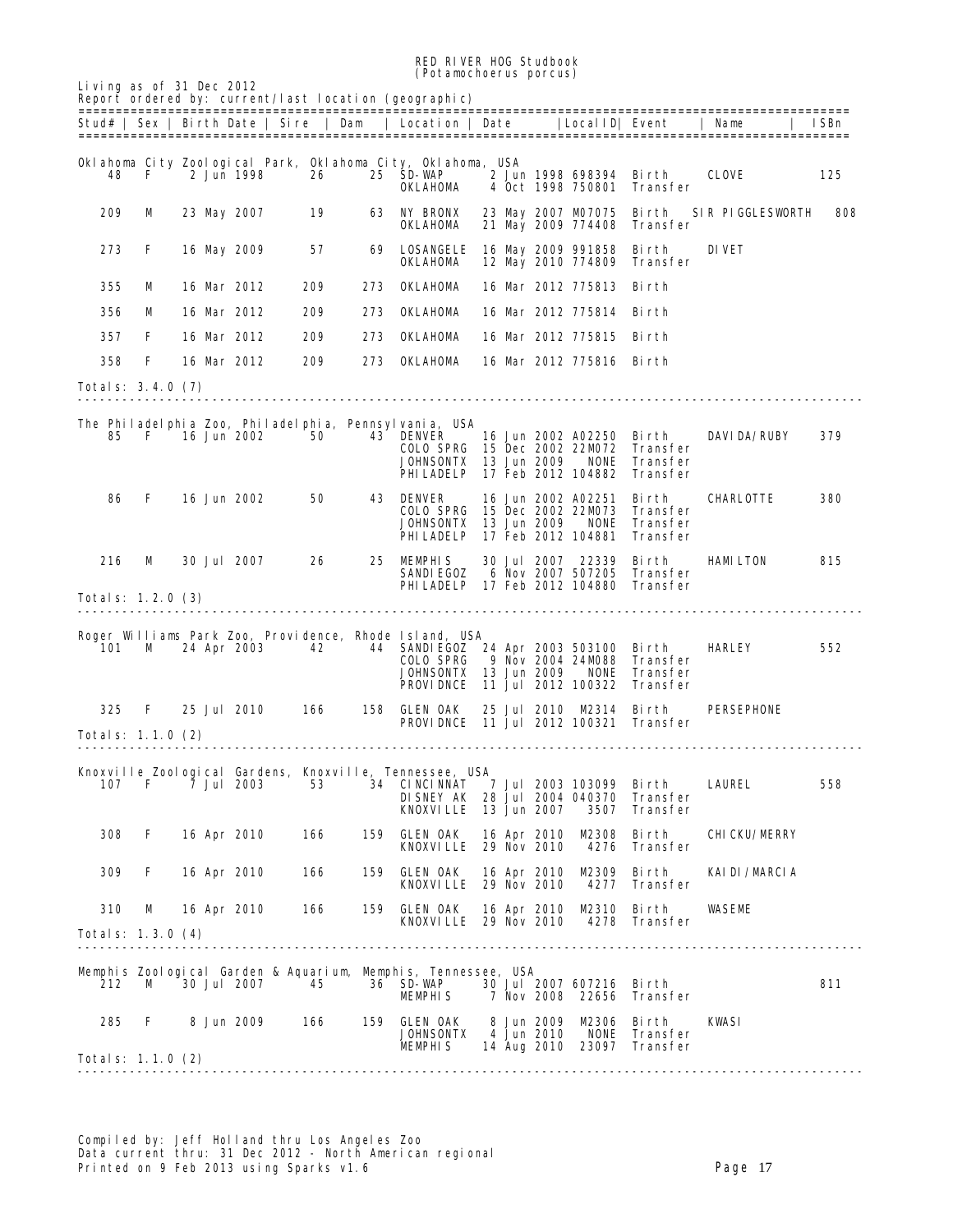RED RIVER HOG Studbook (*Potamochoerus porcus*)

|                                |              |  |             |                                                          |     | Stud#   Sex   Birth Date   Sire   Dam   Location   Date                         |                            | LocalID  Event                           |                             | Name               | ISBn |
|--------------------------------|--------------|--|-------------|----------------------------------------------------------|-----|---------------------------------------------------------------------------------|----------------------------|------------------------------------------|-----------------------------|--------------------|------|
|                                |              |  |             |                                                          |     |                                                                                 |                            |                                          |                             |                    |      |
| 70                             | м            |  | 6 Sep 2001  | 50                                                       |     | Shadow Nursery Inc (don Shadow), Winchester, Tennessee, USA<br><b>43 DENVER</b> |                            | 6 Sep 2001 A01261                        | Birth                       | <b>BACON/BRICK</b> | 334  |
|                                |              |  |             |                                                          |     | NASHV Z00 10 Jun 2002                                                           |                            | 1937                                     | Transfer                    |                    |      |
|                                |              |  |             |                                                          |     | <b>SHADOW</b>                                                                   | 11 Dec 2004                | NONE                                     | Transfer                    |                    |      |
| 76                             | M            |  |             | 26                                                       |     | 25 SD-WAP                                                                       |                            | 20 Sep 2001 601475                       | Birth                       | <b>SIMON</b>       | 342  |
|                                |              |  | 20 Sep 2001 |                                                          |     | <b>NORFOLK</b>                                                                  |                            | 3 May 2002 202024                        | Transfer                    |                    |      |
|                                |              |  |             |                                                          |     | <b>TORONTO</b>                                                                  | 31 Mar 2005                | 39881                                    | <b>Transfer</b>             |                    |      |
|                                |              |  |             |                                                          |     | <b>SHADOW</b>                                                                   | 23 Nov 2011                | NONE                                     | <b>Transfer</b>             |                    |      |
|                                |              |  |             |                                                          |     | <b>63 NY BRONX</b>                                                              |                            | 22 Apr 2003 MD3073                       |                             |                    |      |
| 98                             | F            |  | 22 Apr 2003 | 64                                                       |     | <b>TORONTO</b>                                                                  | 31 Mar 2005                | 39882                                    | Birth<br>Transfer           | SABRINA            | 549  |
|                                |              |  |             |                                                          |     | <b>SHADOW</b>                                                                   | 23 Nov 2011                | <b>NONE</b>                              | Transfer                    |                    |      |
|                                |              |  |             |                                                          |     |                                                                                 |                            |                                          |                             |                    |      |
| 123                            | F            |  | 17 Apr 2004 | 26                                                       |     | 25 MEMPHIS                                                                      |                            | 17 Apr 2004 21390                        | Birth                       |                    | 584  |
|                                |              |  |             |                                                          |     | <b>SHADOW</b>                                                                   | 2 Apr 2006                 | <b>NONE</b>                              | Transfer                    |                    |      |
| 195                            | м            |  | 16 Apr 2007 | 76                                                       | 98  | <b>TORONTO</b>                                                                  |                            | 16 Apr 2007 41452                        | Birth                       | <b>DWGHT</b>       | 794  |
|                                |              |  |             |                                                          |     | <b>LANGLEY</b>                                                                  |                            | 7 Jun 2009 H09015                        | Transfer                    |                    |      |
|                                |              |  |             |                                                          |     | <b>TORONTO</b><br><b>SHADOW</b>                                                 | 12 Jul 2010<br>23 Nov 2011 | 41452<br><b>NONE</b>                     | Transfer<br>Transfer        |                    |      |
| <b>Totals: 3.2.0 (5)</b>       |              |  |             |                                                          |     |                                                                                 |                            |                                          |                             |                    |      |
|                                |              |  |             |                                                          |     |                                                                                 |                            |                                          |                             |                    |      |
|                                |              |  |             |                                                          |     |                                                                                 |                            |                                          |                             |                    |      |
| 71                             | F            |  | 6 Sep 2001  | 50                                                       |     | Nashville Zoo At Grassmere, Nashville, Tennessee, USA<br>43 DENVER              |                            | 6 Sep 2001 A01262 Birth                  |                             | Lulu               | 337  |
|                                |              |  |             |                                                          |     | <b>NASHV Z00 10 Jun 2002</b>                                                    |                            | 1938                                     | Transfer                    |                    |      |
|                                |              |  |             |                                                          |     |                                                                                 |                            |                                          |                             |                    |      |
| 102                            | M            |  | 24 Apr 2003 | 42                                                       |     | 44 SANDIEGOZ 24 Apr 2003 503099                                                 |                            |                                          | Bi rth                      |                    | 553  |
| Totals: 1.1.0 (2)              |              |  |             |                                                          |     | NASHV ZOO                                                                       | 9 Dec 2004                 | 2298                                     | Transfer                    |                    |      |
|                                |              |  |             |                                                          |     |                                                                                 |                            |                                          |                             |                    |      |
|                                |              |  |             |                                                          |     |                                                                                 |                            |                                          |                             |                    |      |
| 225                            | M            |  |             | Brights Zoo, Limestone, Tennessee, USA<br>27 Apr 2008 82 |     | 95 SANDIEGOZ 27 Apr 2008 508054 Birth                                           |                            |                                          |                             | FANG               | 874  |
|                                |              |  |             |                                                          |     | <b>SAN ANTON 14 Feb 2009 F09011</b>                                             |                            |                                          | Transfer                    |                    |      |
|                                |              |  |             |                                                          |     | <b>BRIGHTSFA</b> 24 Oct 2011                                                    |                            |                                          | <b>NONE</b> Transfer        |                    |      |
|                                |              |  |             |                                                          |     |                                                                                 |                            |                                          |                             |                    |      |
| Totals: 1.0.0 (1)              |              |  |             |                                                          |     |                                                                                 |                            |                                          |                             |                    |      |
|                                |              |  |             |                                                          |     |                                                                                 |                            |                                          |                             |                    |      |
| Dallas Zoo, Dallas, Texas, USA |              |  |             |                                                          |     |                                                                                 |                            |                                          |                             |                    |      |
| 94                             | M            |  | 24 Apr 2003 | 45                                                       |     | <b>36 SANDIEGOZ</b>                                                             |                            | 24 Apr 2003 503112 Birth                 |                             | <b>HANK</b>        | 545  |
|                                |              |  |             |                                                          |     | SD-WAP<br><b>SANDI EGOZ</b>                                                     |                            | 19 May 2004 503112<br>30 Sep 2004 503112 | Transfer<br><b>Transfer</b> |                    |      |
|                                |              |  |             |                                                          |     | <b>LOVRY</b>                                                                    |                            | 31 Aug 2006 102247                       | Transfer                    |                    |      |
|                                |              |  |             |                                                          |     | <b>DALLAS</b>                                                                   |                            | 16 Jan 2010 10K171                       | Transfer                    |                    |      |
|                                |              |  |             |                                                          |     |                                                                                 |                            |                                          |                             |                    |      |
| 164                            | $\mathbf{F}$ |  | 26 Apr 2006 | 57                                                       |     | 69 LOSANGELE 26 Apr 2006 991178 Birth<br>DALLAS                                 |                            |                                          | 19 Nov 2008 08J638 Transfer | RILEY              | 763  |
| Totals: 1.1.0 (2)              |              |  |             |                                                          |     |                                                                                 |                            |                                          |                             |                    |      |
|                                |              |  |             |                                                          |     |                                                                                 |                            |                                          |                             |                    |      |
|                                |              |  |             | Fort Worth Zoological Park, Ft Worth, Texas, USA         |     |                                                                                 |                            |                                          |                             |                    |      |
| 125                            | F            |  | 17 Apr 2004 | 26                                                       | 25  | <b>MEMPHIS</b>                                                                  |                            | 17 Apr 2004 21392                        | Birth                       | CAROLINE           | 586  |
|                                |              |  |             |                                                          |     | <b>CINCINNAT</b>                                                                |                            | 9 Mar 2006 106017                        | <b>Transfer</b>             |                    |      |
|                                |              |  |             |                                                          |     | <b>RIO GRAND</b>                                                                |                            | 4 Oct 2009 M9033                         | Transfer                    |                    |      |
|                                |              |  |             |                                                          |     | <b>FORTVORTH 31 Jul 2011 206980</b>                                             |                            |                                          | Transfer                    |                    |      |
| 259                            | F            |  | 19 Aug 2008 | 119                                                      | 125 | <b>CINCINNAT</b>                                                                |                            | 19 Aug 2008 108051                       | Birth                       | <b>MDELINE</b>     |      |
|                                |              |  |             |                                                          |     | <b>RIO GRAND</b>                                                                |                            | 4 Oct 2009 M9034                         | Transfer                    |                    |      |
|                                |              |  |             |                                                          |     | <b>FORTVORTH 31 Jul 2011 206981</b>                                             |                            |                                          | <b>Transfer</b>             |                    |      |
| Totals: 0.2.0 (2)              |              |  |             |                                                          |     |                                                                                 |                            |                                          |                             |                    |      |
|                                |              |  |             |                                                          |     |                                                                                 |                            |                                          |                             |                    |      |
|                                |              |  |             |                                                          |     | San Antonio Zoological Gardens & Aquar, San Antonio, Texas, USA                 |                            |                                          |                             |                    |      |
| 82                             | м            |  | 16 Jun 2002 | 26                                                       | 25  | SD-WAP                                                                          |                            | 16 Jun 2002 602336                       | Bi rth                      | <b>LEGOLAS</b>     | 381  |
|                                |              |  |             |                                                          |     | <b>SANDIEGOZ</b>                                                                |                            | 18 May 2004 602336                       | Transfer                    |                    |      |
|                                |              |  |             |                                                          |     |                                                                                 |                            |                                          |                             |                    |      |
|                                |              |  |             |                                                          |     | <b>SAN ANTON</b>                                                                | 14 Feb 2009 F09013         |                                          | Transfer                    |                    |      |

Totals: 2.0.0 (2) ---------------------------------------------------------------------------------------------------------

Compiled by: Jeff Holland thru Los Angeles Zoo Data current thru: 31 Dec 2012 - North American regional Printed on 9 Feb 2013 using Sparks v1.6 example 2013 using Sparks v1.6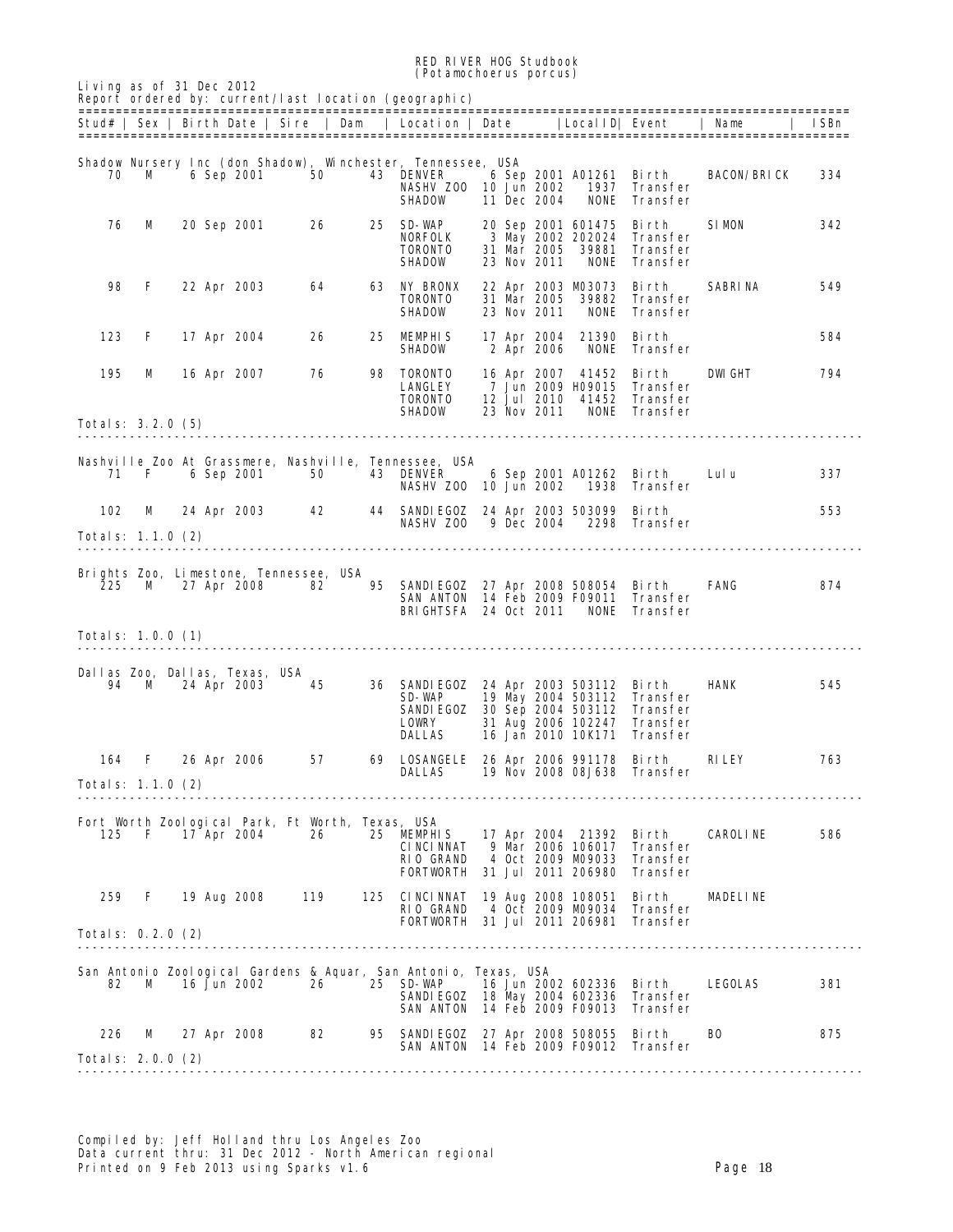RED RIVER HOG Studbook (*Potamochoerus porcus*)

|            |                          |  |                   |                                                  |     | Stud#   Sex   Birth Date   Sire   Dam   Location   Date |  |                           | Local ID  Event                          |                                 | <b>Name</b>        | ISBn |
|------------|--------------------------|--|-------------------|--------------------------------------------------|-----|---------------------------------------------------------|--|---------------------------|------------------------------------------|---------------------------------|--------------------|------|
|            |                          |  |                   |                                                  |     |                                                         |  |                           |                                          |                                 |                    |      |
|            |                          |  |                   | Larry Johnson, Boerne, Texas, USA                |     |                                                         |  |                           |                                          |                                 |                    |      |
| 181        | F                        |  | 2 Aug 2006        | 26                                               | 25  | <b>MEMPHIS</b><br>ALAMD                                 |  | 2 Aug 2006<br>18 Feb 2008 | 22110<br><b>NONE</b>                     | Birth<br>Transfer               | SAUSAGE            | 780  |
|            |                          |  |                   |                                                  |     | MEMPHIS                                                 |  | 3 Jun 2010                | 22110                                    | Transfer                        |                    |      |
|            |                          |  |                   |                                                  |     | JOHNSONTX                                               |  | <b>3 Jul 2010</b>         | <b>NONE</b>                              | Transfer                        |                    |      |
| 263        | F                        |  | 19 Aug 2008       | 119                                              | 124 | <b>CINCINNAT</b>                                        |  |                           | 19 Aug 2008 108056                       | Birth                           |                    |      |
|            |                          |  |                   |                                                  |     | <b>JOHNSONTX 21 Nov 2009</b>                            |  |                           | <b>NONE</b>                              | Transfer                        |                    |      |
| 264        | F                        |  | 19 Aug 2008       | 119                                              | 124 | <b>CINCINNAT</b><br><b>JOHNSONTX 21 Nov 2009</b>        |  |                           | 19 Aug 2008 108057<br>NONE               | Birth<br>Transfer               |                    |      |
|            |                          |  |                   |                                                  |     |                                                         |  |                           |                                          |                                 |                    |      |
|            | <b>Totals: 0.3.0 (3)</b> |  |                   |                                                  |     |                                                         |  |                           |                                          |                                 |                    |      |
|            |                          |  |                   | Virginia Zoological Park, Norfolk, Virginia, USA |     |                                                         |  |                           |                                          |                                 |                    |      |
| 81         | F.                       |  | 24 Apr 2002       | 42                                               |     | <b>44 SANDIEGOZ</b>                                     |  |                           | 24 Apr 2002 502074 Birth                 |                                 | <b>HILLARY</b>     | 365  |
|            |                          |  |                   |                                                  |     | <b>KANSASCTY</b>                                        |  |                           | 10 Nov 2004 MD4048<br>26 Oct 2011 211089 | Transfer<br><b>Transfer</b>     |                    |      |
|            |                          |  |                   |                                                  |     | <b>NORFOLK</b>                                          |  |                           |                                          |                                 |                    |      |
| 185        | м                        |  | 27 Mar 2007       | 82                                               | 95  | <b>SANDIEGOZ</b><br><b>NORFOLK</b>                      |  |                           | 27 Mar 2007 507072<br>11 Feb 2012 212007 | Bi rth<br>Transfer              | <b>OBOI</b>        | 784  |
|            |                          |  |                   |                                                  |     |                                                         |  |                           |                                          |                                 |                    |      |
|            | Totals: 1.1.0 (2)        |  |                   |                                                  |     |                                                         |  |                           |                                          |                                 |                    |      |
|            |                          |  |                   | Metro Richmond Zoo, Moseley, Virginia, USA       |     |                                                         |  |                           |                                          |                                 |                    |      |
| 97         | M                        |  | 22 Apr 2003       | 64                                               | 63  | <b>NY BRONX</b>                                         |  |                           | 22 Apr 2003 MD3072                       | Birth                           | <b>GREGORY PIG</b> | 548  |
|            |                          |  |                   |                                                  |     | <b>NORFOLK</b>                                          |  |                           | 24 Apr 2005 205005                       | Transfer                        |                    |      |
|            |                          |  |                   |                                                  |     | <b>METRORICH 21 Dec 2011 111048</b>                     |  |                           |                                          | Transfer                        |                    |      |
| <b>130</b> | M                        |  | 6 May 2005        | 26                                               | 25  | <b>MEMPHIS</b><br><b>METRORICH 23 Oct 2006 106042</b>   |  |                           | 6 May 2005 21724                         | <b>Birth</b><br><b>Transfer</b> |                    | 596  |
|            |                          |  |                   |                                                  |     |                                                         |  |                           |                                          |                                 |                    |      |
| 131        | F                        |  | <b>6 May 2005</b> | 26                                               | 25  | <b>MEMPHIS</b><br><b>METRORICH 23 Oct 2006 106041</b>   |  |                           | 6 May 2005 21725                         | Birth<br>Transfer               |                    | 597  |
|            |                          |  |                   |                                                  |     |                                                         |  |                           |                                          |                                 |                    |      |
| 186        | м                        |  | 27 Mar 2007       | 82                                               | 95  | <b>SANDIEGOZ</b><br><b>METRORICH 20 Nov 2009 109109</b> |  |                           | 27 Mar 2007 507073                       | Birth<br><b>Transfer</b>        | OKANG              | 785  |
|            |                          |  |                   |                                                  |     |                                                         |  |                           |                                          |                                 |                    |      |
| 208        | M                        |  | 23 May 2007       | 19                                               | 63  | <b>NY BRONX</b><br><b>METRORICH 29 Apr 2009 109057</b>  |  |                           | 23 May 2007 MD7074                       | Bi rth<br>Transfer              | <b>BUSHARO</b>     | 807  |
|            |                          |  |                   |                                                  |     |                                                         |  |                           |                                          |                                 |                    |      |
| 228        | F                        |  | 27 Apr 2008       | 82                                               | 95  | SANDIEGOZ<br><b>METRORICH 20 Nov 2009 109108</b>        |  |                           | 27 Apr 2008 508057                       | Birth<br>Transfer               | KPELLE             | 877  |
| 292        | F                        |  | 11 May 2009       | <b>130</b>                                       | 131 | <b>METRORICH 11 May 2009 009058</b>                     |  |                           |                                          | Birth                           | <b>SUNSHINE</b>    |      |
|            |                          |  |                   |                                                  |     |                                                         |  |                           |                                          |                                 |                    |      |
| 293        | F                        |  | 11 May 2009       | <b>130</b>                                       | 131 | <b>METRORICH 11 May 2009 009059 Birth</b>               |  |                           |                                          |                                 | <b>CLAUDIA</b>     |      |
| 343        | F                        |  | 21 Mar 2011       | 208                                              | 228 | <b>METRORICH 21 Mar 2011 011004 Birth</b>               |  |                           |                                          |                                 | SUE                |      |
| 351        | М                        |  | 4 Aug 2011        | 208                                              | 228 | <b>METRORI CH</b>                                       |  |                           | 4 Aug 2011 011034 Birth                  |                                 |                    |      |
| 352        | F                        |  | 4 Aug 2011        | 208                                              | 228 | METRORICH                                               |  |                           | 4 Aug 2011 011035 Birth                  |                                 |                    |      |
| 367        | M                        |  | 27 Apr 2012       | 208                                              | 228 | <b>METRORICH</b> 27 Apr 2012 012014 Birth               |  |                           |                                          |                                 | <b>WLEUR</b>       |      |
|            |                          |  |                   |                                                  |     |                                                         |  |                           |                                          |                                 |                    |      |
| 368        | F                        |  | 27 Apr 2012       | 208                                              | 228 | <b>METRORICH</b> 27 Apr 2012 012013 Birth               |  |                           |                                          |                                 |                    |      |
| 369        | F                        |  | 27 Apr 2012       | 208                                              | 228 | METRORICH 27 Apr 2012 012012 Birth                      |  |                           |                                          |                                 |                    |      |
| 370        | F                        |  | 27 Apr 2012       | 208                                              | 228 | <b>METRORICH</b> 27 Apr 2012 012011 Birth               |  |                           |                                          |                                 |                    |      |
| 373        | М                        |  | 28 Apr 2012       | 186                                              | 131 | <b>METRORICH 28 Apr 2012 012058 Birth</b>               |  |                           |                                          |                                 |                    |      |
|            |                          |  |                   |                                                  |     |                                                         |  |                           |                                          |                                 |                    |      |
| 374        | F                        |  | 28 Aug 2012       | 186                                              | 131 | <b>METRORICH 28 Aug 2012 012059 Birth</b>               |  |                           |                                          |                                 |                    |      |

----------------------------------------------------------------------------------------------------------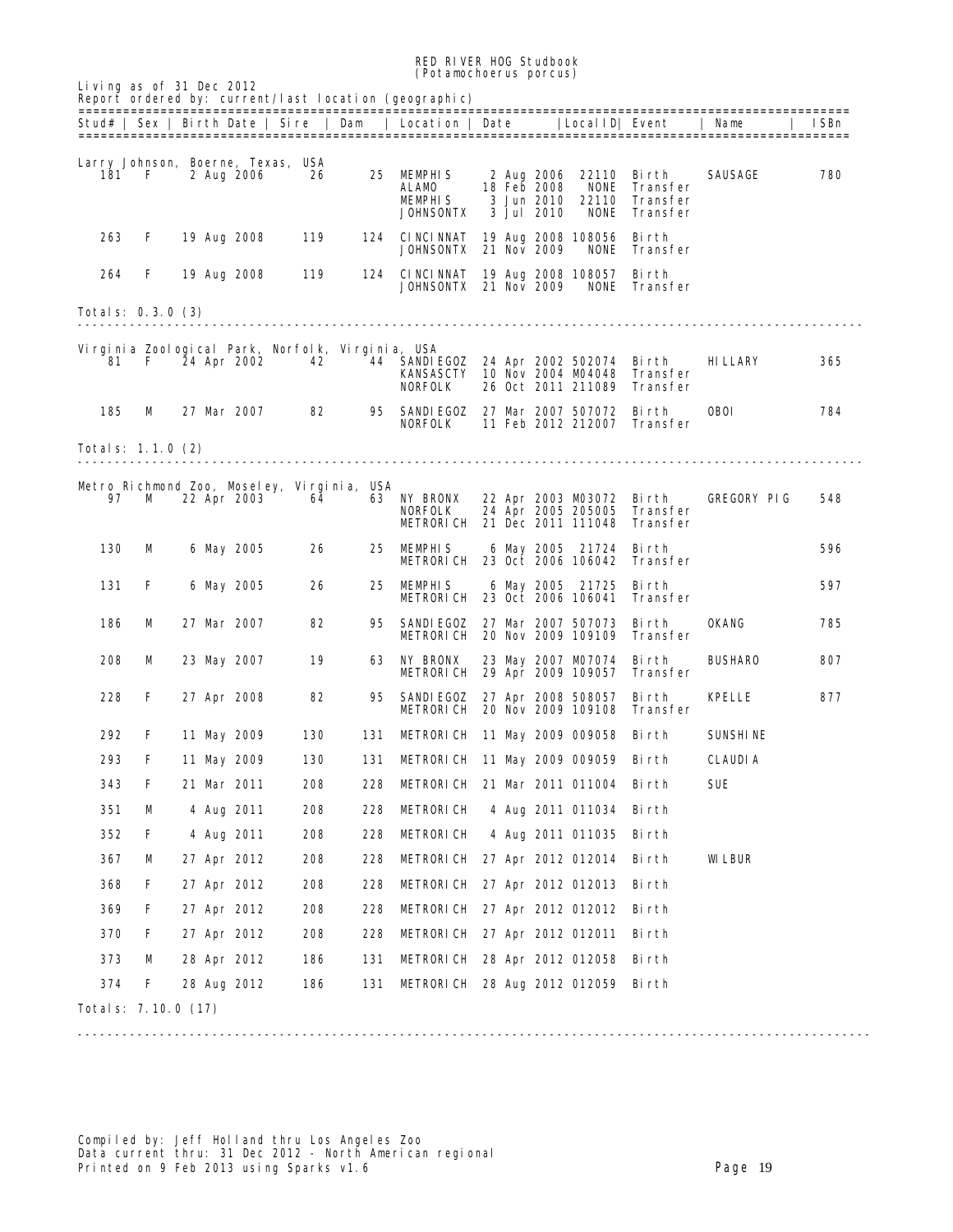|                                                                                                              | <i>(rotamencerus portus)</i>                                |                                                                                |             |             |
|--------------------------------------------------------------------------------------------------------------|-------------------------------------------------------------|--------------------------------------------------------------------------------|-------------|-------------|
| Living as of 31 Dec 2012<br>Report ordered by: current/last location (geographic)                            |                                                             |                                                                                |             |             |
| Stud#   Sex   Birth Date   Sire   Dam   Location   Date                                                      |                                                             | LocalID  Event                                                                 | <b>Name</b> | <b>ISBn</b> |
| Virginia Safari Park & Preservation Center Inc, Natural Bridge, Virginia, USA<br>206 contM 16 May 2007<br>97 | 35 NORFOLK<br><b>METRORI CH</b><br>28 Feb 2012<br>VA SAFARI | 16 May 2007 207042 Birth<br><b>7 Dec 2011 111044 Transfer</b><br>NONE Transfer | ROCKY       | 805         |
| <b>Totals: 1.0.0 (1)</b>                                                                                     |                                                             |                                                                                |             |             |
| <b>TOTALS: 91.92.0 (183)</b><br>56 Institutions                                                              |                                                             |                                                                                |             |             |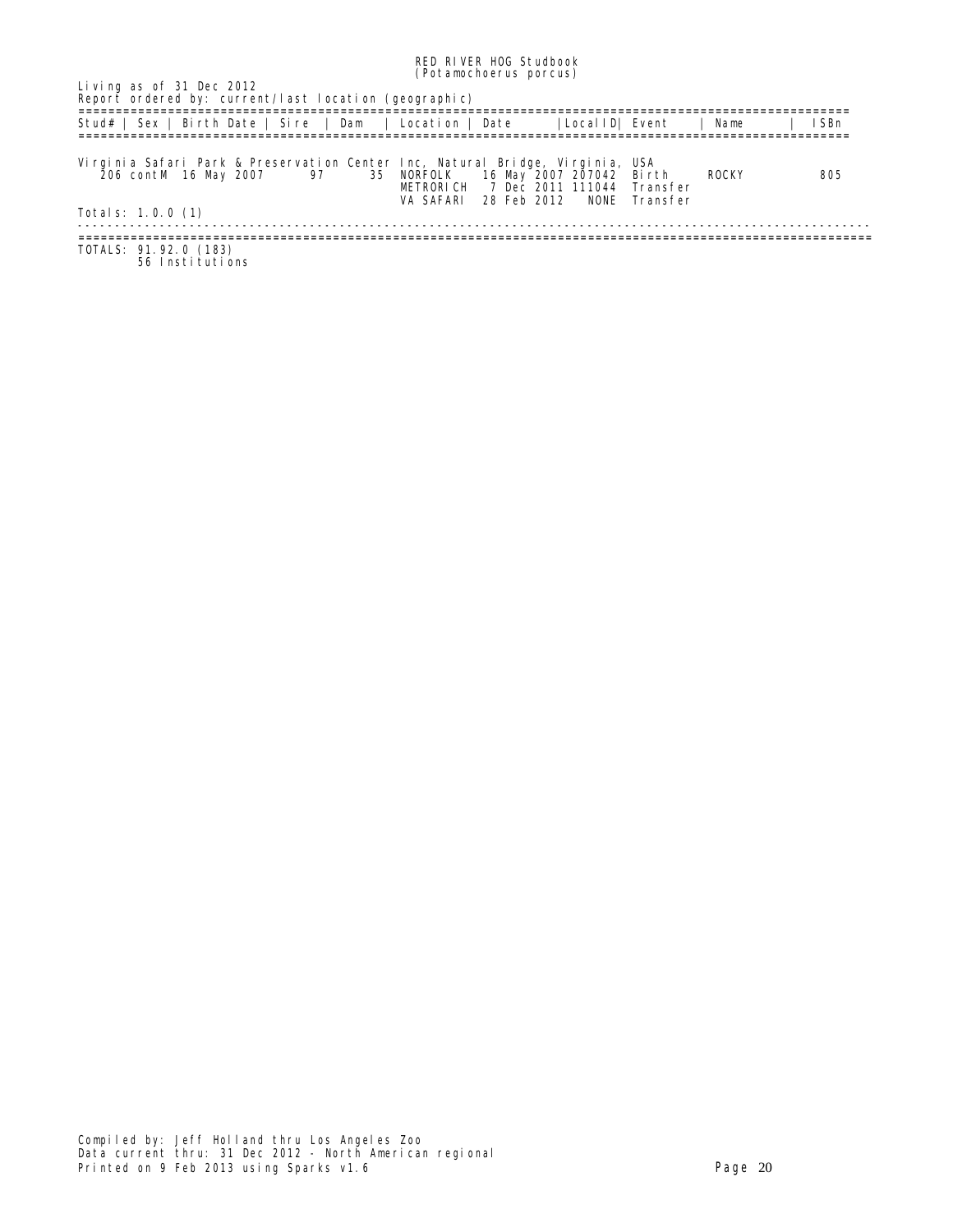## **HISTORICAL POPULATION AND EUROPEAN RELATED ANIMALS**

RED RIVER HOG Studbook

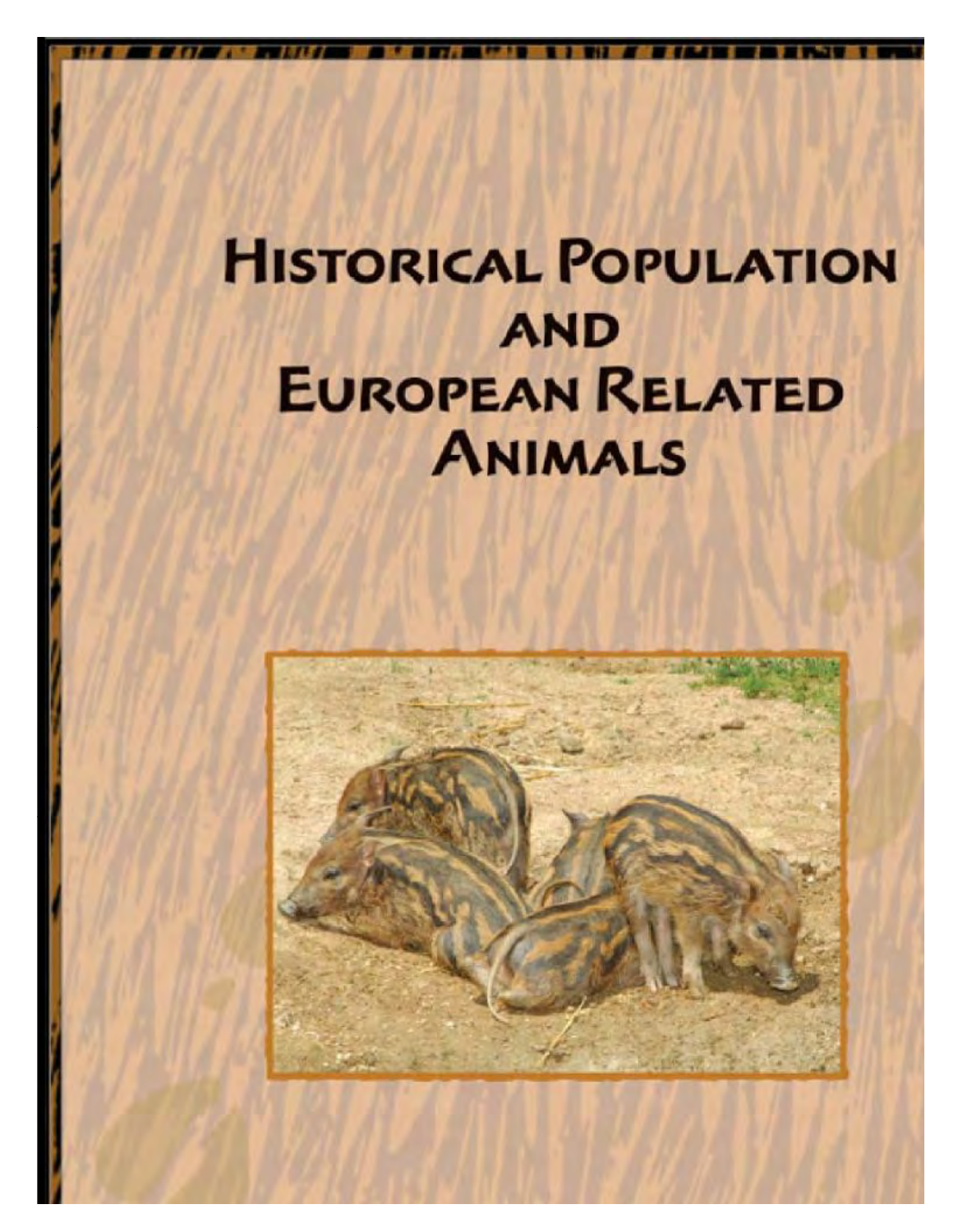| 1<br>2<br>3<br>- F<br>4 | F<br>м | Stud#   Sex   Birth Date   Sire<br>====================================<br>????<br>????<br>???? | UNK<br>UNK<br>UNK | Dam            | Location  <br>=============================<br>UNK UNKNOWN<br><b>NY ERONX</b><br>[Death by: Unknown means]<br>UNK UNKNOWN<br>NY BRONX | Date<br>????<br>17 Oct 1914<br>????         | Local ID  Event<br>=====<br>17 Oct 1902 11330                          | Birth<br>Transfer<br>Death                | Name                    | ISBn |
|-------------------------|--------|-------------------------------------------------------------------------------------------------|-------------------|----------------|---------------------------------------------------------------------------------------------------------------------------------------|---------------------------------------------|------------------------------------------------------------------------|-------------------------------------------|-------------------------|------|
|                         |        |                                                                                                 |                   |                |                                                                                                                                       |                                             |                                                                        |                                           |                         |      |
|                         |        |                                                                                                 |                   |                |                                                                                                                                       |                                             |                                                                        |                                           |                         |      |
|                         |        |                                                                                                 |                   |                |                                                                                                                                       |                                             |                                                                        |                                           |                         |      |
|                         |        |                                                                                                 |                   |                |                                                                                                                                       |                                             | 17 Oct 1902 11331                                                      | Birth<br>Transfer                         |                         |      |
|                         |        |                                                                                                 |                   |                | [Death by: Died in transit                                                                                                            | 17 Oct 1902<br><b>Unknown</b>               |                                                                        | Death<br>Unknown (after necropsy)]        |                         |      |
|                         |        |                                                                                                 |                   |                | UNK UNKNOWN<br>PHILADELP                                                                                                              | ????<br>3 Mar 1907                          | 15 Aug 1903 12924                                                      | Birth<br>Transfer<br>Death                |                         |      |
|                         |        |                                                                                                 |                   |                | [Death by: Unknown means]                                                                                                             |                                             |                                                                        |                                           |                         |      |
|                         | М      | ????                                                                                            | UNK               |                | UNK UNKNOWN<br>PHILADELP                                                                                                              | ????<br>2 Feb 1913                          | 18 May 1907 12929                                                      | Birth<br>Transfer<br>Death                |                         |      |
|                         |        |                                                                                                 |                   |                | [Death by: Unknown means]                                                                                                             |                                             |                                                                        |                                           |                         |      |
| 5                       | м      | ~1921                                                                                           | UNK               |                | UNK UNKNOWN<br><b>NY BRONX</b>                                                                                                        | ~1921<br>22 Dec 1928                        | 10 Jun 1922 11335                                                      | Birth<br>Transfer<br>Death                |                         |      |
|                         |        |                                                                                                 |                   |                | [Death by: Unknown means]                                                                                                             |                                             |                                                                        |                                           |                         |      |
| 6<br>F                  |        | ~1921                                                                                           | UNK               |                | UNK UNKNOWN<br><b>NY BRONX</b>                                                                                                        | ~ 1921<br>10 Aug 1927                       | 10 Jun 1922 113344                                                     | Birth<br>Transfer<br>Death                |                         |      |
|                         |        |                                                                                                 |                   |                | [Death by: Unknown means]                                                                                                             |                                             |                                                                        |                                           |                         |      |
| 250                     | М      | ????                                                                                            | <b>UNK</b>        |                | UNK UNKNOWN<br>NZP- VASH<br>PUBLIC<br>NZP-WASH                                                                                        | ????<br>5 Sep 1928                          | <b>NONE</b><br>14 Oct 1926 11996A<br><b>NONE</b><br>15 May 1931 11996A | Birth<br>Transfer<br>Transfer<br>Transfer |                         |      |
|                         |        | [Death by: Other/Unknown]                                                                       |                   | Unknown        |                                                                                                                                       | 31 Jan 1933<br>Necropsy planned later       |                                                                        | Death                                     | Unknown after necropsy  |      |
| 251                     | F      | ????                                                                                            | UNK               |                | UNK UNKNOWN<br>NZP- VASH<br>PUBLIC<br>NZP- VASH                                                                                       | ????<br>5 Sep 1928                          | NONE<br>14 Oct 1926 11996B<br>NONE<br>15 May 1931 11996B               | Birth<br>Transfer<br>Transfer<br>Transfer |                         |      |
|                         |        | [Death by: Other/Unknown]                                                                       |                   | <b>Unknown</b> |                                                                                                                                       | 2 Feb 1935<br><b>Necropsy planned later</b> |                                                                        | Death                                     | Unknown after necropsy] |      |
| 7 F                     |        | 8 May 1927 5                                                                                    |                   |                | <b>6 NY BRONX</b>                                                                                                                     | 18 May 1928                                 | 8 May 1927 11332 Birth                                                 | Death                                     |                         |      |
|                         |        |                                                                                                 |                   |                | [Death by: Unknown means]                                                                                                             |                                             |                                                                        |                                           |                         |      |
| 8                       | M      | 8 May 1927                                                                                      | $\bf 5$           |                | <b>6 NY BRONX</b>                                                                                                                     | 25 May 1928                                 | 8 May 1927 11333 Birth                                                 | Death                                     |                         |      |
|                         |        |                                                                                                 |                   |                | [Death by: Unknown neans]                                                                                                             |                                             |                                                                        |                                           |                         |      |
| 252                     | М      | ????                                                                                            | UNK               |                | UNK UNKNOWN<br>NZP-WASH                                                                                                               | ????<br>28 Sep 1928                         | 15 Jun 1928 12442A Transfer                                            | NONE Birth<br>Death                       |                         |      |

NZP-WASH 15 Jun 1928 12442B Transfer<br>11 Jan 1931 Death NLP- VASH المحتمد المحتمدة العام 13,000 NLP- VASH المحتمدة المحتمدة 14<br>[Death by: Other/Unknown Unknown Necropsy planned later Unknown after necropsy] 254 M ???? UNK UNK UNKNOWN ???? NONE Birth NZP-WASH 9 Jun 1939 16826 Transfer 3 Feb 1941<br>Unknown Mecropsy planned later Unknown after necropsy]  $[$  Death by: Other/Unknown 9 M ~ 1975 WILD WILD TOGO ~ 1975 NONE Capture 35<br>
OISTERWIJ ~ 1975 NONE Transfer<br>
DUISBURG 2 Oct 1975 806 Transfer NONE Transfer<br>806 Transfer ~ 1975 NONE Captu<br>~ 1975 NONE Transf<br>2 Oct 1975 806 Transf<br>8 Jun 1986 Death 8 Jun 1986 Death<br>Incinerate Digestive Metabolism [Death by: Other/Unknown 10 F ~ 1977 WILD WILD TOGO ~ 1977 NONE Capture OMA 36 OISTERWIJ ~ 1977 NONE Transfer<br>DUISBURG 20 Jul 1977 807 Transfer 20 Jul 1977 807 Transf<br>11 Sep 1994 Death 11 Sep 1994 Death<br>ated Incinerate Digestive [Death by: Infection associated Incinerate Digestive Metabolism]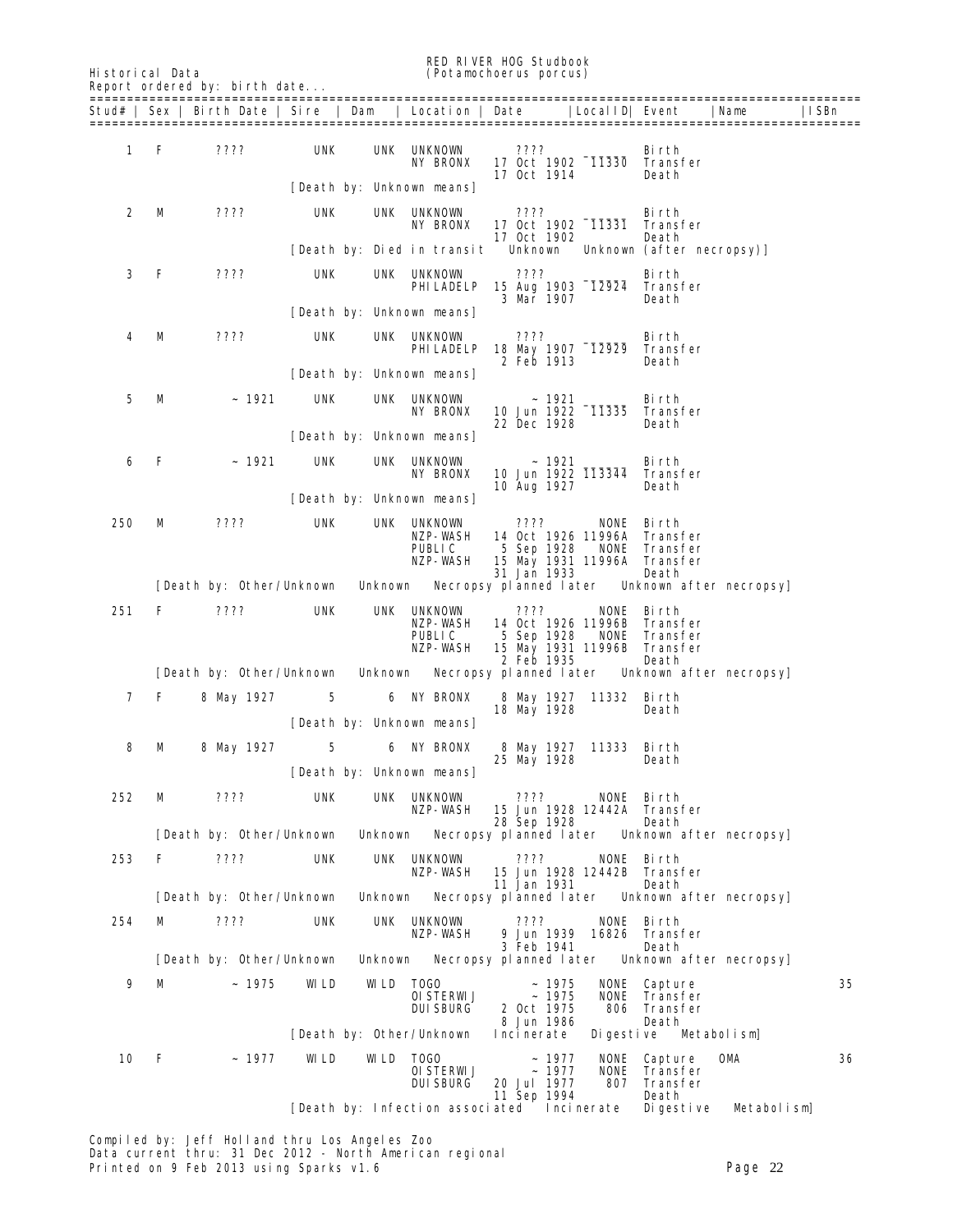RED RIVER HOG Studbook Historical Data (*Potamochoerus porcus*)

| 11<br>м<br><b>12 Jul 1979</b><br>9<br>10 DUISBURG<br>12 Jul 1979<br>808<br>Birth<br><b>NAKURU</b><br>12 Feb 1997<br>Death<br>[Death by: Euthanasia (medical)<br>Incinerate<br>Generalized<br>12<br>F<br>22 Mar 1980<br>9<br><b>10 DUISBURG</b><br>809<br>22 Mar 1980<br>Birth<br>13 Jan 1997<br>Death<br>[Death by: Unknown means]<br>13<br>9<br><b>10 DUISBURG</b><br>F<br>4 Nov 1980<br>4 Nov 1980<br>810 Birth<br><b>KRUMASCHWA</b><br><b>7 Oct 1992</b><br>Death<br>[Death by: Infection associated]<br>Generalized<br>Incinerate<br>Metabolism<br>14<br>F<br>12 DUISBURG<br>13 May 1983<br>11<br>813 Birth<br>SALEI<br>13 May 1983<br>2 Mar 2000<br>Death<br>[Death by: Unknown means]<br>15<br>F<br>11<br><b>10 DUISBURG</b><br><b>BANAGI</b><br>4 Aug 1988<br>4 Aug 1988<br>816 Birth<br>22 Apr 1999<br>Death<br>[Death by: Euthanasia (nedical)<br><b>Generalized</b><br>Incinerate<br>Bacterial<br>Necr not received]<br>16<br>11<br>14 DUISBURG<br><b>KOMJNJU</b><br>м<br>29 Aug 1988<br>29 Aug 1988<br>817 Birth<br>9 Feb 2001<br>Death<br>[Death by: Infection associated Incinerate<br>Generalized<br>Metabolism<br>17<br><b>BESS</b><br>F<br>6 Apr 1989<br>11<br><b>13 DUISBURG</b><br>6 Apr 1989<br>884<br>Birth<br>SANDIEGOZ<br>14 Sep 1990 590392<br>Transfer<br><b>RIO GRAND</b><br>4 Oct 2001 MD1021<br>Transfer<br>17 Dec 2008<br>Death<br>[Death by: Unknown means]<br>18<br>М<br>6 Apr 1989<br>11<br><b>13 DUISBURG</b><br>6 Apr 1989<br><b>VORF</b><br>Birth<br><b>SANDIEGOZ</b><br>11 Jul 1991 591420<br>Transfer<br><b>RIO GRAND</b><br>4 Oct 2001 MD1020<br>Transfer<br>9 Jun 2006<br>Death<br>[Death by: Infection associated]<br>Unknown Unknown (after necropsy)<br>19<br>~1989<br>WLD<br>WLD<br>м<br>TOGO<br>~1989<br><b>NONE</b><br>Capture<br><b>TOGO</b><br><b>LOSANGELE</b><br>27 Dec 1990<br>95994<br>Transfer<br><b>NY BRONX</b><br>13 Mar 2001 MD1020<br>Transfer<br>22 Dec 2008<br>Death<br>[Death by: Euthanasia (medical)<br>Unknown<br>Generalized<br>Unknown after necropsy<br>20<br>F<br>~1989<br>WLD<br>WLD<br><b>TOGO</b><br>~ 1989<br><b>NONE</b><br>Capture<br><b>RUBY</b><br><b>LOSANGELE</b> 27 Dec 1990<br>95995<br>Transfer<br><b>18 Feb 2005</b><br>Death<br>[Death by: Infection associated]<br>Unknown<br>Unknown (after necropsy)<br>21<br>м<br>19 Oct 1989<br>11<br><b>10 DUISBURG</b><br>19 Oct 1989<br>957 Birth<br><b>WPPERTAL</b><br>30 Jan 1992<br>92009<br><b>Transfer</b><br>9 May 2004<br><b>Death</b><br>[Death by: Infection associated Incinerate Urinary<br><b>Toxicity</b><br>22<br>19 Apr 1991<br>11<br>13 DUISBURG<br><b>VIRUNGA</b><br>F<br>19 Apr 1991<br>1224<br>Birth<br>16 Oct 2001<br>Death<br>Incinerate<br>[Death by: Infection associated]<br><b>Generalized</b><br>Unknown after necropsy<br>23<br>11<br>13 DUISBURG<br><b>ROSMARIE</b><br>F<br>2 Apr 1992<br>2 Apr 1992<br>1708<br>Birth<br><b>WIPPERTAL</b><br>5 Aug 1992<br>92057<br>Transfer<br>12 Feb 2005<br>Death<br>[Death by: Infection associated<br><b>Digestive</b><br>Incinerate<br>24<br>М<br>~1994<br>WLD<br><b>WILD GHANA</b><br>~1994<br><b>NONE</b><br>Capture<br><b>SADDAM</b> | ISBn       |                    | Name |                 | Local ID  Event |  | Location   Date |  | Stud#   Sex   Birth Date   Sire   Dam |  |  |  |
|------------------------------------------------------------------------------------------------------------------------------------------------------------------------------------------------------------------------------------------------------------------------------------------------------------------------------------------------------------------------------------------------------------------------------------------------------------------------------------------------------------------------------------------------------------------------------------------------------------------------------------------------------------------------------------------------------------------------------------------------------------------------------------------------------------------------------------------------------------------------------------------------------------------------------------------------------------------------------------------------------------------------------------------------------------------------------------------------------------------------------------------------------------------------------------------------------------------------------------------------------------------------------------------------------------------------------------------------------------------------------------------------------------------------------------------------------------------------------------------------------------------------------------------------------------------------------------------------------------------------------------------------------------------------------------------------------------------------------------------------------------------------------------------------------------------------------------------------------------------------------------------------------------------------------------------------------------------------------------------------------------------------------------------------------------------------------------------------------------------------------------------------------------------------------------------------------------------------------------------------------------------------------------------------------------------------------------------------------------------------------------------------------------------------------------------------------------------------------------------------------------------------------------------------------------------------------------------------------------------------------------------------------------------------------------------------------------------------------------------------------------------------------------------------------------------------------------------------------------------------------------------------------------------------------------------------------------------------------------------------------------------------------------------------------------------------------------------------------------------------------------|------------|--------------------|------|-----------------|-----------------|--|-----------------|--|---------------------------------------|--|--|--|
|                                                                                                                                                                                                                                                                                                                                                                                                                                                                                                                                                                                                                                                                                                                                                                                                                                                                                                                                                                                                                                                                                                                                                                                                                                                                                                                                                                                                                                                                                                                                                                                                                                                                                                                                                                                                                                                                                                                                                                                                                                                                                                                                                                                                                                                                                                                                                                                                                                                                                                                                                                                                                                                                                                                                                                                                                                                                                                                                                                                                                                                                                                                                    |            |                    |      |                 |                 |  |                 |  |                                       |  |  |  |
|                                                                                                                                                                                                                                                                                                                                                                                                                                                                                                                                                                                                                                                                                                                                                                                                                                                                                                                                                                                                                                                                                                                                                                                                                                                                                                                                                                                                                                                                                                                                                                                                                                                                                                                                                                                                                                                                                                                                                                                                                                                                                                                                                                                                                                                                                                                                                                                                                                                                                                                                                                                                                                                                                                                                                                                                                                                                                                                                                                                                                                                                                                                                    | 38         |                    |      |                 |                 |  |                 |  |                                       |  |  |  |
|                                                                                                                                                                                                                                                                                                                                                                                                                                                                                                                                                                                                                                                                                                                                                                                                                                                                                                                                                                                                                                                                                                                                                                                                                                                                                                                                                                                                                                                                                                                                                                                                                                                                                                                                                                                                                                                                                                                                                                                                                                                                                                                                                                                                                                                                                                                                                                                                                                                                                                                                                                                                                                                                                                                                                                                                                                                                                                                                                                                                                                                                                                                                    |            | Metabolism         |      |                 |                 |  |                 |  |                                       |  |  |  |
|                                                                                                                                                                                                                                                                                                                                                                                                                                                                                                                                                                                                                                                                                                                                                                                                                                                                                                                                                                                                                                                                                                                                                                                                                                                                                                                                                                                                                                                                                                                                                                                                                                                                                                                                                                                                                                                                                                                                                                                                                                                                                                                                                                                                                                                                                                                                                                                                                                                                                                                                                                                                                                                                                                                                                                                                                                                                                                                                                                                                                                                                                                                                    | 39         | <b>DIE GROSSE</b>  |      |                 |                 |  |                 |  |                                       |  |  |  |
|                                                                                                                                                                                                                                                                                                                                                                                                                                                                                                                                                                                                                                                                                                                                                                                                                                                                                                                                                                                                                                                                                                                                                                                                                                                                                                                                                                                                                                                                                                                                                                                                                                                                                                                                                                                                                                                                                                                                                                                                                                                                                                                                                                                                                                                                                                                                                                                                                                                                                                                                                                                                                                                                                                                                                                                                                                                                                                                                                                                                                                                                                                                                    | 40         |                    |      |                 |                 |  |                 |  |                                       |  |  |  |
|                                                                                                                                                                                                                                                                                                                                                                                                                                                                                                                                                                                                                                                                                                                                                                                                                                                                                                                                                                                                                                                                                                                                                                                                                                                                                                                                                                                                                                                                                                                                                                                                                                                                                                                                                                                                                                                                                                                                                                                                                                                                                                                                                                                                                                                                                                                                                                                                                                                                                                                                                                                                                                                                                                                                                                                                                                                                                                                                                                                                                                                                                                                                    |            |                    |      |                 |                 |  |                 |  |                                       |  |  |  |
|                                                                                                                                                                                                                                                                                                                                                                                                                                                                                                                                                                                                                                                                                                                                                                                                                                                                                                                                                                                                                                                                                                                                                                                                                                                                                                                                                                                                                                                                                                                                                                                                                                                                                                                                                                                                                                                                                                                                                                                                                                                                                                                                                                                                                                                                                                                                                                                                                                                                                                                                                                                                                                                                                                                                                                                                                                                                                                                                                                                                                                                                                                                                    |            |                    |      |                 |                 |  |                 |  |                                       |  |  |  |
|                                                                                                                                                                                                                                                                                                                                                                                                                                                                                                                                                                                                                                                                                                                                                                                                                                                                                                                                                                                                                                                                                                                                                                                                                                                                                                                                                                                                                                                                                                                                                                                                                                                                                                                                                                                                                                                                                                                                                                                                                                                                                                                                                                                                                                                                                                                                                                                                                                                                                                                                                                                                                                                                                                                                                                                                                                                                                                                                                                                                                                                                                                                                    | 41         |                    |      |                 |                 |  |                 |  |                                       |  |  |  |
|                                                                                                                                                                                                                                                                                                                                                                                                                                                                                                                                                                                                                                                                                                                                                                                                                                                                                                                                                                                                                                                                                                                                                                                                                                                                                                                                                                                                                                                                                                                                                                                                                                                                                                                                                                                                                                                                                                                                                                                                                                                                                                                                                                                                                                                                                                                                                                                                                                                                                                                                                                                                                                                                                                                                                                                                                                                                                                                                                                                                                                                                                                                                    |            |                    |      |                 |                 |  |                 |  |                                       |  |  |  |
|                                                                                                                                                                                                                                                                                                                                                                                                                                                                                                                                                                                                                                                                                                                                                                                                                                                                                                                                                                                                                                                                                                                                                                                                                                                                                                                                                                                                                                                                                                                                                                                                                                                                                                                                                                                                                                                                                                                                                                                                                                                                                                                                                                                                                                                                                                                                                                                                                                                                                                                                                                                                                                                                                                                                                                                                                                                                                                                                                                                                                                                                                                                                    | 55         |                    |      |                 |                 |  |                 |  |                                       |  |  |  |
|                                                                                                                                                                                                                                                                                                                                                                                                                                                                                                                                                                                                                                                                                                                                                                                                                                                                                                                                                                                                                                                                                                                                                                                                                                                                                                                                                                                                                                                                                                                                                                                                                                                                                                                                                                                                                                                                                                                                                                                                                                                                                                                                                                                                                                                                                                                                                                                                                                                                                                                                                                                                                                                                                                                                                                                                                                                                                                                                                                                                                                                                                                                                    |            |                    |      |                 |                 |  |                 |  |                                       |  |  |  |
|                                                                                                                                                                                                                                                                                                                                                                                                                                                                                                                                                                                                                                                                                                                                                                                                                                                                                                                                                                                                                                                                                                                                                                                                                                                                                                                                                                                                                                                                                                                                                                                                                                                                                                                                                                                                                                                                                                                                                                                                                                                                                                                                                                                                                                                                                                                                                                                                                                                                                                                                                                                                                                                                                                                                                                                                                                                                                                                                                                                                                                                                                                                                    | 56         |                    |      |                 |                 |  |                 |  |                                       |  |  |  |
|                                                                                                                                                                                                                                                                                                                                                                                                                                                                                                                                                                                                                                                                                                                                                                                                                                                                                                                                                                                                                                                                                                                                                                                                                                                                                                                                                                                                                                                                                                                                                                                                                                                                                                                                                                                                                                                                                                                                                                                                                                                                                                                                                                                                                                                                                                                                                                                                                                                                                                                                                                                                                                                                                                                                                                                                                                                                                                                                                                                                                                                                                                                                    |            | Necr not received] |      |                 |                 |  |                 |  |                                       |  |  |  |
|                                                                                                                                                                                                                                                                                                                                                                                                                                                                                                                                                                                                                                                                                                                                                                                                                                                                                                                                                                                                                                                                                                                                                                                                                                                                                                                                                                                                                                                                                                                                                                                                                                                                                                                                                                                                                                                                                                                                                                                                                                                                                                                                                                                                                                                                                                                                                                                                                                                                                                                                                                                                                                                                                                                                                                                                                                                                                                                                                                                                                                                                                                                                    | 67         |                    |      |                 |                 |  |                 |  |                                       |  |  |  |
|                                                                                                                                                                                                                                                                                                                                                                                                                                                                                                                                                                                                                                                                                                                                                                                                                                                                                                                                                                                                                                                                                                                                                                                                                                                                                                                                                                                                                                                                                                                                                                                                                                                                                                                                                                                                                                                                                                                                                                                                                                                                                                                                                                                                                                                                                                                                                                                                                                                                                                                                                                                                                                                                                                                                                                                                                                                                                                                                                                                                                                                                                                                                    |            |                    |      |                 |                 |  |                 |  |                                       |  |  |  |
|                                                                                                                                                                                                                                                                                                                                                                                                                                                                                                                                                                                                                                                                                                                                                                                                                                                                                                                                                                                                                                                                                                                                                                                                                                                                                                                                                                                                                                                                                                                                                                                                                                                                                                                                                                                                                                                                                                                                                                                                                                                                                                                                                                                                                                                                                                                                                                                                                                                                                                                                                                                                                                                                                                                                                                                                                                                                                                                                                                                                                                                                                                                                    | 63         |                    |      |                 |                 |  |                 |  |                                       |  |  |  |
|                                                                                                                                                                                                                                                                                                                                                                                                                                                                                                                                                                                                                                                                                                                                                                                                                                                                                                                                                                                                                                                                                                                                                                                                                                                                                                                                                                                                                                                                                                                                                                                                                                                                                                                                                                                                                                                                                                                                                                                                                                                                                                                                                                                                                                                                                                                                                                                                                                                                                                                                                                                                                                                                                                                                                                                                                                                                                                                                                                                                                                                                                                                                    |            |                    |      |                 |                 |  |                 |  |                                       |  |  |  |
|                                                                                                                                                                                                                                                                                                                                                                                                                                                                                                                                                                                                                                                                                                                                                                                                                                                                                                                                                                                                                                                                                                                                                                                                                                                                                                                                                                                                                                                                                                                                                                                                                                                                                                                                                                                                                                                                                                                                                                                                                                                                                                                                                                                                                                                                                                                                                                                                                                                                                                                                                                                                                                                                                                                                                                                                                                                                                                                                                                                                                                                                                                                                    | 61         |                    |      |                 |                 |  |                 |  |                                       |  |  |  |
|                                                                                                                                                                                                                                                                                                                                                                                                                                                                                                                                                                                                                                                                                                                                                                                                                                                                                                                                                                                                                                                                                                                                                                                                                                                                                                                                                                                                                                                                                                                                                                                                                                                                                                                                                                                                                                                                                                                                                                                                                                                                                                                                                                                                                                                                                                                                                                                                                                                                                                                                                                                                                                                                                                                                                                                                                                                                                                                                                                                                                                                                                                                                    |            |                    |      |                 |                 |  |                 |  |                                       |  |  |  |
|                                                                                                                                                                                                                                                                                                                                                                                                                                                                                                                                                                                                                                                                                                                                                                                                                                                                                                                                                                                                                                                                                                                                                                                                                                                                                                                                                                                                                                                                                                                                                                                                                                                                                                                                                                                                                                                                                                                                                                                                                                                                                                                                                                                                                                                                                                                                                                                                                                                                                                                                                                                                                                                                                                                                                                                                                                                                                                                                                                                                                                                                                                                                    |            |                    |      |                 |                 |  |                 |  |                                       |  |  |  |
|                                                                                                                                                                                                                                                                                                                                                                                                                                                                                                                                                                                                                                                                                                                                                                                                                                                                                                                                                                                                                                                                                                                                                                                                                                                                                                                                                                                                                                                                                                                                                                                                                                                                                                                                                                                                                                                                                                                                                                                                                                                                                                                                                                                                                                                                                                                                                                                                                                                                                                                                                                                                                                                                                                                                                                                                                                                                                                                                                                                                                                                                                                                                    | 62         |                    |      |                 |                 |  |                 |  |                                       |  |  |  |
|                                                                                                                                                                                                                                                                                                                                                                                                                                                                                                                                                                                                                                                                                                                                                                                                                                                                                                                                                                                                                                                                                                                                                                                                                                                                                                                                                                                                                                                                                                                                                                                                                                                                                                                                                                                                                                                                                                                                                                                                                                                                                                                                                                                                                                                                                                                                                                                                                                                                                                                                                                                                                                                                                                                                                                                                                                                                                                                                                                                                                                                                                                                                    |            |                    |      |                 |                 |  |                 |  |                                       |  |  |  |
|                                                                                                                                                                                                                                                                                                                                                                                                                                                                                                                                                                                                                                                                                                                                                                                                                                                                                                                                                                                                                                                                                                                                                                                                                                                                                                                                                                                                                                                                                                                                                                                                                                                                                                                                                                                                                                                                                                                                                                                                                                                                                                                                                                                                                                                                                                                                                                                                                                                                                                                                                                                                                                                                                                                                                                                                                                                                                                                                                                                                                                                                                                                                    | 77         | FRIEDRICH          |      |                 |                 |  |                 |  |                                       |  |  |  |
|                                                                                                                                                                                                                                                                                                                                                                                                                                                                                                                                                                                                                                                                                                                                                                                                                                                                                                                                                                                                                                                                                                                                                                                                                                                                                                                                                                                                                                                                                                                                                                                                                                                                                                                                                                                                                                                                                                                                                                                                                                                                                                                                                                                                                                                                                                                                                                                                                                                                                                                                                                                                                                                                                                                                                                                                                                                                                                                                                                                                                                                                                                                                    |            |                    |      |                 |                 |  |                 |  |                                       |  |  |  |
|                                                                                                                                                                                                                                                                                                                                                                                                                                                                                                                                                                                                                                                                                                                                                                                                                                                                                                                                                                                                                                                                                                                                                                                                                                                                                                                                                                                                                                                                                                                                                                                                                                                                                                                                                                                                                                                                                                                                                                                                                                                                                                                                                                                                                                                                                                                                                                                                                                                                                                                                                                                                                                                                                                                                                                                                                                                                                                                                                                                                                                                                                                                                    |            |                    |      |                 |                 |  |                 |  |                                       |  |  |  |
|                                                                                                                                                                                                                                                                                                                                                                                                                                                                                                                                                                                                                                                                                                                                                                                                                                                                                                                                                                                                                                                                                                                                                                                                                                                                                                                                                                                                                                                                                                                                                                                                                                                                                                                                                                                                                                                                                                                                                                                                                                                                                                                                                                                                                                                                                                                                                                                                                                                                                                                                                                                                                                                                                                                                                                                                                                                                                                                                                                                                                                                                                                                                    | 96         |                    |      |                 |                 |  |                 |  |                                       |  |  |  |
|                                                                                                                                                                                                                                                                                                                                                                                                                                                                                                                                                                                                                                                                                                                                                                                                                                                                                                                                                                                                                                                                                                                                                                                                                                                                                                                                                                                                                                                                                                                                                                                                                                                                                                                                                                                                                                                                                                                                                                                                                                                                                                                                                                                                                                                                                                                                                                                                                                                                                                                                                                                                                                                                                                                                                                                                                                                                                                                                                                                                                                                                                                                                    |            |                    |      |                 |                 |  |                 |  |                                       |  |  |  |
|                                                                                                                                                                                                                                                                                                                                                                                                                                                                                                                                                                                                                                                                                                                                                                                                                                                                                                                                                                                                                                                                                                                                                                                                                                                                                                                                                                                                                                                                                                                                                                                                                                                                                                                                                                                                                                                                                                                                                                                                                                                                                                                                                                                                                                                                                                                                                                                                                                                                                                                                                                                                                                                                                                                                                                                                                                                                                                                                                                                                                                                                                                                                    | <b>100</b> |                    |      |                 |                 |  |                 |  |                                       |  |  |  |
|                                                                                                                                                                                                                                                                                                                                                                                                                                                                                                                                                                                                                                                                                                                                                                                                                                                                                                                                                                                                                                                                                                                                                                                                                                                                                                                                                                                                                                                                                                                                                                                                                                                                                                                                                                                                                                                                                                                                                                                                                                                                                                                                                                                                                                                                                                                                                                                                                                                                                                                                                                                                                                                                                                                                                                                                                                                                                                                                                                                                                                                                                                                                    |            | <b>Bacterial</b>   |      |                 |                 |  |                 |  |                                       |  |  |  |
| <b>SANDIEGOZ</b><br>8 Oct 1997 597404<br>25 Oct 2003<br><b>OMAHA</b><br>14058<br>Transfer                                                                                                                                                                                                                                                                                                                                                                                                                                                                                                                                                                                                                                                                                                                                                                                                                                                                                                                                                                                                                                                                                                                                                                                                                                                                                                                                                                                                                                                                                                                                                                                                                                                                                                                                                                                                                                                                                                                                                                                                                                                                                                                                                                                                                                                                                                                                                                                                                                                                                                                                                                                                                                                                                                                                                                                                                                                                                                                                                                                                                                          | 126        |                    |      | <b>Transfer</b> |                 |  |                 |  |                                       |  |  |  |
| <b>7 Dec 2008</b><br>Death<br>[Death by: Unknown means]                                                                                                                                                                                                                                                                                                                                                                                                                                                                                                                                                                                                                                                                                                                                                                                                                                                                                                                                                                                                                                                                                                                                                                                                                                                                                                                                                                                                                                                                                                                                                                                                                                                                                                                                                                                                                                                                                                                                                                                                                                                                                                                                                                                                                                                                                                                                                                                                                                                                                                                                                                                                                                                                                                                                                                                                                                                                                                                                                                                                                                                                            |            |                    |      |                 |                 |  |                 |  |                                       |  |  |  |
| 25<br>F<br>26 Mar 1994<br>16<br>15 DUISBURG<br>26 Mar 1994<br>2536<br>Birth<br><b>SANDIEGOZ</b><br>8 Oct 1995 595416<br>Transfer<br>25 Nov 1997 595416<br>SD-WAP<br>Transfer<br><b>MEMPHIS</b><br>2 Mar 2003<br>20973<br>Transfer                                                                                                                                                                                                                                                                                                                                                                                                                                                                                                                                                                                                                                                                                                                                                                                                                                                                                                                                                                                                                                                                                                                                                                                                                                                                                                                                                                                                                                                                                                                                                                                                                                                                                                                                                                                                                                                                                                                                                                                                                                                                                                                                                                                                                                                                                                                                                                                                                                                                                                                                                                                                                                                                                                                                                                                                                                                                                                  | 129        |                    |      |                 |                 |  |                 |  |                                       |  |  |  |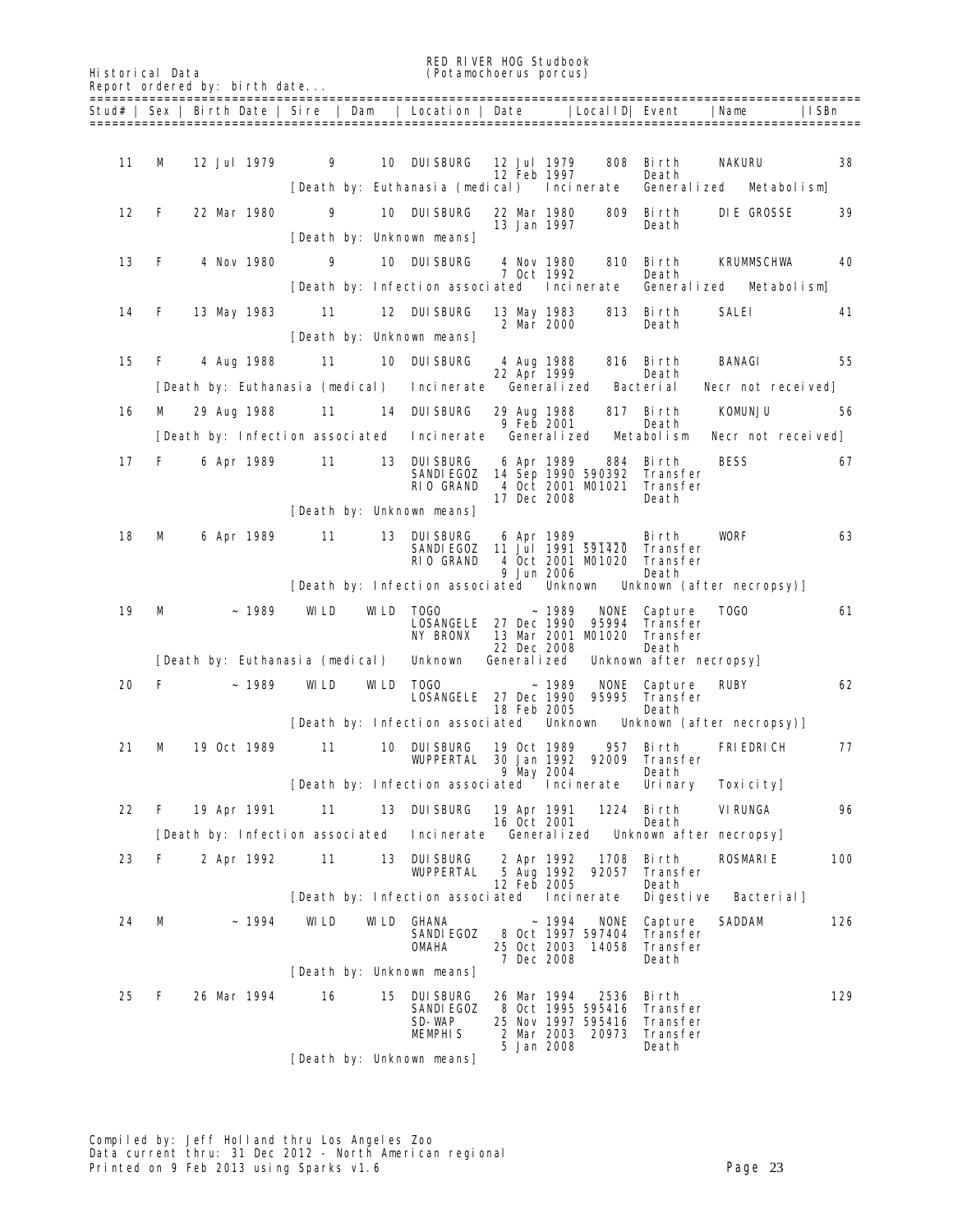|    | Historical Data<br>Report ordered by: birth date |  |                    |                                       |                                     | <b>RED RIVER HDG Studbook</b><br>(Potamochoerus porcus)                                       |                |                |                                   |                                                                                                            |                                                                |                           |                       |
|----|--------------------------------------------------|--|--------------------|---------------------------------------|-------------------------------------|-----------------------------------------------------------------------------------------------|----------------|----------------|-----------------------------------|------------------------------------------------------------------------------------------------------------|----------------------------------------------------------------|---------------------------|-----------------------|
|    |                                                  |  |                    | Stud#   Sex   Birth Date   Sire   Dam |                                     | Location   Date                                                                               |                |                |                                   | Local ID  Event                                                                                            |                                                                | Name                      | ISBn<br>=========     |
| 26 | м                                                |  | 7 Apr 1994         | 16                                    | 22                                  | <b>DUISBURG</b><br><b>SANDIEGOZ</b><br>SD-WAP<br><b>MEMPHIS</b>                               |                |                | 7 Apr 1994<br>20 Nov 2010         | 2570<br>8 Oct 1995 595417<br>25 Nov 1997 595417<br>2 Mar 2003 20974                                        | Birth<br>Transfer<br>Transfer<br>Transfer<br>Death             |                           | 131                   |
| 27 | M                                                |  | 18 Apr 1994        | 21                                    | 23                                  | [Death by: Unknown neans]<br><b>WIPPERTAL</b>                                                 |                |                |                                   | 18 Apr 1994 94023A Birth                                                                                   |                                                                |                           | 132                   |
|    |                                                  |  |                    |                                       |                                     | <b>PRETORIA</b>                                                                               |                |                | 15 Feb 2004                       | 18 Dec 1996 905958                                                                                         | Transfer<br>Death                                              |                           |                       |
|    |                                                  |  |                    |                                       | [Death by: Injury from exhibit mate | Unknown                                                                                       |                |                |                                   | Miscul oskel et al                                                                                         | <b>Trauma</b>                                                  |                           | Necr not received     |
| 28 | F                                                |  | 18 Apr 1994        | 21                                    | 23                                  | <b>WJPPERTAL</b><br><b>PRETORIA</b>                                                           |                |                | 28 May 2010                       | 18 Apr 1994 94023B Birth<br>18 Dec 1996 905959                                                             | Transfer<br>Death                                              |                           | 133                   |
|    |                                                  |  |                    | [Death by: Euthanasia (medical)       |                                     | <b>Unknown</b>                                                                                |                |                | Miscul oskel etal                 |                                                                                                            | <b>Trauma</b>                                                  |                           | Necropsy not received |
| 29 | м                                                |  | <b>30 Apr 1995</b> | 19                                    | 20                                  | <b>LOSANGELE</b>                                                                              |                |                | <b>30 Apr 1995</b><br>30 Apr 1995 | 96286                                                                                                      | Birth<br>Death                                                 |                           | 147                   |
|    |                                                  |  |                    |                                       |                                     | [Death by: Other/Unknown]                                                                     |                | <b>Unknown</b> |                                   | Generalized                                                                                                |                                                                | Unknown after necropsy    |                       |
| 30 | м                                                |  | <b>30 Apr 1995</b> | 19                                    | 20                                  | <b>LOSANGELE</b>                                                                              |                |                | 30 Apr 1995                       | 30 Apr 1995 96308 Birth                                                                                    | Death                                                          |                           | 148                   |
|    |                                                  |  |                    |                                       |                                     | [Death by: Other/Unknown]                                                                     |                | Unknown        |                                   | Generalized                                                                                                |                                                                | Unknown after necropsyl   |                       |
| 31 | F                                                |  | <b>30 Apr 1995</b> | 19                                    | 20<br>[Death by: Stillbirth         | <b>LOSANGELE</b>                                                                              | Unknown        |                | 30 Apr 1995                       | 30 Apr 1995 N00567<br><b>Generalized</b>                                                                   | Birth<br>Death                                                 | Unknown after necropsy    | 149                   |
| 32 | F                                                |  | <b>30 Apr 1995</b> | 19                                    | 20                                  | <b>LOSANGELE</b>                                                                              |                |                |                                   | 30 Apr 1995 N00568                                                                                         | Birth                                                          |                           | <b>150</b>            |
|    |                                                  |  |                    |                                       | Death by: Stillbirth                |                                                                                               | <b>Unknown</b> |                | 30 Apr 1995                       | <b>Generalized</b>                                                                                         | Death                                                          | Unknown after necropsy    |                       |
| 33 | м                                                |  | <b>8 Jul 1995</b>  | 18                                    | 17                                  | <b>SANDIEGOZ</b><br><b>CINCINNAT</b><br>CHICAGOBR<br>KANSASCTY                                |                |                | 19 Apr 2001<br>22 Apr 2009        | 8 Jul 1995 595314<br>1 Dec 1995 195162<br>672<br>5 Apr 2003 MD3025                                         | Birth<br>Transfer<br>Transfer<br>Transfer<br>Death             | EKUNDU                    | 152                   |
|    |                                                  |  |                    |                                       |                                     | [Death by: Euthanasia (medical)                                                               |                |                |                                   | Incinerate                                                                                                 |                                                                | Unknown (after necropsy)] |                       |
| 34 | F                                                |  | <b>8 Jul 1995</b>  | 18                                    | 17                                  | <b>SANDIEGOZ</b><br><b>CINCINNAT</b><br>COLUMBUS<br><b>BATTLE CR 22 Jan 2009 M99001</b>       |                |                |                                   | 8 Jul 1995 595315<br>1 Dec 1995 195163<br>9 Jun 2006 206041                                                | Birth<br>Transfer<br>Transfer<br><b>Transfer</b>               | SQUEAKY                   | 153                   |
|    | 35 cont F 19 May 1996                            |  |                    | 18                                    | 17                                  | <b>SANDIEGOZ</b><br>COLUMBUS<br><b>NORFOLK</b>                                                |                |                | 30 Jul 2011                       | 19 May 1996 596201<br>17 Apr 1997 972021<br>11 Aug 2006 206023                                             | Birth<br>Transfer<br>Transfer<br>Death                         | <b>RUBY</b>               | 164                   |
|    |                                                  |  |                    |                                       |                                     | [Death by: Unknown means]                                                                     |                |                |                                   |                                                                                                            |                                                                |                           |                       |
| 36 | F                                                |  | 19 May 1996        | 18                                    | 17                                  | SANDIEGOZ<br>SD-WAP<br><b>SANDIEGOZ</b><br>SD-WAP<br><b>RUM CREEK</b>                         |                |                | 29 Mar 2012                       | 19 May 1996 596202<br>11 May 1997 596202<br>23 Dec 1997 596202<br>19 May 2004 596202<br>20 Nov 2008 108112 | Birth<br>Transfer<br>Transfer<br>Transfer<br>Transfer<br>Death | <b>JANEY</b>              | 165                   |
|    |                                                  |  |                    |                                       |                                     | [Death by: Euthanasia (medical)                                                               |                |                | Unknown                           |                                                                                                            |                                                                | Unknown (after necropsy)] |                       |
| 37 | F                                                |  | 19 May 1996        | 18                                    | 17                                  | <b>SANDI EGOZ</b><br><b>NY BRONX</b><br><b>SANDIEGOZ</b><br>SALISB L                          |                |                | 7 Jan 2006                        | 19 May 1996 596203<br>22 May 1997 971103<br>26 Oct 2005 596203<br><b>NONE</b>                              | Birth<br>Transfer<br>Transfer<br>ltf                           | NI П.Н.                   | 166                   |
| 38 | M                                                |  | 19 May 1996        | 18                                    | 17                                  | <b>SANDIEGOZ</b><br><b>NY BRONX</b><br><b>LOSANGELE</b><br><b>METROZOO</b><br><b>MICANOPY</b> |                |                | 27 Feb 2012                       | 19 May 1996 596204<br>22 May 1997 971102<br>6 Apr 2001 990384<br>24 Apr 2006 M60036<br><b>NONE</b>         | Birth<br>Transfer<br><b>Transfer</b><br>Transfer<br>Transfer   | WLLY                      | 167                   |
| 39 | F                                                |  | <b>31 Aug 1996</b> | 26                                    | 25                                  | <b>SANDIEGOZ</b>                                                                              |                |                | 1 Sep 1996                        | 31 Aug 1996 596433                                                                                         | Birth<br>Death                                                 |                           | 173                   |
|    |                                                  |  |                    |                                       |                                     | [Death by: Unknown means]                                                                     |                |                |                                   |                                                                                                            |                                                                |                           |                       |
| 40 | F                                                |  | <b>31 Aug 1996</b> | 26                                    | 25                                  | <b>SANDIEGOZ</b>                                                                              |                |                | 3 Sep 1996                        | 31 Aug 1996 596434                                                                                         | Birth<br>Death                                                 |                           | 174                   |
|    |                                                  |  |                    |                                       |                                     | [Death by: Unknown means]                                                                     |                |                |                                   |                                                                                                            |                                                                |                           |                       |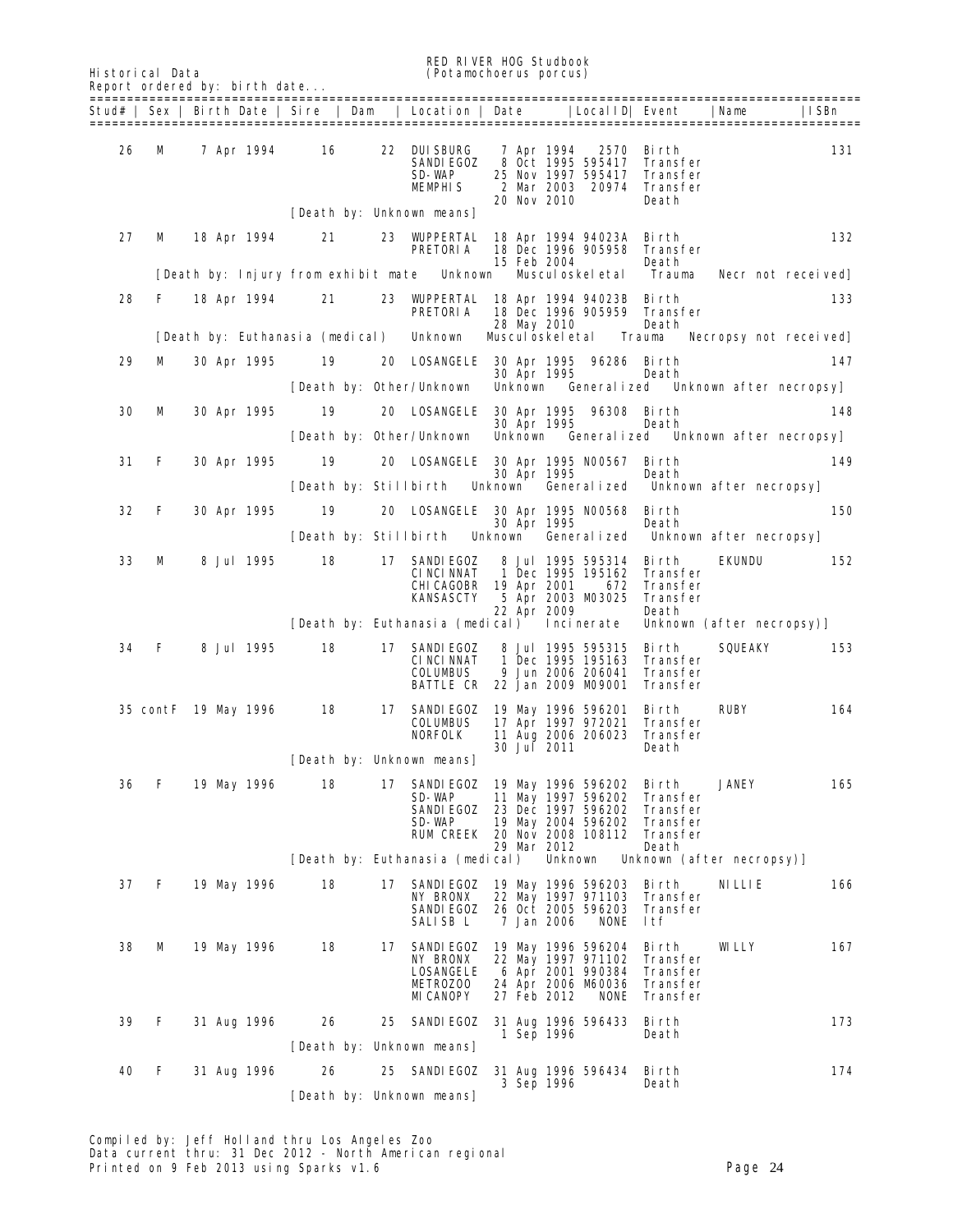|           | <b>Historical Data</b> | Report ordered by: birth date |                 |                                       |                | <b>RED RIVER HOG Studbook</b>                                     | (Potamochoerus porcus)     |                                                                      |                                                                  |                           |                   |
|-----------|------------------------|-------------------------------|-----------------|---------------------------------------|----------------|-------------------------------------------------------------------|----------------------------|----------------------------------------------------------------------|------------------------------------------------------------------|---------------------------|-------------------|
| ========= |                        |                               |                 | Stud#   Sex   Birth Date   Sire   Dam |                | Location   Date                                                   |                            | Local ID  Event                                                      |                                                                  | Name                      | ISBn<br>========= |
| 41        | M                      | <b>31 Aug 1996</b>            |                 | 26                                    | 25             | SANDIEGOZ                                                         | 5 Sep 1996                 | 31 Aug 1996 596435                                                   | Birth<br>Death                                                   |                           | 175               |
|           |                        |                               |                 |                                       |                | [Death by: Unknown means]                                         |                            |                                                                      |                                                                  |                           |                   |
| 42        | м                      |                               | ~ 1997          | WLD                                   | WLD            | GUINEA<br><b>SANDIEGOZ</b>                                        | 1 May 1997                 | <b>NONE</b><br>11 Nov 1998 598410                                    | Capture<br>Transfer                                              |                           | 225               |
| 43        | F                      | 19 Apr 1997                   |                 | 26                                    | 25             | <b>SANDIEGOZ</b><br><b>DENVER</b>                                 |                            | 19 Apr 1997 597160<br>5 Dec 1997 970426                              | Birth<br>Transfer                                                | <b>ROSE</b>               | 196               |
| 44        | F                      | 19 Apr 1997                   |                 | 26                                    | 25             | SANDIEGOZ                                                         | 25 Feb 2008                | 19 Apr 1997 597161 Birth                                             | Death                                                            |                           | 197               |
|           |                        |                               |                 |                                       |                | [Death by: Euthanasia (medical)                                   |                            | <b>Unknown</b>                                                       |                                                                  | Unknown (after necropsy)] |                   |
| 45        | м                      |                               | ~1998           | WLD                                   | <b>WLD</b>     | GUINEA<br><b>SANDIEGOZ</b><br>SD-WAP                              | 11 Mar 1998                | <b>NONE</b><br>11 Nov 1998 598411<br>19 May 2004 598411              | Capture<br>Transfer<br>Transfer                                  |                           | 226               |
|           |                        |                               |                 | [Death by: Euthanasia (medical)       |                | Unknown                                                           | 24 Dec 2012                | Unknown (after necropsy)                                             | Death                                                            | Necropsy received]        |                   |
|           |                        |                               |                 |                                       |                |                                                                   |                            |                                                                      |                                                                  |                           |                   |
| 46        | F                      |                               | ~ 1998          | WLD                                   | WLD            | <b>GUINEA</b><br><b>SANDIEGOZ</b><br><b>OMAHA</b><br><b>LOWRY</b> | 11 Mar 1998<br>25 Oct 2003 | <b>NONE</b><br>11 Nov 1998 598412<br>14059<br>12 Nov 2006 102266     | <b>Capture</b><br><b>Transfer</b><br><b>Transfer</b><br>Transfer | HENRICA                   | 227               |
| 47        | F                      |                               | 2 Jun 1998      | 26                                    | 25             | SD-WAP<br>OKLAHDMA<br><b>CHICAGOBR</b><br><b>PEACE RV</b>         | 26 Oct 2001                | 2 Jun 1998 698393<br>4 Oct 1998 750802<br>875<br>28 Oct 2003 103128  | Birth<br>Transfer<br>Transfer<br><b>Transfer</b>                 | <b>NUTMEG</b>             | 124               |
|           |                        |                               |                 |                                       |                | [Death by: Unknown means]                                         | $\sim$ Nov 2003            |                                                                      | Death                                                            |                           |                   |
| 48        | F                      |                               | 2 Jun 1998      | 26                                    | 25             | SD-WAP<br><b>OKLAHOMA</b>                                         |                            | 2 Jun 1998 698394<br>4 Oct 1998 750801                               | Birth<br>Transfer                                                | <b>CLOVE</b>              | 125               |
| 49        | F                      |                               | 2 Jun 1998      | 26                                    | 25             | SD-WAP<br>OKLAHDMA<br>CHICAGOBR                                   | 15 Mar 2000<br>20 Apr 2001 | 2 Jun 1998 698395<br>4 Oct 1998 750803<br>69                         | Birth<br>Transfer<br><b>Transfer</b><br>Death                    | <b>GINGER</b>             | 126               |
|           |                        |                               |                 |                                       |                | [Death by: Unknown means]                                         |                            |                                                                      |                                                                  |                           |                   |
|           | 50 neutM               |                               | 6 Oct 1998      | 27                                    | 28             | PRETORIA<br><b>DENVER</b>                                         |                            | 6 Oct 1998 907294<br>27 Dec 2000 A00374                              | Birth<br>Transfer                                                | <b>RAMBO</b>              | 223               |
| 51        | F                      |                               | 6 Oct 1998      | 27                                    | 28             | PRETORIA<br><b>DENVER</b><br>CHICAGOBR<br><b>CINCINNAT</b>        | 31 Oct 2003                | 6 Oct 1998 907295<br>27 Dec 2000 A00375<br>1545<br>9 Oct 2009 109061 | Birth<br>Transfer<br>Transfer<br>Transfer                        | RHEA                      | 224               |
| 52        | м                      |                               | 6 Oct 1998      | 27                                    | 28             | PRETORIA<br><b>COLUMBUS</b><br><b>BATTLE CR</b>                   | 28 May 2011                | 6 Oct 1998 907292<br>22 Dec 2000 200075<br>22 Jan 2009 M9002         | Birth<br>Transfer<br>Transfer<br>Death                           | HARLEY                    | 221               |
|           |                        |                               |                 |                                       |                | [Death by: Unknown neans]                                         |                            |                                                                      |                                                                  |                           |                   |
|           |                        | 53 neutM 16 May 2000          |                 | 26                                    | 25             | SD-WAP<br><b>CINCINNAT</b><br><b>ASHEBORO</b>                     | 14 Oct 2006                | 16 May 2000 600298<br>25 Apr 2001 101073<br>1738                     | Birth<br>Transfer<br>Transfer                                    | <b>BILBO</b>              | 277               |
| 54        | F                      | 16 May 2000                   |                 | 26                                    | 25             | SD-WAP<br><b>CHICAGOBR</b><br><b>COLUMBUS</b>                     | 25 Apr 2001<br>6 Oct 2005  | 16 May 2000 600299<br>676<br>6 Oct 2005 205096                       | Birth<br>Transfer<br>Transfer<br>Death                           | MEKA                      | 278               |
|           |                        |                               |                 | [Death by: Died in transit            | <b>Unknown</b> |                                                                   |                            | Unknown (after necropsy)                                             |                                                                  | Necropsy not received     |                   |
| 55        | F                      | 16 May 2000                   |                 | 26                                    | 25             | SD-WAP<br><b>MOSCOW</b>                                           | 11 Jul 2001<br>6 Nov 2006  | 16 May 2000 600300<br>10455                                          | Birth<br>Transfer<br>Death                                       |                           | 279               |
|           |                        |                               |                 |                                       |                | [Death by: Unknown neans]                                         |                            |                                                                      |                                                                  |                           |                   |
| 56        | ?                      | 16 May 2000                   |                 | 26                                    | 25             | SD-WAP                                                            | 17 May 2000                | 16 May 2000 600301                                                   | Birth<br>Death                                                   |                           | 280               |
|           |                        |                               |                 |                                       |                | [Death by: Unknown means]                                         |                            |                                                                      |                                                                  |                           |                   |
| 57        | M                      |                               | $\sim$ Sep 2000 | WLD                                   |                | <b>WILD</b> GUINEA<br><b>LOSANGELE</b>                            | ~ Sep 2000                 | <b>NONE</b><br>25 Sep 2001 990496                                    | <b>Capture</b><br>Transfer                                       | <b>DUM</b>                | 344               |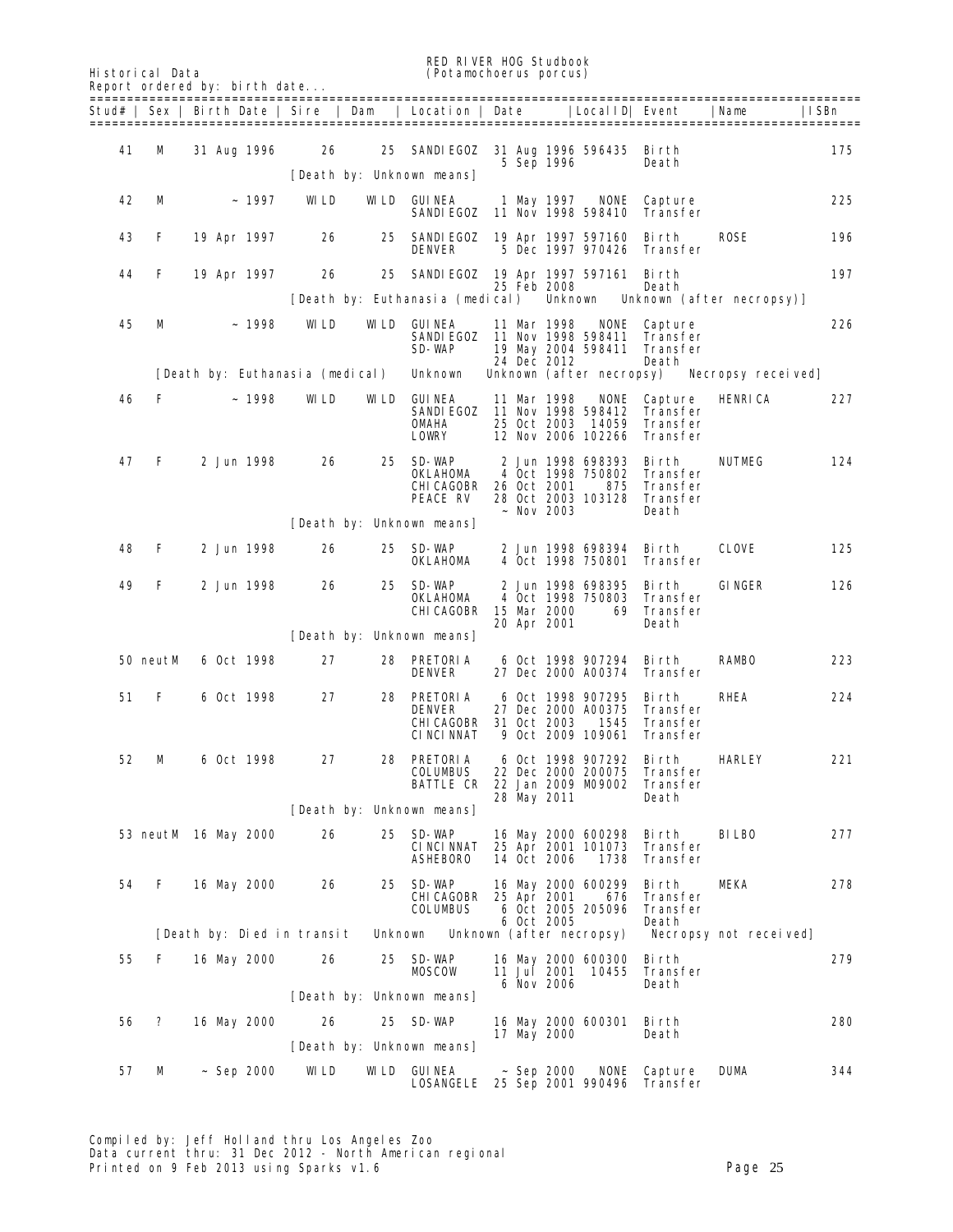RED RIVER HOG Studbook

| <b>Historical Data</b><br>Report ordered by: birth date |   |  |             |                           |     | KED KLVEK HIJG Studbook<br><i>(Potamochoerus porcus)</i> |  |                            |                                                  |                                  |               |      |  |  |  |
|---------------------------------------------------------|---|--|-------------|---------------------------|-----|----------------------------------------------------------|--|----------------------------|--------------------------------------------------|----------------------------------|---------------|------|--|--|--|
| Stud# l                                                 |   |  |             |                           |     | Sex   Birth Date   Sire   Dam   Location   Date          |  |                            | Local ID  Event                                  |                                  | Name          | ISBn |  |  |  |
| 58                                                      | M |  | ~1000       | WLD                       | WLD | <b>GUINEA</b><br><b>CHICAGOBR</b>                        |  | 25 Sep 2001<br>14 Sep 2008 | ~1000<br>NONE                                    | Capture<br>855 Transfer<br>Death | <b>JIVI</b>   | 343  |  |  |  |
|                                                         |   |  |             | [Death by: Other/Unknown] |     |                                                          |  |                            | Given to an institution: FIELD MISEUM OF CHICAGO |                                  | Unknown 1     |      |  |  |  |
| 59                                                      | ? |  | 14 Apr 2001 | 42                        |     | SANDIEGOZ<br>44                                          |  | 14 Apr 2001                | 14 Apr 2001 501099                               | Birth<br>Death                   |               | 307  |  |  |  |
|                                                         |   |  |             |                           |     | [Death by: Unknown means]                                |  |                            |                                                  |                                  |               |      |  |  |  |
| 60                                                      | М |  | 14 Apr 2001 | 42                        |     | SANDIEGOZ<br>44                                          |  | 18 Apr 2001                | 14 Apr 2001 501100                               | Birth<br>Death                   |               | 308  |  |  |  |
|                                                         |   |  |             |                           |     | [Death by: Unknown means]                                |  |                            |                                                  |                                  |               |      |  |  |  |
| 61                                                      | м |  | 14 Apr 2001 | 42                        |     | SANDIEGOZ<br>44                                          |  |                            | 14 Apr 2001 501101                               | Birth                            | <b>BULLET</b> | 309  |  |  |  |

| 61         | M | 14 Apr 2001     | 42         | 44 | SANDIEGOZ<br>OKLAHDMA<br><b>OMAHA</b>                                                    |  | 5 May 2009                 | 14 Apr 2001 501101 Birth<br>11 Oct 2001 770104<br>19045                            | Transfer<br>Transfer                                         | <b>BULLET</b>             | 309 |
|------------|---|-----------------|------------|----|------------------------------------------------------------------------------------------|--|----------------------------|------------------------------------------------------------------------------------|--------------------------------------------------------------|---------------------------|-----|
| 62         | м | 14 Apr 2001     | 42         |    | 44 SANDIEGOZ 14 Apr 2001 501102                                                          |  | 16 Apr 2001                |                                                                                    | Birth<br>Death                                               |                           | 310 |
|            |   |                 |            |    | [Death by: Unknown means]                                                                |  |                            |                                                                                    |                                                              |                           |     |
| 63         | F | 14 Apr 2001     | 42         |    | <b>44 SANDIEGOZ</b><br><b>PEACE RV</b><br><b>NY BRONX</b>                                |  |                            | 14 Apr 2001 501103<br>7 Nov 2001 101016<br>3 Apr 2003 MD3054                       | Birth<br>Transfer<br>Transfer                                | <b>VANESSA</b>            | 311 |
| 64         | M | 3 May 2001      | 26         | 25 | SD-WAP<br><b>PEACE RV</b>                                                                |  | 23 Jan 2004                | 3 May 2001 601184<br>7 Nov 2001 101015                                             | Birth<br><b>Transfer</b><br>Death                            |                           | 320 |
|            |   |                 |            |    | [Death by: Unknown means]                                                                |  |                            |                                                                                    |                                                              |                           |     |
| 65         | M | 3 May 2001      | 26         | 25 | SD-WAP<br>SANDIEGOZ<br>DENVER<br><b>DISNEY AK 22 Aug 2004 040404</b><br><b>RIO GRAND</b> |  |                            | 3 May 2001 601185<br>15 Aug 2001 601185<br>10 Jun 2002 A02239<br>9 May 2007 MD7013 | Birth<br>Transfer<br>Transfer<br><b>Transfer</b><br>Transfer | <b>GAYLORD</b>            | 321 |
| 66         | F | 3 May 2001      | 26         | 25 | SD-WAP<br>SANDIEGOZ<br><b>LOSANGELE</b><br>SANDIEGOZ                                     |  |                            | 3 May 2001 601186<br>15 Aug 2001 601186<br>8 Nov 2001 990512<br>18 May 2007 601186 | Birth<br>Transfer<br>Transfer<br>Transfer                    | ASALI                     | 322 |
| 67         | F | 3 May 2001      | 26         | 25 | SD-WAP                                                                                   |  |                            | 3 May 2001 601187                                                                  | Birth                                                        |                           | 323 |
|            |   |                 |            |    | [Death by: Unknown means]                                                                |  | 6 May 2001                 |                                                                                    | Death                                                        |                           |     |
| 68         | м | ~ Jul 2001      | WLD        |    | <b>WILD GUINEA</b>                                                                       |  | ~ Jan 2002                 | <b>NONE</b>                                                                        | <b>Capture</b>                                               | DEX                       | 386 |
|            |   |                 |            |    | <b>LOSANGELE</b>                                                                         |  |                            | 25 Jul 2002 990649                                                                 | Transfer                                                     |                           |     |
|            |   |                 |            |    | DALLAS<br><b>LOVRY</b>                                                                   |  |                            | 26 Apr 2007 07H138<br>14 Jan 2010 102783                                           | Transfer<br>Transfer                                         |                           |     |
| 69         | F | $\sim$ Jul 2001 | <b>WLD</b> |    | <b>WILD</b> GUINEA                                                                       |  | ~ Jan 2002                 | <b>NONE</b>                                                                        | Capture                                                      | DEM                       | 387 |
|            |   |                 |            |    | <b>LOSANGELE</b>                                                                         |  |                            | 25 Jul 2002 990650                                                                 | Transfer                                                     |                           |     |
| 70         | м | 6 Sep 2001      | 50         |    | <b>43 DENVER</b>                                                                         |  |                            | 6 Sep 2001 A01261                                                                  | Birth                                                        | <b>BACON/BRICK</b>        | 334 |
|            |   |                 |            |    | <b>NASHV ZOO</b><br><b>SHADOW</b>                                                        |  | 10 Jun 2002<br>11 Dec 2004 | 1937<br><b>NONE</b>                                                                | Transfer<br>Transfer                                         |                           |     |
| 71         | F |                 |            | 43 |                                                                                          |  |                            |                                                                                    |                                                              |                           | 337 |
|            |   | 6 Sep 2001      | 50         |    | DENVER<br><b>NASHV ZOO</b>                                                               |  | 10 Jun 2002                | 6 Sep 2001 A01262<br>1938                                                          | Birth<br>Transfer                                            | Lulu                      |     |
| 72         | F | 6 Sep 2001      | 50         |    | <b>43 DENVER</b>                                                                         |  |                            | 6 Sep 2001 A01263 Birth                                                            |                                                              | <b>KONGOJO/STIC</b>       | 336 |
|            |   |                 |            |    | [Death by: Unknown means]                                                                |  | 7 Jun 2002                 |                                                                                    | Death                                                        |                           |     |
| 73         | M | 6 Sep 2001      | 50         |    | <b>43 DENVER</b>                                                                         |  |                            | 6 Sep 2001 A01264 - Birth                                                          |                                                              |                           | 335 |
|            |   |                 |            |    |                                                                                          |  | 6 Sep 2001                 |                                                                                    | Death                                                        |                           |     |
|            |   |                 |            |    | [Death by: Unknown neans]                                                                |  |                            |                                                                                    |                                                              |                           |     |
| ${\bf 74}$ | M | 20 Sep 2001     | 26         |    | <b>25 SD-WAP</b><br><b>NORFOLK</b>                                                       |  |                            | 20 Sep 2001 601473 Birth<br>3 May 2002 202022                                      | Transfer                                                     | <b>ALVIN</b>              | 340 |
|            |   |                 |            |    | <b>PEACE RV</b><br><b>RUM CREEK</b>                                                      |  |                            | 2 Jun 2005 105059<br>1 Feb 2007 105059                                             | Transfer<br><b>Transfer</b>                                  |                           |     |
|            |   |                 |            |    |                                                                                          |  | 17 Jun 2011                |                                                                                    | Death                                                        |                           |     |
|            |   |                 |            |    | [Death by: Euthanasia (medical)                                                          |  | Unknown                    |                                                                                    |                                                              | Unknown (after necropsy)] |     |
| 75         | М | 20 Sep 2001     | 26         |    | 25 SD-WAP<br><b>NORFOLK</b>                                                              |  |                            | 20 Sep 2001 601474 Birth                                                           | 3 May 2002 202023 Transfer                                   | <b>THEODORE</b>           | 341 |
|            |   |                 |            |    | <b>PEACE RV</b>                                                                          |  |                            | 2 Jun 2005 105060 ltf                                                              |                                                              |                           |     |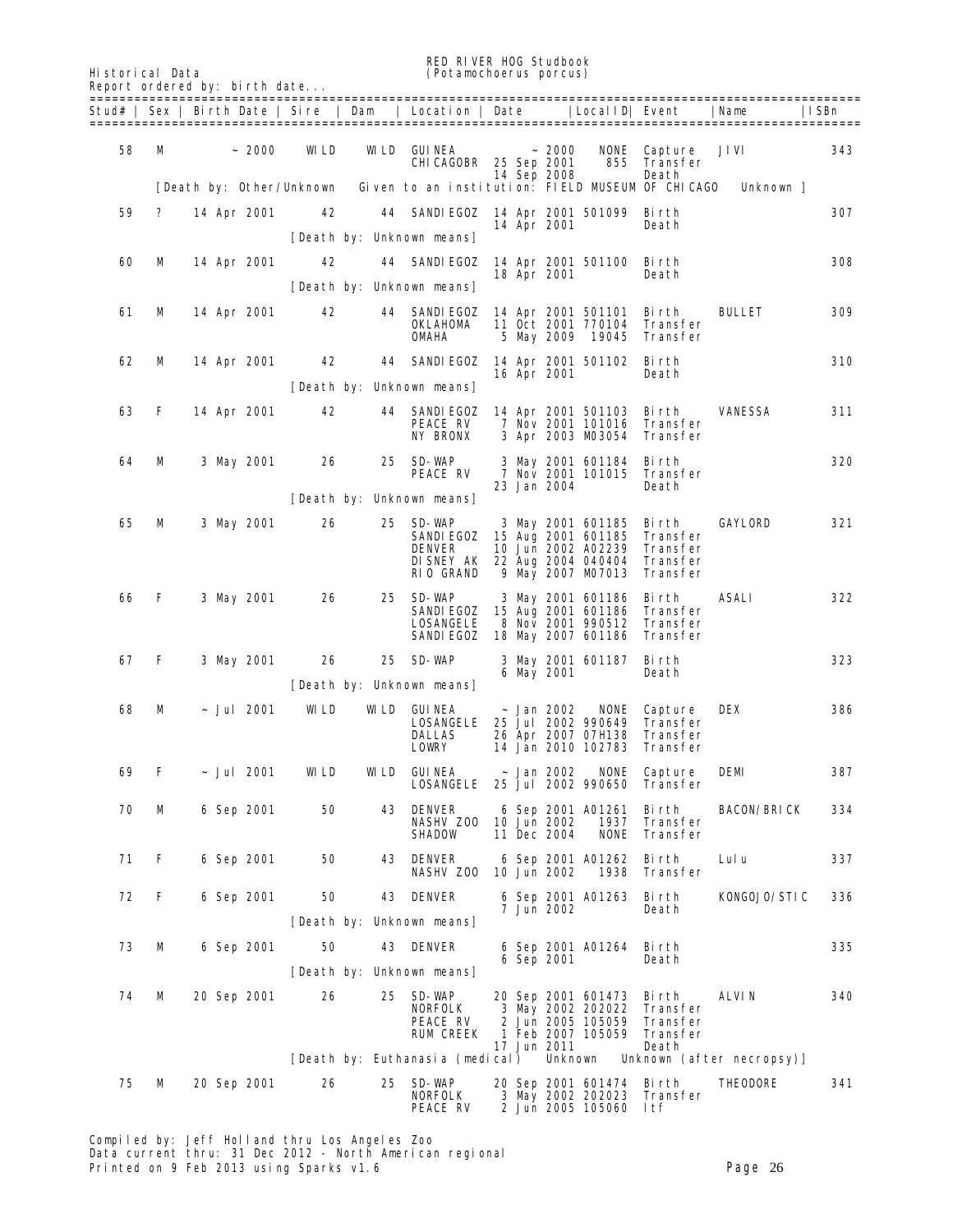Historical Data (*Potamochoerus porcus*) Report ordered by

RED RIVER HOG Studbook<br>
(Potamochoerus porcus)<br>
(Potamochoerus porcus)

|       | Report ordered by: birth date |  |             |    |    |                                                      |             |                                                                             |                                  |              |             |  |  |  |
|-------|-------------------------------|--|-------------|----|----|------------------------------------------------------|-------------|-----------------------------------------------------------------------------|----------------------------------|--------------|-------------|--|--|--|
| Stud# |                               |  |             |    |    | Sex   Birth Date   Sire   Dam   Location   Date      |             | Local ID  Event                                                             |                                  | Name         | <b>ISBn</b> |  |  |  |
| 76    | м                             |  | 20 Sep 2001 | 26 | 25 | SD-WAP<br>NORFOLK<br><b>TORONTO</b><br><b>SHADOW</b> | 23 Nov 2011 | 20 Sep 2001 601475 Birth<br>3 May 2002 202024 Transfer<br>31 Mar 2005 39881 | Transfer<br><b>NONE</b> Transfer | <b>SIMON</b> | 342         |  |  |  |
| 77    | м                             |  | 24 Apr 2002 | 42 | 44 | SANDIEGOZ<br>ST LOUIS<br><b>MICANOPY</b>             | 9 Nov 2012  | 24 Apr 2002 502073 Birth<br>10 Nov 2004 103830 Transfer                     | 5 Transfer                       | <b>CONGO</b> | 364         |  |  |  |
| 78    | м                             |  | 24 Apr 2002 | 42 | 44 | SANDIEGOZ                                            |             | 24 Apr 2002 502071                                                          | Bi rth                           |              | 362         |  |  |  |

|    |   |             |    |    | [Death by: Died in transit – Unknown                               | 23 Sep 2005 |                                                                | Death<br>Unknown (after necropsy)]                                         |                |     |
|----|---|-------------|----|----|--------------------------------------------------------------------|-------------|----------------------------------------------------------------|----------------------------------------------------------------------------|----------------|-----|
| 79 | м | 24 Apr 2002 | 42 | 44 | SANDIEGOZ<br><b>NY BRONX</b><br>SANDIEGOZ<br><b>SALISB L</b>       | 5 Aug 2006  | 24 Apr 2002 502072<br>NONE                                     | Birth<br>23 Sep 2005 M5164 Transfer<br>26 Oct 2005 502072 Transfer<br>1tf  |                | 363 |
| 80 | F | 24 Apr 2002 | 42 | 44 | <b>SANDIEGOZ</b><br><b>LOSANGELE</b><br>DALLAS<br><b>COLO SPRG</b> |             | 24 Apr 2002 502070<br>26 Jan 2005 991012<br>12 Nov 2008 28MD59 | Birth<br><b>Transfer</b><br>26 Apr 2007 07H139 Transfer<br><b>Transfer</b> | ARI            | 361 |
| 81 | F | 24 Apr 2002 | 42 | 44 | SANDIEGOZ<br><b>KANSASCTY</b><br><b>NORFOLK</b>                    |             | 24 Apr 2002 502074<br>10 Nov 2004 M94048<br>26 Oct 2011 211089 | Birth<br>Transfer<br><b>Transfer</b>                                       | <b>HILLARY</b> | 365 |
| 82 | м | 16 Jun 2002 | 26 | 25 | SD-WAP<br>SANDIEGOZ<br><b>SAN ANTON</b>                            |             | 16 Jun 2002 602336<br>18 May 2004 602336<br>14 Feb 2009 F09013 | Birth<br>Transfer<br><b>Transfer</b>                                       | <b>LEGOLAS</b> | 381 |
| 84 | F | 16 Jun 2002 | 26 | 25 | SD-WAP<br>SANDIEGOZ<br><b>JOHNSONTX</b>                            | 17 Aug 2007 | 16 Jun 2002 602338<br>NONE                                     | Birth<br>18 May 2004 602338 Transfer<br>Transfer                           | <b>CHUPA</b>   | 383 |

RUM CREEK 8 Feb 2011 11025 Transfer 16 Nov 2011 Death [Death by: Infection associated Unknown Unknown (after necropsy)]

| 85  | F                    |  | 16 Jun 2002 | 50 | 43 | <b>DENVER</b><br><b>COLO SPRG</b><br><b>JOHNSONTX</b> 13 Jun 2009<br><b>PHILADELP</b>    |  |             | 16 Jun 2002 A02250<br>15 Dec 2002 22MD72<br><b>NONE</b><br>17 Feb 2012 104882 | Birth<br><b>Transfer</b><br><b>Transfer</b><br><b>Transfer</b> | <b>DAVIDA/RUBY</b> | 379 |
|-----|----------------------|--|-------------|----|----|------------------------------------------------------------------------------------------|--|-------------|-------------------------------------------------------------------------------|----------------------------------------------------------------|--------------------|-----|
| 86  | F                    |  | 16 Jun 2002 | 50 |    | <b>43 DENVER</b><br><b>COLO SPRG</b><br><b>JOHNSONTX</b> 13 Jun 2009<br><b>PHILADELP</b> |  |             | 16 Jun 2002 A02251<br>15 Dec 2002 22MD73<br><b>NONE</b><br>17 Feb 2012 104881 | Birth<br><b>Transfer</b><br><b>Transfer</b><br><b>Transfer</b> | <b>CHARLOTTE</b>   | 380 |
| 113 | М                    |  | 16 Jun 2002 | 50 | 43 | DENVER                                                                                   |  | 21 Jun 2002 | 16 Jun 2002 A02249                                                            | Birth<br>Death                                                 |                    | 378 |
|     |                      |  |             |    |    | [Death by: Unknown means]                                                                |  |             |                                                                               |                                                                |                    |     |
| 83  | F                    |  | 17 Jun 2002 | 26 | 25 | SD-WAP<br><b>SANDIEGOZ</b><br>YOKOHAMA                                                   |  |             | 17 Jun 2002 602337<br>18 May 2004 602337<br>23 Nov 2004                       | Birth<br><b>Transfer</b><br>ltf                                |                    | 382 |
| 87  | М                    |  | 27 Sep 2002 | 53 |    | 34 CINCINNAT<br><b>SANDIEGOZ</b><br>YOKOHAMA                                             |  |             | 27 Sep 2002 102085<br>1 Jun 2004 504105<br>23 Nov 2004                        | Birth<br><b>Transfer</b><br><b>ltf</b>                         | <b>LURIO</b>       | 541 |
|     | 88 neutM 27 Sep 2002 |  |             | 53 |    | <b>34 CINCINNAT</b><br><b>ALEXANDRI</b>                                                  |  |             | 27 Sep 2002 102084<br>6 Apr 2004 M0195                                        | Birth<br><b>Transfer</b>                                       | <b>LOBAYE</b>      | 407 |
| 89  | F                    |  | 27 Sep 2002 | 53 |    | <b>34 CINCINNAT</b><br><b>ALEXANDRI</b>                                                  |  |             | 27 Sep 2002 102083<br>6 Apr 2004 M00194                                       | Birth<br><b>Transfer</b>                                       | SOKOTO             | 410 |
| 90  | F                    |  | 27 Sep 2002 | 53 |    | 34 CINCINNAT                                                                             |  |             | 27 Sep 2002 102082                                                            | Birth                                                          |                    | 409 |
|     |                      |  |             |    |    | [Death by: Unknown means]                                                                |  | 28 Sep 2002 |                                                                               | <b>Death</b>                                                   |                    |     |
| 236 | ?                    |  | 10 Apr 2003 | 26 |    | 25 MEMPHIS                                                                               |  | 10 Apr 2003 | 10 Apr 2003 21116                                                             | Birth<br>Death                                                 |                    |     |
|     |                      |  |             |    |    | [Death by: Unknown means]                                                                |  |             |                                                                               |                                                                |                    |     |
| 237 | ?                    |  | 10 Apr 2003 | 26 |    | 25 MEMPHIS                                                                               |  | 10 Apr 2003 | 10 Apr 2003 21117                                                             | Birth<br>Death                                                 |                    |     |
|     |                      |  |             |    |    | [Death by: Unknown means]                                                                |  |             |                                                                               |                                                                |                    |     |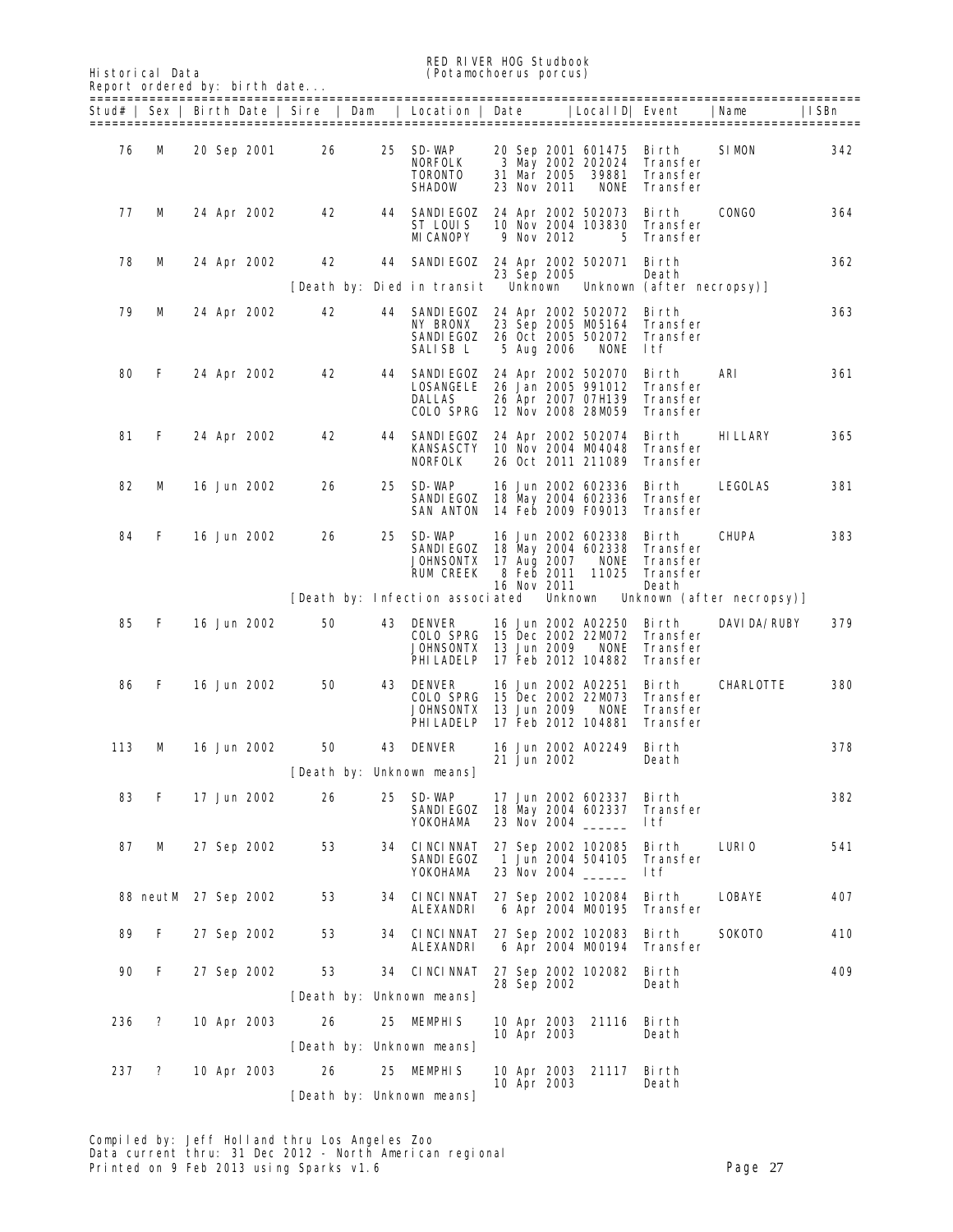RED RIVER HOG Studbook<br>
(Potamochoerus porcus)<br>
(Potamochoerus porcus)

| <b>Historical Data</b>        | (Potamochoerus porcus) |  |
|-------------------------------|------------------------|--|
| Report ordered by: birth date |                        |  |

| Report ordered by: birth date |   |  |                   |                                       |                |                                                                                |                |                            |                                                                                                            |                                                                     |                        |      |
|-------------------------------|---|--|-------------------|---------------------------------------|----------------|--------------------------------------------------------------------------------|----------------|----------------------------|------------------------------------------------------------------------------------------------------------|---------------------------------------------------------------------|------------------------|------|
|                               |   |  |                   | Stud#   Sex   Birth Date   Sire   Dam |                | Location   Date                                                                |                |                            | Local ID  Event                                                                                            |                                                                     | Name                   | ISBn |
| 238                           | ? |  | 10 Apr 2003       | 26                                    | 25             | <b>MEMPHIS</b>                                                                 |                | 10 Apr 2003                | 10 Apr 2003 21118 Birth                                                                                    | Death                                                               |                        |      |
|                               |   |  |                   |                                       |                | [Death by: Unknown means]                                                      |                |                            |                                                                                                            |                                                                     |                        |      |
| 97                            | M |  | 22 Apr 2003       | 64                                    | 63             | <b>NY BRONX</b><br><b>NORFOLK</b><br>METRORICH                                 |                |                            | 22 Apr 2003 MD3072<br>24 Apr 2005 205005<br>21 Dec 2011 111048                                             | Birth<br>Transfer<br>Transfer                                       | <b>GREGORY PIG</b>     | 548  |
| 98                            | F |  | 22 Apr 2003       | 64                                    | 63             | <b>NY BRONX</b><br><b>TORONTO</b><br><b>SHADOW</b>                             |                | 31 Mar 2005<br>23 Nov 2011 | 22 Apr 2003 MD3073<br>39882<br><b>NONE</b>                                                                 | Birth<br>Transfer<br><b>Transfer</b>                                | SABRINA                | 549  |
| 99                            | F |  | 22 Apr 2003       | 64                                    | 63             | <b>NY BRONX</b>                                                                |                | 24 Apr 2003                | 22 Apr 2003 MD3074                                                                                         | Birth<br>Death                                                      |                        | 550  |
|                               |   |  |                   |                                       |                | [Death by: Other/Unknown                                                       | <b>Unknown</b> |                            |                                                                                                            | Necropsy planned later                                              |                        |      |
| 94                            | M |  | 24 Apr 2003       | 45                                    | 36             | <b>SANDIEGOZ</b><br>SD-WAP<br><b>SANDIEGOZ</b><br>LOWRY<br>DALLAS              |                |                            | 24 Apr 2003 503112<br>19 May 2004 503112<br>30 Sep 2004 503112<br>31 Aug 2006 102247<br>16 Jan 2010 10K171 | Birth<br>Transfer<br><b>Transfer</b><br>Transfer<br><b>Transfer</b> | <b>HANK</b>            | 545  |
| 95                            | F |  | 24 Apr 2003       | 45                                    | 36             | <b>SANDIEGOZ</b><br>SD-WAP<br><b>SANDIEGOZ</b><br><b>ST LOUIS</b>              |                |                            | 24 Apr 2003 503113<br>19 May 2004 503113<br>30 Sep 2004 503113<br>13 Oct 2008 106919                       | Birth<br>Transfer<br>Transfer<br>Transfer                           | TULIA                  | 546  |
| 96                            | F |  | 24 Apr 2003       | 45                                    | 36             | <b>SANDIEGOZ</b><br>SD-WAP<br><b>ST LOUIS</b><br><b>CALGARY</b>                |                |                            | 24 Apr 2003 503114<br>19 May 2004 503114<br>10 Nov 2004 103831<br>19 May 2008 108023                       | Birth<br>Transfer<br>Transfer<br>Transfer                           | <b>MVULA</b>           | 547  |
|                               |   |  |                   | [Death by: Euthanasia (medical)       |                | <b>Unknown</b>                                                                 |                | 2 Dec 2011                 | Unknown (after necropsy)                                                                                   | Death                                                               | Necropsy not received] |      |
| <b>100</b>                    | M |  | 24 Apr 2003       | 42                                    | 44             | SANDIEGOZ<br><b>JOHNSONTX</b><br><b>RUM CREEK</b>                              |                | 17 Aug 2007                | 24 Apr 2003 503101<br><b>NONE</b><br>8 Feb 2011 111024                                                     | Birth<br>Transfer<br>Transfer                                       | <b>RAHA</b>            | 551  |
| 101                           | м |  | 24 Apr 2003       | 42                                    | 44             | SANDIEGOZ<br>COLO SPRG<br><b>JOHNSONTX</b><br><b>PROVIDNCE</b>                 |                | 13 Jun 2009                | 24 Apr 2003 503100<br>9 Nov 2004 24MD88<br><b>NONE</b><br>11 Jul 2012 100322                               | Birth<br>Transfer<br>Transfer<br>Transfer                           | HARLEY                 | 552  |
| 102                           | M |  | 24 Apr 2003       | 42                                    | 44             | <b>SANDIEGOZ</b><br><b>NASHV ZOO</b>                                           |                | 9 Dec 2004                 | 24 Apr 2003 503099<br>2298                                                                                 | Birth<br>Transfer                                                   |                        | 553  |
| 103                           | ? |  | <b>4 Jul 2003</b> | 50                                    | 43             | DENVER                                                                         |                | <b>6 Jul 2003</b>          | 4 Jul 2003 A03206                                                                                          | Birth<br>Death                                                      |                        | 457  |
|                               |   |  |                   |                                       |                | [Death by: Unknown neans]                                                      |                |                            |                                                                                                            |                                                                     |                        |      |
| 104                           | F |  | <b>4 Jul 2003</b> | 50                                    | 43             | DENVER<br><b>METROZOO</b><br><b>MICANOPY</b>                                   |                | 27 Feb 2012                | 4 Jul 2003 A03204<br>22 Feb 2005 M50023<br><b>NONE</b>                                                     | Birth<br><b>Transfer</b><br>Transfer                                | FIRE                   | 555  |
| 105                           | F |  | <b>4 Jul 2003</b> | 50                                    | 43             | DENVER<br><b>METROZOO</b><br><b>MICANOPY</b>                                   |                | 27 Feb 2012                | 4 Jul 2003 A03205<br>22 Feb 2005 M50024<br><b>NONE</b>                                                     | Birth<br><b>Transfer</b><br>Transfer                                | CRACKER                | 556  |
| 106                           | F |  | <b>7 Jul 2003</b> | 53                                    | 34             | <b>CINCINNAT</b><br><b>DISNEY AK</b>                                           |                | 26 Nov 2009                | <b>7 Jul 2003 103098</b><br>28 Jul 2004 040369                                                             | Birth<br><b>Transfer</b><br>Death                                   | <b>CINNAMON</b>        | 557  |
|                               |   |  |                   | [Death by: Euthanasia (nedical)       |                | Incinerate                                                                     |                |                            | Necropsy planned later                                                                                     |                                                                     | Unk after necropsy     |      |
| 107                           | F |  | <b>7 Jul 2003</b> | 53                                    |                | <b>34 CINCINNAT</b><br><b>DISNEY AK 28 Jul 2004 040370</b><br><b>KNOXVILLE</b> |                | 13 Jun 2007                | 7 Jul 2003 103099<br>3507                                                                                  | Birth<br>Transfer<br>Transfer                                       | <b>LAUREL</b>          | 558  |
| 108                           | м |  | <b>7 Jul 2003</b> | 53                                    | 34             | <b>CINCINNAT</b><br><b>DISNEY AK</b>                                           |                | 28 Jul 2004                | 7 Jul 2003 103100<br>28 Jul 2004 040368                                                                    | Birth<br>Transfer<br>Death                                          | BACHD                  | 460  |
|                               |   |  |                   | [Death by: Died in transit            | <b>Unknown</b> |                                                                                |                |                            | Unknown (after necropsy)                                                                                   |                                                                     | Necropsy not received  |      |
| 109                           | ? |  | <b>7 Jul 2003</b> | 53                                    |                | <b>34 CINCINNAT</b>                                                            |                |                            | 7 Jul 2003 103101                                                                                          | Birth                                                               |                        | 461  |
|                               |   |  |                   |                                       |                | [Death by: Unknown means]                                                      |                | <b>7 Jul 2003</b>          |                                                                                                            | Death                                                               |                        |      |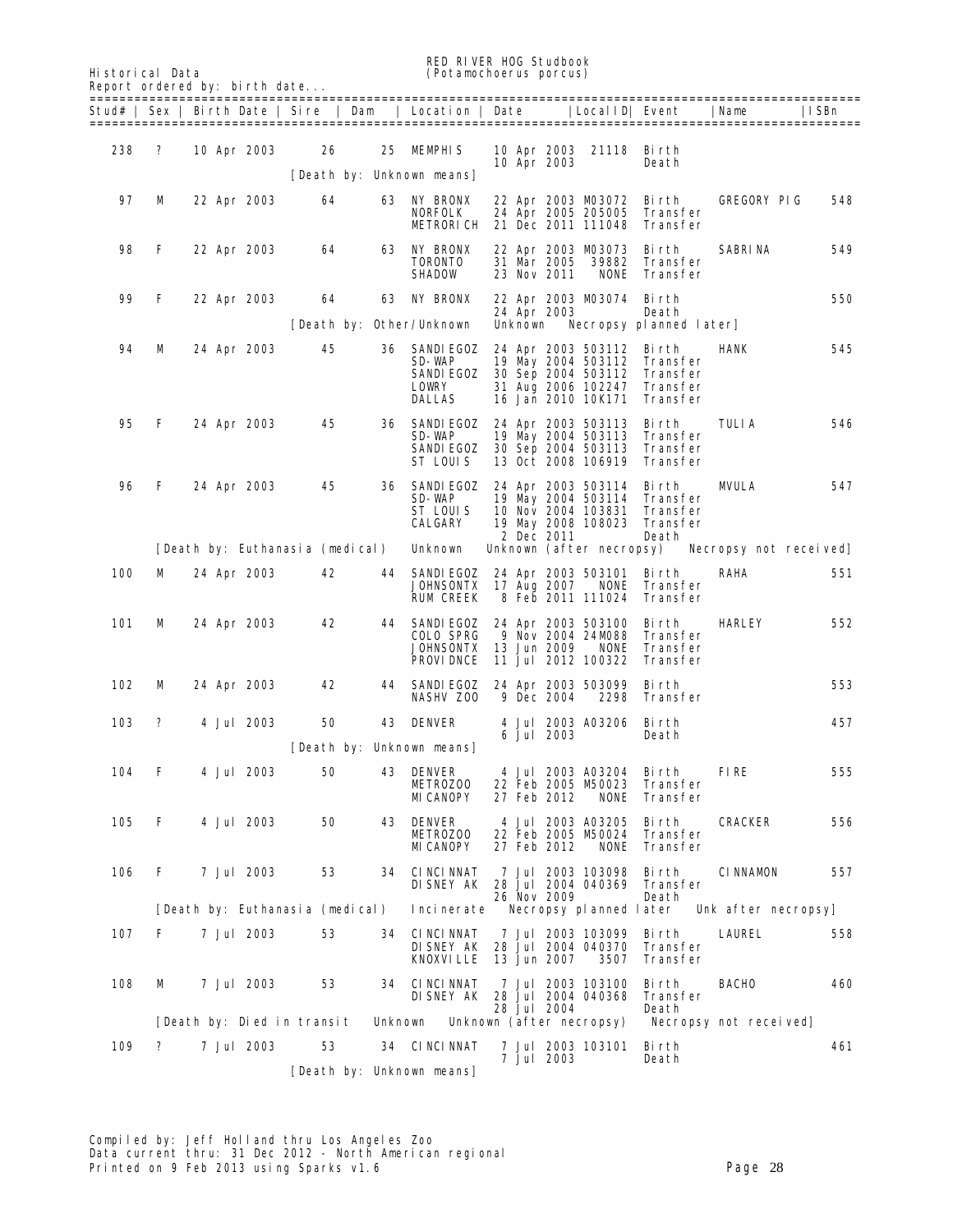Historical Data (*Potamochoerus porcus*)

**RED RIVER HOG Studbook**<br>(*Potanochoerus porcus*)

| <i>(rotampcnoel)</i> |
|----------------------|
|                      |

|     |   | Report ordered by: birth date   |    |                                                                                  |                                                                                                  |                                                              |      |
|-----|---|---------------------------------|----|----------------------------------------------------------------------------------|--------------------------------------------------------------------------------------------------|--------------------------------------------------------------|------|
|     |   |                                 |    | Stud#   Sex   Birth Date   Sire   Dam   Location   Date                          |                                                                                                  | Local ID  Event<br>  Name                                    | ISBn |
| 110 | м | 15 Mar 2004                     | 50 | 43<br><b>DENVER</b><br><b>JNGLARY F</b>                                          | 15 Mar 2004 A04043<br>13 Mar 2006 06MD01<br>14 Mar 2006                                          | <b>ROUX</b><br>Birth<br>Transfer<br>Death                    | 487  |
|     |   |                                 |    | [Death by: Died in transit                                                       | <b>Unknown</b>                                                                                   | Unknown (after necropsy)]                                    |      |
| 111 | м | 15 Mar 2004                     | 50 | 43<br><b>DENVER</b><br><b>JNGLARY F</b><br><b>FOUTS J</b>                        | 15 Mar 2004 A04044<br>13 Mar 2006 06MD02<br>20 Jun 2012<br><b>NONE</b>                           | <b>RENNY</b><br>Birth<br>Transfer<br>Transfer                | 488  |
| 112 | F | 15 Mar 2004                     | 50 | 43<br><b>DENVER</b><br><b>ASHEBORO</b>                                           | 15 Mar 2004 A04045<br>1736<br><b>30 Sep 2006</b><br>14 Feb 2009                                  | Birth<br><b>RAINA</b><br>Transfer<br>Death                   | 489  |
|     |   | [Death by: Infection associated |    | Rendered                                                                         | <b>Generalized</b>                                                                               | Unknown after necropsy                                       |      |
| 123 | F | 17 Apr 2004                     | 26 | <b>MEMPHIS</b><br>25.<br><b>SHADOW</b>                                           | 17 Apr 2004<br>21390<br><b>NONE</b><br>2 Apr 2006                                                | Birth<br>Transfer                                            | 584  |
| 124 | F | 17 Apr 2004                     | 26 | 25<br><b>MEMPHIS</b><br><b>CINCINNAT</b><br><b>JOHNSONTX</b><br><b>RUM CREEK</b> | 17 Apr 2004 21391<br>9 Mar 2006 106016<br>21 Nov 2009 111026<br><b>8 Feb 2011</b><br><b>NONE</b> | Birth<br>HOLLY<br>Transfer<br>Transfer<br>Transfer           | 585  |
| 125 | F | 17 Apr 2004                     | 26 | 25.<br><b>MEMPHIS</b><br><b>CINCINNAT</b><br><b>RIO GRAND</b><br>FORTVORTH       | 17 Apr 2004 21392<br>9 Mar 2006 106017<br>4 Oct 2009 M9033<br>31 Jul 2011 206980                 | <b>CAROLINE</b><br>Birth<br>Transfer<br>Transfer<br>Transfer | 586  |
| 126 | ? | 17 Apr 2004                     | 26 | 25<br><b>MEMPHIS</b>                                                             | 17 Apr 2004 21393                                                                                | Birth                                                        | 587  |
|     |   |                                 |    | [Death by: Unknown means]                                                        | 17 Apr 2004                                                                                      | Death                                                        |      |
| 114 | м | 19 Apr 2004                     | 42 | <b>SANDIEGOZ</b><br>44                                                           | 19 Apr 2004 504050<br>19 Apr 2004                                                                | Birth<br>Death                                               | 500  |
|     |   |                                 |    | [Death by: Injury from exhibit mate                                              | Unknown                                                                                          | Unknown (after necropsy)]                                    |      |
| 115 | м | 19 Apr 2004                     | 42 | [Death by: Injury from exhibit mate                                              | 44 SANDIEGOZ 19 Apr 2004 504051<br>19 Apr 2004<br>Unknown                                        | Birth<br>Death<br>Unknown (after necropsy)]                  | 501  |
| 116 | M | 19 Apr 2004                     | 42 |                                                                                  | 44 SANDIEGOZ 19 Apr 2004 504052<br>19 Apr 2004                                                   | Birth<br>Death                                               | 502  |
|     |   |                                 |    | [Death by: Injury from exhibit mate                                              | Unknown                                                                                          | Unknown (after necropsy)]                                    |      |
| 117 | ? | 19 Apr 2004                     | 42 | [Death by: Injury from exhibit mate                                              | 44 SANDIEGOZ 19 Apr 2004 504053<br>19 Apr 2004<br><b>Unknown</b>                                 | Birth<br>Death<br>Unknown (after necropsy)]                  | 503  |
|     |   |                                 |    |                                                                                  |                                                                                                  |                                                              |      |
| 118 | ? | 19 Apr 2004                     | 42 |                                                                                  | 44 SANDIEGOZ 19 Apr 2004 504054<br>19 Apr 2004<br>[Death by: Injury from exhibit mate Unknown    | Birth<br>Death<br>Unknown (after necropsy)]                  | 504  |
| 119 | M | 11 Jun 2004                     | 19 | <b>NY BRONX</b><br>63<br><b>CINCINNAT</b>                                        | 11 Jun 2004 M94116<br>7 Jun 2006 106049                                                          | Birth<br>LITTLE B<br>Transfer                                | 527  |
| 120 | M | 11 Jun 2004                     | 19 | <b>NY BRONX</b><br>63<br>CALGARY                                                 | 11 Jun 2004 M04115<br>19 May 2008 108024                                                         | <b>JASON</b><br>Birth<br><b>Transfer</b>                     | 526  |
| 121 | F | 11 Jun 2004                     | 19 | <b>NY BRONX</b><br>63<br><b>OMAHA</b><br><b>SAFARI W</b>                         | 11 Jun 2004 M94117<br>4 May 2006 16204<br>20 Sep 2009 109064                                     | Birth<br>TARA<br>Transfer<br>Transfer                        | 528  |
| 122 | F | 11 Jun 2004                     | 19 | <b>NY BRONX</b><br>63<br>OMAHA                                                   | 11 Jun 2004 M04118<br>4 May 2006 16205                                                           | Birth<br><b>CHARLOTTE</b><br>Transfer                        | 529  |
| 239 | ? | 2 Oct 2004                      | 53 | <b>34 CINCINNAT</b>                                                              | 2 Oct 2004 104056                                                                                | Birth                                                        |      |
|     |   |                                 |    | [Death by: Unknown means]                                                        | 2 Oct 2004                                                                                       | Death                                                        |      |
| 240 | м | 2 Oct 2004                      | 53 | <b>34 CINCINNAT</b>                                                              | 2 Oct 2004 104057                                                                                | Birth                                                        |      |
|     |   |                                 |    | [Death by: Unknown means]                                                        | 3 Oct 2004                                                                                       | Death                                                        |      |
| 241 | M | 2 Oct 2004                      | 53 | <b>34 CINCINNAT</b>                                                              | 2 Oct 2004 104058                                                                                | Birth                                                        |      |
|     |   |                                 |    | [Death by: Unknown means]                                                        | 4 Oct 2004                                                                                       | Death                                                        |      |
|     |   |                                 |    |                                                                                  |                                                                                                  |                                                              |      |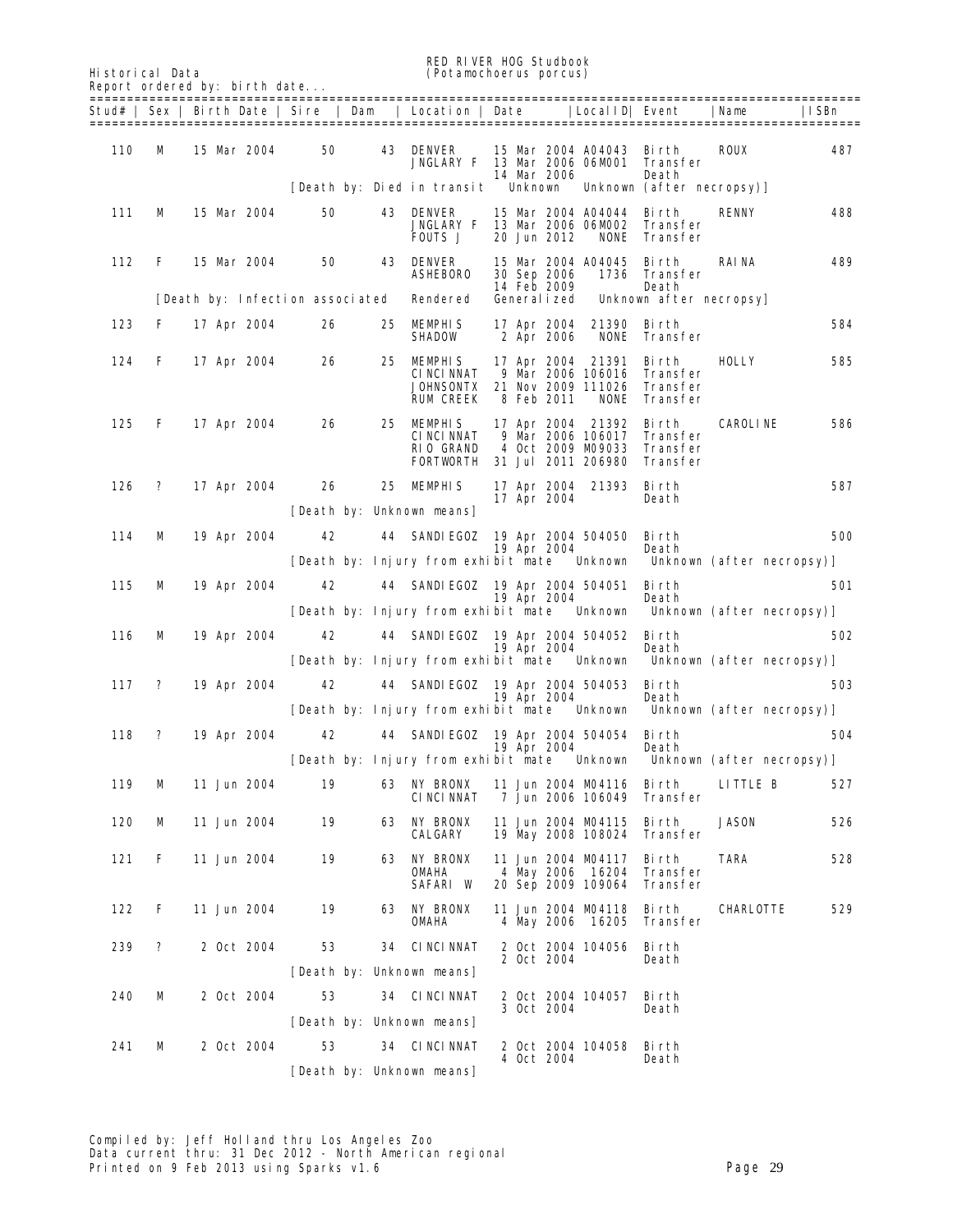Historical Data (*Potamochoerus porcus*)

RED RIVER HOG Studbook<br>
(Potamochoerus porcus) (Reduction (Reduction of the Studbook)

4 Oct 2004

**NONE** Transfer

**JNGLARY F 13 Mar 2006 06MD03**<br>FOITS J 20 Jun 2012 NONE

Stud# | Sex | Birth Date | Sire | Dam | Location | Date |LocalID| Event |Name |ISBn =======================================================================================================

127 M 18 Oct 2004 50 43 DENVER 18 Oct 2004 A04443 Birth FIDDLER 588

242 M 2 0ct 2004 53 34 CINCINNAT 2 0ct 2004 104059 Birth<br>4 0ct 2004 104059 Birth

[Death by: Unknown means]

|  | Report ordered by: birth date |  |  |
|--|-------------------------------|--|--|
|  |                               |  |  |
|  |                               |  |  |

Compiled by: Jeff Holland thru Los Angeles Zoo Data current thru: 31 Dec 2012 - North American regional 128 M 18 Oct 2004 50 43 DENVER 18 Oct 2004 A04444 Birth FIFER 589 JNGLARY F 13 Mar 2006 06M004 Transfer FOUTS J 20 Jun 2012 NONE Transfer 129 F 18 Oct 2004 50 43 DENVER 18 Oct 2004 A04445 Birth PRACTICAL 590 ASHEBORO 30 Sep 2006 1737 Transfer 144 ? 30 Apr 2005 65 107 DISNEY AK 30 Apr 2005 050084 Birth 30 Apr 2005<br>Death by: Stillbirth Unknown Unkno Unknown (after necropsy)] 130 M 6 May 2005 26 25 MEMPHIS 6 May 2005 21724 Birth 596 METRORICH 23 Oct 2006 106042 Transfer 131 F 6 May 2005 26 25 MEMPHIS 6 May 2005 21725 Birth 597 METRORICH 23 Oct 2006 106041 Transfer 132 ? 6 May 2005 26 25 MEMPHIS 6 May 2005 21726 Birth 598 8 May 2005 Death [Death by: Unknown means] 243 ? 6 May 2005 26 25 MEMPHIS 6 May 2005 21739 Birth 9 May 2005 Death [Death by: Unknown means] 133 ? 30 May 2005 65 106 DISNEY AK 30 May 2005 050122 Birth 604 30 May 2005 Death [Death by: Stillbirth Unknown Unknown (after necropsy)] 134 ? 30 May 2005 65 106 DISNEY AK 30 May 2005 050123 Birth 605 30 May 2005 Death [Death by: Stillbirth Unknown Unknown (after necropsy)] 140 M 25 Jul 2005 50 43 DENVER 25 Jul 2005 A05285 Birth JOHN 615 26 Aug 2005 [Death by: Unknown means] 141 neutM 25 Jul 2005 50 43 DENVER 25 Jul 2005 A05286 Birth MATTHEW 616 6 Nov 2006 102029 Transfer 142 neutM 25 Jul 2005 50 43 DENVER 25 Jul 2005 A05287 Birth LIAM 617 143 F 25 Jul 2005 50 43 DENVER 25 Jul 2005 A05288 Birth ISABEL 618 6 Nov 2006 102030 Transfer 135 M 31 Aug 2005 19 63 NY BRONX 31 Aug 2005 M05152 Birth 622 31 Aug 2005 Death [Death by: Other/Unknown Unknown Necropsy planned later Unknown after necropsy] 136 M 31 Aug 2005 19 63 NY BRONX 31 Aug 2005 M05153 Birth 623 1 Sep 2005<br>1 Sep 2005 1 Sep 2005<br>Neath by: Other/Unknown Unknown Ne Unknown Necropsy planned later] 137 F 31 Aug 2005 19 63 NY BRONX 31 Aug 2005 M05154 Birth 624 31 Aug 2005 Death Necropsy planned laterl 138 M 31 Aug 2005 19 63 NY BRONX 31 Aug 2005 M05155 Birth HAMMIE 625 LOSANGELE 14 May 2008 991142 Transfer **WROCLAW 30 Oct 2008 208299 Transfer** 17 Dec 2010 Death<br>Incinerate Digestive Unk after necropsy] [Death by: Infection associated 139 F 31 Aug 2005 19 63 NY BRONX 31 Aug 2005 M05156 Birth PETUNIA 626 LOSANGELE 14 May 2008 991630 Transfer WROCLAW 30 Oct 2008 208300 ltf 161 F 23 Mar 2006 26 25 MEMPHIS 23 Mar 2006 21967 Birth 760 23 Mar 2006 [Death by: Injury from exhibit mate Unknown Unknown (after necropsy)]

**Printed on 9 Feb 2013 using Sparks v1.6** Page 30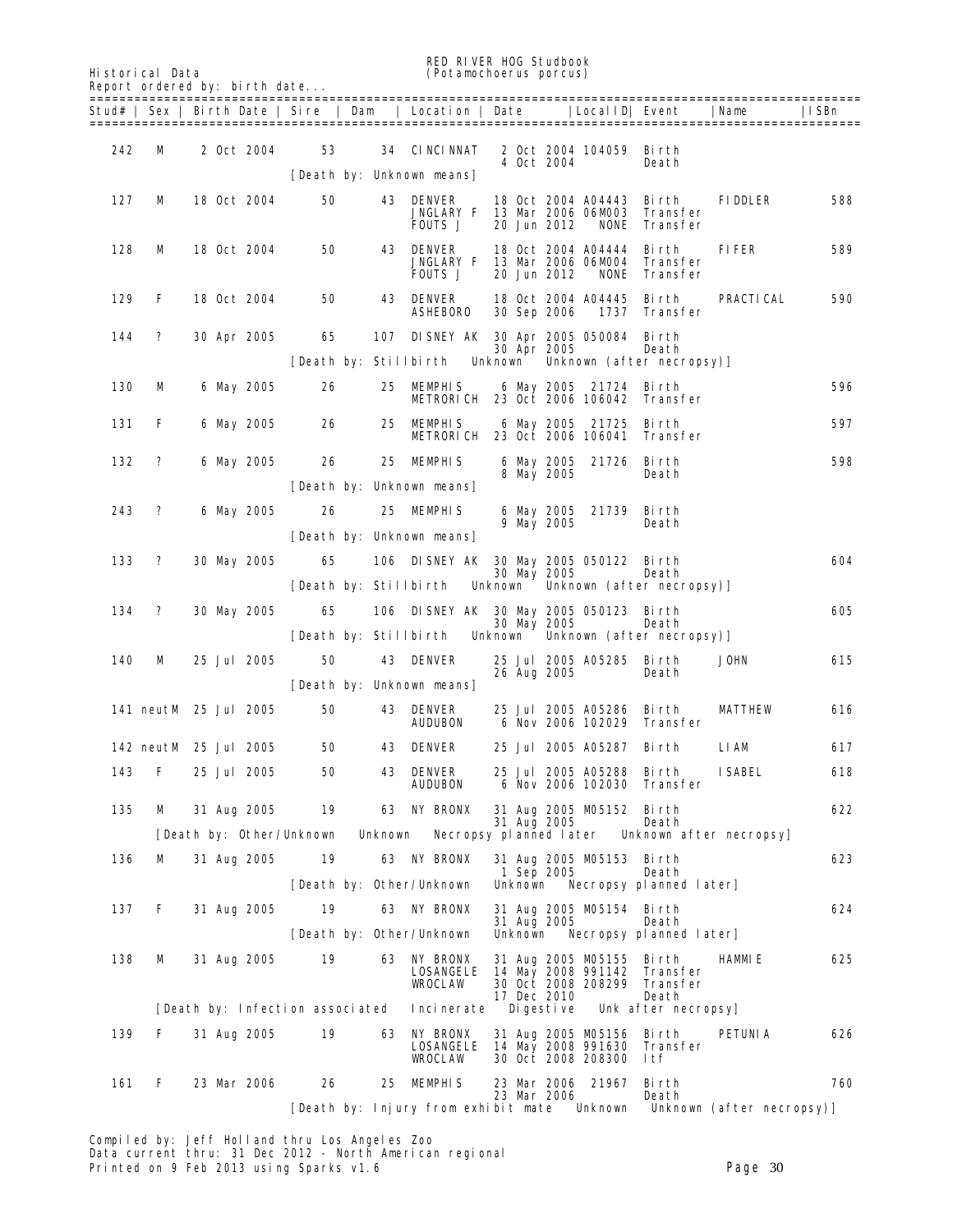RED RIVER HOG Studbook<br>
(Potamochoerus porcus)<br>
(Potamochoerus porcus) Historical Data (*Potamochoerus porcus*)

Report ordered by: birth date... ======================================================================================================= Stud# | Sex | Birth Date | Sire | Dam | Location | Date |LocalID| Event |Name |ISBn =======================================================================================================

| 162 | F | 23 Mar 2006           |            | 26                              | 25         | <b>MEMPHIS</b>                                                      |         | 23 Mar 2006 | 23 Mar 2006 21968                        | Birth<br>Death                  |                           | 761              |
|-----|---|-----------------------|------------|---------------------------------|------------|---------------------------------------------------------------------|---------|-------------|------------------------------------------|---------------------------------|---------------------------|------------------|
|     |   |                       |            |                                 |            | Death by: Injury from exhibit mate                                  |         |             | <b>Unknown</b>                           |                                 | Unknown (after necropsy)] |                  |
| 163 | м | 23 Mar 2006           |            | 26                              | 25.        | <b>MEMPHIS</b><br>SANDIEGOZ                                         |         |             | 23 Mar 2006 21969<br>24 May 2006 606082  | Birth<br>Transfer               | <b>MJRPHY</b>             | 762              |
|     |   | 145 neutM 26 Mar 2006 |            | 65                              | 106        | <b>DISNEY AK 26 Mar 2006 060058</b>                                 |         |             |                                          | Birth                           | LUKE                      | 744              |
| 146 | м | 26 Mar 2006           |            | 65                              | 106        | <b>DISNEY AK 26 Mar 2006 060059</b><br>MICANOPY                     |         | 23 Jan 2012 | <b>NONE</b>                              | Birth<br>Transfer               | BO                        | 745              |
| 147 | F | 26 Mar 2006           |            | 65                              | 106        | <b>DISNEY AK 26 Mar 2006 060060</b><br><b>KNOXVILLE</b> 13 Jun 2007 |         |             | 3506                                     | Birth<br><b>Transfer</b>        | <b>DAISY</b>              | 746              |
|     |   |                       |            | [Death by: Infection associated |            | Given to an institution: UTZP KNOX                                  |         | 5 Oct 2010  |                                          | Death                           | Di gesti ve               | <b>Bacterial</b> |
| 148 | м | 27 Mar 2006           |            | 65                              | 107        | <b>DISNEY AK 27 Mar 2006 060063</b>                                 |         |             |                                          | Birth                           |                           | 747              |
|     |   |                       |            | [Death by: Other/Unknown        | Incinerate |                                                                     |         | 30 Mar 2006 | Necropsy planned later                   | Death                           | Unknown after necropsy    |                  |
| 149 | м | 27 Mar 2006           |            | 65                              |            | 107 DISNEY AK 27 Mar 2006 060064                                    |         |             |                                          | Birth                           |                           | 748              |
|     |   |                       |            | [Death by: Other/Unknown]       | Incinerate |                                                                     |         | 27 Mar 2006 | Necropsy planned later                   | Death                           | Unknown after necropsy    |                  |
| 150 | F | 27 Mar 2006           |            | 65                              | 107        | <b>DISNEY AK 27 Mar 2006 060065</b>                                 |         |             |                                          | Birth                           | <b>SUMAC</b>              | 749              |
| 151 | F | 27 Mar 2006           |            | 65                              |            | 107 DISNEY AK 27 Mar 2006 060066                                    |         |             |                                          | Birth                           | HOLLY                     | 750              |
|     |   |                       |            |                                 |            | NZP-WASH                                                            |         |             | 22 Oct 2012 114866                       | Transfer                        |                           |                  |
| 152 | F | 27 Mar 2006           |            | 65                              |            | 107 DISNEY AK 27 Mar 2006 060067                                    |         |             |                                          | Birth                           |                           | 751              |
|     |   | [Death by: Stillbirth |            |                                 | Incinerate | Necropsy planned later                                              |         | 27 Mar 2006 |                                          | Death<br>Unknown after necropsy |                           |                  |
| 153 | F | 31 Mar 2006           |            | 50                              | 43         | <b>DENVER</b>                                                       |         |             | 31 Mar 2006 A06068                       | Birth                           | <b>CRVENA</b>             | 752              |
| 154 | F | 31 Mar 2006           |            | 50                              | 43         | DENVER                                                              |         |             | 31 Mar 2006 A06069                       | Birth                           | <b>GARNET</b>             | 753              |
| 247 | м |                       | 7 Apr 2006 | 82                              | 95         | <b>SANDIEGOZ</b>                                                    |         |             | 7 Apr 2006 506104 Birth                  |                                 |                           |                  |
|     |   |                       |            |                                 |            | [Death by: Unknown means]                                           |         | 7 Apr 2006  |                                          | Death                           |                           |                  |
| 155 | м | 24 Apr 2006           |            | 19                              |            | <b>63 NY BRONX</b>                                                  |         |             | 24 Apr 2006 MD6065                       | Birth                           | <b>RUNTY</b>              | 754              |
|     |   |                       |            |                                 |            | JOHNSONTX<br>KANSASCTY                                              |         | 19 Nov 2008 | <b>NONE</b><br>9 Feb 2010 M0002          | Transfer<br>Transfer            |                           |                  |
| 156 | м | 24 Apr 2006           |            | 19                              | 63         | <b>NY BRONX</b><br>SINGAPORE                                        |         |             | 24 Apr 2006 MD6066<br>31 Oct 2008 G11308 | Birth<br>ltf                    | <b>GIGANTAUR</b>          | 755              |
| 157 | м | 24 Apr 2006           |            | 19                              | 63         | <b>NY BRONX</b><br>SINGAPORE                                        |         |             | 24 Apr 2006 MD6067<br>31 Oct 2008 G11306 | Birth<br>ltf                    | <b>HAMLET</b>             | 756              |
| 158 | F | 24 Apr 2006           |            | 19                              | 63         | NY ERONX<br>GLEN OAK                                                |         |             | 24 Apr 2006 MD6068<br>4 Nov 2008 MP302   | Birth<br>Transfer               | <b>ATHENA</b>             | 757              |
| 159 | F | 24 Apr 2006           |            | 19                              | 63         | <b>NY BRONX</b><br><b>GLEN OAK</b>                                  |         |             | 24 Apr 2006 MD6069<br>4 Nov 2008 M2301   | Birth<br>Transfer               | <b>SULTANA</b>            | 758              |
| 160 | ? | 24 Apr 2006           |            | 19                              | 63         | <b>NY BRONX</b>                                                     |         |             | 24 Apr 2006 MD6070                       | Birth                           |                           | 759              |
|     |   |                       |            | [Death by:                      |            | Other/Unknown                                                       | Unknown | 24 Apr 2006 |                                          | Death<br>Necropsy planned later |                           |                  |
| 164 | F | 26 Apr 2006           |            | 57                              | 69         | <b>LOSANGELE</b><br>DALLAS                                          |         |             | 26 Apr 2006 991178<br>19 Nov 2008 08J638 | Birth<br>Transfer               | RILEY                     | 763              |
| 165 | F | 26 Apr 2006           |            | 57                              | 69         | <b>LOSANGELE</b><br><b>SANDIEGOZ</b>                                |         |             | 26 Apr 2006 991179<br>24 Jan 2008 508017 | Birth<br>Transfer               |                           | 764              |
| 166 | M | 26 Apr 2006           |            | 57                              | 69         | <b>LOSANGELE</b><br><b>GLEN OAK</b>                                 |         |             | 26 Apr 2006 991175<br>17 Nov 2008 M2303  | Birth<br>Transfer               | ART                       | 765              |
| 167 | F | 26 Apr 2006           |            | 57                              | 69         | <b>LOSANGELE</b><br>SD-WAP                                          |         |             | 26 Apr 2006 991176<br>29 Jan 2009 609011 | Birth<br>Transfer               | <b>GOLDIE</b>             | 766              |
| 168 | F | 26 Apr 2006           |            | 57                              | 69         | <b>LOSANGELE</b><br>CHICAGOBR                                       |         | 2 Jul 2009  | 26 Apr 2006 991177<br>3166               | Birth<br>Transfer               | <b>ARROW</b>              | 767              |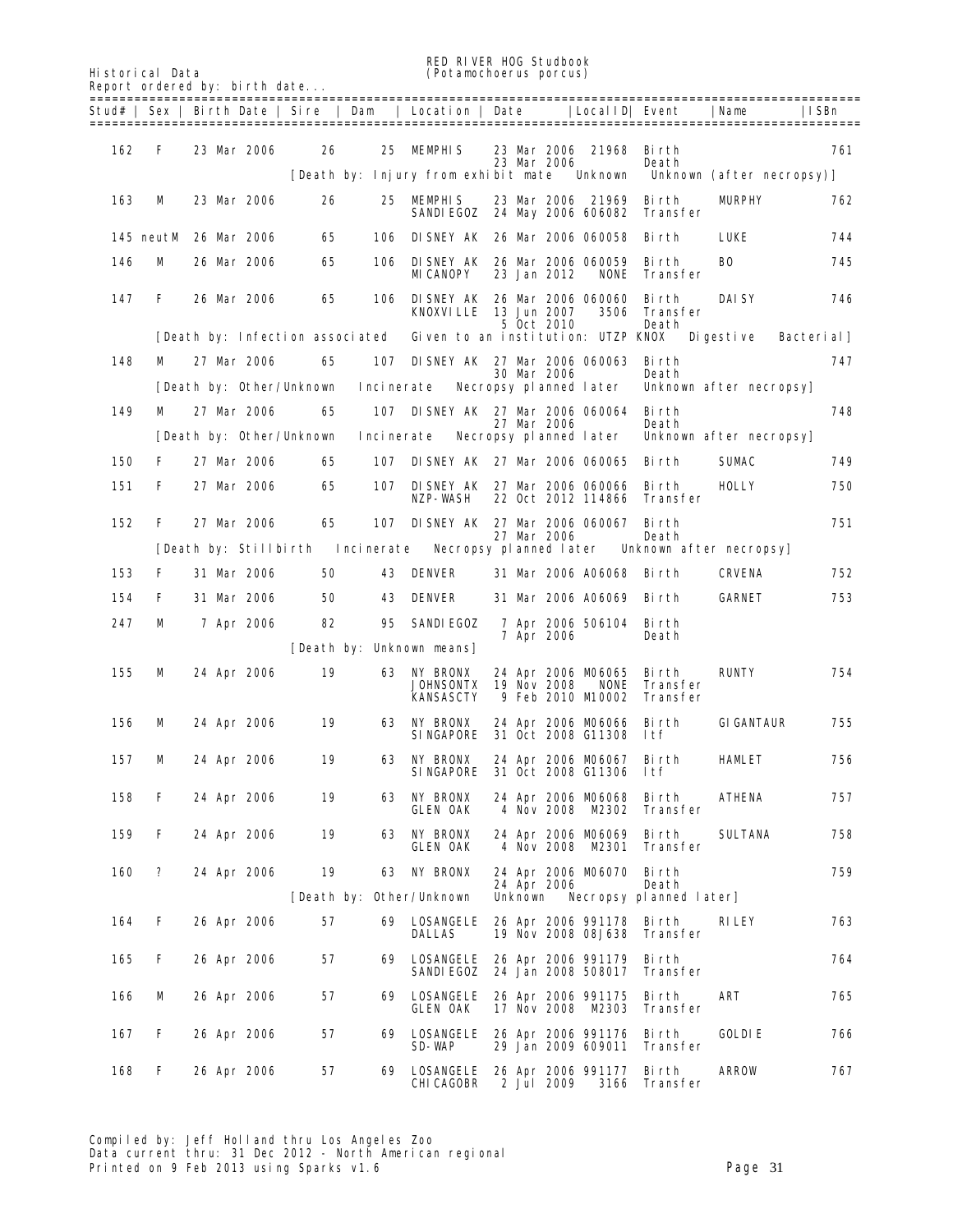| <b>Historical Data</b> |              | Report ordered by: birth date |                                       |     | <b>RED RIVER HDG Studbook</b><br>( <i>Potamochoerus porcus</i> ) |                                                       |                                                           |                                                         |                           |      |
|------------------------|--------------|-------------------------------|---------------------------------------|-----|------------------------------------------------------------------|-------------------------------------------------------|-----------------------------------------------------------|---------------------------------------------------------|---------------------------|------|
|                        |              |                               | Stud#   Sex   Birth Date   Sire   Dam |     | Location   Date                                                  |                                                       | Local ID Event                                            |                                                         | Name                      | ISBn |
| 169                    | м            | 1 May 2006                    | 45                                    | 36  | SD-WAP<br>SAFARI W                                               |                                                       | 1 May 2006 606120<br>6 Jun 2008 108039                    | Birth<br>Transfer                                       | <b>PUMBA</b>              | 768  |
| 170                    | м            | 1 May 2006                    | 45                                    | 36  | SD-WAP<br>SAFARI W<br>[Death by: Died in transit                 | 18 May 2009<br><b>Unknown</b>                         | 1 May 2006 606121<br>6 Jun 2008 108040                    | Birth<br>Transfer<br>Death<br>Unknown (after necropsy)] | <b>TIMON</b>              | 769  |
| 244                    | F            | 7 May 2006                    | 82                                    | 84  | SANDIEGOZ                                                        |                                                       | 7 May 2006 505095 Birth                                   |                                                         |                           |      |
|                        |              |                               |                                       |     | [Death by: Unknown means]                                        | 7 May 2006                                            |                                                           | Death                                                   |                           |      |
| 245                    | м            | 7 May 2006                    | 82                                    |     | <b>84 SANDIEGOZ</b>                                              |                                                       | 7 May 2006 505096                                         | Birth                                                   |                           |      |
|                        |              |                               |                                       |     | [Death by: Unknown means]                                        | 7 May 2006                                            |                                                           | Death                                                   |                           |      |
| 246                    | ?            | 7 May 2006                    | 82                                    | 84  | SANDIEGOZ                                                        | 7 May 2006                                            | 7 May 2006 505097                                         | Birth<br>Death                                          |                           |      |
|                        |              |                               |                                       |     | [Death by: Unknown means]                                        |                                                       |                                                           |                                                         |                           |      |
| 171                    | м            | 13 Jun 2006                   | 76                                    | 98  | <b>TORONTO</b><br>RUM CREEK                                      | 29 Mar 2012                                           | 13 Jun 2006 40786<br>30 Jan 2008 108016                   | Birth<br>Transfer<br>Death                              | <b>SYLVESTER</b>          | 770  |
|                        |              |                               |                                       |     | [Death by: Euthanasia (medical)                                  |                                                       | Unknown                                                   |                                                         | Unknown (after necropsy)  |      |
| 172                    | F            | <b>13 Jun 2006</b>            | 76                                    | 98  | <b>TORONTO</b><br>RUM CREEK                                      | 13 Jun 2006<br><b>12 Jul 2009</b>                     | 40787<br>30 Jan 2008 108017                               | Birth<br>Transfer<br>Death                              | SALLY                     | 771  |
|                        |              |                               |                                       |     | [Death by: Infection associated]                                 |                                                       | <b>Bury</b>                                               | <b>Respiratory</b>                                      | <b>Bacterial</b>          |      |
| 173                    | F            | 13 Jun 2006                   | 76                                    | 98  | <b>TORONTO</b><br>RUM CREEK                                      | 29 Mar 2012                                           | 13 Jun 2006 40788<br>30 Jan 2008 108018                   | Birth<br>Transfer<br>Death                              | <b>SIMONE</b>             | 772  |
| 174                    | $\mathbf{r}$ | 13 Jun 2006                   | 76                                    | 98  | [Death by: Euthanasia (medical)<br>TORONTO                       |                                                       | Unknown<br>13 Jun 2006 40807 Birth                        |                                                         | Unknown (after necropsy)] | 773  |
|                        |              |                               |                                       |     | [Death by: Unknown means]                                        | 14 Jun 2006                                           |                                                           | Death                                                   |                           |      |
| 175                    | F            | 4 Jul 2006                    | 61                                    | 48  | <b>OKLAHDMA</b>                                                  |                                                       | 4 Jul 2006 773605                                         | Birth                                                   | STAR                      | 774  |
|                        |              |                               |                                       |     | BIRMINGHM                                                        |                                                       | 1 Mar 2007 107001                                         | Transfer                                                |                           |      |
| 176                    | F            | <b>4 Jul 2006</b>             | 61                                    | 48  | OKLAHDMA<br><b>BI RMI NGHM</b>                                   |                                                       | 4 Jul 2006 773606<br>1 Mar 2007 107002                    | Birth<br>Transfer                                       | <b>SPANGLE</b>            | 775  |
| 177                    | F            | <b>4 Jul 2006</b>             | 61                                    | 48  | <b>OKLAHDMA</b><br>BIRMINGHM                                     |                                                       | 4 Jul 2006 773607<br>1 Mar 2007 107003                    | Birth<br>Transfer                                       | <b>BANNER</b>             | 776  |
| 178                    | м            | 2 Aug 2006                    | 26                                    | 25  | <b>MEMPHIS</b><br>JACKSON                                        |                                                       | 2 Aug 2006 22107 Birth<br>4 Oct 2007 200647               | Transfer                                                |                           | 777  |
| 179                    | м            | 2 Aug 2006                    | 26                                    | 25  | MEMPHIS<br><b>JACKSON</b>                                        |                                                       | 2 Aug 2006 22108 Birth<br>4 Oct 2007 200648               | Transfer                                                |                           | 778  |
| 180                    | м            | 2 Aug 2006                    | 26                                    | 25  | <b>MEMPHIS</b><br>ALAMD                                          | 2 Aug 2006<br>18 Feb 2008                             | 22109<br><b>NONE</b><br><b>NONE</b><br>$~10^{-2010}$      | Birth<br>Transfer<br>ltf                                | <b>JIMMY DEAN</b>         | 779  |
| 181                    | F            | 2 Aug 2006                    | 26                                    | 25  | <b>MEMPHIS</b><br>ALAMD<br><b>MEMPHIS</b><br><b>JOHNSONTX</b>    | 2 Aug 2006<br>18 Ғеб 2008<br>3 Jun 2010<br>3 Jul 2010 | 22110<br><b>NONE</b><br>22110<br><b>NONE</b>              | Birth<br>Transfer<br><b>Transfer</b><br><b>Transfer</b> | SAUSAGE                   | 780  |
| 182                    | м            | 4 Aug 2006                    | 65                                    |     | <b>107 DISNEY AK</b><br>NZP-WASH                                 |                                                       | 4 Aug 2006 060272<br>22 Oct 2012 114865                   | Birth<br>Transfer                                       | <b>ROSCOE</b>             | 781  |
| 183                    | М            | 4 Aug 2006                    | 65                                    | 107 | <b>DISNEY AK</b><br><b>CHICAGOLP</b>                             |                                                       | 4 Aug 2006 060273<br>28 Nov 2012 23186                    | Birth<br>Transfer                                       | <b>COLTRANE</b>           | 782  |
| 184                    | F            | 25 Sep 2006                   | 50                                    | 43  | <b>DENVER</b>                                                    |                                                       | 25 Sep 2006 A06498                                        | Birth                                                   | <b>BOBBI</b>              | 783  |
| 185                    | M            | 27 Mar 2007                   | 82                                    | 95  | <b>SANDIEGOZ</b><br>NORFOLK                                      |                                                       | 27 Mar 2007 507072<br>11 Feb 2012 212007                  | Birth<br>Transfer                                       | <b>OBOI</b>               | 784  |
| 186                    | М            | 27 Mar 2007                   | 82                                    | 95  | SANDIEGOZ                                                        |                                                       | 27 Mar 2007 507073<br><b>METRORICH 20 Nov 2009 109109</b> | Birth<br>Transfer                                       | <b>OKANG</b>              | 785  |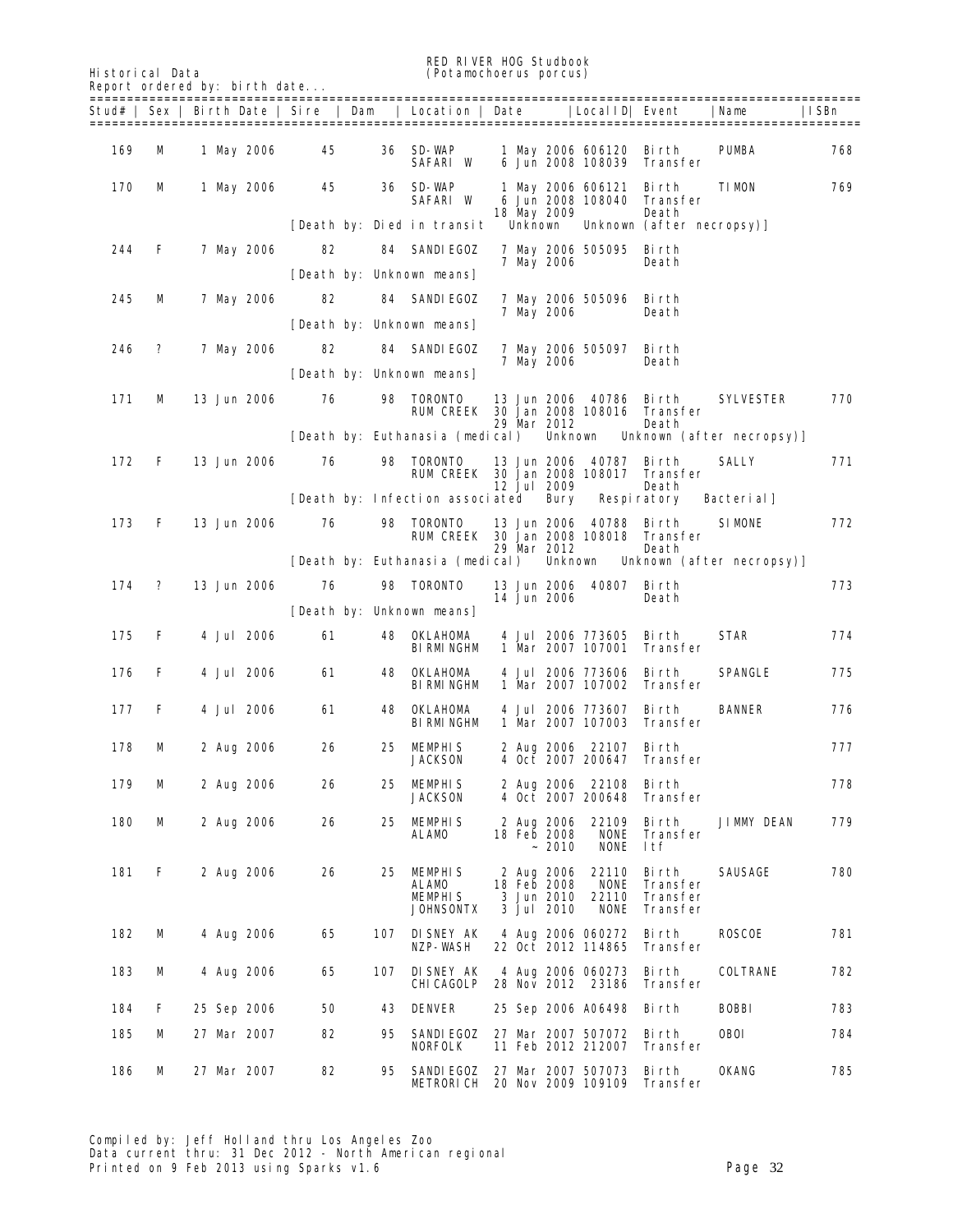| <b>Historical Data</b>        | (Potamochoerus porcus) |
|-------------------------------|------------------------|
| Report ordered by: birth date |                        |

### **RED RIVER HOG Studbook**<br>(*Potamochoerus porcus*)

|     |                       |  |                   | Stud#   Sex   Birth Date   Sire   Dam |     | Location   Date                                                     |                            |                   | Local ID  Event                                                |                                           | Name           | ISBn |
|-----|-----------------------|--|-------------------|---------------------------------------|-----|---------------------------------------------------------------------|----------------------------|-------------------|----------------------------------------------------------------|-------------------------------------------|----------------|------|
| 187 | F                     |  | 27 Mar 2007       | 82                                    |     | 95 SANDIEGOZ 27 Mar 2007 507074 Birth<br>[Death by: Unknown means]  |                            | $~\sim~$ Dec 2008 |                                                                | Death                                     | <b>MISI</b>    | 786  |
| 188 | F                     |  | <b>8 Apr 2007</b> | 119                                   | 125 | <b>CINCINNAT</b><br><b>MEMPHIS</b><br><b>ALAMD</b>                  | 20 Mar 2009<br>20 Mar 2010 | <b>7 Dec 2009</b> | 8 Apr 2007 107048 Birth<br>22727<br><b>NONE</b>                | Transfer<br>Transfer<br>Death             | <b>BONNIE</b>  | 787  |
|     |                       |  |                   |                                       |     | [Death by: Unknown means]                                           |                            |                   |                                                                |                                           |                |      |
| 189 | F                     |  | <b>8 Apr 2007</b> | 119                                   | 125 | <b>CINCINNAT</b><br><b>COLUMBUS</b><br><b>CHICAGOLP</b>             |                            |                   | 8 Apr 2007 107049<br>5 Feb 2009 209005<br>24 Mar 2012 22923    | Birth<br>Transfer<br><b>Transfer</b>      | <b>LILLY</b>   | 788  |
| 190 | M                     |  | <b>8 Apr 2007</b> | 119                                   |     | <b>125 CINCINNAT</b><br><b>CLEVELAND</b><br>SEDGWCK                 |                            |                   | 8 Apr 2007 107050<br>9 Apr 2008 M60408<br>22 Nov 2008 12320    | Birth<br>Transfer<br>Transfer             | <b>PETER</b>   | 789  |
| 191 | M                     |  | <b>8 Apr 2007</b> | 119                                   | 125 | <b>CINCINNAT</b><br><b>CLEVELAND</b><br><b>SEDGWCK</b>              | 22 Nov 2008                |                   | 8 Apr 2007 107051<br>9 Apr 2008 M80409<br>12321                | Birth<br>Transfer<br>Transfer             | <b>PAUL</b>    | 790  |
| 192 | M                     |  | 15 Apr 2007       | 58                                    | 51  | CHICAGOBR                                                           | <b>15 Apr 2007</b>         |                   | 2435                                                           | Birth                                     | BO             | 791  |
| 193 | M                     |  | 15 Apr 2007       | 58                                    |     | <b>51 CHICAGOBR</b><br><b>NY BRONX</b>                              | 15 Apr 2007                |                   | 2436<br>21 Oct 2009 MD9139                                     | Birth<br>Transfer                         | LUKE           | 792  |
| 194 | F                     |  | 15 Apr 2007       | 58                                    |     | <b>51 CHICAGOBR</b><br>SACRAMITO                                    | 15 Apr 2007                |                   | 2437<br>7 Aug 2009 101124                                      | Birth<br>Transfer                         | DAISY          | 793  |
| 195 | M                     |  | 16 Apr 2007       | 76                                    | 98  | <b>TORONTO</b><br><b>LANGLEY</b><br><b>TORONTO</b><br><b>SHADOW</b> | 12 Jul 2010<br>23 Nov 2011 |                   | 16 Apr 2007 41452<br>7 Jun 2009 H09015<br>41452<br><b>NONE</b> | Birth<br>Transfer<br>Transfer<br>Transfer | <b>DWGHT</b>   | 794  |
| 196 | M                     |  | 16 Apr 2007       | 76                                    | 98  | <b>TORONTO</b><br><b>LANGLEY</b><br><b>LIONSHARE</b>                | 15 Jun 2011                |                   | 16 Apr 2007 41453<br>7 Jun 2009 H09016<br><b>NONE</b>          | Birth<br>Transfer<br>Transfer             | <b>PORTER</b>  | 795  |
| 197 | F                     |  | 16 Apr 2007       | 76                                    | 98  | <b>TORONTO</b><br><b>LANGLEY</b><br><b>TORONTO</b>                  | 12 Jul 2010<br>12 Jul 2010 |                   | 16 Apr 2007 41454<br>7 Jun 2009 H09014<br>41454                | Birth<br>Transfer<br>Transfer<br>Death    | <b>SYLVIA</b>  | 796  |
|     |                       |  |                   |                                       |     | [Death by: Died in transit                                          | Unknown                    |                   |                                                                | Unknown (after necropsy)]                 |                |      |
| 198 | ?                     |  | 16 Apr 2007       | 76                                    | 98  | <b>TORONTO</b><br>[Death by: Unknown means]                         | 16 Apr 2007                |                   | 16 Apr 2007 41455 Birth                                        | Death                                     |                | 797  |
| 199 | M                     |  | 27 Apr 2007       | 50                                    |     | <b>43 DENVER</b>                                                    |                            |                   | 27 Apr 2007 A07132                                             | Birth                                     |                | 798  |
|     |                       |  |                   |                                       |     | [Death by: Unknown means]                                           | 29 Apr 2007                |                   |                                                                | Death                                     |                |      |
| 200 | M                     |  | 27 Apr 2007       | 50                                    |     | <b>43 DENVER</b><br><b>ATASCADER 25 May 2008 MD8025</b>             |                            |                   | 27 Apr 2007 A07133                                             | Birth<br>Transfer                         | <b>MANGO</b>   | 799  |
| 201 | M                     |  | 27 Apr 2007       | 50                                    |     | <b>43 DENVER</b><br>ATASCADER                                       |                            |                   | 27 Apr 2007 A07134<br>25 May 2008 MD8026                       | Birth<br>Transfer                         | <b>PUMPKIN</b> | 800  |
| 202 | M                     |  | 27 Apr 2007       | 50                                    | 43  | DENVER<br>ATASCADER                                                 |                            |                   | 27 Apr 2007 A07135<br>25 May 2008 MD8027                       | Birth<br>Transfer                         | RADISH         | 801  |
| 203 | F                     |  | 27 Apr 2007       | 50                                    |     | <b>43 DENVER</b>                                                    |                            |                   | 27 Apr 2007 A07136                                             | Birth                                     | TANGERINE      | 802  |
| 204 | F                     |  | 16 May 2007       | 97                                    | 35  | NORFOLK                                                             | 16 May 2007                |                   | 16 May 2007 207040                                             | Birth<br>Death                            |                | 803  |
|     |                       |  |                   |                                       |     | [Death by: Unknown means]                                           |                            |                   |                                                                |                                           |                |      |
| 205 | M                     |  | 16 May 2007       | 97                                    |     | 35 NORFOLK                                                          | 17 May 2007                |                   | 16 May 2007 207041                                             | Birth<br>Death                            |                | 804  |
|     |                       |  |                   |                                       |     | [Death by: Unknown neans]                                           |                            |                   |                                                                |                                           |                |      |
|     | 206 contM 16 May 2007 |  |                   | 97                                    | 35  | NORFOLK<br>METRORICH<br>VA SAFARI                                   | 28 Feb 2012                |                   | 16 May 2007 207042<br>7 Dec 2011 111044<br><b>NONE</b>         | Birth<br>Transfer<br>Transfer             | <b>ROCKY</b>   | 805  |
| 207 | M                     |  | 23 May 2007       | 19                                    | 63  | <b>NY BRONX</b><br>SACRAMITO                                        |                            |                   | 23 May 2007 MD7073<br>6 May 2009 101122                        | Birth<br>Transfer                         | JD             | 806  |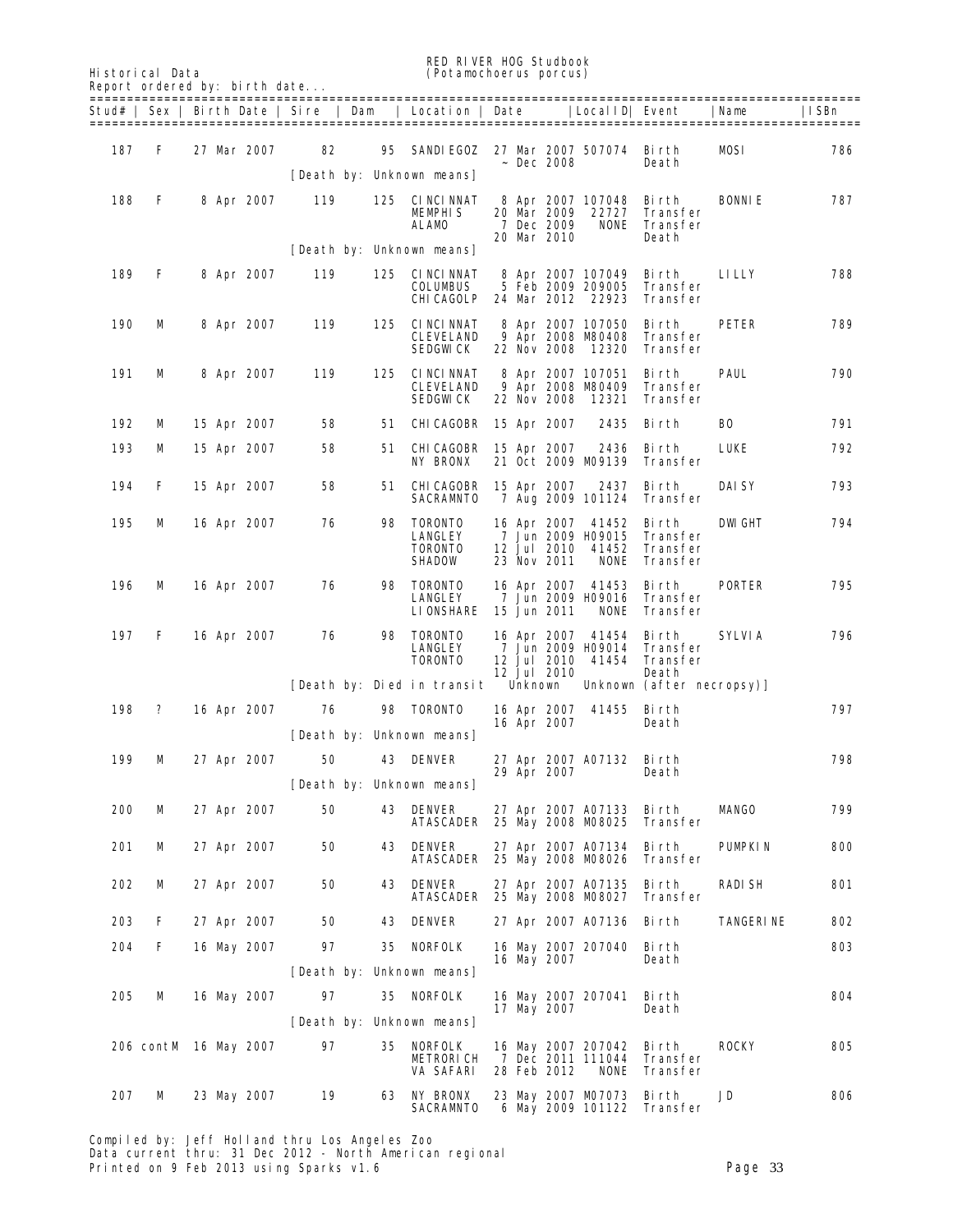Historical Data (*Potamochoerus porcus*)

**RED RIVER HOG Studbook**<br>(*Potamochoerus porcus*)

|     | Report ordered by: birth date |  |                    |            |     |                                                         |  |                                  |                                                                     |                                 |                           |     |
|-----|-------------------------------|--|--------------------|------------|-----|---------------------------------------------------------|--|----------------------------------|---------------------------------------------------------------------|---------------------------------|---------------------------|-----|
|     |                               |  |                    |            |     | Stud#   Sex   Birth Date   Sire   Dam   Location   Date |  |                                  | Local ID  Event                                                     |                                 | Name<br>  ISBn            |     |
| 208 | M                             |  | 23 May 2007        | 19         | 63  | <b>NY BRONX</b><br>METRORICH                            |  |                                  | 23 May 2007 MD7074 Birth                                            | 29 Apr 2009 109057 Transfer     | <b>BUSHARO</b>            | 807 |
| 209 | M                             |  | 23 May 2007        | 19         | 63  | <b>NY BRONX</b><br>OKLAHDMA                             |  |                                  | 23 May 2007 MD7075<br>21 May 2009 774408                            | Birth<br>Transfer               | <b>SIR PIGGLESW</b>       | 808 |
| 210 | F                             |  | 23 May 2007        | 19         | 63  | <b>NY BRONX</b>                                         |  | 20 Apr 2010                      | 23 May 2007 MD7076                                                  | Birth<br>Death                  | AMBER                     | 809 |
|     |                               |  |                    |            |     | [Death by: Unknown means]                               |  |                                  |                                                                     |                                 |                           |     |
| 211 | F                             |  | 23 May 2007        | 19         | 63  | <b>NY BRONX</b>                                         |  |                                  | 23 May 2007 MD7077                                                  | Birth                           | <b>TOPAZ</b>              | 810 |
| 212 | м                             |  | <b>30 Jul 2007</b> | 45         | 36  | SD-WAP<br><b>MEMPHIS</b>                                |  |                                  | <b>30 Jul 2007 607216</b><br>7 Nov 2008 22656                       | Birth<br>Transfer               |                           | 811 |
| 213 | м                             |  | <b>30 Jul 2007</b> | 45         | 36  | SD-WAP<br><b>COLUMBUS</b>                               |  |                                  | 30 Jul 2007 607217<br>28 Sep 2009 209161                            | Birth<br><b>Transfer</b>        | <b>HAROLD</b>             | 812 |
| 214 | м                             |  | <b>30 Jul 2007</b> | 45         | 36  | SD-WAP<br><b>COLO SPRG</b>                              |  |                                  | <b>30 Jul 2007 607218</b><br>15 Nov 2008 28MD60                     | Birth<br>Transfer               | HUBERT                    | 813 |
| 215 | м                             |  | <b>30 Jul 2007</b> | 26         | 25  | <b>MEMPHIS</b><br>SANDIEGOZ                             |  |                                  | 30 Jul 2007 22338<br>6 Nov 2007 507204                              | Birth<br>Transfer               | CORKY                     | 814 |
|     |                               |  |                    |            |     | SD-WAP                                                  |  |                                  | 31 Dec 2007 507204                                                  | Transfer                        |                           |     |
| 216 | M                             |  | <b>30 Jul 2007</b> | 26         | 25. | <b>MEMPHIS</b><br><b>SANDIEGOZ</b><br>PHILADELP         |  |                                  | <b>30 Jul 2007 22339</b><br>6 Nov 2007 507205<br>17 Feb 2012 104880 | Birth<br>Transfer<br>Transfer   | <b>HAMILTON</b>           | 815 |
| 217 | F                             |  | <b>30 Jul 2007</b> | 26         | 25  | <b>MEMPHIS</b><br><b>SANDIEGOZ</b><br><b>SINGAPORE</b>  |  |                                  | <b>30 Jul 2007 22340</b><br>6 Nov 2007 507206<br>26 Feb 2009 G11336 | Birth<br><b>Transfer</b><br>ltf | <b>VENDY</b>              | 816 |
| 218 | F                             |  | <b>30 Jul 2007</b> | 26         | 25  | <b>MEMPHIS</b>                                          |  | <b>30 Jul 2007</b><br>1 Aug 2007 | 22341                                                               | Birth<br>Death                  |                           | 817 |
|     |                               |  |                    |            |     | [Death by: Unknown means]                               |  |                                  |                                                                     |                                 |                           |     |
| 256 | M                             |  | 14 Aug 2007        | <b>130</b> | 131 | <b>METRORICH 14 Aug 2007</b><br>BRIGHISFA               |  | 14 Aug 2008                      | <b>NONE</b><br><b>NONE</b>                                          | Birth<br>Transfer               |                           |     |
|     |                               |  |                    |            |     | [Death by: Unknown means]                               |  | $~\sim$ Dec 2010                 |                                                                     | Death                           |                           |     |
| 257 | F                             |  | 14 Aug 2007        | <b>130</b> | 131 | <b>METRORICH 14 Aug 2007</b>                            |  |                                  | <b>NONE</b>                                                         | Birth                           |                           |     |
|     |                               |  |                    |            |     | [Death by: Unknown means]                               |  | 14 Aug 2007                      |                                                                     | Death                           |                           |     |
| 258 | F                             |  | 14 Aug 2007        | <b>130</b> | 131 | <b>METRORICH 14 Aug 2007</b>                            |  |                                  | <b>NONE</b>                                                         | Birth                           |                           |     |
|     |                               |  |                    |            |     | Death by: Unknown means                                 |  | 14 Aug 2007                      |                                                                     | Death                           |                           |     |
|     | м                             |  |                    |            |     | <b>43 DENVER</b>                                        |  |                                  |                                                                     |                                 | HOOTY                     | 868 |
| 219 |                               |  | 24 Jan 2008        | 50         |     | [Death by: Unknown means]                               |  | 9 Feb 2008                       | 24 Jan 2008 A08014 Birth                                            | Death                           |                           |     |
| 220 | м                             |  | 24 Jan 2008        | 50         | 43  | <b>DENVER</b>                                           |  |                                  | 24 Jan 2008 A08015                                                  | Birth                           | <b>INKY</b>               | 869 |
|     |                               |  |                    |            |     | [Death by: Unknown means]                               |  | 7 Feb 2008                       |                                                                     | Death                           |                           |     |
|     | 221 neutM 24 Jan 2008         |  |                    | 50         |     | <b>43 DENVER</b>                                        |  |                                  | 24 Jan 2008 A08016 Birth                                            |                                 | <b>MARLOVE</b>            | 870 |
|     | 222 neutM 24 Jan 2008         |  |                    | 50         | 43  | <b>DENVER</b>                                           |  |                                  | 24 Jan 2008 A08017                                                  | <b>Birth</b>                    | <b>RHONNIE</b>            | 871 |
| 229 | F                             |  | 12 Apr 2008        | 45         | 36  | SD-WAP                                                  |  |                                  | 12 Apr 2008 608096                                                  | Birth                           | JONI                      | 878 |
|     |                               |  |                    |            |     | RUM CREEK                                               |  | 29 Mar 2012                      | 20 Nov 2008 108113                                                  | Transfer<br>Death               |                           |     |
|     |                               |  |                    |            |     | [Death by: Euthanasia (medical)                         |  | <b>Unknown</b>                   |                                                                     |                                 | Unknown (after necropsy)] |     |
| 230 | M                             |  | 12 Apr 2008        | 45         | 36  | SD-WAP<br>RUM CREEK                                     |  | 29 Mar 2012                      | 12 Apr 2008 608097<br>20 Nov 2008 108111                            | Birth<br>Transfer<br>Death      | MCHEO                     | 879 |
|     |                               |  |                    |            |     | [Death by: Euthanasia (medical)                         |  | <b>Unknown</b>                   |                                                                     |                                 | Unknown (after necropsy)] |     |
| 231 | ?                             |  | 12 Apr 2008        | 45         | 36  | SD-WAP                                                  |  |                                  | 12 Apr 2008 608098                                                  | Birth                           |                           | 880 |
|     |                               |  |                    |            |     | [Death by: Injury from exhibit mate                     |  | 12 Apr 2008                      | <b>Unknown</b>                                                      | Death                           | Unknown (after necropsy)] |     |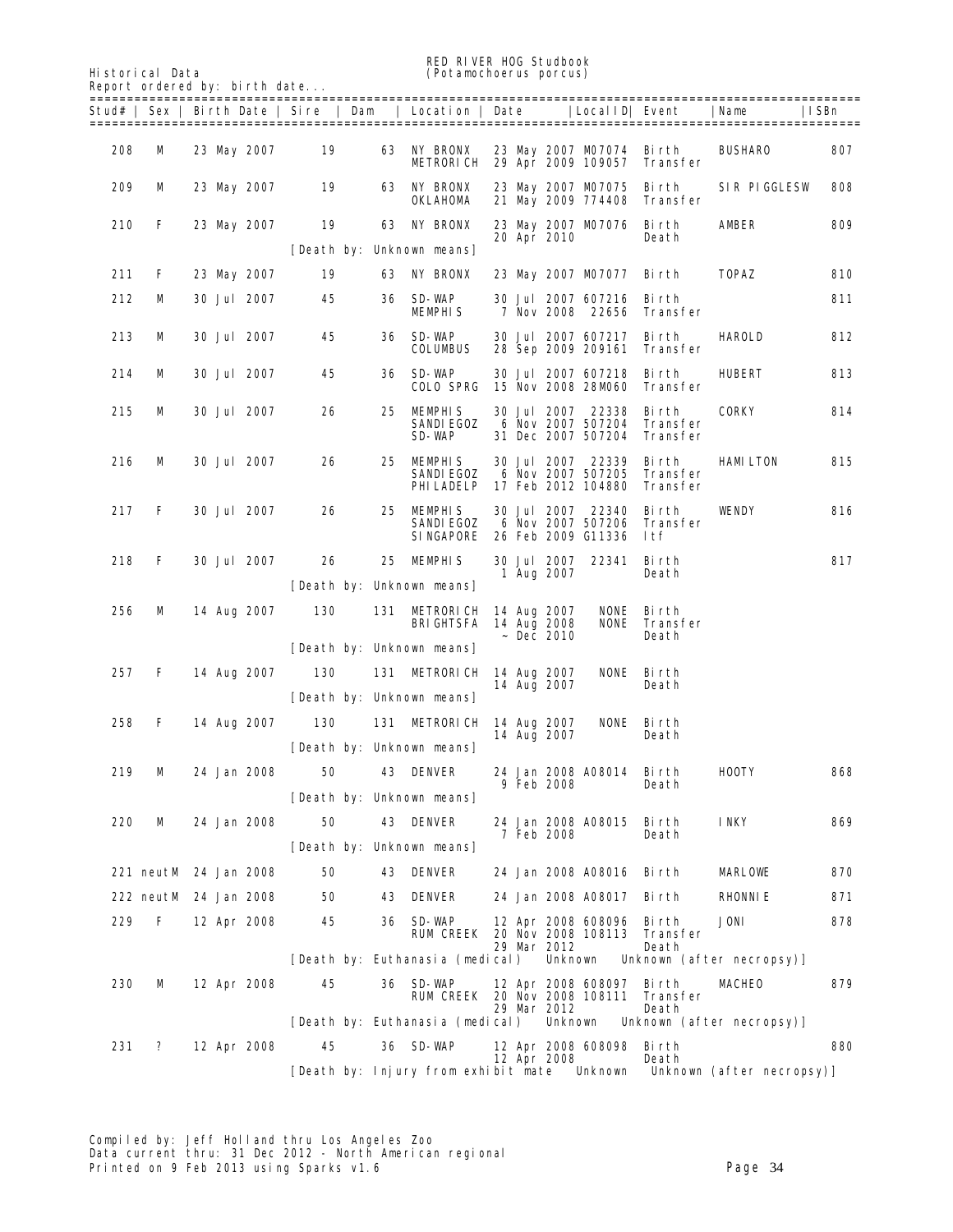RED RIVER HOG Studbook<br>
(Potamochoerus porcus)<br>
(Potamochoerus porcus)

Historical Data (*Potamochoerus porcus*)

| Report ordered by: birth date |  |  |  |  |  |
|-------------------------------|--|--|--|--|--|
|-------------------------------|--|--|--|--|--|

| ======= |                       |  |                    |     |     | Stud#   Sex   Birth Date   Sire   Dam   Location   Date     LocalID   Event                        |  |                                 |                                   |                                      | Name<br>  ISBn                                                        |     |
|---------|-----------------------|--|--------------------|-----|-----|----------------------------------------------------------------------------------------------------|--|---------------------------------|-----------------------------------|--------------------------------------|-----------------------------------------------------------------------|-----|
| 223     | ?                     |  | 23 Apr 2008        | 42  |     | 66 SANDIEGOZ 23 Apr 2008 508048 Birth                                                              |  | 23 Apr 2008                     |                                   | Death                                |                                                                       | 872 |
|         |                       |  |                    |     |     |                                                                                                    |  |                                 |                                   |                                      | [Death by: Injury from exhibit mate Unknown Unknown (after necropsy)] |     |
| 224     | F                     |  | 23 Apr 2008        | 42  | 66  | SANDIEGOZ 23 Apr 2008 508049 Birth                                                                 |  | 23 Apr 2008                     |                                   | Death                                |                                                                       | 873 |
|         |                       |  |                    |     |     | [Death by: Euthanasia (medical)                                                                    |  |                                 |                                   |                                      | Unknown Unknown (after necropsy)]                                     |     |
| 225     | М                     |  | 27 Apr 2008        | 82  | 95  | SANDIEGOZ 27 Apr 2008 508054 Birth<br>SAN ANTON 14 Feb 2009 F09011<br><b>BRIGHTSFA</b> 24 Oct 2011 |  |                                 | <b>NONE</b>                       | Transfer<br>Transfer                 | FANG                                                                  | 874 |
| 226     | M                     |  | 27 Apr 2008        | 82  | 95  | SANDIEGOZ 27 Apr 2008 508055<br><b>SAN ANTON 14 Feb 2009 F09012</b>                                |  |                                 |                                   | Birth<br>Transfer                    | вo                                                                    | 875 |
| 227     | F                     |  | 27 Apr 2008        | 82  |     | 95 SANDIEGOZ 27 Apr 2008 508056 Birth<br>SINGAPORE 26 Feb 2009 G11337 1tf                          |  |                                 |                                   |                                      | NZEBI                                                                 | 876 |
| 228     | F                     |  | 27 Apr 2008        | 82  | 95  | SANDIEGOZ 27 Apr 2008 508057 Birth<br><b>METRORICH 20 Nov 2009 109108 Transfer</b>                 |  |                                 |                                   |                                      | KPELLE                                                                | 877 |
| 232     | F                     |  | 17 May 2008        | 57  |     | 69 LOSANGELE 17 May 2008 991638                                                                    |  |                                 |                                   | Birth                                |                                                                       | 881 |
|         |                       |  |                    |     |     | [Death by: Injury from exhibit mate Incinerate Generalized                                         |  | 24 Aug 2008                     |                                   | Death                                | Unknown after necropsyl                                               |     |
| 233     | м                     |  | 17 May 2008        | 57  |     | 69 LOSANGELE 17 May 2008 991639                                                                    |  |                                 |                                   | Birth                                |                                                                       | 882 |
|         |                       |  |                    |     |     | [Death by: Injury from exhibit mate Unknown                                                        |  | 18 May 2008                     |                                   | Death                                | Unknown (after necropsy)]                                             |     |
| 234     | м                     |  | 17 May 2008        | 57  |     | 69 LOSANGELE 17 May 2008 991640                                                                    |  |                                 |                                   | Birth                                |                                                                       | 883 |
|         |                       |  |                    |     |     |                                                                                                    |  | 17 May 2008                     |                                   | Death                                | [Death by: Injury from exhibit mate Unknown Unknown (after necropsy)] |     |
| 235     | F                     |  | 17 May 2008        | 57  |     | 69 LOSANGELE 17 May 2008 991641 Birth                                                              |  |                                 |                                   |                                      |                                                                       | 884 |
|         |                       |  |                    |     |     |                                                                                                    |  | 17 May 2008                     |                                   | Death                                | [Death by: Injury from exhibit mate Unknown Unknown (after necropsy)] |     |
| 248     | ?                     |  | 7 Aug 2008         | 180 |     | <b>181 ALAMD</b>                                                                                   |  | 7 Aug 2008                      | <b>NONE</b>                       | Birth                                |                                                                       |     |
|         |                       |  |                    |     |     | [Death by: Injury from exhibit mate Unknown                                                        |  | 8 Aug 2008                      |                                   | Death                                | Unknown (after necropsy)]                                             |     |
| 249     | ?                     |  | 7 Aug 2008         | 180 |     | <b>181 ALAMD</b>                                                                                   |  | 7 Aug 2008<br><b>8 Aug 2008</b> |                                   | <b>NONE</b> Birth<br>Death           |                                                                       |     |
|         |                       |  |                    |     |     |                                                                                                    |  |                                 |                                   |                                      | [Death by: Injury from exhibit mate Unknown Unknown (after necropsy)] |     |
| 259     | F                     |  | <b>19 Aug 2008</b> | 119 |     | 125 CINCINNAT 19 Aug 2008 108051<br><b>RIO GRAND</b><br><b>FORTWORTH 31 Jul 2011 206981</b>        |  |                                 | 4 Oct 2009 MD9034                 | Birth<br>Transfer<br><b>Transfer</b> | <b>MDELINE</b>                                                        |     |
| 260     | M                     |  | 19 Aug 2008        | 119 | 125 | CINCINNAT 19 Aug 2008 108053 Birth<br><b>MNNESOTA 11 Sep 2009 12566 Transfer</b>                   |  |                                 |                                   |                                      |                                                                       |     |
| 261     | M                     |  | 19 Aug 2008        | 119 | 125 | <b>CINCINNAT</b><br><b>MINNESOTA 11 Sep 2009 12567</b>                                             |  |                                 | 19 Aug 2008 108054                | Birth<br>Transfer                    |                                                                       |     |
| 262     | F                     |  | 19 Aug 2008        | 119 | 124 | <b>CINCINNAT</b><br><b>ASHEBORO</b>                                                                |  | 30 Sep 2009                     | 19 Aug 2008 108055<br>1838        | Birth<br>Transfer                    |                                                                       |     |
| 263     | F                     |  | 19 Aug 2008        | 119 | 124 | <b>CINCINNAT</b><br>JOHNSONTX                                                                      |  | 21 Nov 2009                     | 19 Aug 2008 108056<br><b>NONE</b> | Birth<br><b>Transfer</b>             |                                                                       |     |
| 264     | F                     |  | 19 Aug 2008        | 119 | 124 | <b>CINCINNAT</b><br>JOHNSONTX                                                                      |  | 21 Nov 2009                     | 19 Aug 2008 108057<br><b>NONE</b> | Birth<br>Transfer                    |                                                                       |     |
|         | 265 neutM 19 Aug 2008 |  |                    | 119 | 124 | CINCINNAT                                                                                          |  |                                 | 19 Aug 2008 108058 Birth          |                                      | <b>SIR FRANCIS</b>                                                    |     |
| 375     | F                     |  | 19 Aug 2008        | 119 | 125 | <b>CINCINNAT</b>                                                                                   |  |                                 | 19 Aug 2008 108052                | Birth                                |                                                                       |     |
|         |                       |  |                    |     |     | [Death by: Unknown means]                                                                          |  | 4 Sep 2008                      |                                   | Death                                |                                                                       |     |
| 266     | М                     |  | 22 Oct 2008        | 88  | 89  | ALEXANDRI<br>ALAMD                                                                                 |  | 1 May 2009                      | 22 Oct 2008 M00330<br><b>NONE</b> | Birth<br>ltf                         | <b>ROBERT</b>                                                         |     |
|         | 267 neutM 22 Oct 2008 |  |                    | 88  | 89  | ALEXANDRI<br><b>LITTLEROC</b>                                                                      |  | 18 May 2009                     | 22 Oct 2008 M00331<br>6815        | Birth<br>Transfer                    | LESLIE                                                                |     |
| 268     | F                     |  | 22 Oct 2008        | 88  | 89  | ALEXANDRI<br><b>LITTLEROC</b>                                                                      |  | 18 May 2009                     | 22 Oct 2008 M00332                | Birth<br><b>6816 Transfer</b>        | WITTLEY                                                               |     |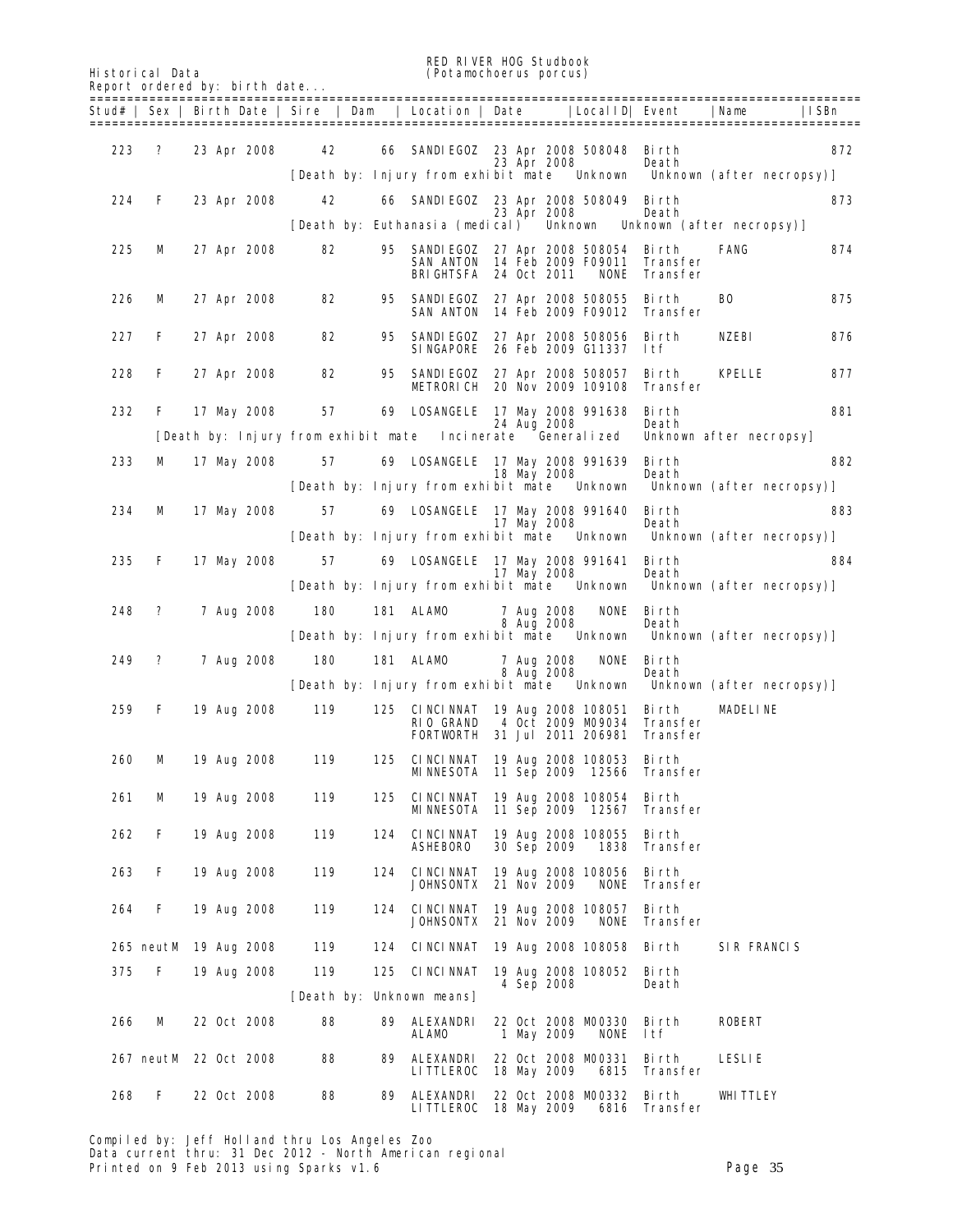RED RIVER HOG Studbook<br>
(Potamochoerus porcus) (Reduction (Reduction of the Studbook)

Historical Data (*Potamochoerus porcus*)

Stud# | Sex | Birth Date | Sire | Dam | Location | Date |LocalID| Event |Name |ISBn

=======================================================================================================

Report ordered by: birth date...

======================================================================================================= 275 ? 7 Mar 2009 166 158 GLEN OAK 7 Mar 2009 M2307 Birth 7 Mar 2009 Death<br>Bury Generalized Trauma] [Death by: Premature birth 276 M 19 Mar 2009 120 96 CALGARY 19 Mar 2009 108301 Birth MOJA WUPPERTAL 5 Jan 2011 NONE Transfer DUISBURG 11 Feb 2011 NONE ltf 277 F 19 Mar 2009 120 96 CALGARY 19 Mar 2009 108302 Birth MBILI WUPPERTAL 5 Jan 2011 NONE Transfer DUISBURG 11 Feb 2011 NONE ltf 278 F 19 Mar 2009 120 96 CALGARY 19 Mar 2009 108303 Birth TATU WUPPERTAL 5 Jan 2011 NONE Transport State of the Soli Solid None 1tf  $11$  Feb  $2011$  279 F 19 Mar 2009 120 96 CALGARY 19 Mar 2009 108304 Birth INE 280 M 19 Mar 2009 120 96 CALGARY 19 Mar 2009 108308 Birth TANO ROCKTON 23 Mar 2011 B1PP01 Transfer 269 M 24 Apr 2009 180 181 ALAMO 24 Apr 2009 NONE Birth ltf 270 F 24 Apr 2009 180 181 ALAMO 24 Apr 2009 NONE Birth ltf 271 F 24 Apr 2009 180 181 ALAMO 24 Apr 2009 NONE Birth ltf 281 M 2 May 2009 42 66 SANDIEGOZ 2 May 2009 509046 Birth JABARI DUISBURG 17 Dec 2010 NONE ltf 282 F 2 May 2009 42 66 SANDIEGOZ 2 May 2009 509047 Birth 3 May 2009 [Death by: Unknown means] 290 M 11 May 2009 130 131 METRORICH 11 May 2009 NONE Birth 12 May 2009 [Death by: Unknown means] 291 M 11 May 2009 130 131 METRORICH 11 May 2009 NONE Birth<br>12 May 2009 Death 12 May 2009 [Death by: Unknown means] 292 F 11 May 2009 130 131 METRORICH 11 May 2009 009058 Birth SUNSHINE 293 F 11 May 2009 130 131 METRORICH 11 May 2009 009059 Birth CLAUDIA

| 272 | F | 16 May 2009        | 57  | 69  | <b>LOSANGELE</b>                                             |  | 17 May 2009       | 16 May 2009 991857 | Birth<br>Death  |                           |
|-----|---|--------------------|-----|-----|--------------------------------------------------------------|--|-------------------|--------------------|-----------------|---------------------------|
|     |   |                    |     |     | [Death by: Euthanasia (medical) Incinerate                   |  |                   |                    | Generalized     | <b>Bacterial</b>          |
| 273 | F | 16 May 2009        | 57  | 69  | LOSANGELE                                                    |  |                   | 16 May 2009 991858 | Birth           | DIVET                     |
|     |   |                    |     |     | OKLAHOMA                                                     |  |                   | 12 May 2010 774809 | <b>Transfer</b> |                           |
| 274 | F | 16 May 2009        | 57  | 69  | <b>LOSANGELE</b>                                             |  |                   | 16 May 2009 991859 | Birth           | BINTI                     |
|     |   |                    |     |     | KANSASCTY                                                    |  |                   | 12 May 2010 M0026  | <b>Transfer</b> |                           |
| 283 | м | <b>8 Jun 2009</b>  | 166 | 159 | <b>GLEN OAK</b>                                              |  | 8 Jun 2009        | M2304              | Birth           | TATU                      |
|     |   |                    |     |     | <b>MEMPHIS</b>                                               |  | 4 Jun 2010        |                    | 23053 Transfer  |                           |
|     |   |                    |     |     | <b>JOHNSONTX</b>                                             |  | 14 Aug 2010       | <b>NONE</b>        | <b>Transfer</b> |                           |
|     |   |                    |     |     |                                                              |  | 15 Aug 2012       |                    | Death           |                           |
|     |   |                    |     |     | [Death by: Environ/Behav conditions Unknown                  |  |                   |                    |                 | Unknown (after necropsy)] |
|     |   |                    |     |     |                                                              |  |                   |                    |                 |                           |
| 284 | F | 8 Jun 2009         | 166 | 159 | <b>GLEN OAK</b>                                              |  |                   | 8 Jun 2009 M2305   | Birth           | <b>KAMLI</b>              |
|     |   |                    |     |     | SANDIEGOZ                                                    |  |                   | 31 Aug 2010 510114 | <b>Transfer</b> |                           |
|     |   |                    |     |     |                                                              |  |                   |                    |                 |                           |
| 285 | F | 8 Jun 2009         | 166 | 159 | <b>GLEN OAK</b>                                              |  | <b>8 Jun 2009</b> | <b>M2306</b>       | Birth           | KWSI                      |
|     |   |                    |     |     | <b>JOHNSONTX</b>                                             |  | 4 Jun 2010        | <b>NONE</b>        | <b>Transfer</b> |                           |
|     |   |                    |     |     | MEMPHIS                                                      |  | 14 Aug 2010       | 23097              | <b>Transfer</b> |                           |
|     |   |                    |     |     |                                                              |  |                   |                    |                 |                           |
| 286 | м | 19 Jul 2009        | 88  | 89  | <b>ALEXANDRI</b>                                             |  |                   | 19 Jul 2009 M0349  | Birth           |                           |
|     |   |                    |     |     |                                                              |  | 4 Jun 2010        |                    | Death           |                           |
|     |   |                    |     |     | [Death by: Died in transit Unknown Unknown (after necropsy)] |  |                   |                    |                 |                           |
|     |   |                    |     |     |                                                              |  |                   |                    |                 |                           |
| 287 | м | 19 Jul 2009        | 88  | 89  | <b>ALEXANDRI</b>                                             |  |                   | 19 Jul 2009 M00350 | Birth           |                           |
|     |   |                    |     |     | <b>ALAMD</b>                                                 |  | 4 Jun 2010        | <b>NONE</b>        | - 1tf           |                           |
|     |   |                    |     |     |                                                              |  |                   |                    |                 |                           |
| 288 | м | <b>19 Jul 2009</b> | 88  | 89  | ALEXANDRI                                                    |  |                   | 19 Jul 2009 M00351 | Birth           |                           |
|     |   |                    |     |     | ALAMD                                                        |  | 4 Jun 2010        | <b>NONE</b>        | ltf             |                           |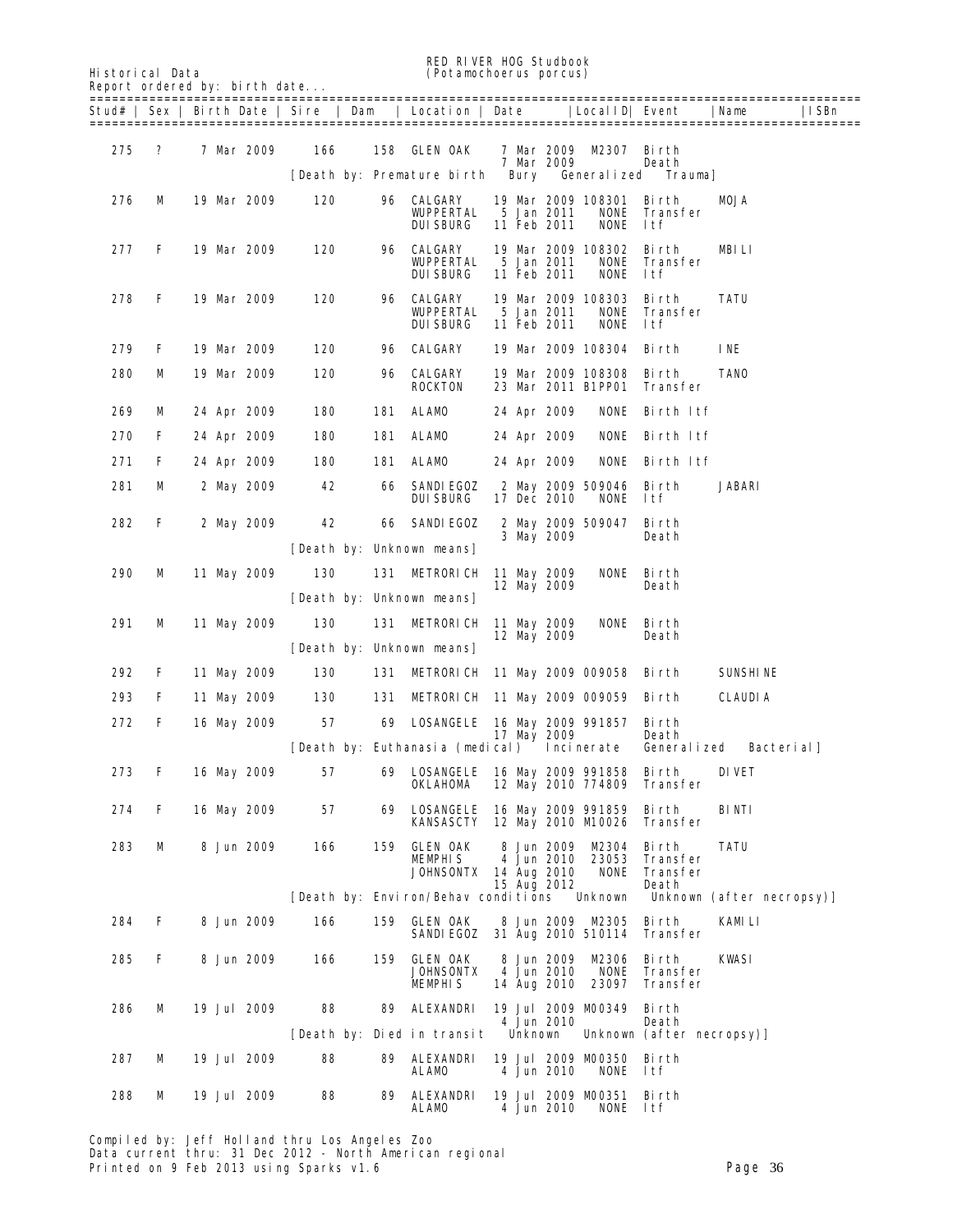RED RIVER HOG Studbook<br>
(Potamochoerus porcus)<br>
(Potamochoerus porcus)

| Report ordered by: birth date |  |  |  |  |  |
|-------------------------------|--|--|--|--|--|
|-------------------------------|--|--|--|--|--|

Historical Data (*Potamochoerus porcus*)

|     |   |  |             |                           |     | Stud#   Sex   Birth Date   Sire   Dam   Location   Date      |  |                                                | Local ID  Event                               |                            | Name                              | ISBn |
|-----|---|--|-------------|---------------------------|-----|--------------------------------------------------------------|--|------------------------------------------------|-----------------------------------------------|----------------------------|-----------------------------------|------|
|     |   |  |             |                           |     |                                                              |  |                                                |                                               |                            |                                   |      |
| 289 | F |  | 19 Jul 2009 | 88                        | 89  | ALEXANDRI 19 Jul 2009 MD0352 Birth                           |  | <b>7 Dec 2011</b>                              |                                               | Death                      |                                   |      |
|     |   |  |             | [Death by: Other/Unknown] |     | Incinerate Cardiovascular                                    |  |                                                |                                               | Mechanical abnormality l   |                                   |      |
| 335 | м |  | 27 Sep 2009 | 130                       |     | 131 METRORICH 27 Sep 2009 009085 Birth<br>SOUTHWCK           |  | 7 Jun 2010                                     | <b>NONE</b>                                   | - 1tf                      |                                   |      |
| 336 | F |  | 27 Sep 2009 | <b>130</b>                | 131 | <b>METRORICH 27 Sep 2009 009086</b><br>LIONSHARE 14 Jul 2010 |  | 3 Jun 2012                                     | NONE                                          | Birth<br>Transfer<br>Death |                                   |      |
|     |   |  |             |                           |     | [Death by: Anesth/Restraint assoc                            |  |                                                | Unknown                                       |                            | Unknown (after necropsy)]         |      |
| 294 | ? |  | 23 Dec 2009 | 214                       | 80  | <b>COLO SPRG</b> 23 Dec 2009 29M077 Birth                    |  | 23 Dec 2009                                    |                                               | Death                      |                                   |      |
|     |   |  |             |                           |     | [Death by: Stillbirth Incinerate]                            |  |                                                |                                               | Unknown (after necropsy)   |                                   |      |
| 295 | F |  | 25 Mar 2010 | 119                       |     | <b>51 CINCINNAT</b><br><b>TORONTO</b>                        |  |                                                | 25 Mar 2010 110024 Birth<br>12 Apr 2012 45752 | Transfer                   | CASEY                             |      |
| 296 | м |  | 25 Mar 2010 | 119                       |     | 51 CINCINNAT 25 Mar 2010 110025                              |  |                                                |                                               | Birth                      |                                   |      |
|     |   |  |             |                           |     | [Death by: Unknown neans]                                    |  | 1 Apr 2010                                     |                                               | Death                      |                                   |      |
| 297 | M |  | 25 Mar 2010 | 119                       |     | <b>51 CINCINNAT</b><br>IAE OH                                |  |                                                | 25 Mar 2010 110026<br>11 Jul 2012 B2M20       | Birth<br>Transfer          |                                   |      |
| 298 | M |  | 25 Mar 2010 | 119                       |     | <b>51 CINCINNAT</b><br>IAE OH                                |  |                                                | 25 Mar 2010 110027<br>11 Jul 2012 B2M21       | Birth<br>Transfer          |                                   |      |
| 299 | ? |  | 25 Mar 2010 | 119                       |     | 51 CINCINNAT 25 Mar 2010 110028                              |  |                                                |                                               | Birth                      |                                   |      |
|     |   |  |             |                           |     | [Death by: Unknown means]                                    |  | 25 Mar 2010                                    |                                               | Death                      |                                   |      |
|     |   |  |             |                           |     |                                                              |  |                                                |                                               |                            |                                   |      |
| 300 | F |  | 30 Mar 2010 | 45                        |     | <b>167 SD-WAP</b><br>RUM CREEK                               |  |                                                | 30 Mar 2010 610102<br>8 Feb 2011 111028       | Birth<br>Transfer          | <b>ASALI</b>                      |      |
| 301 | M |  | 30 Mar 2010 | 45                        |     | <b>167 SD-WP</b><br><b>RUM CREEK</b>                         |  |                                                | 30 Mar 2010 610103<br>8 Feb 2011 111027       | Birth<br>Transfer          | ZURU                              |      |
|     |   |  |             |                           |     | [Death by: Infection associated]                             |  | 26 Feb 2012                                    |                                               | Death                      | Unknown Unknown (after necropsy)] |      |
| 302 | м |  | 30 Mar 2010 | 45                        |     | <b>167 SD-WAP</b>                                            |  | 30 Mar 2010                                    | 30 Mar 2010 610104 Birth                      | Death                      |                                   |      |
|     |   |  |             |                           |     | [Death by: Unknown means]                                    |  |                                                |                                               |                            |                                   |      |
| 303 | M |  | 1 Apr 2010  | 120                       |     | <b>96 CALGARY</b><br><b>ROCKTON</b>                          |  |                                                | 1 Apr 2010 108606<br>23 Mar 2011 B1PP04       | Birth<br>Transfer          | SITA                              |      |
| 304 | M |  | 1 Apr 2010  | 120                       |     | <b>96 CALGARY</b><br><b>ROCKTON</b>                          |  |                                                | 1 Apr 2010 108607 Birth<br>23 Mar 2011 B1PP02 | Transfer                   | SABA                              |      |
|     |   |  |             |                           |     | [Death by: Unknown means]                                    |  | 28 Jun 2011                                    |                                               | Death                      |                                   |      |
| 305 | M |  | 1 Apr 2010  | 120                       | 96  | <b>CALGARY</b><br><b>ROCKTON</b>                             |  |                                                | 1 Apr 2010 108608<br>23 Mar 2011 B1PP03       | Birth<br><b>Transfer</b>   | <b>NANE</b>                       |      |
| 306 | F |  | 1 Apr 2010  | 120                       | 96  | CALGARY                                                      |  | <b>3 Apr 2010</b>                              | 1 Apr 2010 108609                             | Birth<br>Death             |                                   |      |
|     |   |  |             |                           |     | [Death by: Injury from exhibit mate                          |  |                                                | <b>Unknown</b>                                |                            | Unknown (after necropsy)]         |      |
| 307 | F |  | 1 Apr 2010  | 120                       | 96  | CALGARY                                                      |  | 2 Apr 2010                                     | 1 Apr 2010 108610                             | Birth<br>Death             |                                   |      |
|     |   |  |             |                           |     | [Death by: Unknown neans]                                    |  |                                                |                                               |                            |                                   |      |
| 308 | F |  | 16 Apr 2010 | 166                       | 159 | <b>GLEN OAK</b><br>KNOXVILLE                                 |  | 16 Apr 2010<br>29 Nov 2010                     | M2308<br>4276                                 | Birth<br>Transfer          | <b>CHICKU/MERRY</b>               |      |
| 309 | F |  | 16 Apr 2010 | 166                       | 159 | <b>GLEN OAK</b><br>KNOXVILLE                                 |  | 16 Apr 2010<br>29 Nov 2010                     | M2309<br>4277                                 | Birth<br>Transfer          | <b>KAIDI/MRCIA</b>                |      |
| 310 | М |  | 16 Apr 2010 | 166                       | 159 | <b>GLEN OAK</b><br>KNOXVILLE                                 |  | 16 Apr 2010<br>29 Nov 2010                     | <b>M2310</b><br>4278                          | Birth<br>Transfer          | WASEME                            |      |
| 311 | М |  | 20 Apr 2010 | 180                       | 181 | ALAMD<br><b>MEMPHIS</b><br><b>JOHNSONTX</b>                  |  | 20 Apr 2010<br>3 Jun 2010<br><b>3 Jul 2010</b> | <b>NONE</b><br>23030<br>NONE                  | Birth<br>Transfer<br>ltf   |                                   |      |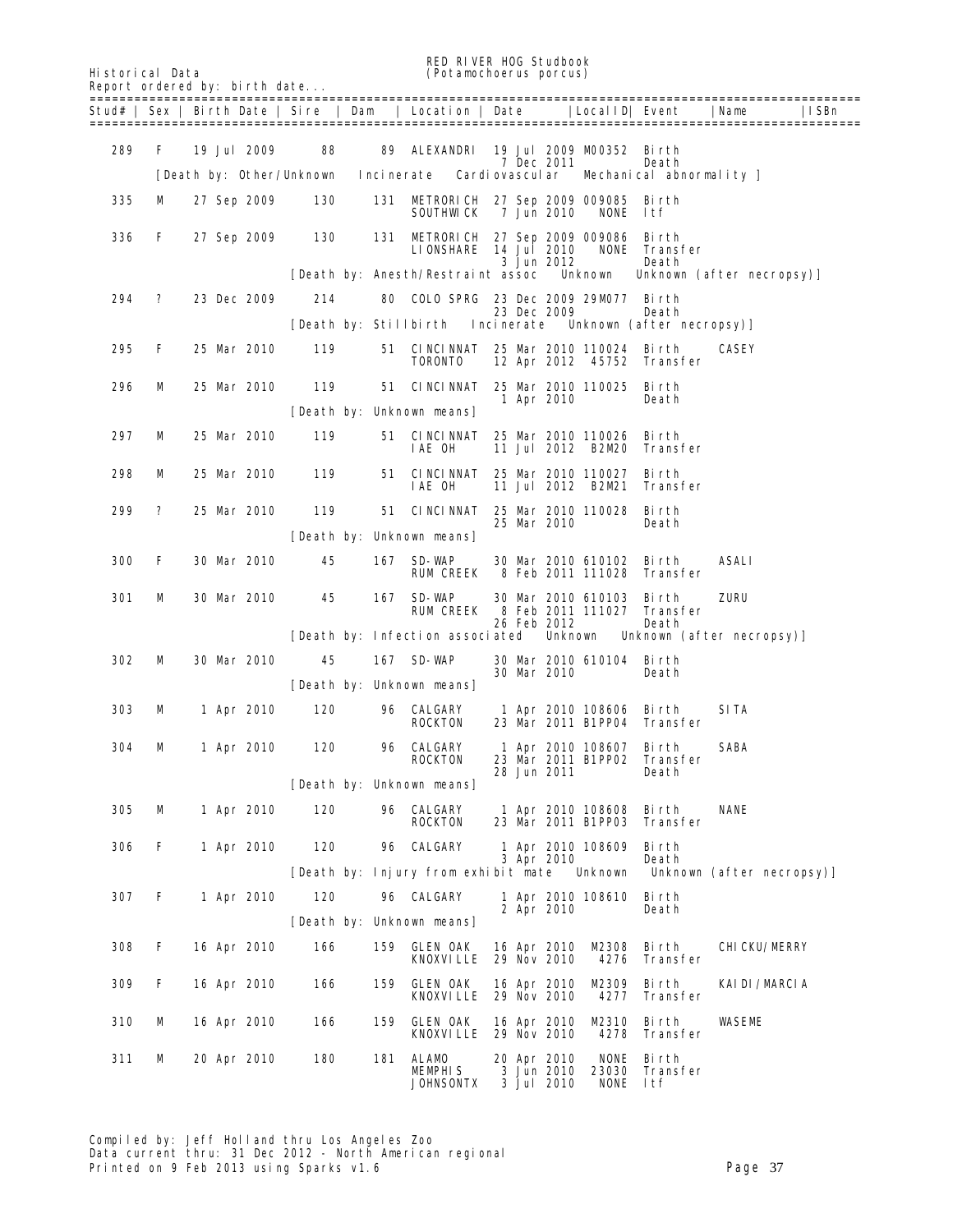RED RIVER HOG Studbook<br>
(Potamochoerus porcus)<br>
(Potamochoerus porcus) Historical Data (*Potamochoerus porcus*)

| Report ordered by: birth date |  |  |
|-------------------------------|--|--|
|                               |  |  |

| ======= |   |             | Stud#   Sex   Birth Date   Sire   Dam |     | Location   Date                                                           |  |                                                | Local ID  Event                               |                                 | Name                                         | ISBn |
|---------|---|-------------|---------------------------------------|-----|---------------------------------------------------------------------------|--|------------------------------------------------|-----------------------------------------------|---------------------------------|----------------------------------------------|------|
| 312     | F | 20 Apr 2010 | 180                                   |     | <b>181 ALAMD</b><br><b>MEMPHIS</b><br><b>JOHNSONTX</b>                    |  | 20 Apr 2010<br>3 Jun 2010<br><b>3 Jul 2010</b> | 23031<br><b>NONE</b>                          | NONE Birth<br>Transfer<br>- 1tf |                                              |      |
| 313     | M | 20 Apr 2010 | 180                                   |     | <b>181 ALAMD</b>                                                          |  | 20 Apr 2010                                    | <b>NONE</b>                                   | Birth                           |                                              |      |
|         |   |             |                                       |     | [Death by: Unknown means]                                                 |  | 21 Apr 2010                                    |                                               | Death                           |                                              |      |
| 314     | м | 21 Apr 2010 | 57                                    | 69  | LOSANGELE<br><b>DISNEY AK 17 Mar 2012 120136</b>                          |  |                                                | 21 Apr 2010 992075                            | Birth<br>Transfer               | CHEECH                                       |      |
| 315     | F | 21 Apr 2010 | 57                                    | 69  | <b>LOSANGELE</b><br><b>SANDIEGOZ</b>                                      |  |                                                | 21 Apr 2010 992076<br>7 Jun 2012 512064       | Birth<br>Transfer               | HAMELA                                       |      |
| 316     | F | 21 Apr 2010 | 57                                    | 69  | LOSANGELE<br><b>SANDIEGOZ</b>                                             |  |                                                | 21 Apr 2010 992077<br>7 Jun 2012 512065       | Birth<br>Transfer               | AMY                                          |      |
| 376     | ? | 21 Apr 2010 | 57                                    | 69  | <b>LOSANGELE</b> 21 Apr 2010 992101                                       |  | 22 Apr 2010                                    |                                               | Birth<br>Death                  |                                              |      |
|         |   |             |                                       |     | [Death by: Unknown means]                                                 |  |                                                |                                               |                                 |                                              |      |
| 317     | M | 2 May 2010  | 61                                    | 122 | <b>OMAHA</b><br><b>BATTLE CR 14 May 2012 M2008</b>                        |  |                                                | 2 May 2010 19876                              | Birth<br>Transfer               |                                              |      |
| 318     | F | 2 May 2010  | 61                                    | 122 | <b>OMAHA</b><br>COLUMBUS                                                  |  |                                                | 2 May 2010 19877<br>25 Sep 2011 211051        | Birth<br>Transfer               | <b>HARRIETT</b>                              |      |
| 319     | F | 15 Jul 2010 | 207                                   |     | 194 SACRAMTO<br><b>DISNEY AK 15 Mar 2012 120137</b>                       |  |                                                | 15 Jul 2010 101133                            | Birth<br>Transfer               | CHLOE                                        |      |
| 320     | M | 15 Jul 2010 | 207                                   | 194 | SACRAMNTO<br>ST LOUIS                                                     |  |                                                | 15 Jul 2010 101134<br>18 Dec 2012 111003      | Birth<br>Transfer               | FLINT                                        |      |
| 321     | F | 15 Jul 2010 | 207                                   | 194 | SACRAMITO<br><b>DISNEY AK 15 Mar 2012 120138</b>                          |  |                                                | 15 Jul 2010 101135                            | Birth<br>Transfer               | <b>JOVI</b>                                  |      |
| 322     | м | 25 Jul 2010 | 166                                   | 158 | <b>GLEN OAK</b>                                                           |  | 1 Sep 2011                                     | 25 Jul 2010 M2311 Birth                       | Death                           | <b>ARIES</b>                                 |      |
|         |   |             |                                       |     | [Death by: Anesth/Restraint assoc                                         |  |                                                | Unknown                                       |                                 | Unknown (after necropsy)]                    |      |
| 323     | M | 25 Jul 2010 | 166                                   | 158 | GLEN OAK<br>[Death by: Anesth/Restraint assoc                             |  | 1 Sep 2011                                     | 25 Jul 2010 M2312<br>Unknown                  | Birth<br>Death                  | <b>POSEIDON</b><br>Unknown (after necropsy)] |      |
| 324     | F | 25 Jul 2010 | 166                                   |     | <b>158 GLEN OAK</b>                                                       |  |                                                |                                               |                                 | <b>CIRCE</b>                                 |      |
|         |   |             |                                       |     |                                                                           |  | 13 Oct 2011                                    | 25 Jul 2010 M2313 Birth                       | Death                           |                                              |      |
|         |   |             | [Death by: Anesth/Restraint assoc     |     | Unknown                                                                   |  |                                                | No necropsy planned                           |                                 | Necropsy not received                        |      |
| 325     | F | 25 Jul 2010 | 166                                   | 158 | <b>GLEN OAK</b><br><b>PROVIDNCE</b>                                       |  |                                                | 25 Jul 2010 M2314 Birth<br>11 Jul 2012 100321 | Transfer                        | <b>PERSEPHONE</b>                            |      |
| 337     | м | 26 Jul 2010 | 186                                   | 131 | <b>METRORICH 26 Jul 2010 010102 Birth</b><br><b>BRIGHTSFA</b> 10 Mar 2011 |  | 7 Jan 2012                                     | <b>NONE</b>                                   | <b>Transfer</b><br>Death        |                                              |      |
|         |   |             |                                       |     | [Death by: Unknown means]                                                 |  |                                                |                                               |                                 |                                              |      |
| 338     | F | 26 Jul 2010 | 186                                   | 131 | METRORICH<br>WLD WRLD                                                     |  | 6 Jan 2011                                     | 26 Jul 2010 010103<br>9325                    | Birth<br>Transfer               |                                              |      |
| 339     | F | 26 Jul 2010 | 186                                   | 131 | METRORICH<br>WLD WRLD                                                     |  |                                                | 26 Jul 2010 010104<br><b>5 Jan 2011</b>       | Birth<br>Transfer               |                                              |      |
| 340     | M | 16 Mar 2011 | 186                                   | 131 | <b>METRORICH 16 Mar 2011 011001</b>                                       |  | 23 Sep 2011                                    |                                               | Birth<br>Death                  |                                              |      |
|         |   |             |                                       |     | [Death by: Unknown means]                                                 |  |                                                |                                               |                                 |                                              |      |
| 341     | M | 16 Mar 2011 | 186                                   | 131 | <b>METRORICH 16 Mar 2011 011002</b><br><b>FOUTS J</b>                     |  | 4 Oct 2011                                     | <b>NONE</b>                                   | Birth<br>Transfer               |                                              |      |
| 345     | M | 19 Mar 2011 | 166                                   | 158 | <b>GLEN OAK</b>                                                           |  |                                                | 19 Mar 2011 M2315                             | Birth                           | <b>NEPTUNE</b>                               |      |
| 346     | M | 19 Mar 2011 | 166                                   | 158 | <b>GLEN OAK</b>                                                           |  |                                                | 19 Mar 2011 M2316 Birth                       |                                 | <b>MDRTON</b>                                |      |
| 347     | F | 19 Mar 2011 | 166                                   | 158 | <b>GLEN OAK</b>                                                           |  |                                                | 19 Mar 2011 M2317 Birth                       |                                 | <b>POTTER</b>                                |      |
| 342     | М | 21 Mar 2011 | 208                                   | 228 | METRORICH<br><b>WLD WRLD</b>                                              |  | 8 Oct 2011                                     | 21 Mar 2011 011003<br>9493                    | Birth<br>Transfer               | <b>GORDON</b>                                |      |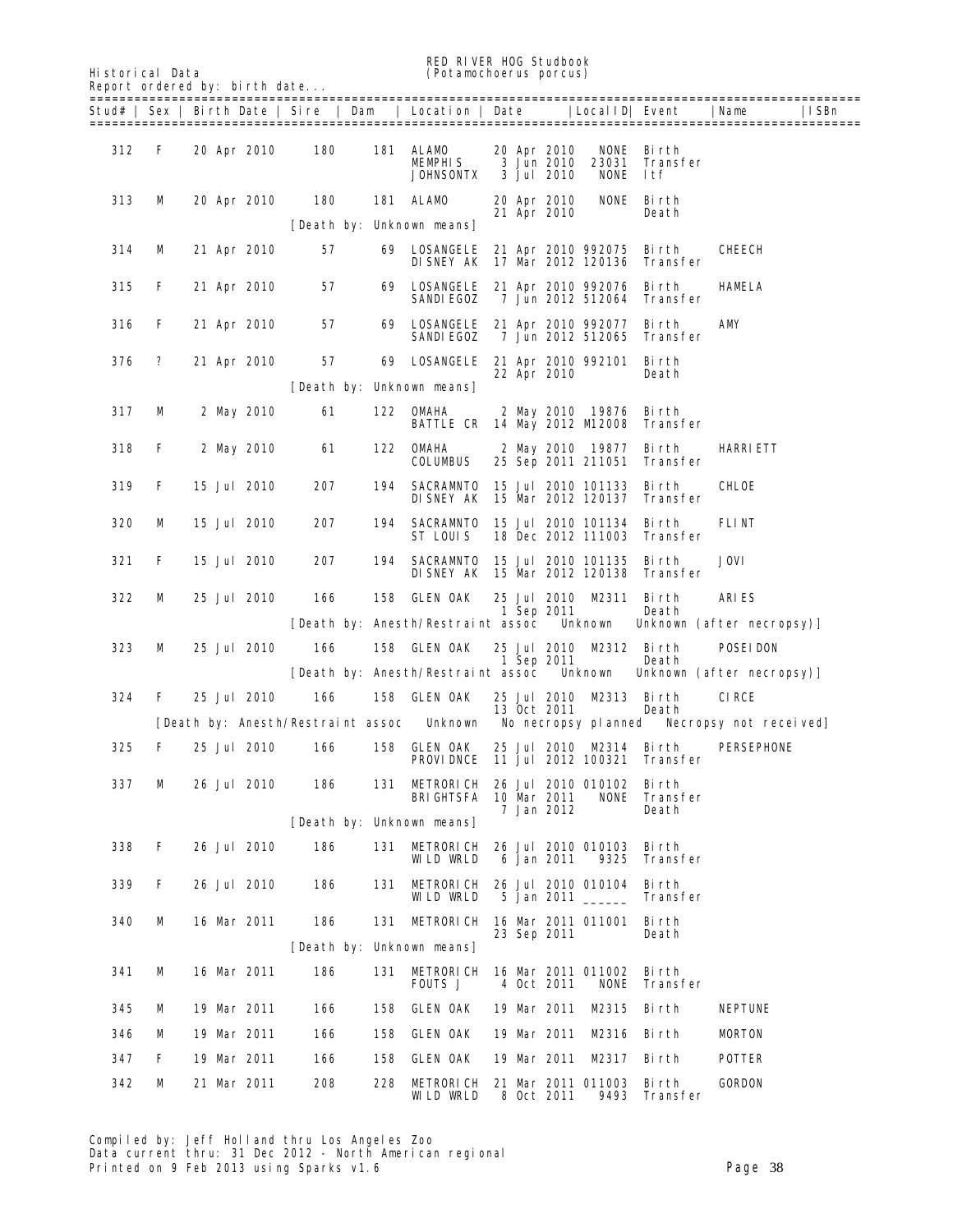RED RIVER HOG Studbook<br>
Fistorical Data<br>
(Potamochoerus porcus) Report ordered by: birth date...

Historical Data (*Potamochoerus porcus*)

| <b>Report ordered by: birth date</b><br>===: |   |  |             |                                 |     |                                    |             |                                                    |                   |                       |
|----------------------------------------------|---|--|-------------|---------------------------------|-----|------------------------------------|-------------|----------------------------------------------------|-------------------|-----------------------|
|                                              |   |  |             | Stud#   Sex   Birth Date   Sire | Dam | Location                           | Date        | LocalID  Event                                     |                   | Name<br>  ISBn        |
| 343                                          | F |  | 21 Mar 2011 | 208                             | 228 |                                    |             | <b>METRORICH 21 Mar 2011 011004 Birth</b>          |                   | SUE                   |
| 344                                          | F |  | 21 Mar 2011 | 208                             | 228 | <b>FOUTS J</b>                     | 4 Oct 2011  | <b>METRORICH</b> 21 Mar 2011 011005<br><b>NONE</b> | Birth<br>Transfer | SYLVIE                |
| 326                                          | M |  | 23 Mar 2011 | 214                             | 80  | COLO SPRG                          |             | 23 Mar 2011 11MD03                                 | Birth             | AKONI                 |
| 327                                          | F |  | 23 Mar 2011 | 214                             | 80  | <b>COLO SPRG</b>                   |             | 23 Mar 2011 11MD04 Birth                           |                   | <b>SAFARA</b>         |
| 331                                          | F |  | 1 Apr 2011  | 120                             | 96  | <b>CALGARY</b>                     | 3 Apr 2011  | 1 Apr 2011 108773                                  | Birth<br>Death    |                       |
|                                              |   |  |             |                                 |     | [Death by: Unknown means]          |             |                                                    |                   |                       |
| 332                                          | ? |  | 1 Apr 2011  | 120                             | 96  | <b>CALGARY</b>                     | 3 Apr 2011  | 1 Apr 2011 108774                                  | Birth<br>Death    |                       |
|                                              |   |  |             |                                 |     | [Death by: Unknown means]          |             |                                                    |                   |                       |
| 333                                          | ? |  | 1 Apr 2011  | 120                             | 96  | <b>CALGARY</b>                     | 3 Apr 2011  | 1 Apr 2011 108775                                  | Birth<br>Death    |                       |
|                                              |   |  |             |                                 |     | [Death by: Unknown means]          |             |                                                    |                   |                       |
| 334                                          | F |  | 1 Apr 2011  | 120                             | 96  | <b>CALGARY</b>                     |             | 1 Apr 2011 108776 Birth                            |                   | TISA                  |
| 328                                          | M |  | 2 Apr 2011  | 209                             | 273 | <b>OKLAHOMA</b><br><b>TORONTO</b>  |             | 2 Apr 2011 775610<br>12 Apr 2012 45751             | Birth<br>Transfer | PHILIP                |
| 329                                          | F |  | 2 Apr 2011  | 209                             | 273 | <b>OKLAHDMA</b><br><b>METROZOO</b> |             | 2 Apr 2011 775611<br>13 Dec 2011 11M24             | Birth<br>Transfer | <b>PENNY</b>          |
| 330                                          | F |  | 2 Apr 2011  | 209                             | 273 | <b>OKLAHDMA</b><br><b>METROZOO</b> |             | 2 Apr 2011 775612<br>13 Dec 2011 11M25             | Birth<br>Transfer | <b>PEARL</b>          |
| 348                                          | M |  | 22 May 2011 | 45                              | 167 | SD-WAP<br><b>BUSCH TAM</b>         |             | 22 May 2011 611195<br>29 Mar 2012 65161            | Birth<br>Transfer | <b>HAMLITON</b>       |
| 349                                          | M |  | 22 May 2011 | 45                              | 167 | SD-WAP<br><b>BUSCH TAM</b>         |             | 22 May 2011 611197<br>29 Mar 2012 65162            | Birth<br>Transfer | <b>GROOT</b>          |
| 350                                          | F |  | 22 May 2011 | 45                              | 167 | SD-WAP                             |             | 22 May 2011 611196                                 | Birth             | <b>LOZI</b>           |
| 351                                          | м |  | 4 Aug 2011  | 208                             | 228 | METRORICH                          |             | 4 Aug 2011 011034                                  | Birth             |                       |
| 352                                          | F |  | 4 Aug 2011  | 208                             | 228 | METRORICH                          |             | 4 Aug 2011 011035                                  | Birth             |                       |
| 377                                          | ? |  | 17 Oct 2011 | 57                              | 69  | <b>LOSANGELE</b>                   | 17 Oct 2011 | 17 Oct 2011 992550                                 | Birth<br>Death    |                       |
|                                              |   |  |             | [Death by: Euthanasia (medical) |     | <b>Unknown</b>                     |             | No necropsy planned                                |                   | Necropsy not received |
| 353                                          | м |  | 12 Mar 2012 | 120                             | 279 | <b>CALGARY</b>                     |             | 12 Mar 2012 108931                                 | Birth             | <b>CONGO</b>          |
| 354                                          | F |  | 12 Mar 2012 | 120                             | 279 | <b>CALGARY</b>                     |             | 12 Mar 2012 108932                                 | Birth             | KUM                   |
| 355                                          | М |  | 16 Mar 2012 | 209                             | 273 | <b>OKLAHOMA</b>                    |             | 16 Mar 2012 775813 Birth                           |                   |                       |
| 356                                          | M |  | 16 Mar 2012 | 209                             | 273 | <b>OKLAHOMA</b>                    |             | 16 Mar 2012 775814 Birth                           |                   |                       |
| 357                                          | F |  | 16 Mar 2012 | 209                             | 273 | <b>OKLAHOMA</b>                    |             | 16 Mar 2012 775815 Birth                           |                   |                       |
| 358                                          | F |  | 16 Mar 2012 | 209                             | 273 | <b>OKLAHOMA</b>                    |             | 16 Mar 2012 775816                                 | Birth             |                       |
| 359                                          | M |  | 27 Mar 2012 | 45                              | 167 | SD-WAP                             |             | 27 Mar 2012 612071 Birth                           |                   | <b>BALOO</b>          |
| 360                                          | M |  | 27 Mar 2012 | 45                              | 167 | SD-WAP                             |             | 27 Mar 2012 612072                                 | Birth             | <b>BAGHEERA</b>       |
| 361                                          | F |  | 27 Mar 2012 | 45                              | 167 | SD-WAP                             |             | 27 Mar 2012 612069                                 | Birth             | ZOLA                  |
| 362                                          | F |  | 27 Mar 2012 | 45                              | 167 | SD-WAP                             |             | 27 Mar 2012 612070                                 | Birth             | ZAMU                  |
| 363                                          | M |  | 23 Apr 2012 | 155                             | 274 | KANSASCTY                          |             | 23 Apr 2012 M 2015 Birth                           |                   | <b>T-BONE</b>         |
| 364                                          | м |  | 23 Apr 2012 | 155                             | 274 | KANSASCTY                          |             | 23 Apr 2012 M2017 Birth                            |                   | <b>PORK CHOP</b>      |
| 365                                          | F |  | 23 Apr 2012 | 155                             | 274 | KANSASCTY                          |             | 23 Apr 2012 M 2014 Birth                           |                   | PRISCILLA             |
| 366                                          | F |  | 23 Apr 2012 | 155                             | 274 | KANSASCTY                          |             | 23 Apr 2012 M 2016 Birth                           |                   | R. J.                 |
| 367                                          | м |  | 27 Apr 2012 | 208                             | 228 |                                    |             | METRORICH 27 Apr 2012 012014 Birth                 |                   | <b>WLEUR</b>          |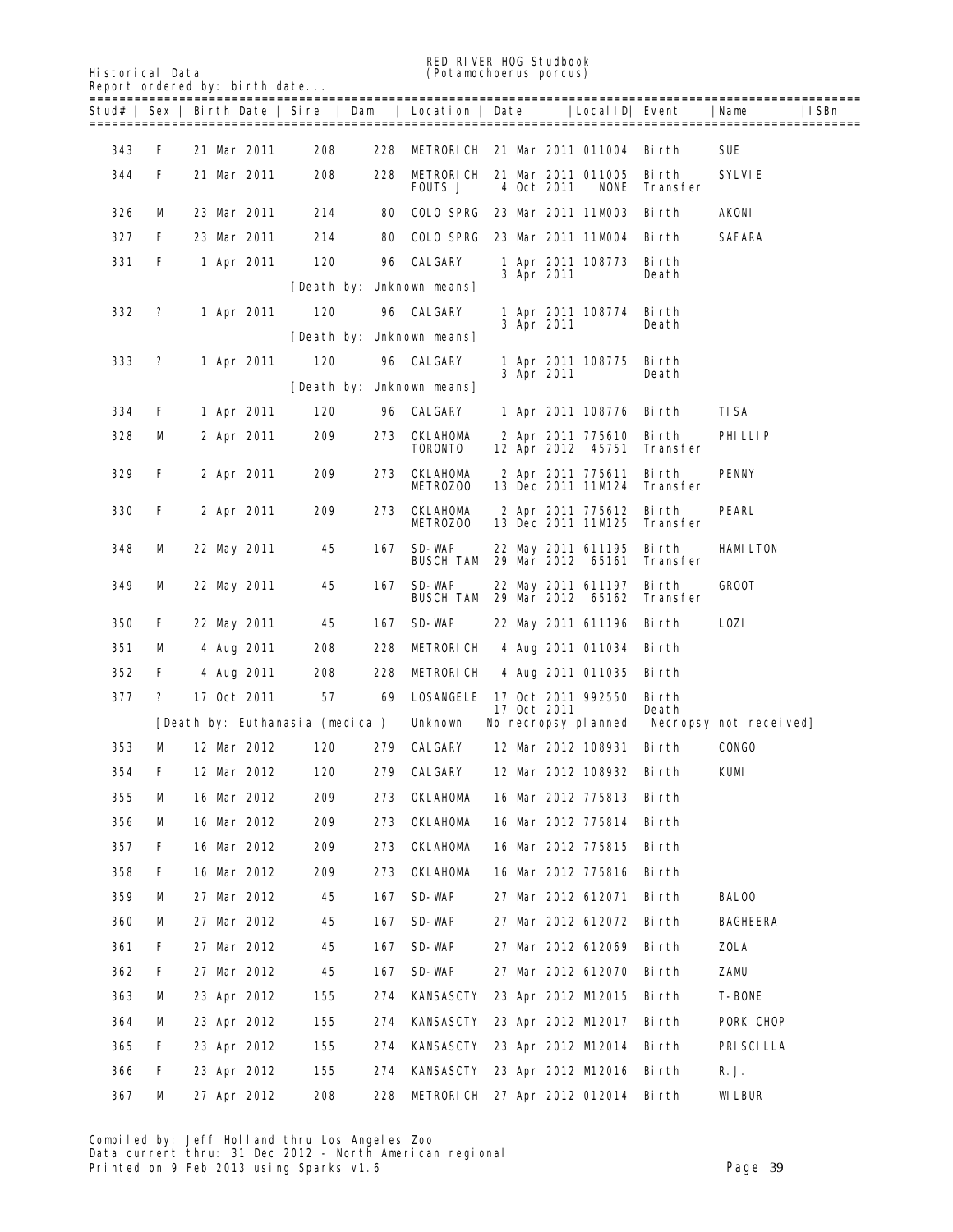Report ordered by: birth date...

RED RIVER HOG Studbook

| <b>Historical Data</b> |  | (Potamochoerus porcus) |  |
|------------------------|--|------------------------|--|
|                        |  |                        |  |

| Stud# |              |             |     | Sex   Birth Date   Sire   Dam   Location   Date |            | Local ID  Event                           |                | ISBn<br>  Name                                                        |
|-------|--------------|-------------|-----|-------------------------------------------------|------------|-------------------------------------------|----------------|-----------------------------------------------------------------------|
|       |              |             |     |                                                 |            |                                           |                |                                                                       |
| 368   | F            | 27 Apr 2012 | 208 | 228                                             |            | <b>METRORICH 27 Apr 2012 012013 Birth</b> |                |                                                                       |
| 369   | F            | 27 Apr 2012 | 208 | 228 METRORICH 27 Apr 2012 012012 Birth          |            |                                           |                |                                                                       |
| 370   | F            | 27 Apr 2012 | 208 | 228 METRORICH 27 Apr 2012 012011 Birth          |            |                                           |                |                                                                       |
| 373   | М            | 28 Apr 2012 | 186 | 131 METRORICH 28 Apr 2012 012058 Birth          |            |                                           |                |                                                                       |
| 371   | М            | 2 Jun 2012  | 57  | LOSANGELE<br>69                                 | 2 Jun 2012 | 2 Jun 2012 992708                         | Birth<br>Death |                                                                       |
|       |              |             |     |                                                 |            |                                           |                | [Death by: Injury from exhibit mate Unknown Unknown (after necropsy)] |
| 372   | $\mathbf{F}$ | 2 Jun 2012  | 57  | LOSANGELE<br>69                                 |            | 2 Jun 2012 992709                         | - Bi rth       |                                                                       |
| 374   | F            | 28 Aug 2012 | 186 | 131 METRORICH 28 Aug 2012 012059 Birth          |            |                                           |                |                                                                       |

TOTALS: 175.167.31 (373)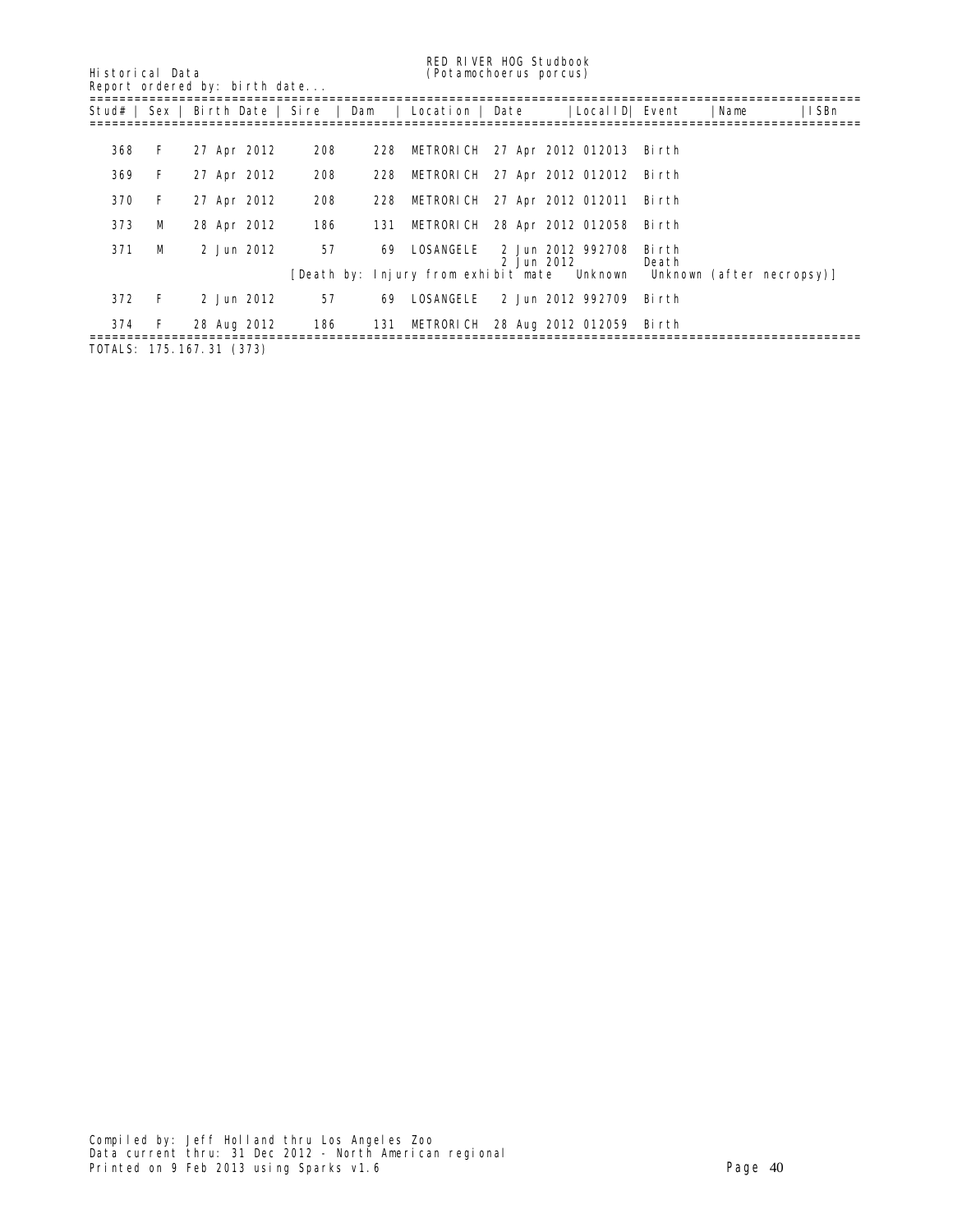## **INSTITUTION LISTING AND RED RIVER HOG BIBLIOGRAPHY**

red r*iver a*nd studies and the studies of the studies Historical Data (*Potamochoerus porcus*)

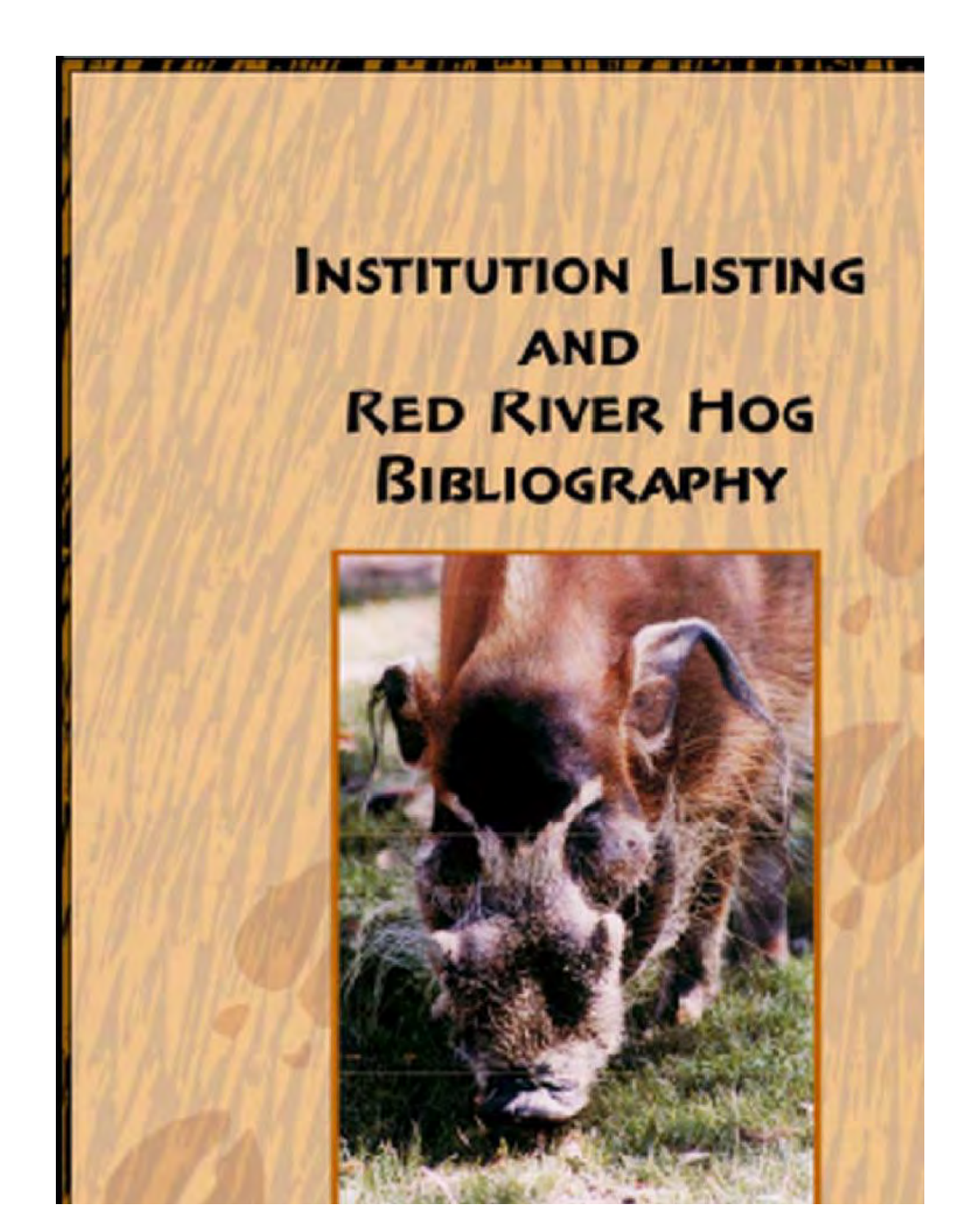## **2012 Institution Listing**

| <u>Mnemonic</u>  | <u>Institution</u>             | <b>Contact</b>                                                          |
|------------------|--------------------------------|-------------------------------------------------------------------------|
| <b>ALEXANDRI</b> | Alexandria Zoo                 | Lisa Laskoski<br><b>RVT</b><br>318-441-6819                             |
| <b>ASHEBORO</b>  | North Carolina Zoo             | Ken Reininger<br><b>General Curator</b><br>336-879-7610                 |
| <b>ATASCADER</b> | <b>Charles Paddock Zoo</b>     | Kate Capela<br>Registrar<br>805-470-3174                                |
| <b>AUDUBON</b>   | Audubon Zoo                    | Joe Forys<br><b>Asst. Curator of Mammals</b><br>504-212-5316            |
| <b>BATTLE CR</b> | <b>Binder Park Zoo</b>         | <b>Jenny Barnett</b><br>Director of Wildlife Mgmt.<br>269-979-1351 x158 |
| <b>BIRMINGHM</b> | Birmingham Zoo                 | Wes Sims<br><b>Curator of Africa</b><br>205-879-0409 x 244              |
| <b>BRIGHTSFA</b> | <b>Brights</b> Zoo             | Tony Bright<br>423-426-6528                                             |
| <b>BUSCH TAM</b> | <b>Busch Gardens Tampa Bay</b> | Raina Collins<br>Registrar<br>813-987-5544                              |
| <b>CALGARY</b>   | Calgary Zoo                    | Deanna Snell<br>Registrar<br>403-232-9327                               |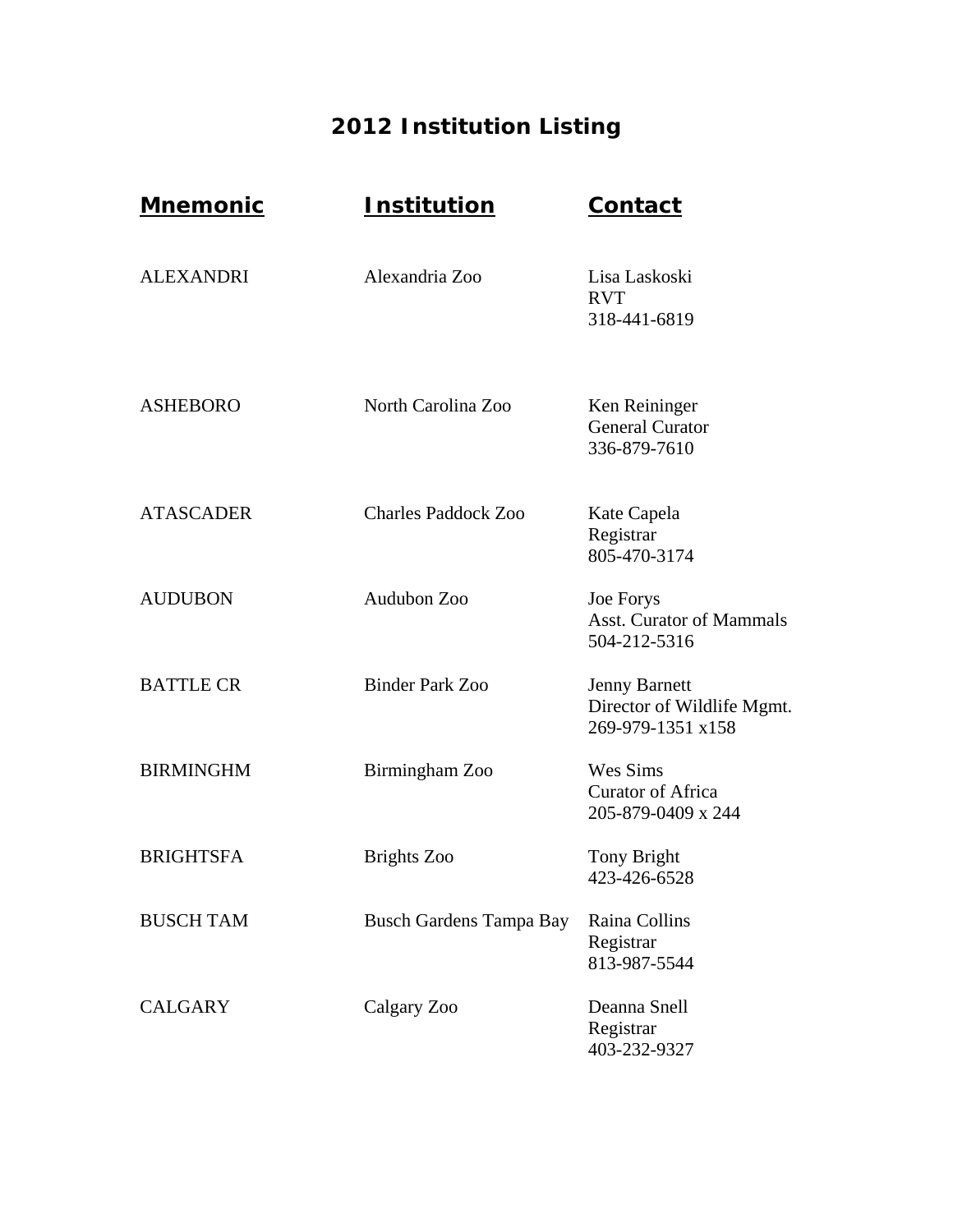| <u>Mnemonic</u>  | <b>Institution</b>       | <b>Contact</b>                                                         |
|------------------|--------------------------|------------------------------------------------------------------------|
| <b>CHICAGOBR</b> | <b>Brookfield Zoo</b>    | <b>Joan Daniels</b><br>708-688-8436                                    |
| <b>CHICAGOLP</b> | Lincoln Park Zoo         | Mark Kamhout<br>Zoological Manager<br>312-742-7684                     |
| <b>CINCINNAT</b> | Cincinnati Zoo           | Mike Dulaney<br><b>Mammal Curator</b><br>513-475-6156                  |
| <b>CLEVELAND</b> | Cleveland Metroparks Zoo | Pam Krentz<br>Registrar<br>216-635-3361                                |
| <b>COLO SPRG</b> | Cheyenne Mt. Zoo         | <b>Tracy Brower</b><br><b>General Curator</b><br>719-633-9925 ext. 113 |
| <b>COLUMBUS</b>  | Columbus Zoo             | <b>Shelly Roach</b><br>Registrar<br>614-635-3429                       |
| <b>DALLAS</b>    | Dallas Zoo               | Fran Lyon<br><b>Curator of Mammals</b><br>469-554-7204                 |
| <b>DENVER</b>    | Denver Zoo               | Beth Jo Schoeberl<br><b>Curator of Mammals</b><br>303-376-4905         |
| <b>DICKERSON</b> | Dickerson Park Zoo       | Kesha Schreiber<br><b>Animal Records</b><br>417-833-1570               |
| <b>DISNEY AK</b> | Disney's Animal Kingdom  | <b>Steve Metzler</b><br><b>Assistant Curator</b><br>407-938-7107       |
| <b>FORTWORTH</b> | Fort Worth Zoo           | Kurt Geisler<br><b>Associate Mammal Curator</b><br>817-759-7165        |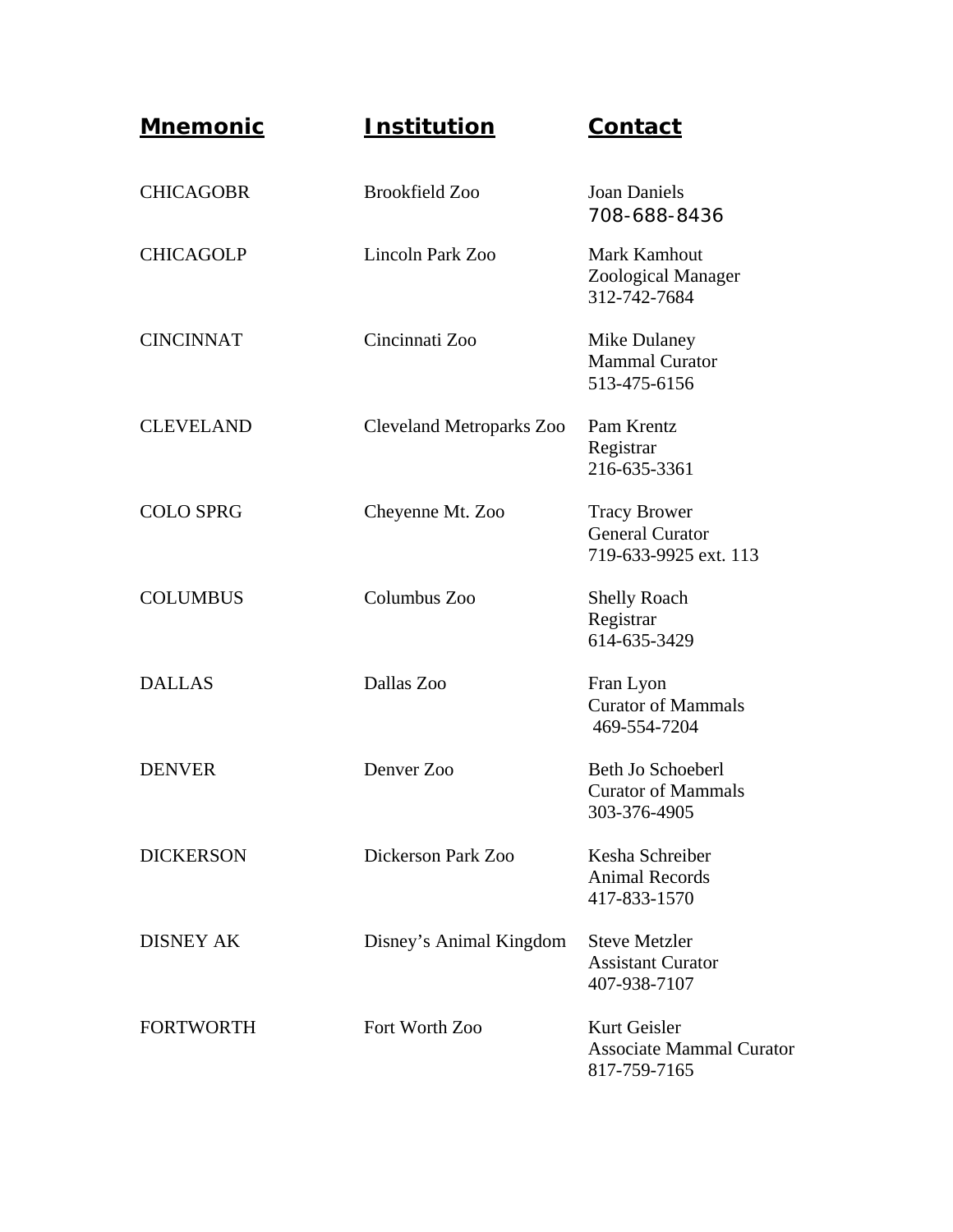| <u>Mnemonic</u>   | <b>Institution</b>                            | <b>Contact</b>                                                      |
|-------------------|-----------------------------------------------|---------------------------------------------------------------------|
| <b>FOUTS J</b>    | Tanganyika Wildlife Park                      | <b>Jim Fouts</b><br>Director<br>316-794-8954                        |
| <b>GLENOAK</b>    | Peoria Zoo                                    | Dawn Petefish<br><b>Collections Curator</b><br>309-686-3365 x 201   |
| <b>IAE OH</b>     | African Safari Wildlife Park Laura Bragg      | Registrar<br>laurabaswp@sbcglobal.net                               |
| <b>JACKSON</b>    | Jackson Zoo                                   | Dave Wetzel<br><b>Asst. Director/Animal Curator</b><br>601-352-2590 |
| <b>JOHNSON TX</b> | Safari Enterprises                            | Larry Johnson<br>Director                                           |
| <b>KANSASCTY</b>  | Kansas City Zoo                               | Cinnamon Williams<br>CinnamonWilliams@fotzk.org                     |
| <b>KNOXVILLE</b>  | Knoxville Zoo                                 | Amy Flew<br>Curator<br>856-637-5331 x379                            |
| <b>LIONSHARE</b>  | Zoological Center at<br><b>Lionshare Farm</b> | Marcella Leone<br>Owner<br>203-912-4654                             |
| <b>LITTLEROC</b>  | Little Rock Zoo                               | Joe Darcangelo<br><b>Curator of Hoofstock</b><br>501-661-7202       |
| <b>LOSANGELE</b>  | Los Angeles Zoo                               | <b>Jeff Holland</b><br><b>Curator of Mammals</b><br>323-644-4220    |
| <b>LOWRY</b>      | Lowry Park Zoo                                | Lee Ann Rottman<br><b>General Curator</b><br>813-935-8552 x221      |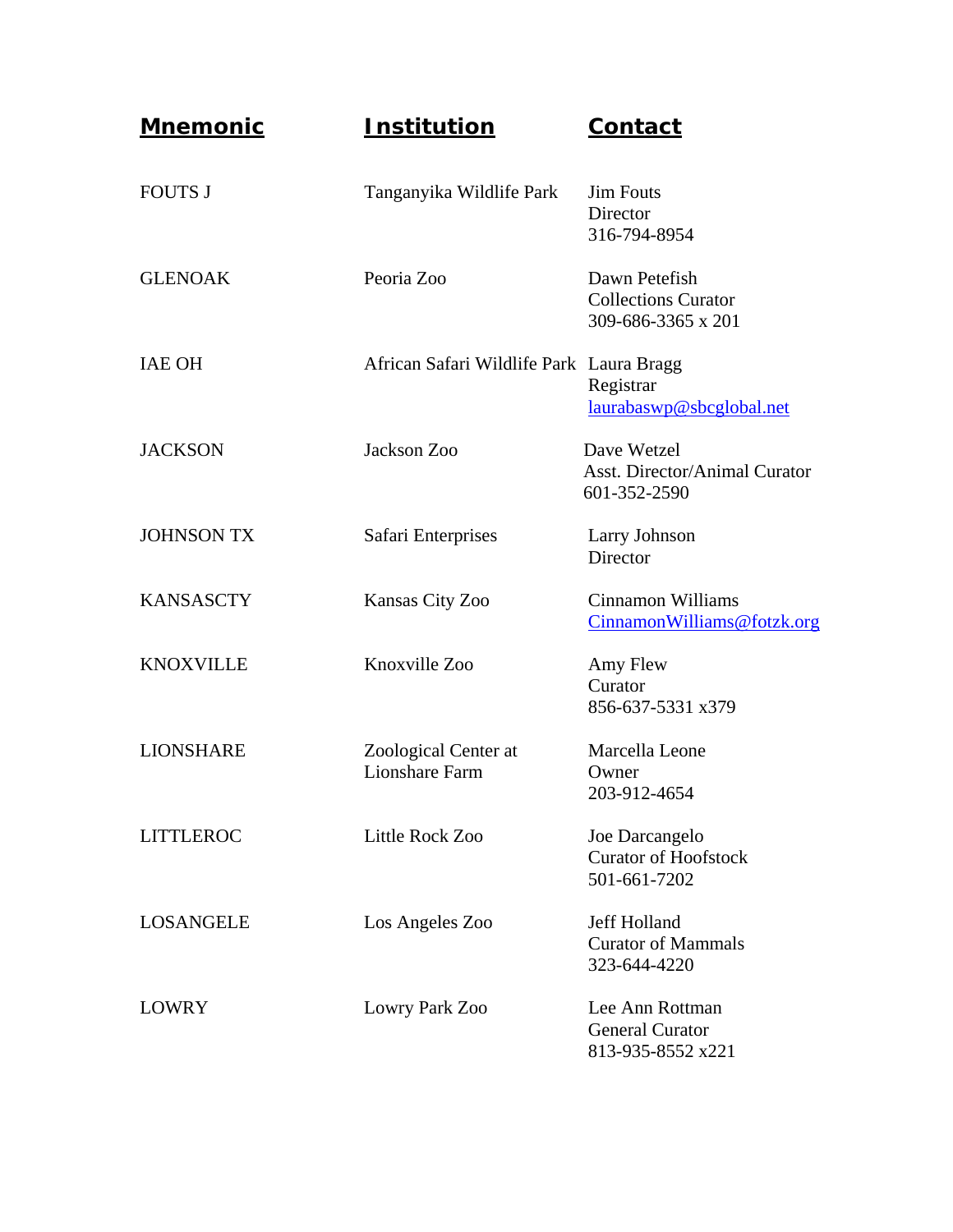| <b>Mnemonic</b>  | <u>Institution</u>                 | <b>Contact</b>                                                       |
|------------------|------------------------------------|----------------------------------------------------------------------|
| <b>MEMPHIS</b>   | Memphis Zoo                        | Gail Karr<br><b>Assistant Curator</b><br>901-333-6782                |
| <b>METRORICH</b> | Metro Richmond Zoo                 | Jim Adeline<br>Director<br>804-852-2778                              |
| <b>METROZOO</b>  | Miami Metrozoo                     | <b>Rachel Watkins Rodgers</b><br>Registrar<br>305-251-0400           |
| <b>MICANOPY</b>  | Micanopy Zool. Preserve            | Rhudy Holly<br>Owner<br>301-928-3567                                 |
| <b>MINNESOTA</b> | Minnesota Zoo                      | Tony Fischer<br><b>Collection Manager</b><br>952-431-9275            |
| <b>NASHV ZOO</b> | Nashville Zoo                      | <b>Karen Rice</b><br><b>Curator of Mammals</b><br>615-833-1534 x 183 |
| <b>NORFOLK</b>   | Virginia Zoo                       | Joe Roman<br><b>Curator of Mammals</b><br>757-441-2373 x267          |
| <b>NY BRONX</b>  | <b>Bronx Zoo</b>                   | Penny Kalk<br><b>Asst. Curator of Mammals</b><br>718-220-7113        |
| NZP-WASH         | <b>Smithsonian National Zoo</b>    | <b>Tony Barthel</b><br>202-633-3238                                  |
| <b>OKLAHOMA</b>  | Oklahoma Zoo                       | Laura Bottaro<br><b>Curator of Mammals</b><br>405-425-0209           |
| <b>OMAHA</b>     | <b>Omaha's Henry Doorly</b><br>Zoo | <b>Stephanie Huettner</b><br>Registrar<br>402-738-2068               |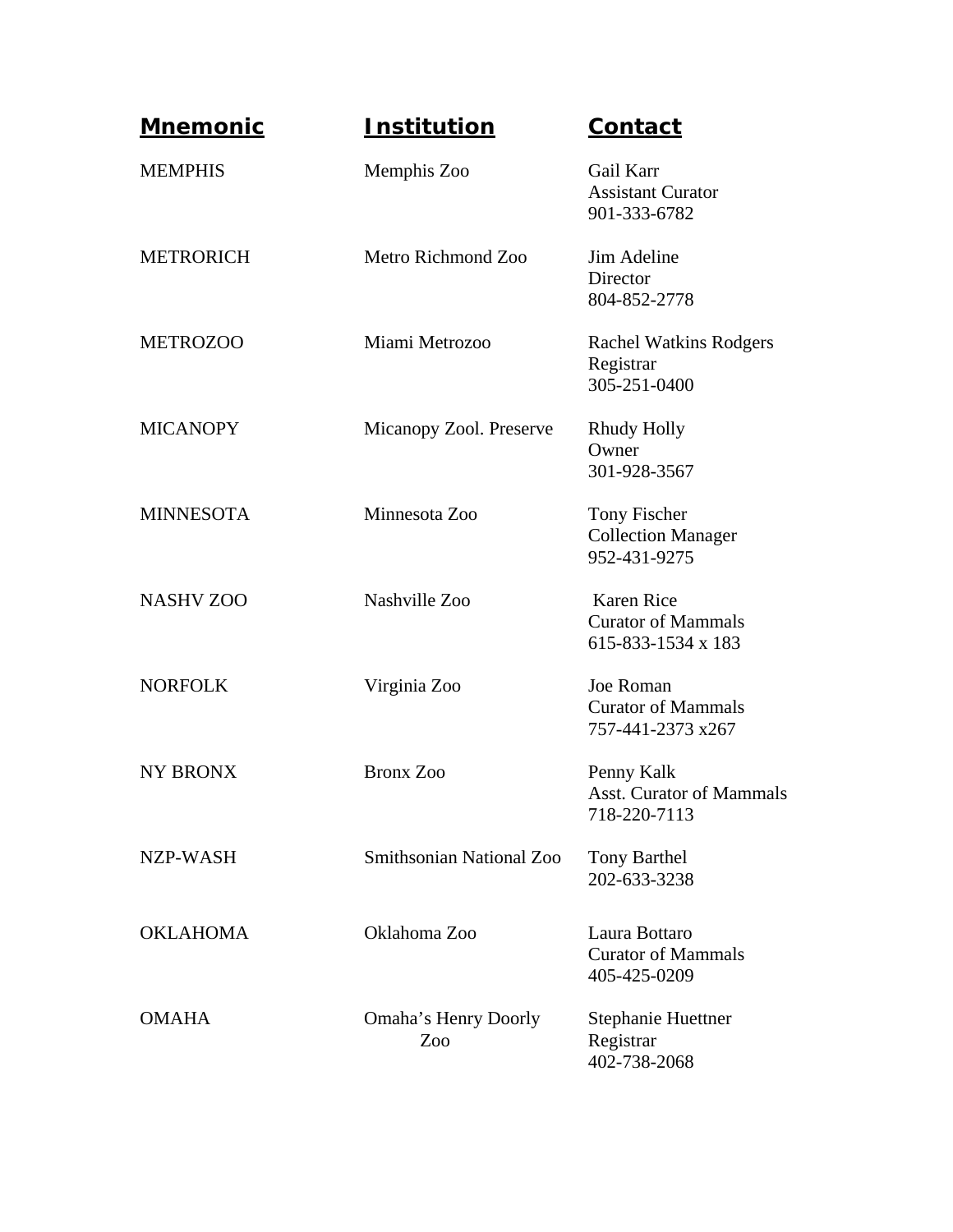| <u>Mnemonic</u>  | <u>Institution</u>                                      | Contact                                                                  |
|------------------|---------------------------------------------------------|--------------------------------------------------------------------------|
| PHILADELP        | Philadelphia Zoo                                        | <b>Beth Bahner</b><br><b>Animal Collections Manager</b><br>215-243-5214  |
| <b>PROVIDNCE</b> | Roger Williams Park Zoo                                 | Tim French<br><b>Deputy Director-Animal Programs</b><br>401-785-3510     |
| <b>PUEBLA</b>    | Africam Safari                                          | Frank Camacho<br>Director/CEO<br>fcamacho@africamsafari.com.mx           |
| <b>RIO GRAND</b> | Albuquerque Biological<br>Park                          | Lynn Tupa<br><b>Mammal Curator</b><br>505-764-6216                       |
| <b>ROCKTON</b>   | African Lion Safari &<br>Game Farrm Ltd.                | Serge Lussier<br>Superintendent<br>519-623-2620 x 329                    |
| <b>RUM CREEK</b> | Center for Conservation of<br><b>Tropical Ungulates</b> | John Wortman<br>Registrar<br>941-637-3827                                |
| <b>SACRAMNTO</b> | Sacramento Zoo                                          | Leslie Field<br>Registrar<br>916-808-5166                                |
| <b>SAFARIW</b>   | Safari West                                             | Kimberly Robertson<br>Registrar<br>707-579-2551                          |
| <b>SAN ANTON</b> | San Antonio Zoo                                         | John Gramieri<br><b>Mammal Curator</b><br>210-734-7184 x1330             |
| <b>SANDIEGOZ</b> | San Diego Zoo                                           | <b>Curby Simerson</b><br><b>Asst. Curator of Mammals</b><br>619-557-3986 |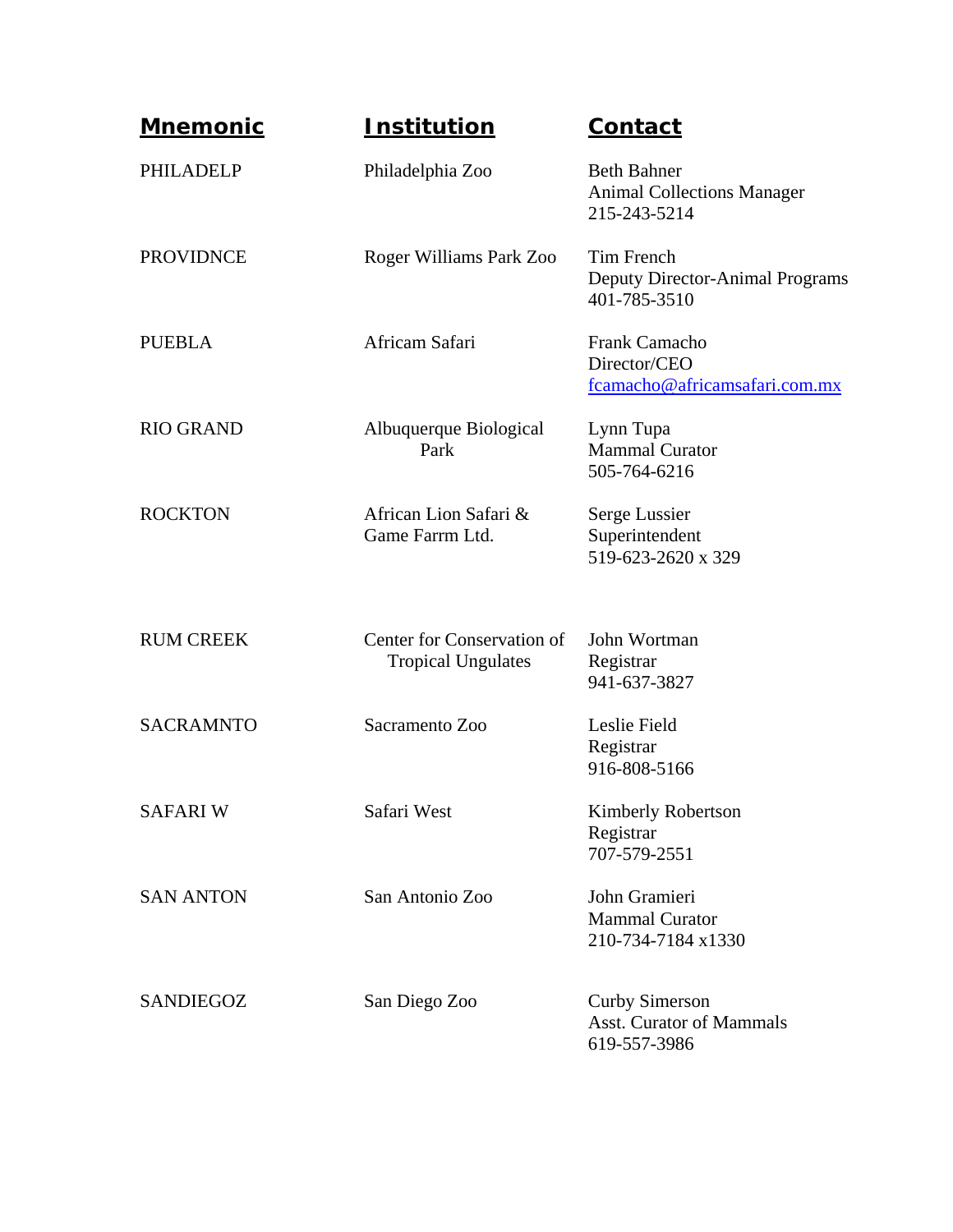| <b>MNEMONIC</b>  | <b>INSTITUTION</b>             | <b>CONTACT</b>                                               |
|------------------|--------------------------------|--------------------------------------------------------------|
| SD-WAP           | San Diego Zoo's<br>Safari Park | Andy Blue<br><b>Asst. Curator of Mammals</b><br>760-738-5003 |
| <b>SEDGWICK</b>  | Sedgwick County Zoo            | Mike Quick<br><b>Curator of Mammals</b><br>316-266-8237      |
| <b>SHADOW</b>    | Shadow Nursery Inc.            | Don Shadow<br>Owner<br>931-967-6059                          |
| <b>ST LOUIS</b>  | Saint Louis Zoo                | Tim Thier<br>314-781-0900                                    |
| <b>TORONTO</b>   | Toronto Zoo                    | Maria Franke<br><b>Curator of Mammals</b><br>416-392-5967    |
| <b>VA SAFARI</b> | Virginia Safari Park           | Eric Morgensen<br>Owner<br>540-291-3205 x 7                  |
| <b>WILD WRLD</b> | Wildlife World Zoo             | <b>Jack Ewert</b><br><b>General Curator</b><br>623-935-5692  |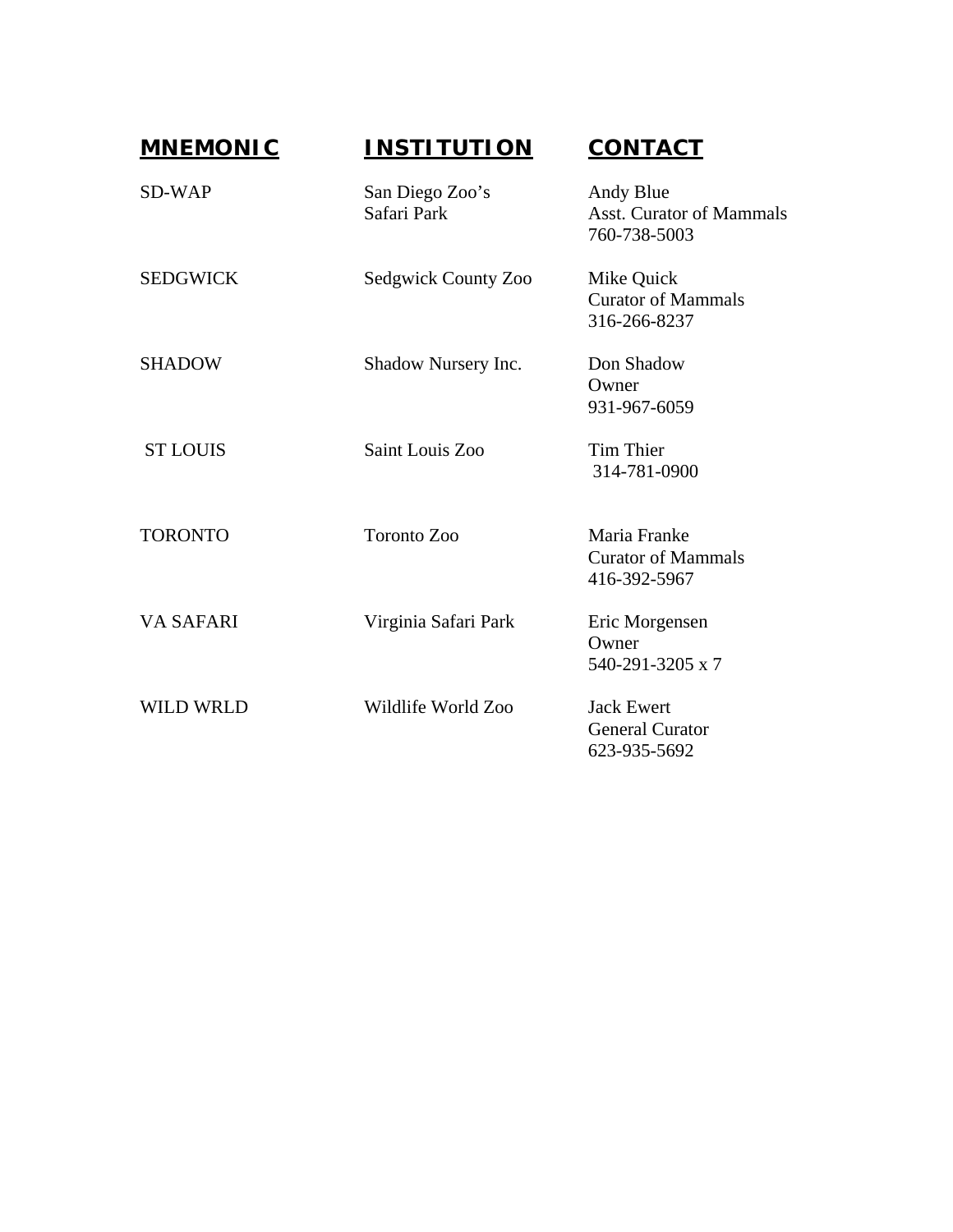#### **Bibliography**

Abernethy K, White L. 1999. A clean sweep. Wildlife Conservation 102(4):50-55.

Anderson A, Holland J, Noll R. 2004. The introduction of red river hogs and bongo at the Los Angeles Zoo. Suiform Soundings 4(1):12-14. Available online at: [http://iucn.org/themes/ssc/sgs/pphsg/Suiform%20soundings/Newsletter4\(1\).pdf](http://iucn.org/themes/ssc/sgs/pphsg/Suiform%20soundings/Newsletter4(1).pdf) [viewed 08/08].

Anderson EC, Hutchings GH, Mukarati N, Wilkinson PJ. 1998. African swine fever virus infection of the bushpig (*Potamochoerus porcus*) and its significance in the epidemiology of the disease. Veterinary Microbiology 62(1):1-15.

Armstrong AJ, van Hensbergen HJ. 1996. Impacts of afforestation with pines on assemblages of native biota in South Africa. South African Forestry Journal 175:35-42.

Berg F, Gustafson U, Andersson L. 2006. The uncoupling protein 1 gene (UCP1) is disrupted in the pig lineage: A genetic explanation for poor thermoregulation in piglets. PLoS Genetics 2/8(1178-1181).

Berger EM, Leus K, Schwarzenberger F**.** 2002. Faecal steroid metabolites for noninvasive assessment of reproduction in common warthogs (*Phacochoerus africanus*), red river hogs

(*Potamochoerus porcus*) and babirusa (*Babyrousa babyrussa celebensis*). In: Combined meeting of the European Association of Zoo and Wildlife Veterinarians (EAZWV) and the European Wildlife Disease Association (EWDA); 2002 May 8-12: Heidelberg, Germany. p 411-412.

Berger EM, Leus K, Vercammen P, Schwarzenberger F. 2006. Faecal steroid metabolites for non-invasive assessment of reproduction in common warthogs (*Phacochoerus africanus*), red river hogs (*Potamochoerus porcus*) and babirusa (*Babyrousa babyrussa*). Animal Reproduction Science 91/1-2:155-171.

Benirschke K. 2002. Red River Hog. *Potamochoerus porcus* porcus. In: Bernischke K, editor. Comparative Placentation. Available online: [http://medicine.ucsd.edu/cpa/hog.html.](http://medicine.ucsd.edu/cpa/hog.html) [viewed 08/08]

Bosma AA, de-Haan NA, Macdonald AA. 1991. The current status of cytogenetics of the *Suidae*: A review. In: Kloes H-G, Fraedrich H, editors. Ber. Int. Tagung Wildschweine & Pekaris Zoo Berlin. Beitr. Tiergaertnerei Jg. 147, Bongo 18:258-272.

Breytenbach GJ, Skinner JD. 1982. Diet, feeding and habitat utilization by bushpigs, *Potamochoerus porcus* Linn.1758. South African Journal of Wildlife Research 12(1):1-7.

Brightman M. 2004. Crowned eagle preying on young bushpig. Honeyguide 50(2):184- 185.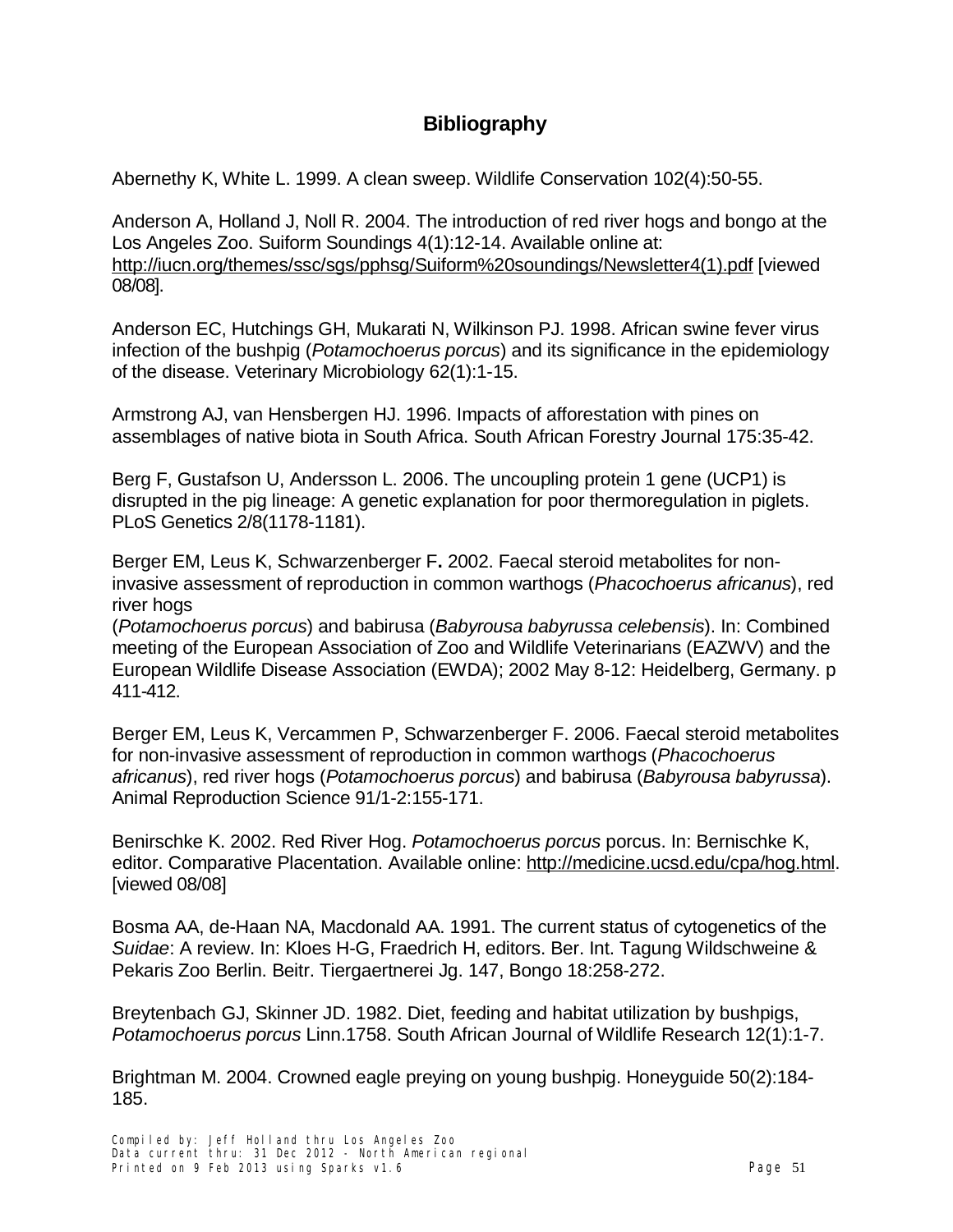Buys D, Keogh HJ. 1984. Notes on the microstructure of hair of the *Orycteropodidae*, *Elephantidae*, *Equidae*, *Suidae* und *Giraffidae*. South African Journal of Wildlife Research 14(4):111-119.

Cillie B. 1987. A field guide: mammals of Southern Africa. Sandton, South Africa: Frandsen Publishers. Bushpig, *Potamochoerus porcus*; p 78-79.

Cooke HBS, Wilkinson AF. 1978. Suidae and Tayassuidae. In: Maglio VJ, Cooke HBS, eds. Evolution of African mammals. Cambridge, Mass.: Harvard University Press. p. 435- 528.

Cooper SM, Melton DA. 1988. The bushpig as a problem animal in sugar cane. South African Journal of Wildlife Research 18(4):149-153.

Crandall LS. 1964. The management of wild mammals in captivity. Chicago and London: University of Chicago Press. p 524-525.

Cumming DHM, Clayton L. 2001. Wild pigs and boars. In: Macdonald D, editor. The encyclopedia of mammals. New York: Barnes & Noble. p 484-487.

Dayrell E, Pullen K. 2003. Post-occupancy evaluation of a red river hog (*Potamochoerus porcus*) enclosure. In: Gilbert TC, ed. Winchester, England, Marwell Zoological Park : Federation of Zoological Gardens of Great Britain and Ireland, London. p 226-230.

de Boer WF, Baquete DS. 1998. Natural resource use, crop damage and attitudes of rural people in the vicinity of the Maputo Elephant Reserve, Mozambique. Environmental Conservation 25(3):208-218.

de Villiers D. 2002. Impacts of human and biological factors on distributions of indigenous animals in Transkei, with particular emphasis on the forest dwelling bushbuck (*Tragelaphus scriptus*), blue duiker (*Philantomba monticola*), and bushpig (*Potamochoerus* porcus). [M.S. thesis]. Umtata, South Africa. Department of Zoology, University of Transkei.

Dosimont O. 2004. Capture et elevage du potamochere (*Potamochoerus porcus*) en foret equatoriale gabonaise. [Red river hog (*Potamochoerus porcus*) capture and breeding in the equatorial forest of Gabon.] Game & Wildlife Science 21(3):375-385. [In French]

Estes RD. 1991. The behavior guide to African mammals: including hoofed mammals, carnivores, primates. Berkeley: Calif.: University of Calif. Press. Bushpig (*Potamochoerus porcus*); p 214-216.

Estes RD, Cumming DHM, Haslett GW. 1978. Sebaceous scent glands discovered inside the upper lip of three suids: *Sus, Phacochoerus* and *Potamochoerus*. American Zoologist 18(3):545.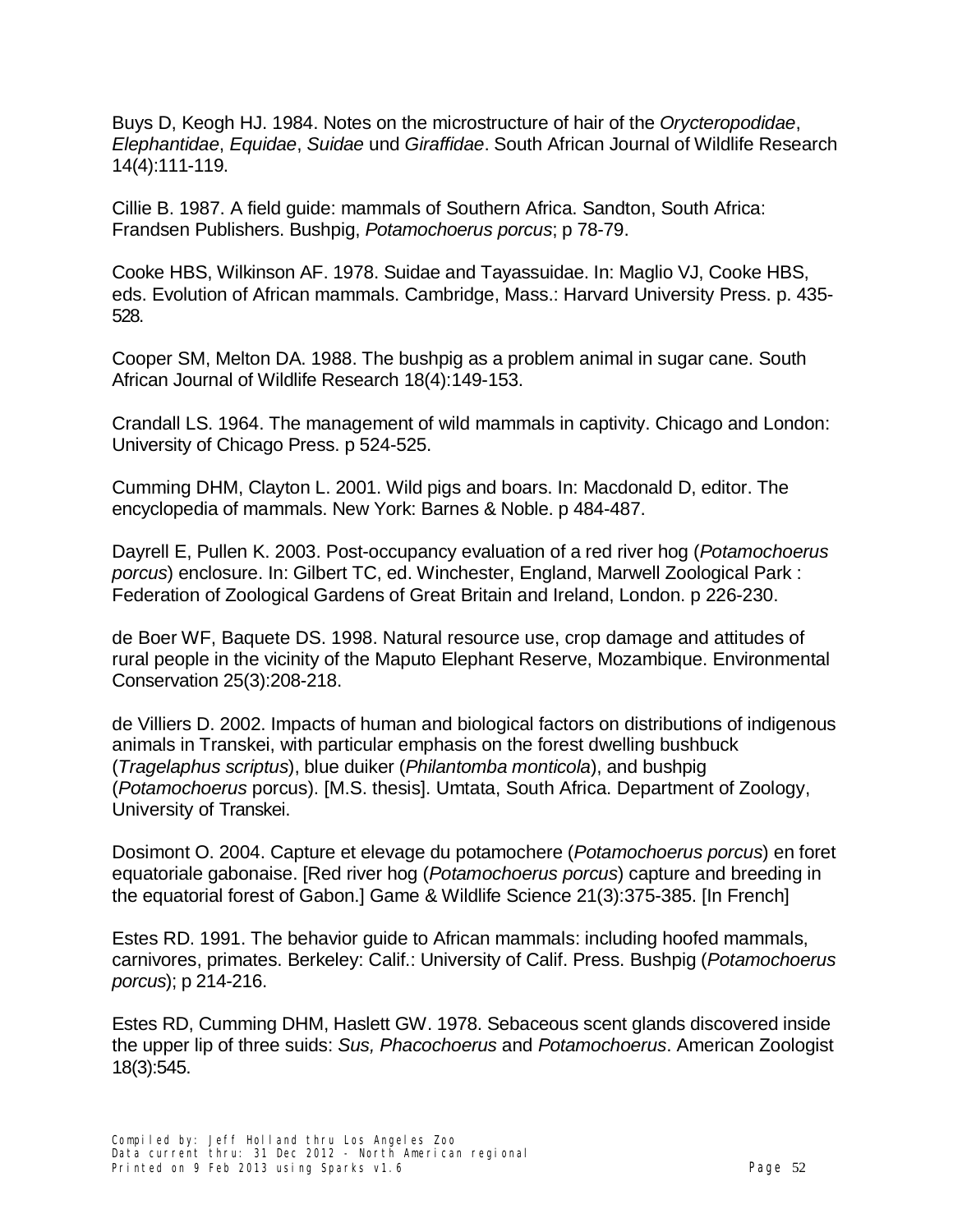Gewalt W. 1988. About some rare breeds in the Duisburg Zoo. 5. The bush pig *Potamochoerus porcus* (Linn. 1758). Der Zoologische Garten 58(2):97-114. [In German]

Ghiglieri MP, Butynski TM, Struhsaker TT, Leland L, Wallis SJ, Waser P. 1982. Bush pig (*Potamochoerus porcus*) polychromatism and ecology in Kibale Forest, Uganda. African Journal of Ecology 20(4):231-236.

Gongora J, Simond D, White D, Lowden S, Chen Y, Moran C. 2004. Phylogeny of the *Suidae*thfamily based on mitochondrial and nuclear DNA sequences. Poster presented at the 29 Conference of the International Society of Animal Genetics ISAG; 2004; Tokyo, Japan.

Groves CP. 1981. Ancestors for the pigs: taxonomy and phylogeny of the genus *Sus.*  Technical Bulletin 3. Canberra, Australia: Department of Prehistory, Research School of Pacific Studies, Australian National University. p 5-8

Grubb P. 1993. The Afrotropical suids: *Phacochoerus, Hylochoerus and Potamochoerus* taxonomy and description. In: Oliver WLR, editor. Status survey and conservation action plan for pigs, peccaries and hippos. Gland, Switzerland: IUCN. p 66-75.

Grubb P. Subfamily Suinae. 1993. In: Wilson DE, Reeder DM, editors. Mammal species of the world : a taxonomic and geographic reference. Washington DC; London: Smithsonian Institution Press. p 377-379.

Gui-sheng W, Jun-feng P, Ya-ping Z. 2006. Molecular phylogeny and phylogeography of Suidae. Zoological Research 27(2):197-201.

Hamill B. 1998. The world's prettiest pig. Zoo Review. Spring:7.

Happold DCD. 1987. The mammals of Nigeria. Oxford: Clarendon Press. p. 203-204.

Horak IG, Boomker J, Flamand JRB. 1991. Ixodid ticks and lice infesting red duikers and bushpigs in north-eastern Natal. Onderstepoort Journal of Veterinary Research 58(4):281- 284.

Jones MA. 1984. Seasonal changes in the diet of bushpig (*Potamochoerus porcus* Linn, 1758) in the Matopos National Park. South African Journal of Wildlife Research 14(4):97- 100.

Jones MA. 1978. A scent-marking gland in the bushpig (*Potamochoerus porcus* Linn., 1758). Arnoldia Rhodesia 8(30):1-4.

Kingdon J. 1997. The Kingdon field guide to African mammals. San Diego, Calif.: Academic Press. Red river hog (*Potamochoerus porcus*); p [331].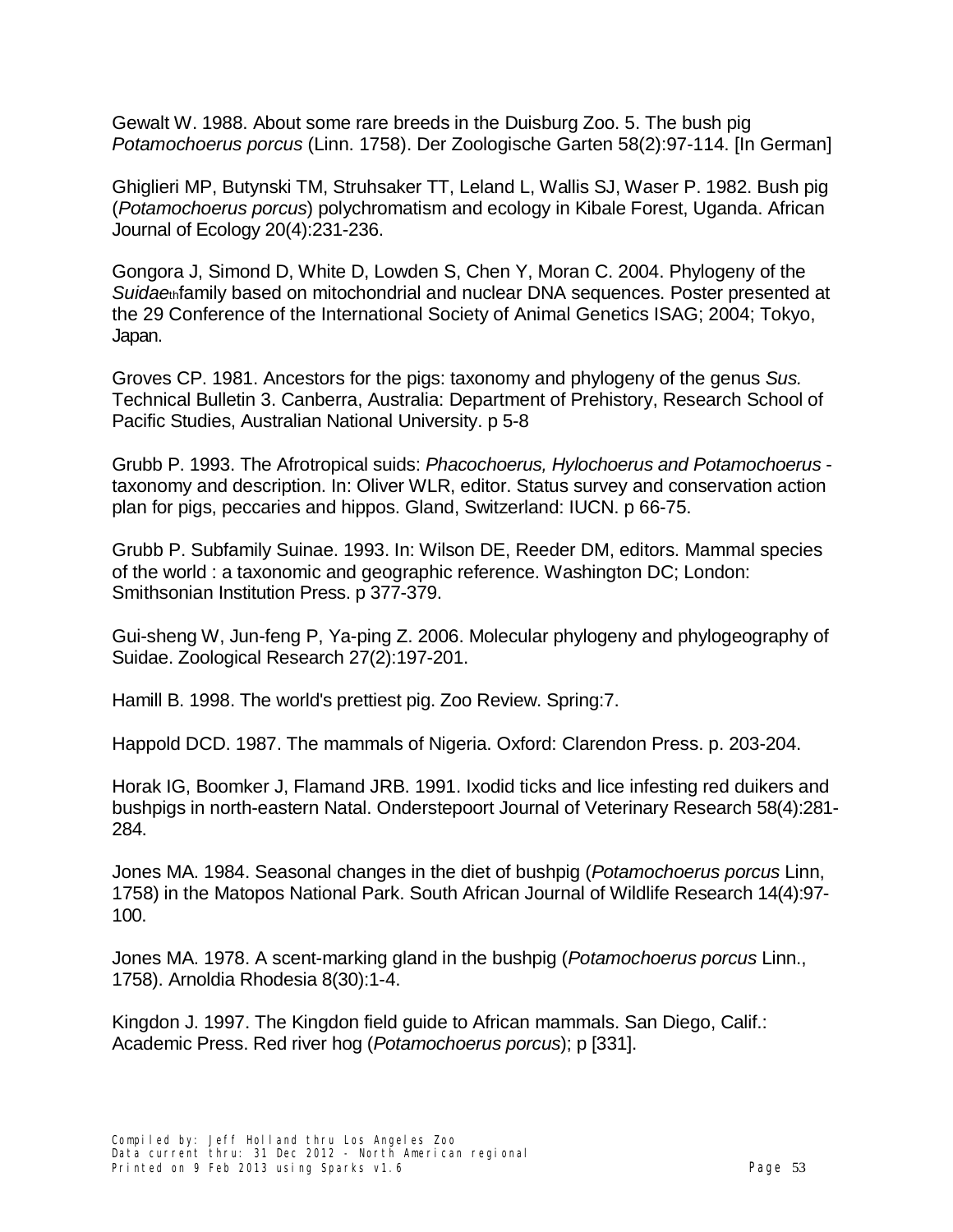Kingdon J. 1979. East African mammals: an atlas of evolution in Africa. Vol. III, Part B. London; New York: Academic Press. Bushpig, River hog (*Potamochoerus porcus*); p 200- 209.

Knight MH, Kshatriya M, Van Jaarsveld AS, Nichols AO, Hall-Martin AJ. 2001. Evaluating herbivore extinction probabilities in Addo Elephant National Park, South Africa. African Zoology 36 (1):13-22.

La Grange M. 1986. The mechanical control of bushpig, *Potamochoerus porcus*, in Zimbabwe. In: Vertebrate Pest Conference. Proceedings 12; 1986. p 215-225.

Leister CW. 1939. The wild pigs of the world. Bulletin New York Zoological Society 42:121- 130.

Leus K, MacDonald AA. 1997. From babirusa (*Babyrousa babyrussa*) to domestic pig: the nutrition of swine. Proceedings of the Nutrition Society 56(3):1001-1012.

Luther NJ, Majiyagbe KA, Shamaki D, Lombin LH, Antiagbong JF, Bitrus Y, Owolodun O. 2007. Detection of African swine fever virus genomic DNA in a Nigerian red river hog (*Potamochoerus porcus*). Veterinary Record 160(2):58-59.

Macdonald AA, Faedrich H. 1991. Pigs and peccaries: What are they?/Les suides: Que sont- ils? In: Barrett RH, Spitz F, editors. Biology of Suidae/Biologie de Suides. Proceedings of Symposium; 1991. p 7-21. [Bilingual text]

Magliocca F, Querouil S, Gautier-Hion A. 2003. Seed eating in elephant dung by two large mammals in the Congo Republic. Revue d'Ecologie la Terre et la Vie 58(1):143-149.

Melander Y, Hansen-Melander E. 1980. Chromosome studies in African wild pigs (*Suidae*, *Mammalia*). Hereditas 92:283-289.

Melton DA, Cooper SM, Whittington AE. 1989. The diet of bushpigs in a sugar-cane agroecosystem. South African Journal of Wildlife Research 19(1):48-51.

Morgan BJ, Messa Y. 2007. Group size, density and biomass of large mammals in the Reserve de Faune du Petit Loango, Gabon. African Journal of Ecology 45(4):508-518

Morris PJ. 1996. Recent developments in anesthesia of exotic ungulates. In: North American Veterinary Conference Proceedings 10; 1996 Jan 13-17; Orlando, Florida. p 901-902.

Morris PJ, Bicknese B, Janssen DL, Sutherland-Smith M, Young L. 1999. Chemical immobilization of exotic swine at the San Diego Zoo. [abstract]. In: Proceedings of the American Association of Zoo Veterinarians Annual Conference; 1999 Oct 9-14; Columbus, Ohio. p 150-153.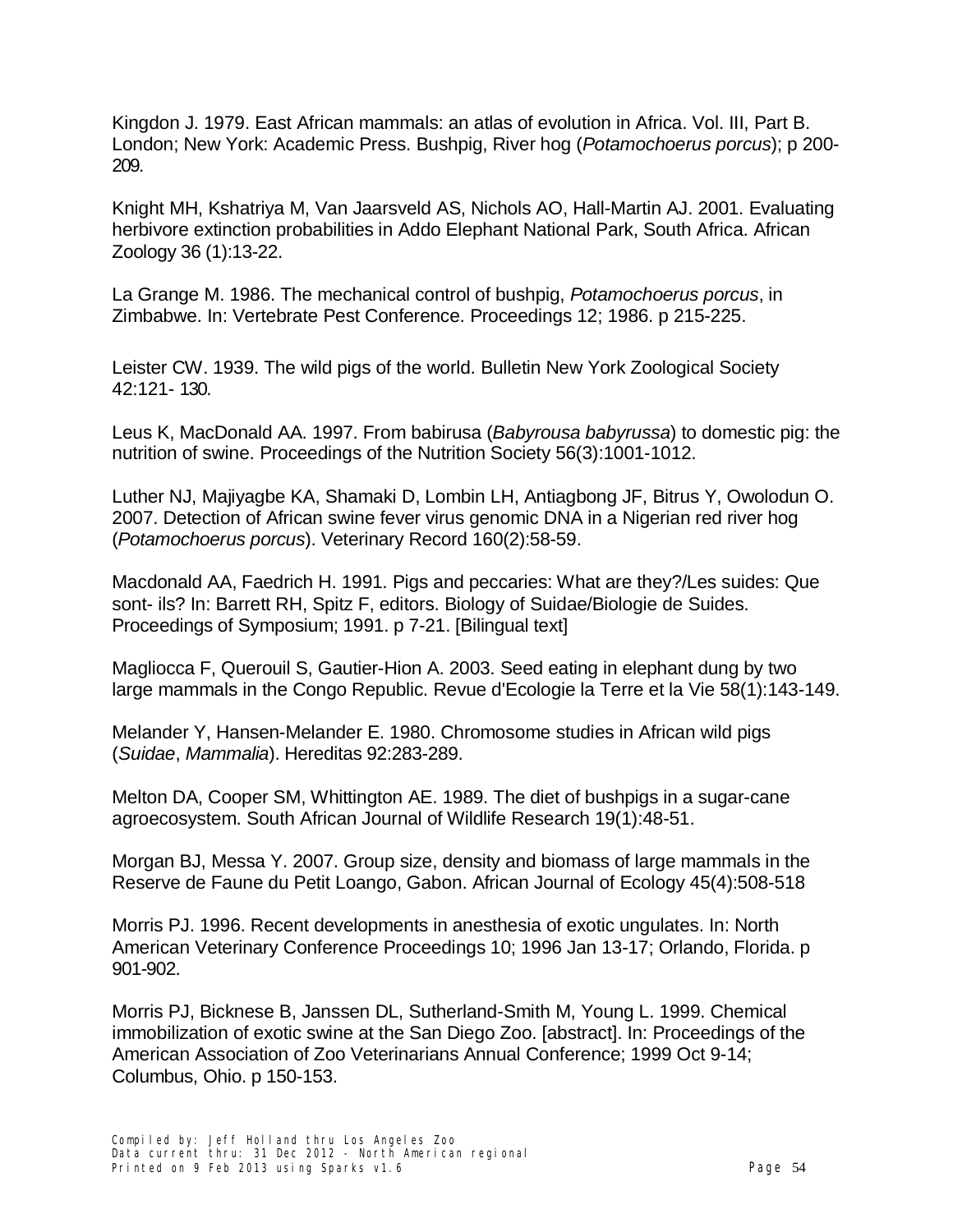Naughton-Treves L. 1998. Predicting patterns of crop damage by wildlife around Kibale National Park, Uganda. [Prediccion de patrones de daño a cosechas por vida silvestre en los alrededores del Parque Nacional Kibale en Uganda.] Conservation Biology 12(1):156- 168.

Neurohr B. 1991. Zucht-und Haltungserfahrungen beim Pinselohrschwein (*Potamochoerus porcus*, Linn., 1758) im Zoo Duisburg. In: Kloes H-G, Fraedrich H, editors. Ber. Int. Tagung Wildschweine & Pekaris Zoo Berlin. Beitr. Tiergaertnerei Jg. 147; Bongo 18:254-257. [In German].

Nowak RM. 1999. Walker's mammals of the world. 6th ed. Volume II. Baltimore; London: John Hopkins University Press. Red river hog and African bush pig; p 1058-1059.

Nummelin M. 1990. Relative habitat use of duikers, bush pigs, and elephants in virgin and selectively logged areas of the Kibale Forest, Uganda. Tropical Zoology 3(2):111-120.

Oliver WLR. 1995. Taxonomy and conservation status of the suiformes - an overview. IBEX Journal of Mountain Ecology 3:3-5.

Oliver WLR, editor. 1993. Pigs, peccaries, and hippos: Status survey and conservation action plan. IUCN/SSC Pigs and Peccaries Specialist Group and IUCN/SSC Hippo Specialist Group. xiii +202 p. Available online at[:http://iucn.org/themes/ssc/sgs/pphsg/Contents.htm](http://iucn.org/themes/ssc/sgs/pphsg/Contents.htm). [viewed 08/08].

Porter V. 1993. Pigs: a handbook to the breeds of the world. Ithaca, New York: Comstock Publishing Associates. p 3-5, <Plate 1>.

Powell DM. Pigs (Suidae). 2003. In: Hutchins M, series editor. Grzimek's animal life encyclopedia. 2nd ed. Vol. 15. Mammals IV. Farmington Hills, MI: Gale Group. p 275-290.

Schmidt CR. 1990. Pigs. In: Parker SP, editor. Grzimek's encyclopedia of mammals. Volume 5. St. Louis: Mc Graw-Hill Publishing Company. p 20-47 [*Potamochoerus porcus*: p 34-37, 46-47].

Scotcher JSB. 1973. Diurnal feeding by bushpig. Lammergeyer 19:33-34.

Seydack AHW, Bigalke RC. 1992. Nutritional ecology and life history tactics in the bushpig (*Potamochoerus porcus*): development of an interactive model. Oecologia (Heidelb.) 90(1):102-112.

Seydack AHW. 1991. Aspects of a study of bushpig ecology/Quelques aspects d'une etude de l'ecologie du Potamochere. In: Barrett RH, Spitz F, editors. Biology of Suidae/Biologie de Suides. p 130-140. [Bilingual text]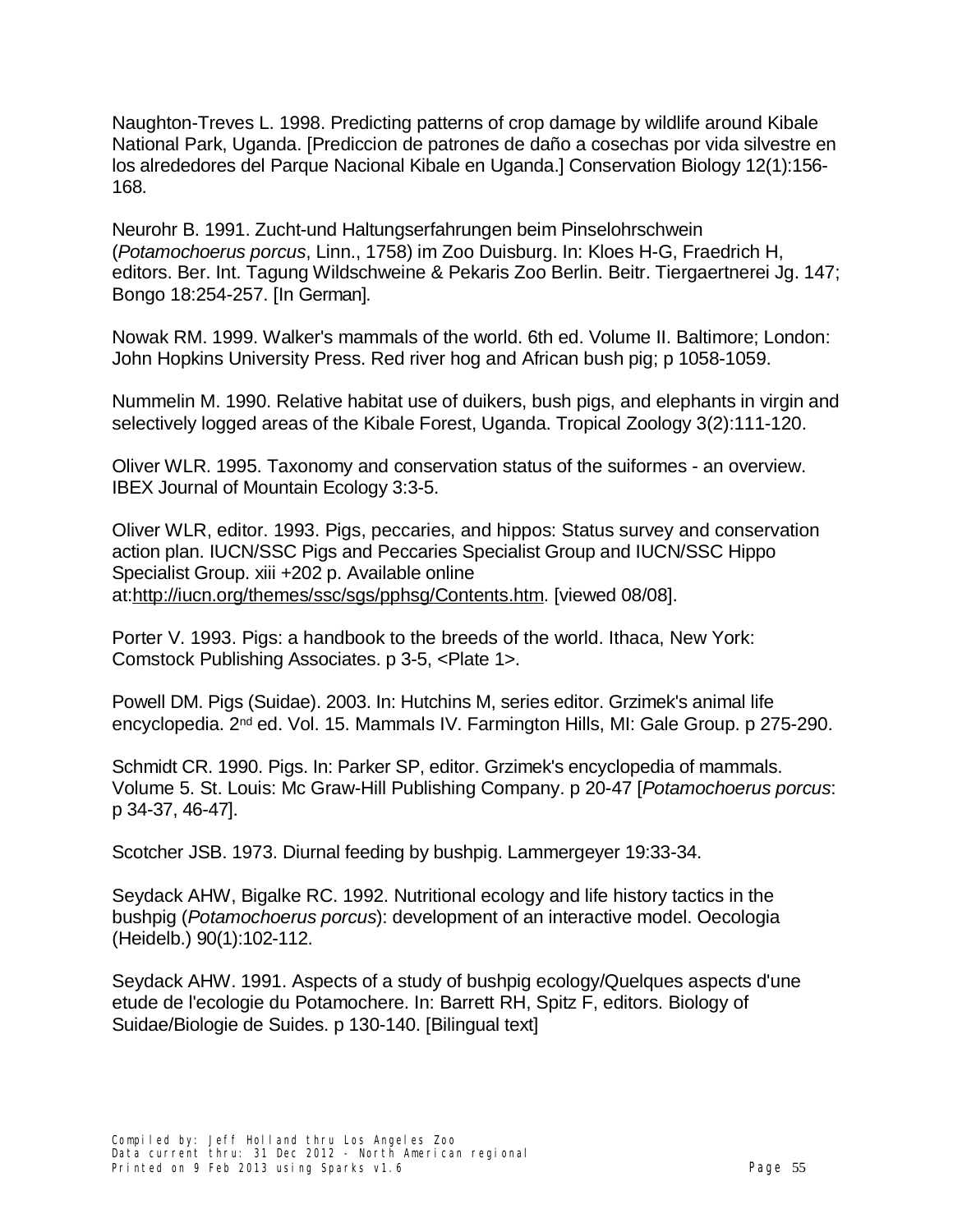Seydack AHW. 1991. Monographie des buschschweines (*Potamochoerus porcus*). In: Kloes H-G, Fraedrich H, editors. Ber. Int. Tagung Wildschweine & Pekaris Zoo Berlin. Beitr. Tiergaertnerei Jg. 147; Bongo 18:85-102. [In German]

Seydack AHW. 1990. Ecology of the bushpig (*Potamochoerus porcus* Linn. 1758) in the Cape Province, South Africa. [PhD thesis]. Republic of South Africa. University of Stellenbosch. 727 p.

Skinner JD, Breytenbach GJ, Maberly CTA. 1976. Observations on the ecology and biology of the bushpig *Potamochoerus porcus* Linn. in the northern Transvaal. South African Journal of Wildlife Research 6(2):123-128.

Simoons FJ. 1953. Notes on the bushpig (*Potamochoerus).* Uganda Journal 17:80-81.

Smith GE, Anderson EC, Burridge MJ, Peter TF, Mahan S. 1998. Growth of Cowdria ruminantium in tissue culture endothelial cell lines from wild African mammals. Journal of Wildlife Diseases 34(2):297-304.

Smithers RHN. 1983. The mammals of the southern African subregion. Pretoria, Republic of South Africa: University of Pretoria. No.299. *Potamochoerus porcus*. Bushpig; p 580- 583.

Sniezko RA, Mullin LJ. 1987. Taxonomic implication of bush pig damage and basal shoots in *Pinus tecunumanii*. Commonwealth Forestry Review 66(4):313-316.

Sowls LK, Phelps RJ. 1968. Observations on the African bushpig *Potamochoerus porcus*  Linn., in Rhodesia. Zoologica 53(3):75-84.

Sowls LK, Phelps RJ. 1966. Body temperatures of juvenile warthogs and bushpigs. Journal of Mammalogy 47(1):134-137.

Stuart C, Stuart T. 1988. Field guide to the mammals of Southern Africa. Sanibel Island, Florida: Ralph Curtis. Bushpig; p 176-8.

van Hoven W, Gilchrist FMC. 1991. First record of ciliated protozoan endocommensals in the gut of bushpig. South African Journal of Wildlife Research 21(1):28-29.

Vanleeuwe H, Cajani S, Gautier-Hion A. 1998. Large mammals at forest clearings in the Odzala National Park, Congo. Revue d'Ecologie: La Terre et la Vie 53(2):171-180.

Vercammen P, Seydack AHW, Oliver WLR. 1993. The bush pigs (*Potamochoerus porcus*  and *Potamochoerus larvatus*). In: Oliver WLR, editor. Status survey and conservation action plan for pigs, peccaries and hippos. Gland, Switzerland: IUCN. p 93-101.

Walker PL. 1986. Bushpig distribution and control in Natal. Lammergeyer 36:40-45. Winkler A. 2001. European studbook for the red river hog (*Potamochoerus porcus*). Duisburg Zoo, Duisburg, Germany.